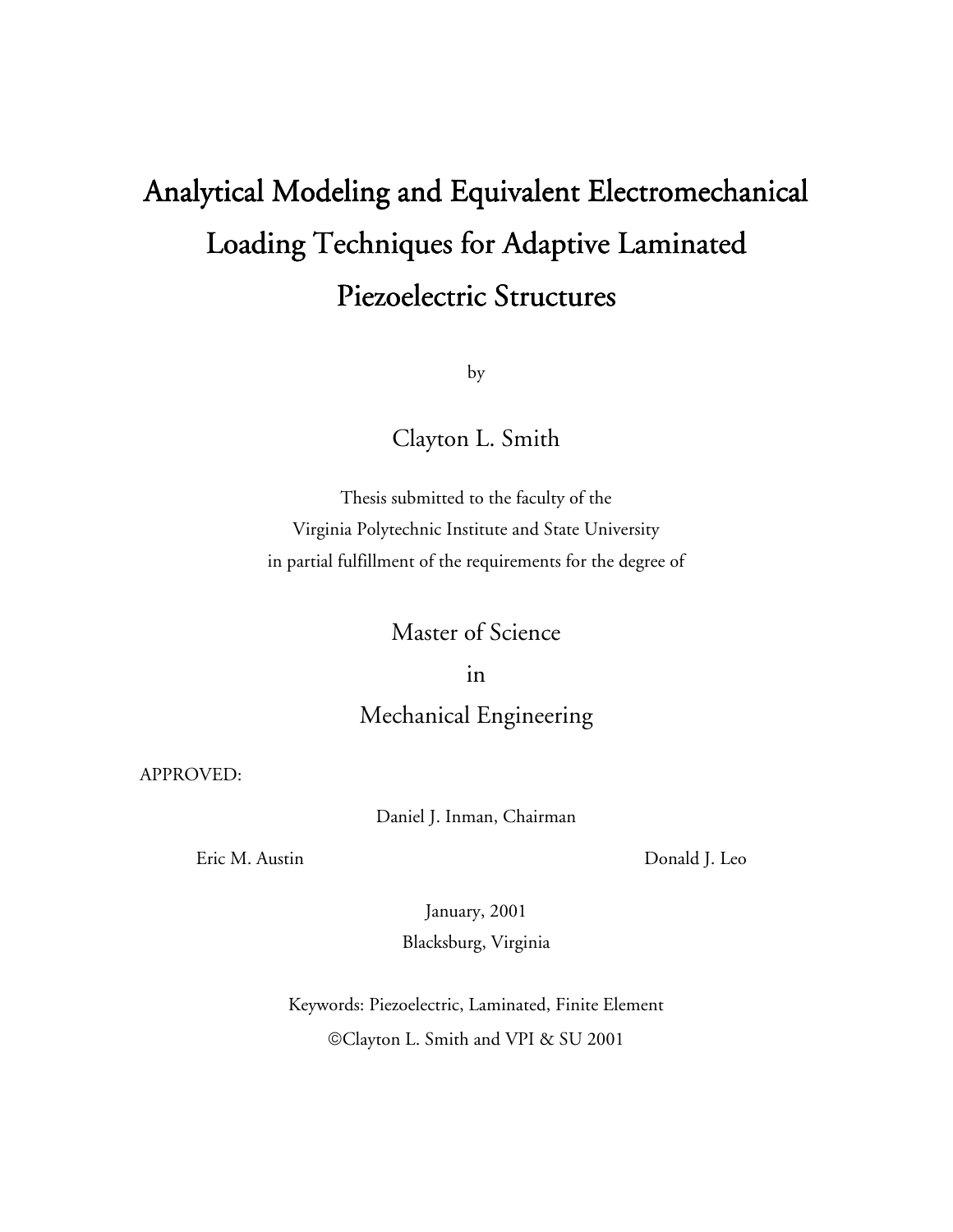## Analytical Modeling and Equivalent Electromechanical Loading Techniques for Adaptive Laminated Piezoelectric Structures

Clayton L. Smith

#### (ABSTRACT)

Many commercial finite element programs support piezoelectric modeling and composite modeling to some extent. The popular program ABAQUS, however, has piezoelectric modeling capabilities only for continuum and one-dimensional truss elements. In situations where aspect ratio constraints and computational inefficiencies become a significant issue, such as modeling very large thin structures, alternate modeling techniques are sometimes required. Much of the focus of this thesis was to introduce equivalent methods for modeling laminated piezoelectric beams and plates. Techniques are derived based on classical beam and plate theory, classical lamination theory, and the linear theory of piezoelectricity. Finite element approximations are used with the principle of minimum potential energy to derive the static equilibrium equations for piezoelectric laminated structures. Equivalent loading techniques are derived based on the constitutive equations of piezoelectricity to simulate actuation forces within the piezoelectric layers. Finite element models using equivalent modeling techniques as well as equivalent loading techniques for piezoelectric laminated structures are developed and compared to ABAQUS models, using piezoelectric elements, to evaluate the error in theoretical assumptions. The analysis will prove that equivalent structural models and equivalent loading techniques provide excellent means for simplifying the analysis of thin piezoelectric laminated structures.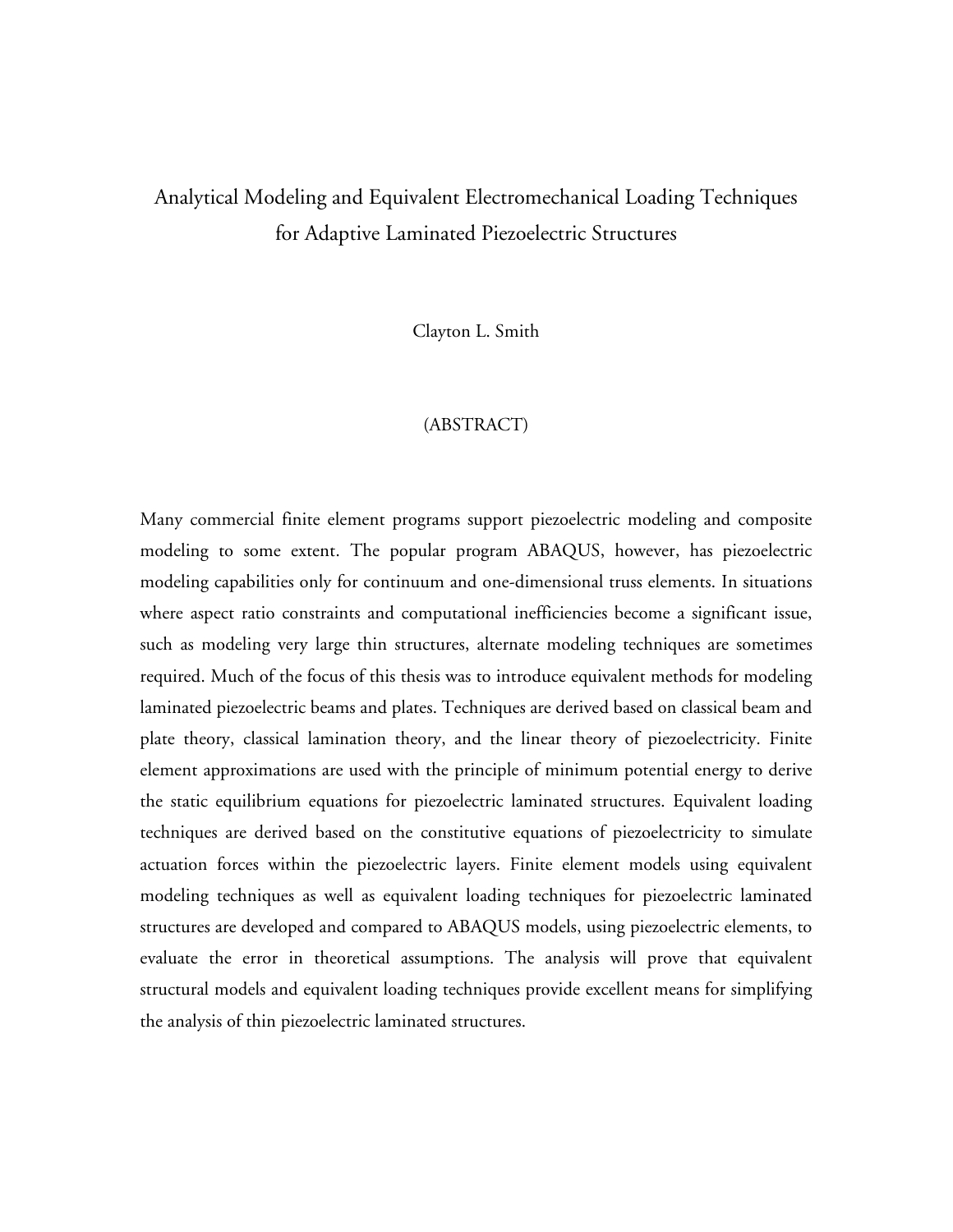# Dedication

I dedicate this thesis in loving memory of my father, Dr. Clifford L. Smith Sr., who has always been very supportive, patient, understanding, and encouraging. It is of great sorrow that he is not able to share this with me.

I would also like to dedicate this to my mother, Carolyn Smith, for her continuous love, support, and encouragement through my academic years.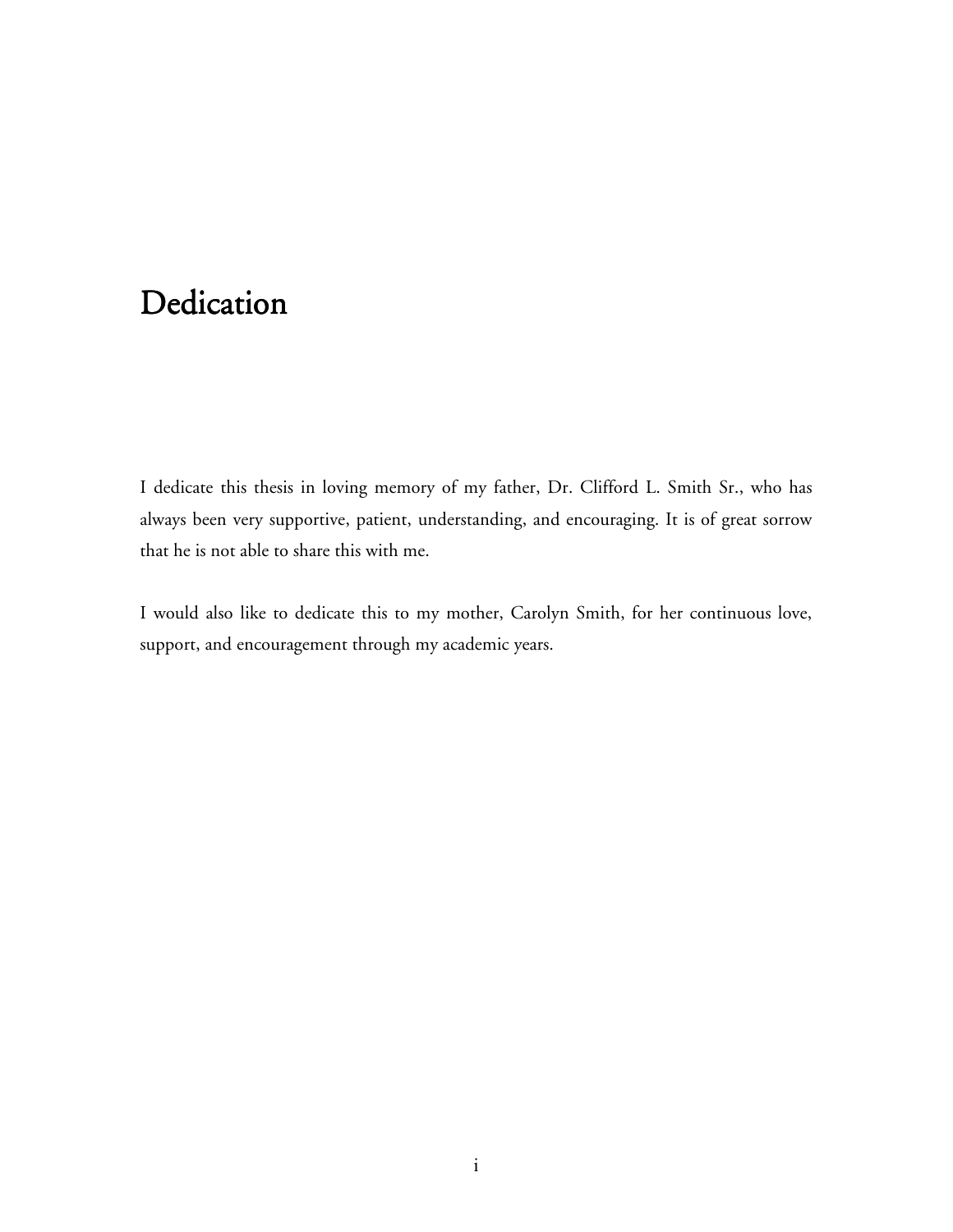# Acknowledgements

I would first like to thank God for making this possible. I would like to thank my parents, Clifford Sr. and Carolyn Smith, for their unconditional love, support, and encouragement. Thanks to my brother and sister, Clifford Jr. and Carla, for their support and motivation, especially throughout our childhood years. Thanks to my best friend, James Crawford, and brother-in-law, Wesley Stroble, for their words of encouragement.

A special thanks to my advisor, Prof. Daniel J. Inman, for providing support, encouragement, and for lending me the opportunity to work with such an intelligent group of individuals at CIMSS (Center for Intelligent Material Systems and Structures). Thanks to Prof. Eric M. Austin for his immeasurable contributions to this thesis. Thank you for all of your support, patience, motivation, and encouragement. Thanks to Prof. Donald J. Leo for the challenging homework assignments and contributions through coursework. Thanks to Greg Pettit and all of the students at CIMSS whom I have had the opportunity to work with. Finally, thanks to the faculty and staff at CIMSS for providing a family-oriented work environment.

This work was supported by Bekey Inc. under the direction of Ivan Bekey whom I would also like to thank.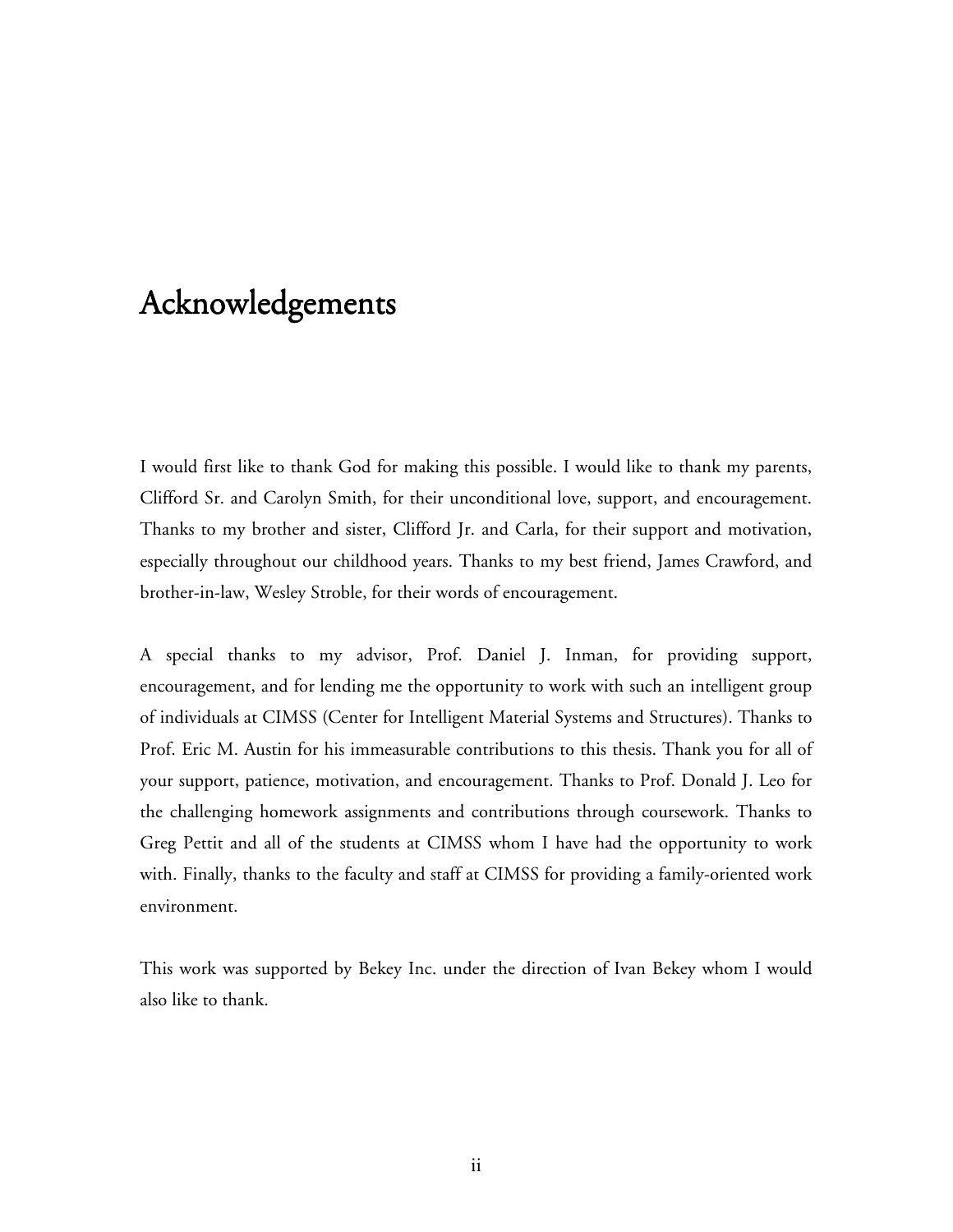# Table of Contents

## 1 Introduction

# 2 Theory

### 3 Analytical Studies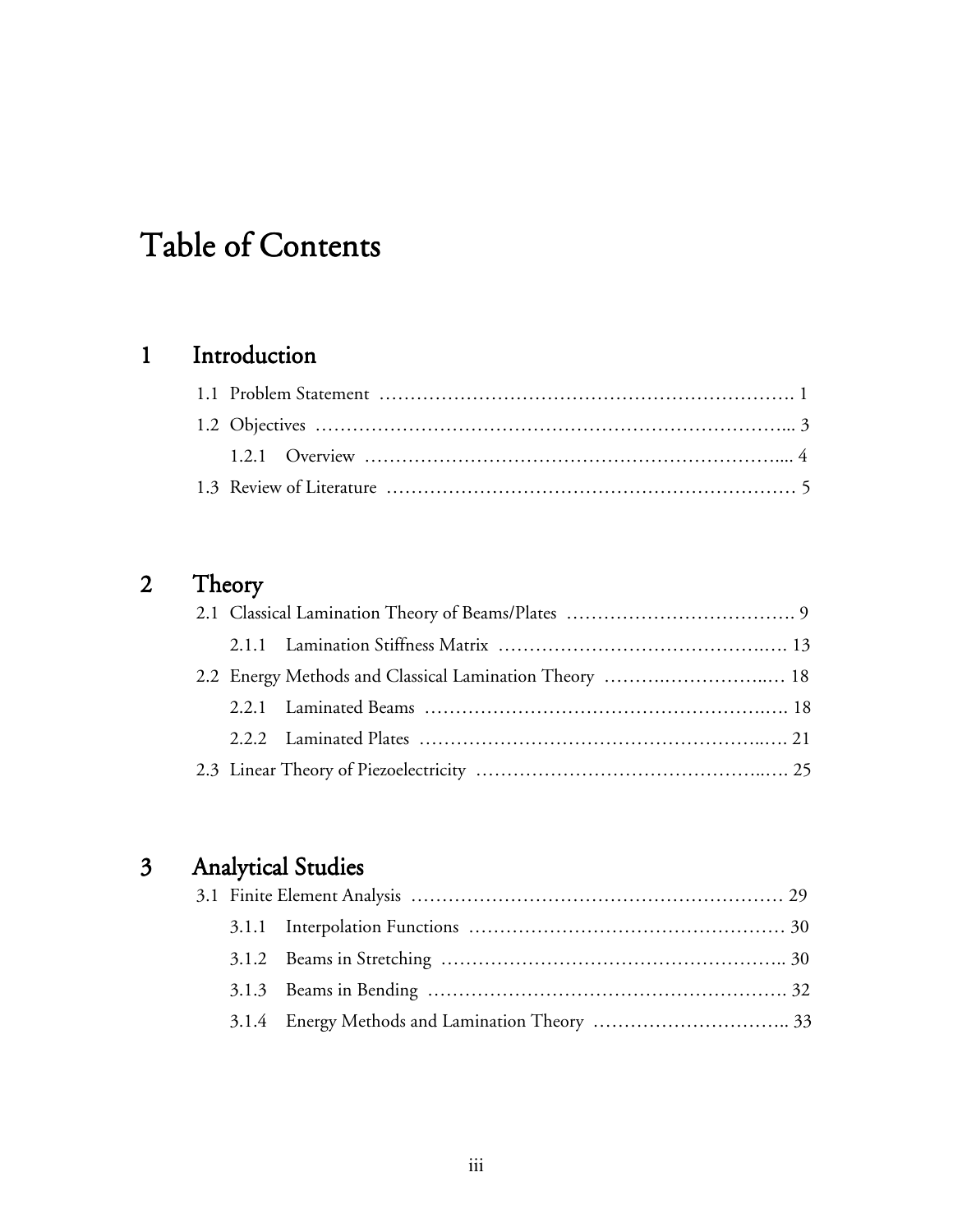|  | 3.3 Equivalent Electromechanical Loading Techniques  42 |  |
|--|---------------------------------------------------------|--|
|  | 3.3.1 Equivalent Loading and Static Condensation  42    |  |
|  |                                                         |  |

## 4 Quantifications with ABAQUS Models

# 5 Summary, Conclusions, Contributions, and Future Work<br>5.1 Summary and Conclusions

## Appendix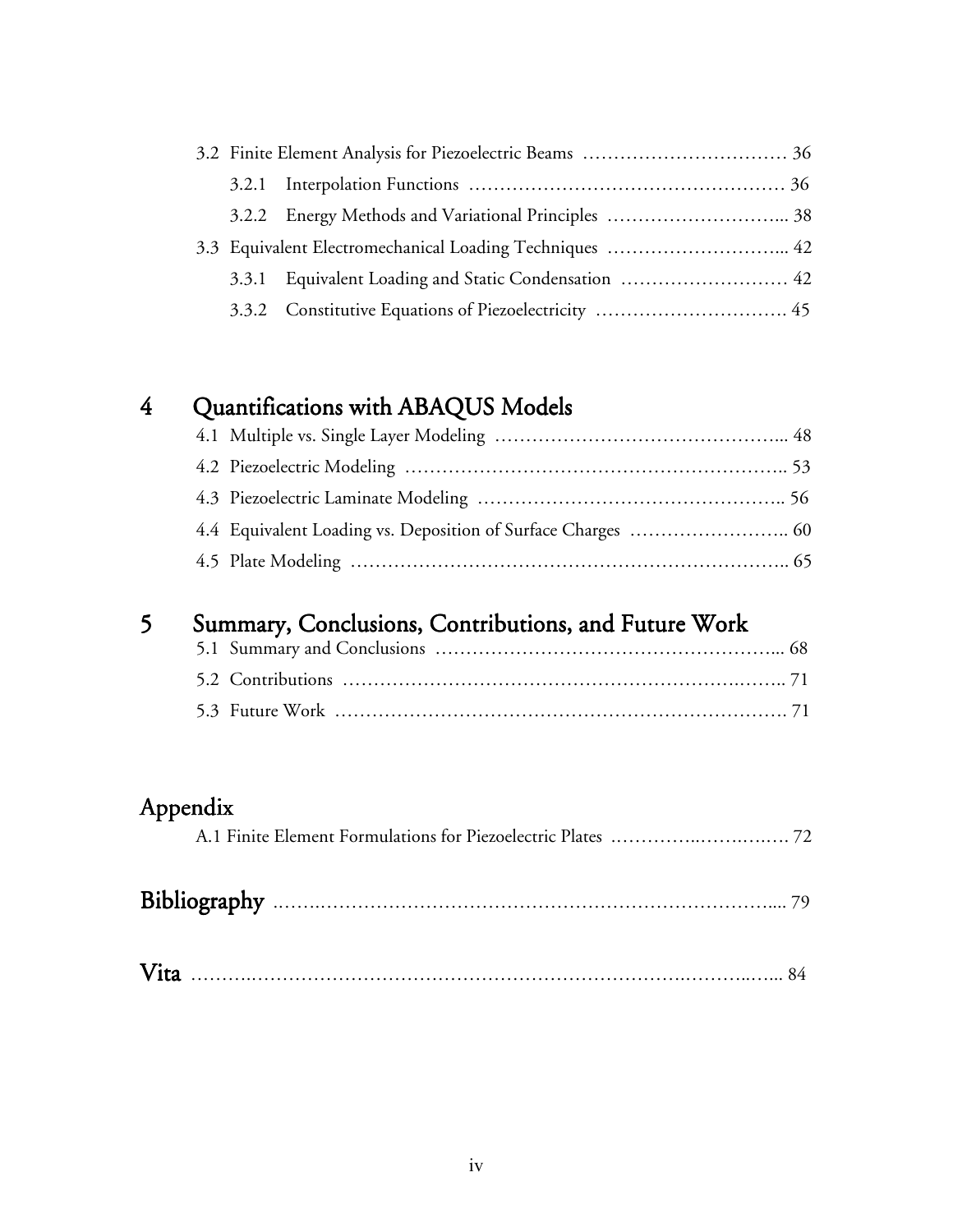# List of Figures

| <b>2.1a</b> Laminated beam cross-section showing normal before deformation  10            |
|-------------------------------------------------------------------------------------------|
| 2.1b Laminated beam cross-section showing normal after deformation  10                    |
|                                                                                           |
|                                                                                           |
|                                                                                           |
|                                                                                           |
|                                                                                           |
|                                                                                           |
| 3.4 Blocked piezoelectric beam with applied electrical loading  46                        |
| 4.1 Multiple and single layer structure with applied distributed loads  49                |
|                                                                                           |
| 4.3 Multiple and single layer structure with applied distributed loads over a small patch |
|                                                                                           |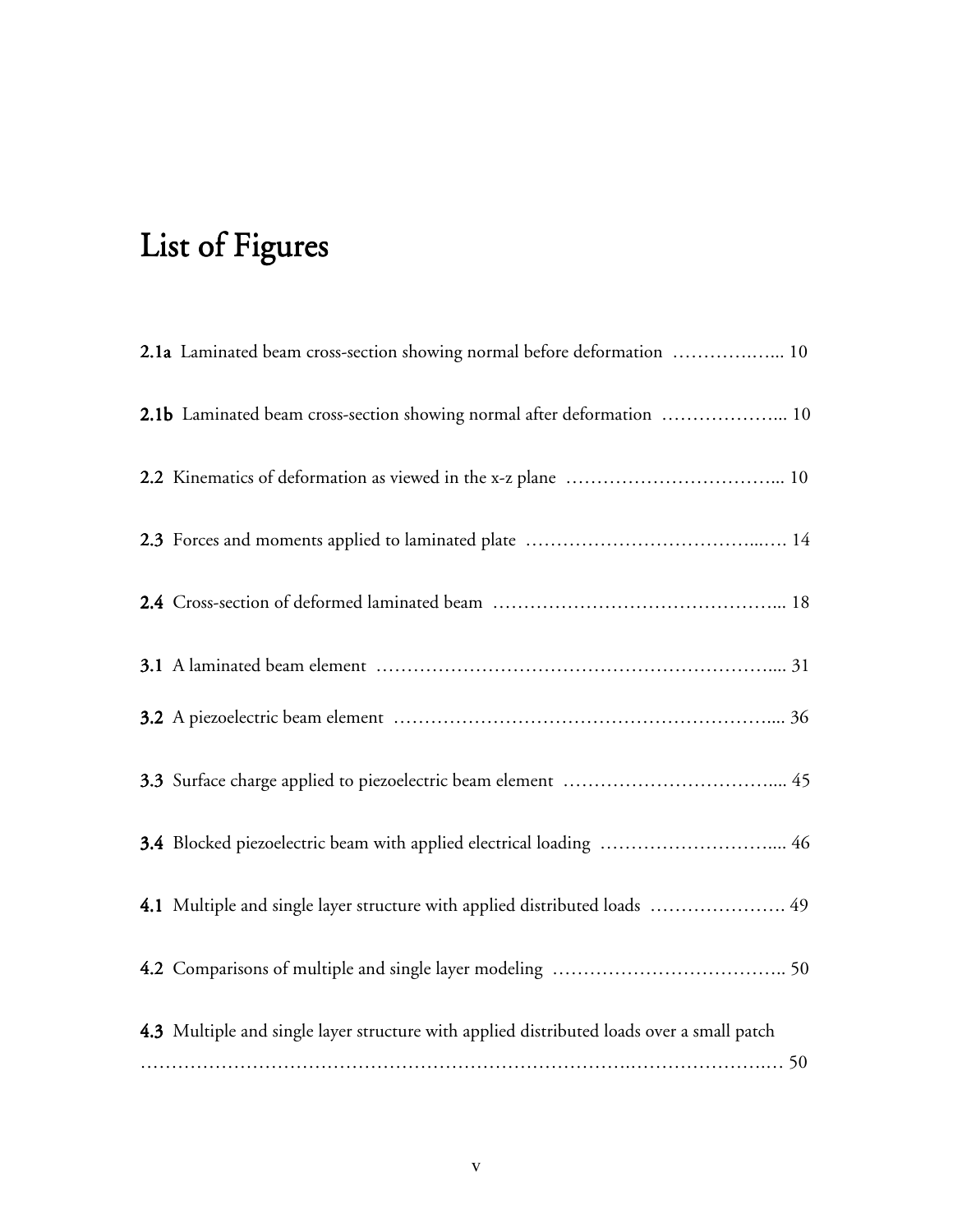| 4.6 Comparisons of Matlab and ABAQUS results for piezoelectric beam modeling                 |
|----------------------------------------------------------------------------------------------|
|                                                                                              |
| 4.7 Distributed electrical load applied to a piezoelectric laminated beam  57                |
| 4.8 Comparisons of Matlab and ABAQUS results for laminated piezoelectric beam                |
|                                                                                              |
| 4.9 Distributed electrical load applied over a small patch of a laminated piezoelectric beam |
|                                                                                              |
| 4.10 Comparisons of Matlab and ABAQUS results for laminated piezoelectric beam               |
|                                                                                              |
| 4.11 Piezoelectric laminated beam with distributed electrical loading and equivalent beam    |
| 4.12 Comparison of laminated piezoelectric beam and equivalent model  62                     |
|                                                                                              |
| 4.13 Piezoelectric laminated beam with electrical loading and equivalent beam with           |
| 4.14 Comparisons of laminated piezoelectric beam and equivalent model  64                    |
| 4.15 Results for a piezoelectric laminated plate subject to distributed surface charge       |
|                                                                                              |
|                                                                                              |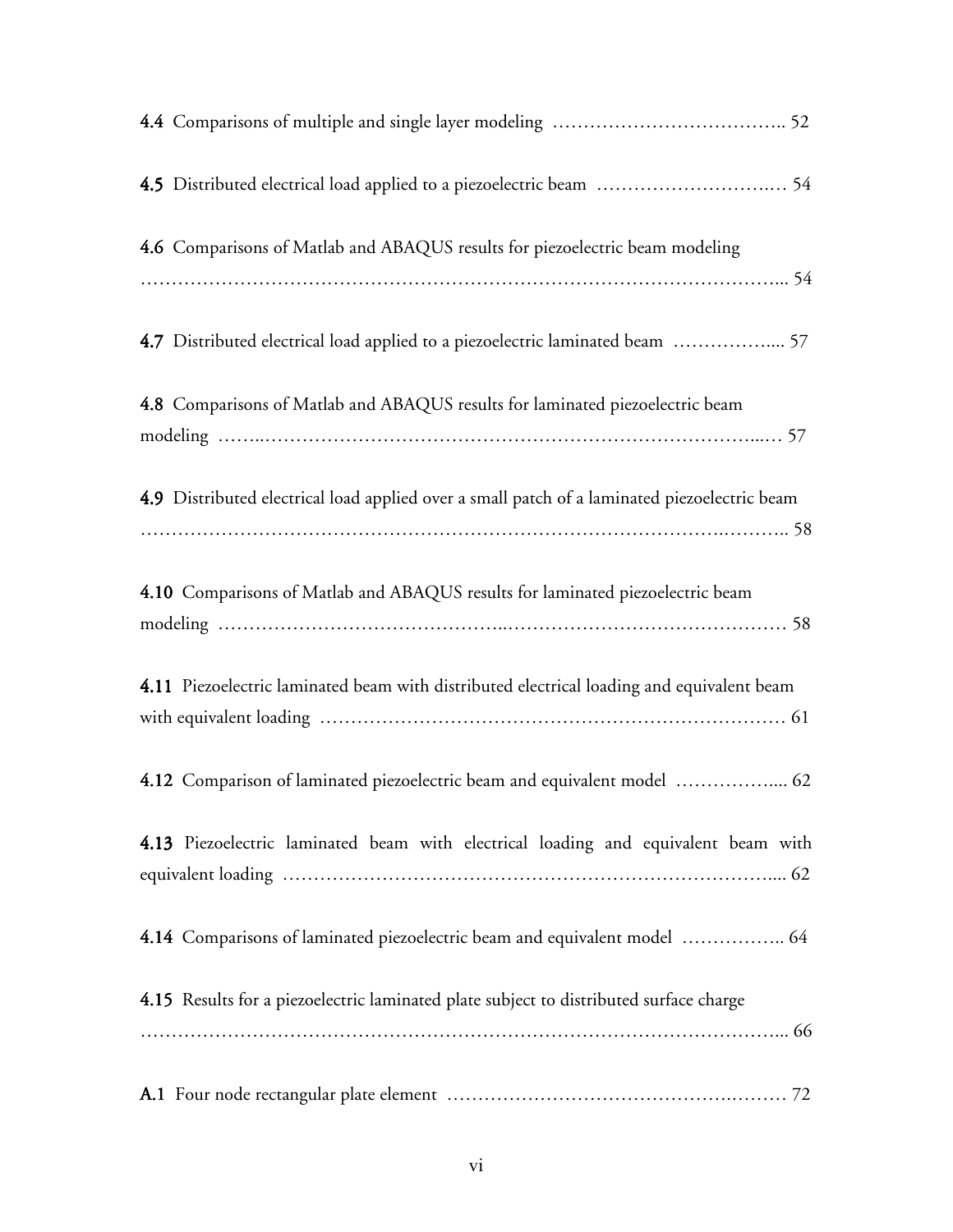# List of Tables

| 4.1 Geometric properties of a piezoelectric laminated beam  49                          |
|-----------------------------------------------------------------------------------------|
|                                                                                         |
| 4.3 Equivalent geometric and material properties for a piezoelectric laminated beam  49 |
|                                                                                         |
|                                                                                         |
|                                                                                         |
|                                                                                         |
|                                                                                         |
|                                                                                         |
|                                                                                         |
|                                                                                         |
|                                                                                         |
|                                                                                         |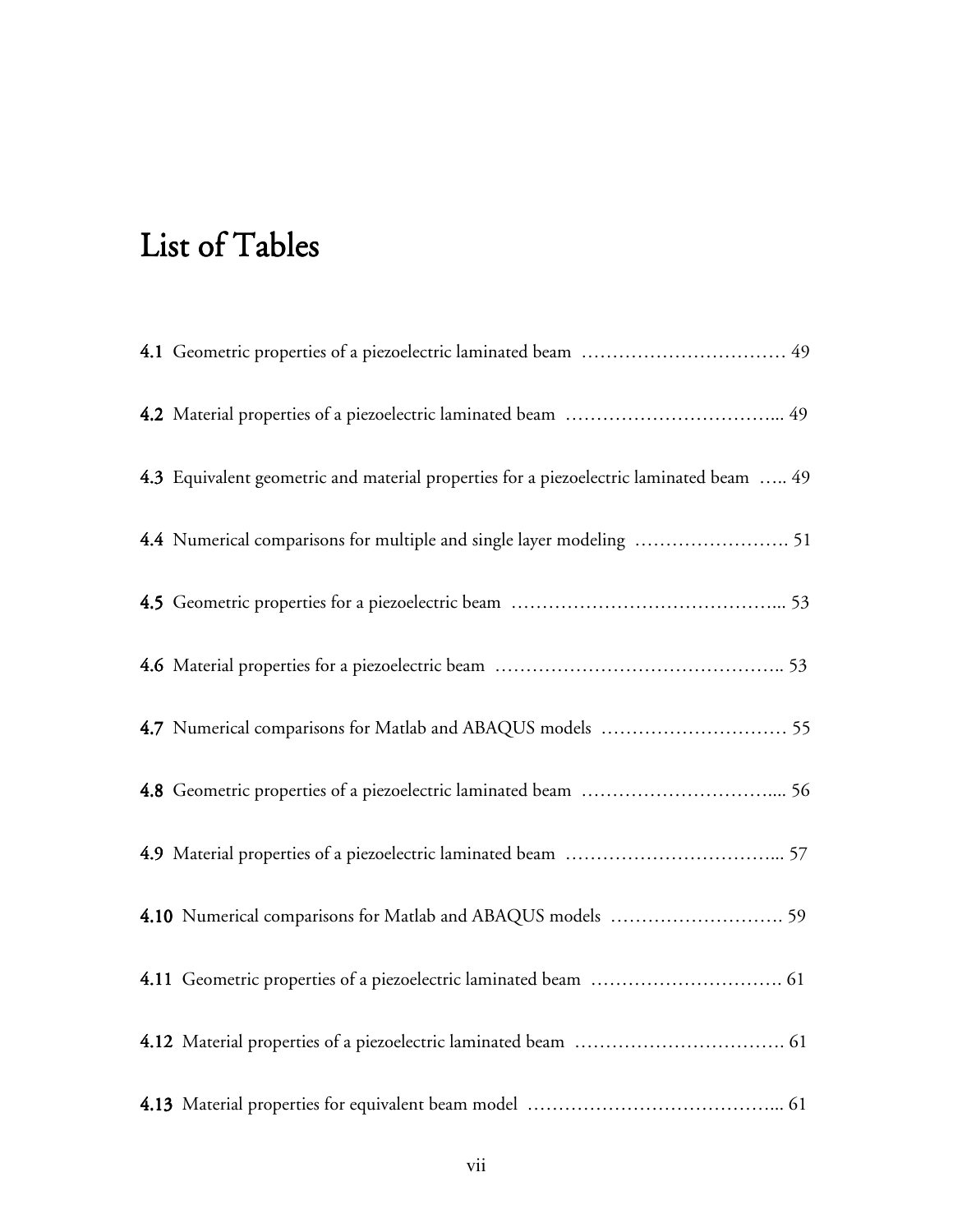| 4.14 Numerical comparisons for laminated piezoelectric modeling and equivalent modeling |
|-----------------------------------------------------------------------------------------|
|                                                                                         |
|                                                                                         |
|                                                                                         |
|                                                                                         |
|                                                                                         |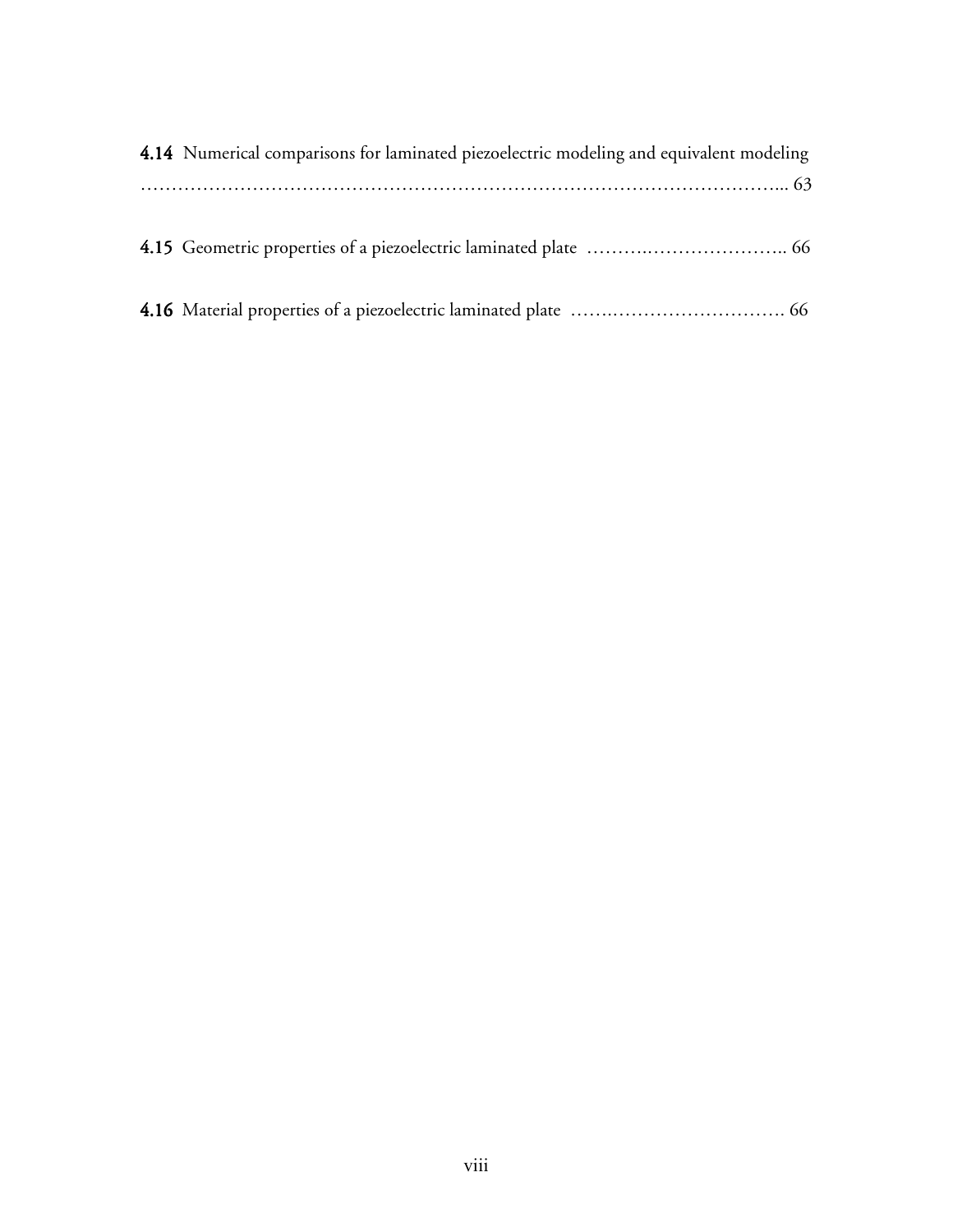# CHAPTER 1

## Introduction

## 1.1 Problem Statement

Bekey Designs Inc. has developed a new concept for implementing very large, extremely lowweight optical sensing systems in space. The primary component of the system is an unsupported laminated reflector consisting of two layers of piezoelectric film, such as polyvinylindene fluoride (PVDF) in a bimorph configuration and a single layer of shape memory alloy (SMA), such as Nitinol. The structure will be coated with a reflective surface on one side to function as the primary reflector of a large telescope. The shape of the structure will be controlled in space by scanning an electron beam across the piezoelectric surface, causing local deformations at places where electron charges are deposited. The structure will not be tensioned by an auxiliary structure, so some actuation forces will be required to shape the structure into its desired shape in space. The dimensions of the structure are 25 meters in diameter, with a radius of curvature of 500 meters and a thickness of 25 microns. The structure will consists of two 10-micron layers of PVDF film bonded to a 4-micron Nitinol (SMA) film with a 1-micron reflective coating on the surface. The PVDF film will supply the adaptive corrective forces, while the Nitinol deploys the structure from an initial folded state.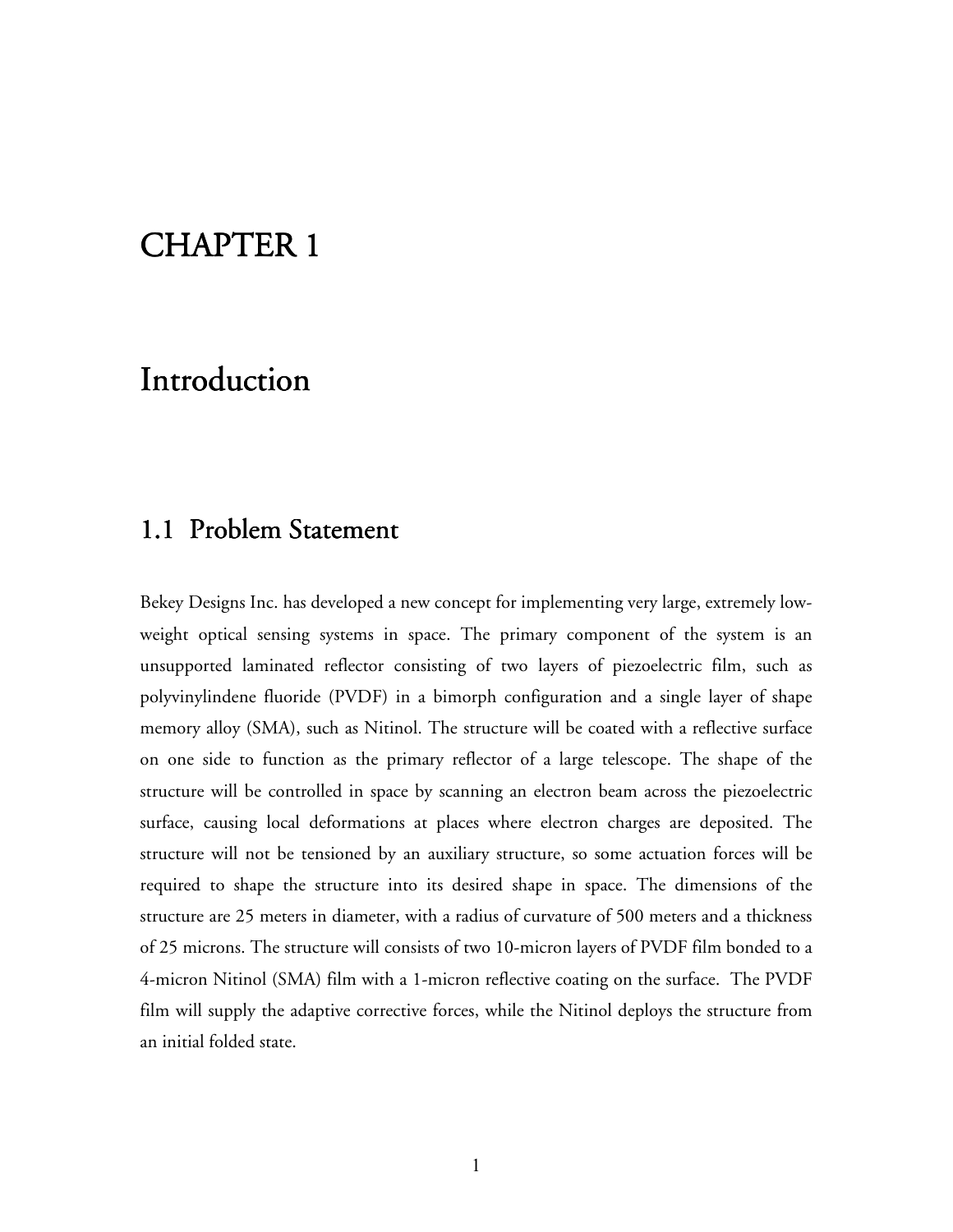Upon deployment in space, the Sun's heat will activate the Nitinol causing the membrane to deploy to its final configuration with minimal surface wrinkles. An electron beam will be made responsive to an optical figure sensor, observing the shape of the structure, and will stimulate the PVDF layers to correct surface wrinkles and control the curvature of the reflector.

Before the concept is implemented in space, the static and dynamic response of the structure must be evaluated. The purpose of the analysis is to predict the depth and area of the surface imperfections that can be corrected, based on various layer thickness configurations. Potential problems expected modeling the structure are

- Modeling the very large and extremely thin laminated structure when aspect ratio constraints become a significant issue.
- Modeling the structure when computational efficiency becomes a significant issue (i.e., layers requiring many elements for finite element analysis).
- Accounting for the electrical and mechanical characteristics of the PVDF layers.
- Predicting the static and dynamic response of the nonlinear structure.

Within this thesis, all of the issues will be addressed, and an attempt will be made to alleviate some of the potential problems by deriving equivalent methods for modeling thin piezoelectric laminated structures.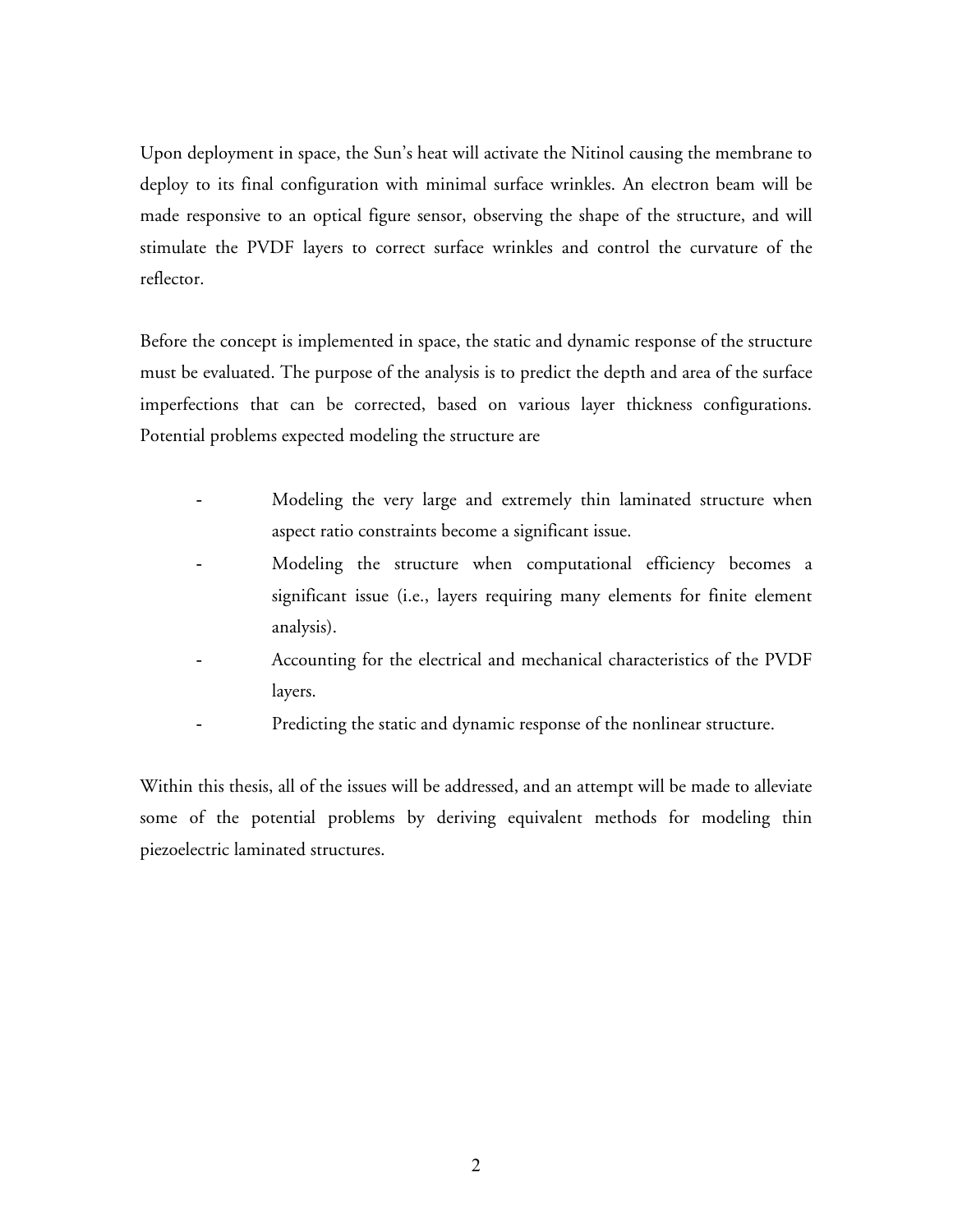## 1.2 Objectives

The objective of this thesis is to facilitate the modeling of a very large, extremely thin, piezoelectric laminated structure. Many computer programs support piezoelectric analysis to some extent. Our target structure is extremely thin compared to its in-plane dimensions, and models must account for both elastic and piezoelectric layers. Solid elements, which have piezoelectric capability, prove problematic due to the large aspect ratios that result when modeling the entire structure. Therefore, equivalent piezoelectric laminated elements are needed to adapt equivalent mechanical loads to simulate actuation within the piezoelectric layers. The primary objective of this paper is to derive equivalent methods for modeling laminated piezoelectric structures. Analytical solutions will be derived based on theory to aid in the derivations of simplified models. Classical lamination theory of beams and plates will be studied to gain an understanding of laminated structures composed of varying material properties and layer thickness. The principle of minimum potential energy is used to derive the static equilibrium equations. Finite element methods will be used to approximate the solutions for laminated structures. The linear theory of piezoelectricity will be explored to gain an understanding of the electromechanical coupling effects within piezoelectric materials. Concepts from all of the theories and studies will be used to derive equivalent methods for modeling piezoelectric laminated structures. A secondary yet very important objective is to determine equivalent mechanical loading techniques to simulate piezoelectric actuation within the piezoelectric layers. Finally, equivalent-modeling techniques will be generated and compared to ABAQUS models to evaluate any errors in assumptions applicable to theoretical modeling.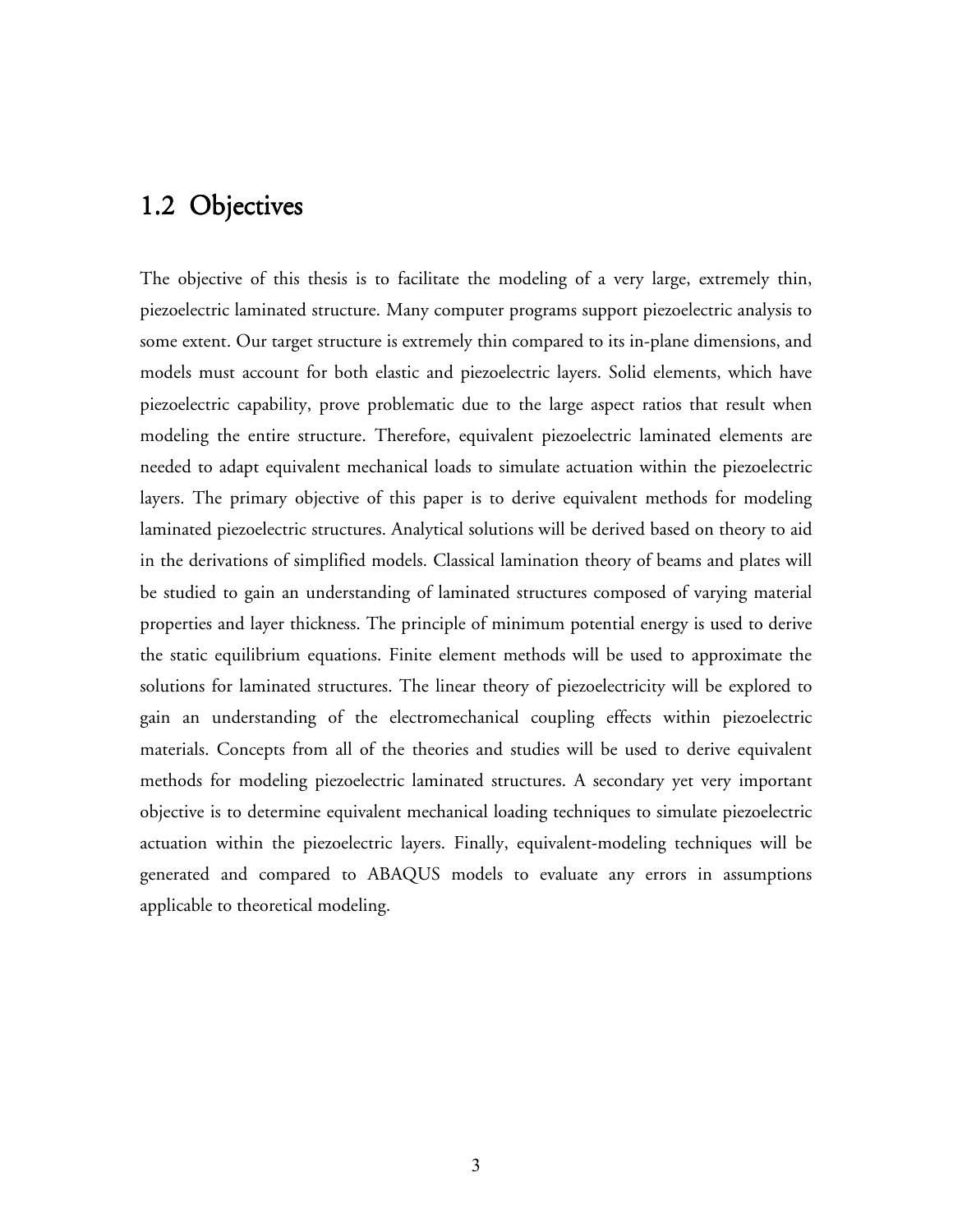In summary, the objectives are as follows:

- 1.) Derive mathematical models for laminated beams and plates, and compare results to ABAQUS finite element models.
- 2.) Derive mathematical models for piezoelectric beams and plates, and compare results to ABAQUS finite element models.
- 3.) Derive mathematical models for piezoelectric laminated beams and plates, and compare results to ABAQUS finite element models.
- 4.) Determine equivalent electromechanical loading conditions to simulate electrical actuation, and compare results to equivalent models subjected to equivalent mechanical loading conditions.

## 1.2.1 Overview

In the first chapter, the problem statements and objectives of this research are presented. The following section will consist of a review of past and present literature pertaining to the topic of this research. Chapter 2 consists of discussions on classical lamination theory, energy methods, finite element methods, and the linear theory of piezoelectricity. In chapter 3, finite element formulations are derived based on classical lamination theory, piezoelectric theory, and the principle of minimum potential energy. Also, equivalent loading techniques are derived for piezoelectric beams and plates by two methods, a technique similar to static condensation and a technique based on the constitutive equations of piezoelectricity. Chapter 4 consists of comparisons of analytical solutions with computer based finite element solutions. Multiple versus single layer modeling, piezoelectric modeling, piezoelectric laminate modeling and equivalent loading techniques are compared to ABAQUS results. Finally, in Chapter 5, a summary is given and conclusions are made based on the research.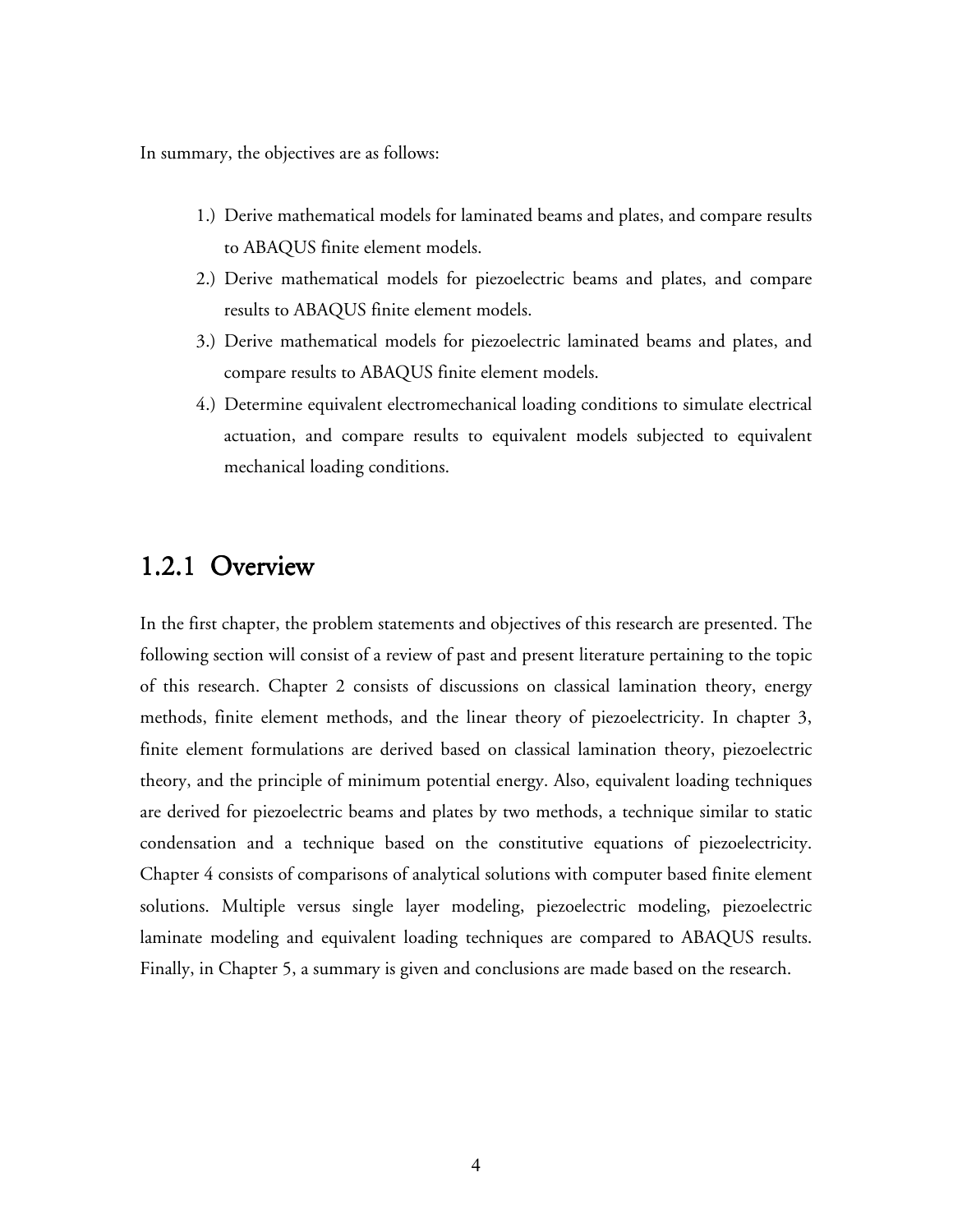### 1.3 Review of Literature

There have been many publications on analytical and finite element formulations for piezoelectric materials and structures (e.g., [1, 3, 5, 6, 9, 12, 16, 30, 31, 41]). None, however, specifically address the problem with modeling extremely thin laminated structures, nor, do any develop piezoelectric actuation by a surface charge using mechanical loading. Listed below are a few key references pertinent to this work.

#### Henno A., and Hughes, T.  $(1970)$  [10]

Henno and Huges derived tetrahedral piezoelectric elements for vibration analysis. They introduce the concept of "static condensation of the electric potential degrees of freedom," in which the electric potential and loads are written in terms of the mechanical properties of the structure. An advantage is that a system of equations is derived only in terms of the mechanical degrees of freedom. The study serves as a basis for electro-elastic finite element derivations for plates, shells, and axisymmetric solids. The derivations were introduced to illustrate principles and lay groundwork for piezoelectric finite element modeling.

#### Suleman, A., and Venkayya, V.B. (1995) [34]

Suleman and Venkayya developed finite element formulations for composite plates with laminated piezoelectric layers. They developed 24 degrees of freedom piezoelectric plate elements with one electrical degree of freedom per surface. They make assumptions that the electrical degrees of freedom were constant along the plane and vary linearly through the thickness of the piezoelectric layers. An advantage of their methodology is that the analysis eliminates problems associated with modeling thin plate elements with isoparametric solid elements, which have excessive shear strain energies and higher stiffness in the thickness directions.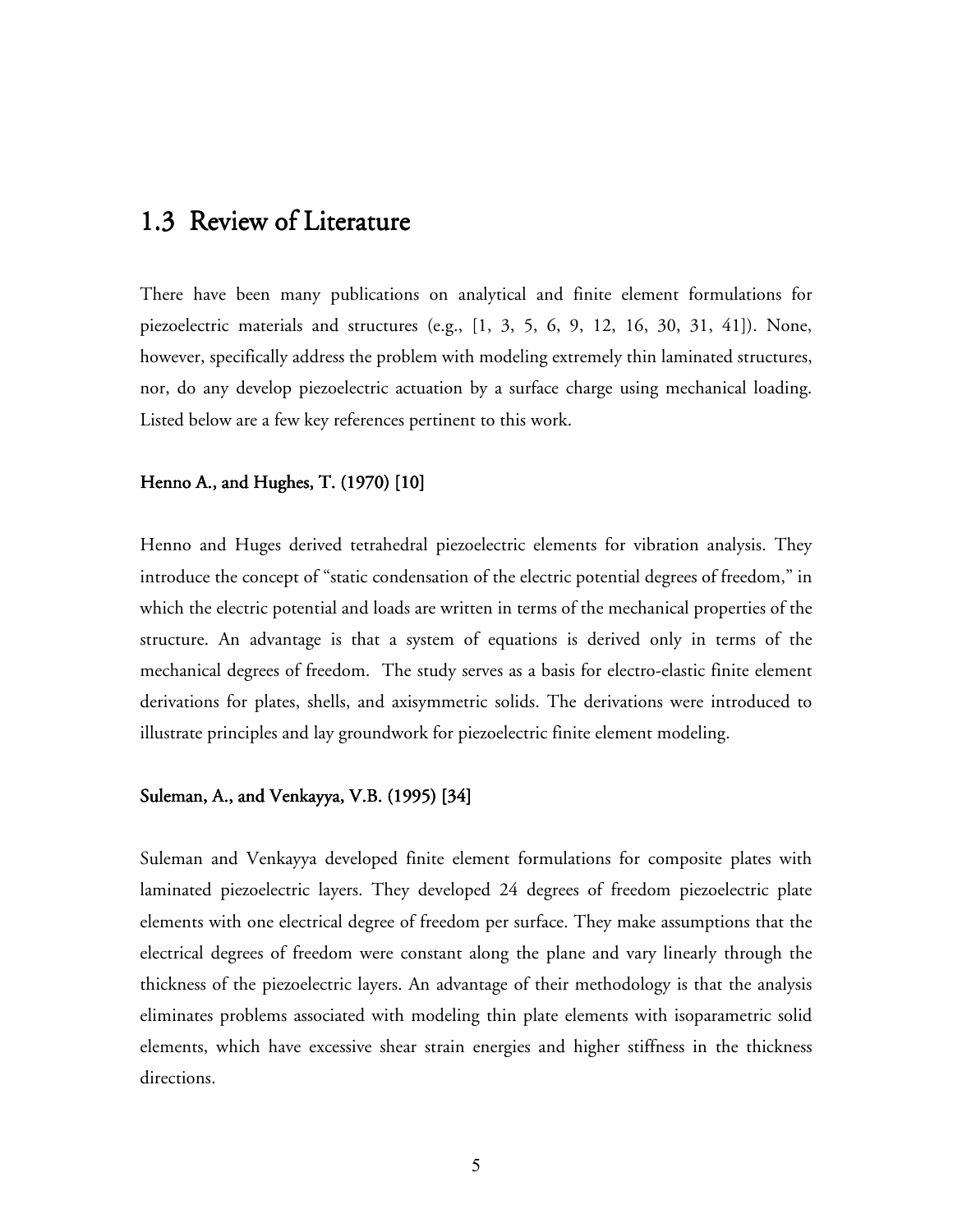They conclude that

- 1.) numerical results generated by the electromechanical finite element plate model agree well with experimental data and solid element formulations reported in literature.
- 2.) finite element models with one electrical degree of freedom per piezoelectric layer is much simpler to formulate and computationally more efficient than models based on solid element formulations, where the number of degrees of freedom used to model the problem are significantly larger.

#### Heyliger P., and Brooks S.  $(1996)$  [11]

Heyliger and Brooks present exact solutions for piezoelectric laminates in cylindrical bending. The paper demonstrates limitations of simplified theories in making approximations for through-the-thickness elastic and electric fields. The solutions provide a means of comparisons to assess relative accuracies, advantages, and disadvantages of more computationally efficient models based on theory.

#### Saravanos D.A., Heyliger, P.R., and Hopkins, D.A. (1997) [31]

Saravanos, Heyliger, and Hopkins develop discrete layer (layerwise) theories for dynamic analysis of piezoelectric composite plates. The theory utilizes piecewise continuous approximations through the thickness of the laminate for both displacements and electric potentials. Advantages of layerwise approaches are that they capture intra-laminar and interlaminar effects in elastic (Reddy, 1987) and elastodynamic (Saravanos, 1993, 1994) problems of composite plates. Other advantages are that each layer is modeled using independent approximations for the in-plane displacement components and electro-static potential in a unified representation, as mandated by the linear theory of piezoelectricity. They also perform "static condensation of the electric potential degrees of freedom," in which the electric potential and loads are written in terms of the mechanical properties. Finite element models were compared to exact solutions verifying the capability of the layerwise mechanics to model free vibration of piezoelectric composite plates.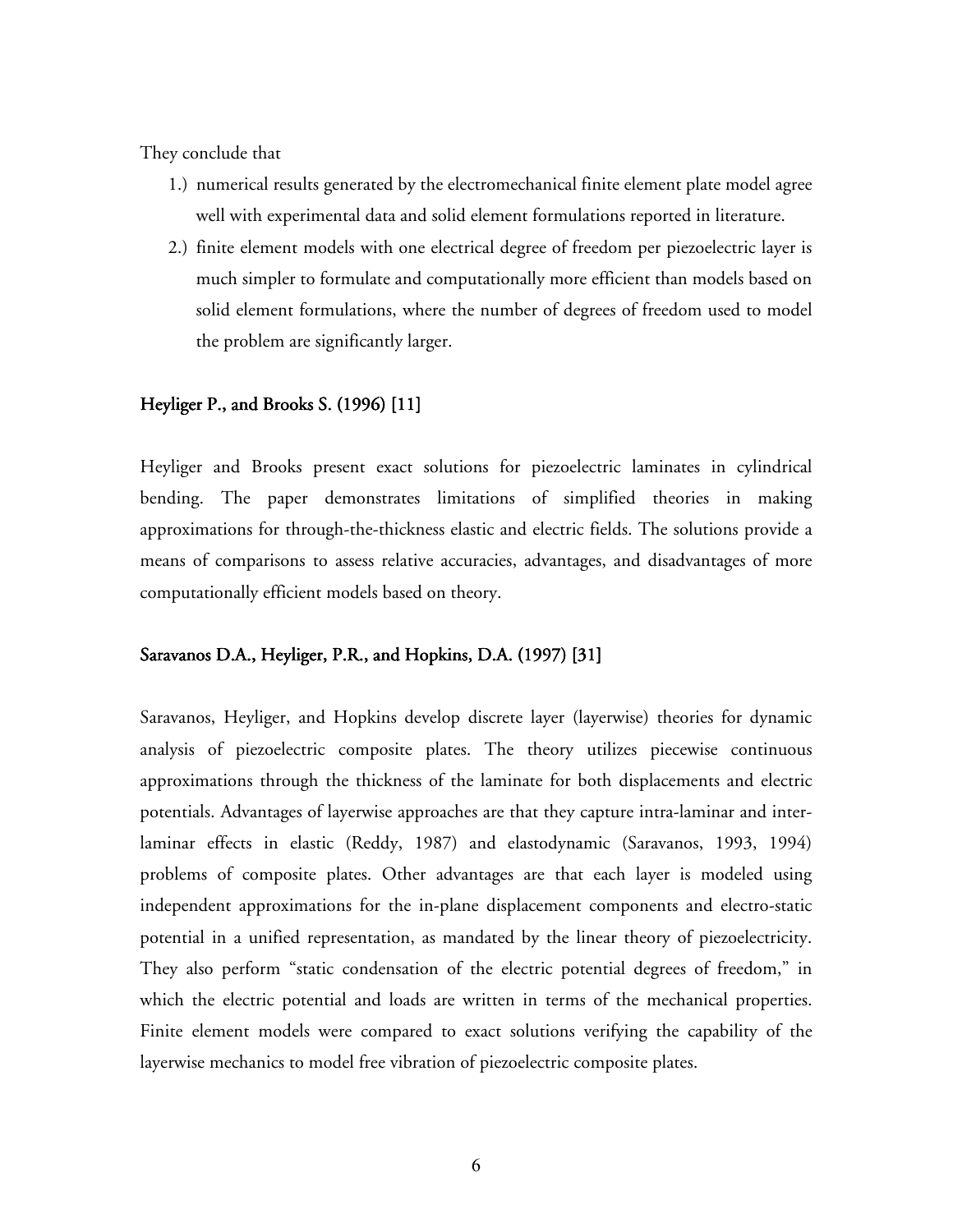#### Saravanos, D.A. (1997) [30]

Saravanos developed finite elements that enable the formal analysis of piezoelectric composite shells. His methodology was based on what is called a "Mixed Laminate Theory." This theory utilizes unique approximations for displacements and electric potentials. The first order shear deformation theory was assumed on the mechanical displacements, while discrete layer ("layerwise") approximations are assumed on the electrical potentials. The advantages of this mixed laminate theory are they

- 1.) accurately and efficiently model thin and/or moderately thick laminated piezoelectric shells with arbitrary laminations and electric configurations, and they
- 2.) capture the through-the-thickness electric heterogeneity induced by the embedded piezoelectric layers.

Finite element methods were compared to exact solutions [Heyliger, Saravanos (1995)]. The analysis was justified with excellent convergence and agreement with fundamental frequencies and through-the-thickness electromechanical modes of moderately thin plates.

#### Bhattacharya, P., Suhail H., and Sinha, P.K. (1998) [3]

Bhattacharya, Suhail, and Sinha developed quadratic isoparametric piezoelectric elements to study the effects of stacking sequence, geometric boundary conditions, and applications of electrical voltages on the free vibration frequencies. They report that applications of electrical voltages and boundary conditions produce significant changes in the free vibration frequencies. They conclude that cantilevered beams have frequencies significantly higher than simply supported or clamped beams subjected to actuating voltages. They also conclude that the effects of in-plane stress on the overall stiffness are higher as compared to bending stress with applications of electric loading.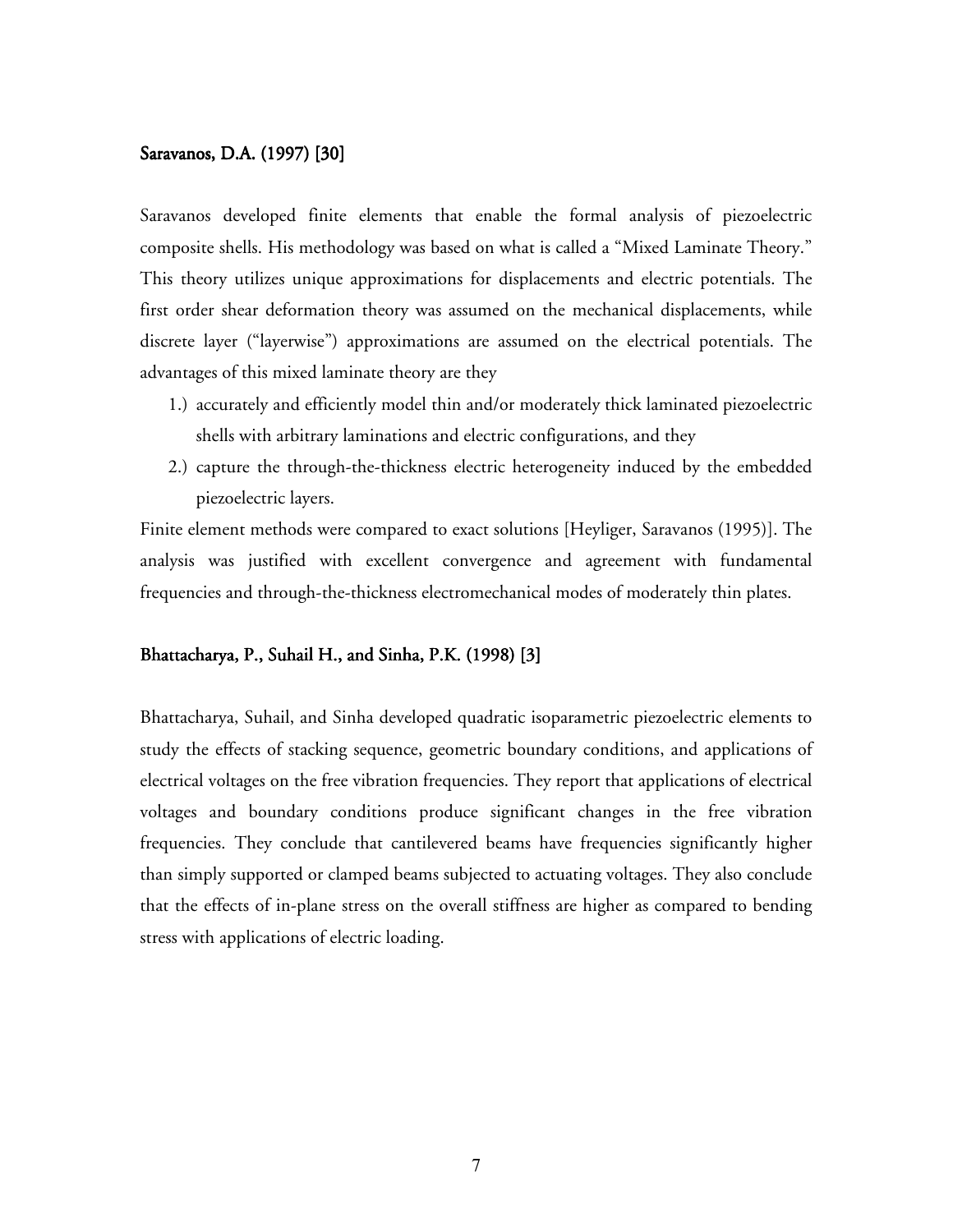#### Huang, Y-Q, M Liu, and C-C Wu (1999) [12]

Huang, Liu, and Wu investigated the effects of transverse stress and strength analysis of piezoelectric laminated structures. They report that electromechanical coupling effects of piezoelectric layers significantly increase the transverse stresses that can cause de-lamination and failure. Their primary goals were to produce interface and surface element and to impose the surface-traction-free condition on the continuity of the interlaminar transverse stress. An advantage of this type of analysis is that it produces elements that can adequately model thick piezoelectric laminated structures.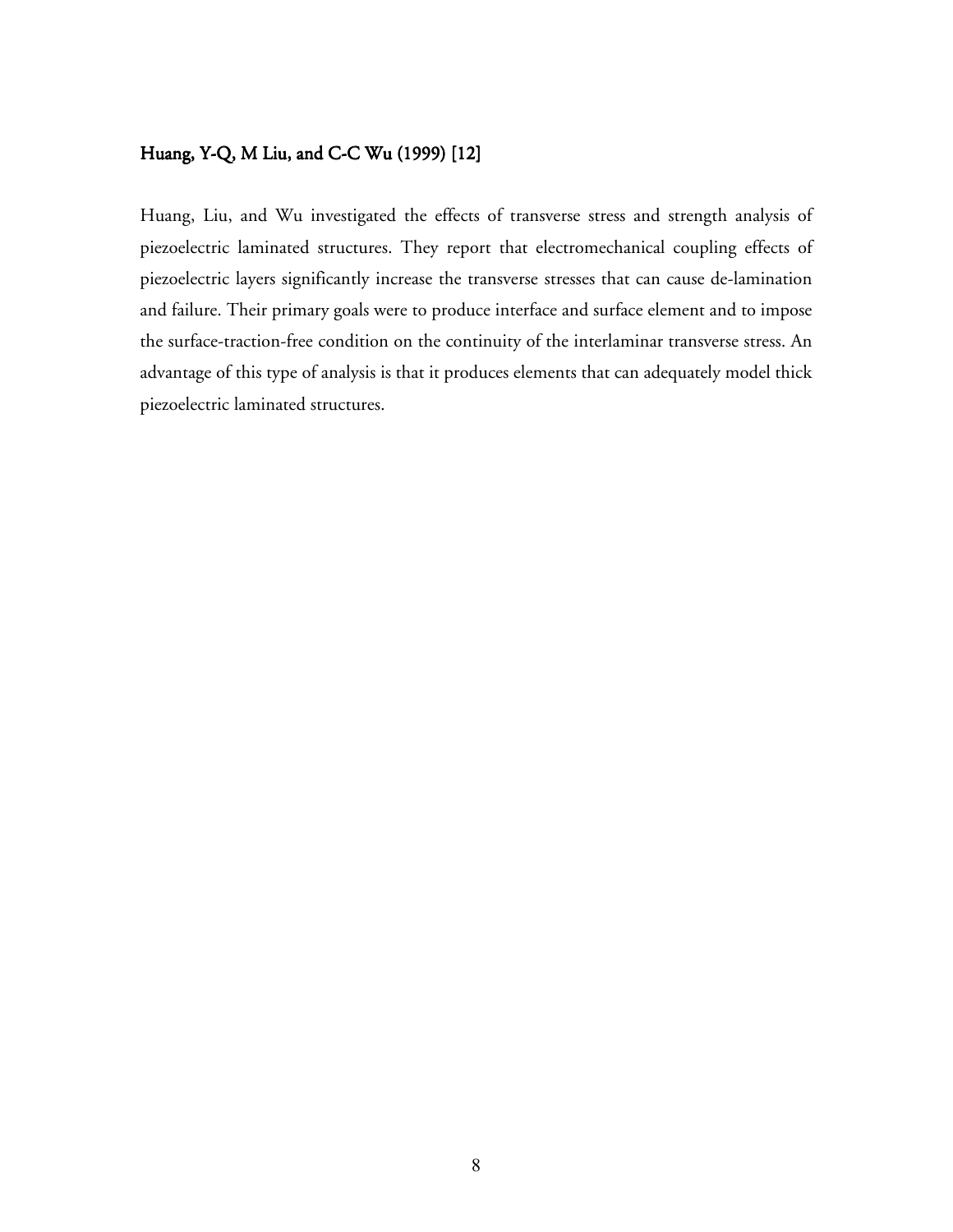# CHAPTER 2

# Theory

## 2.1 Classical Lamination Theory

Important principles for analyzing thin plates were first introduced by Kirchhoff in the mid 1800s. Kirchhoff's hypothesis states,

- (1) Straight lines perpendicular to the midsurface (i.e., transverse normals) before deformation remain straight after deformation.
- (2) The transverse normals do not experience elongation (i.e., they are inextensible).
- (3) The transverse normals rotate such that they remain perpendicular to the midsurface after deformation.

The first two assumptions imply that the transverse displacements are independent of the transverse coordinate and transverse normal strains are zero. The third implies zero transverse shear strain [Reddy, 1997]. The assumptions greatly simplify the analysis of laminated structures and have been verified experimentally by comparison with analysis of the same problem conducted without exploring the simplifying Kirchhoff hypothesis [Hyer, 1998].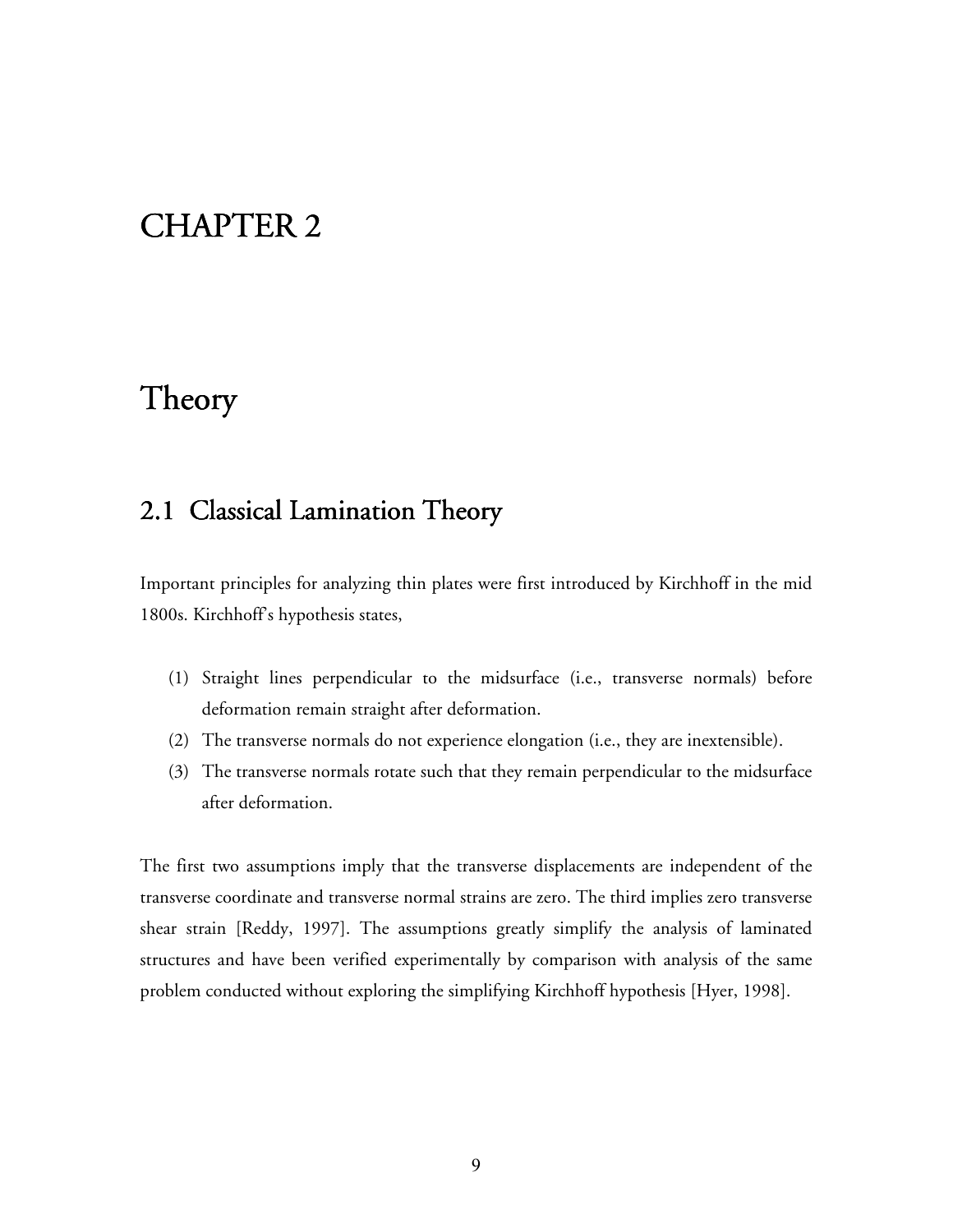Consider an *x-z* cross section of a laminated plate given in Figure 2.1a. It is assumed that all layers are perfectly bonded with no slippage, and the reference surface is taken as the geometric mid-plane. Line AA' passes through the laminate and is perpendicular to the reference surface.



Kirchhoff's hypothesis says that line AA' remain straight and normal to the deformed reference surface as seen in Figure 2.1b. It rotates and translates as a consequence of midplane deformations, but it does not deform. Because the deformations occur at the reference surface, the mechanics of the laminate can be expressed in terms of what happens at the reference surface.

Now, consider the same cross-section with reference plane deformations given in Figure 2.2. The displacement in the x-direction can be determined from the translation and rotation of point A, in the x-direction and about the y-axis, respectively.



Figure 2.2 Kinematics of deformation as viewed in the x-z plane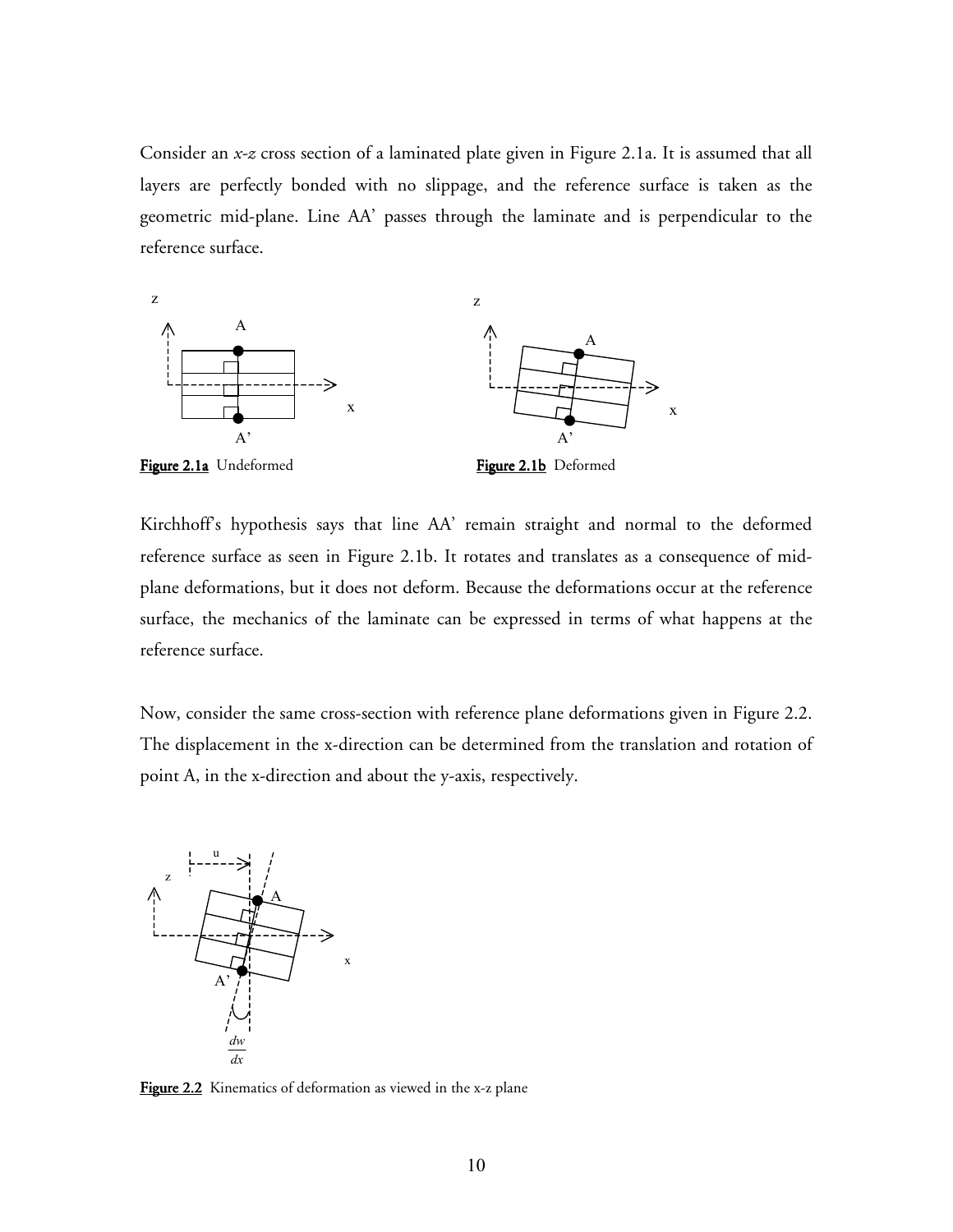In fact, the displacement of any point through the thickness of the laminate can be determined by

$$
u(x, y, z) = u^o(x, y) - z \frac{\partial w^o(x, y)}{\partial x}
$$
\n(2.1)

$$
v(x, y, z) = vo(x, y) - z \frac{\partial wo(x, y)}{\partial y}
$$
 (2.2)

$$
w(x, y, z) = w^o(x, y) \tag{2.3}
$$

where  $u^{\circ}$ ,  $v^{\circ}$ , and  $w^{\circ}$  are the displacements at the reference surface.

If the displacement of the reference surface is known, the displacements, strains and stresses at each point along the normal line through the thickness can be determined, from equations (2.1), (2.2), and (2.3). The linear strains are determined from

$$
\varepsilon_x(x, y, z) = \frac{\partial u(x, y, z)}{\partial x} = \frac{\partial u^o(x, y)}{\partial x} - z \frac{\partial^2 w^o(x, y)}{\partial x^2} = \varepsilon_x^o + z \kappa_x^o \tag{2.4}
$$

$$
\varepsilon_y(x, y, z) = \frac{\partial v(x, y, z)}{\partial y} = \frac{\partial v^o(x, y)}{\partial y} - z \frac{\partial^2 w^o(x, y)}{\partial y^2} = \varepsilon_y^o + z \kappa_y^o \tag{2.5}
$$

$$
\varepsilon_z(x, y, z) \equiv \frac{\partial w(x, y, z)}{\partial x} = \frac{\partial w^o(x, y)}{\partial z} = 0
$$
\n(2.6)

$$
\gamma_{xy}(x, y, z) \equiv \frac{\partial v(x, y, z)}{\partial x} + \frac{\partial u(x, y, z)}{\partial y} = \gamma_{xy}^o + z \kappa_{xy}^o \tag{2.7}
$$

$$
\gamma_{xz}(x, y, z) \equiv \frac{\partial w(x, y, z)}{\partial x} + \frac{\partial u(x, y, z)}{\partial z} = 0
$$
\n(2.8)

$$
\gamma_{yz}(x, y, z) \equiv \frac{\partial w(x, y, z)}{\partial y} + \frac{\partial v(x, y, z)}{\partial z} = 0
$$
\n(2.9)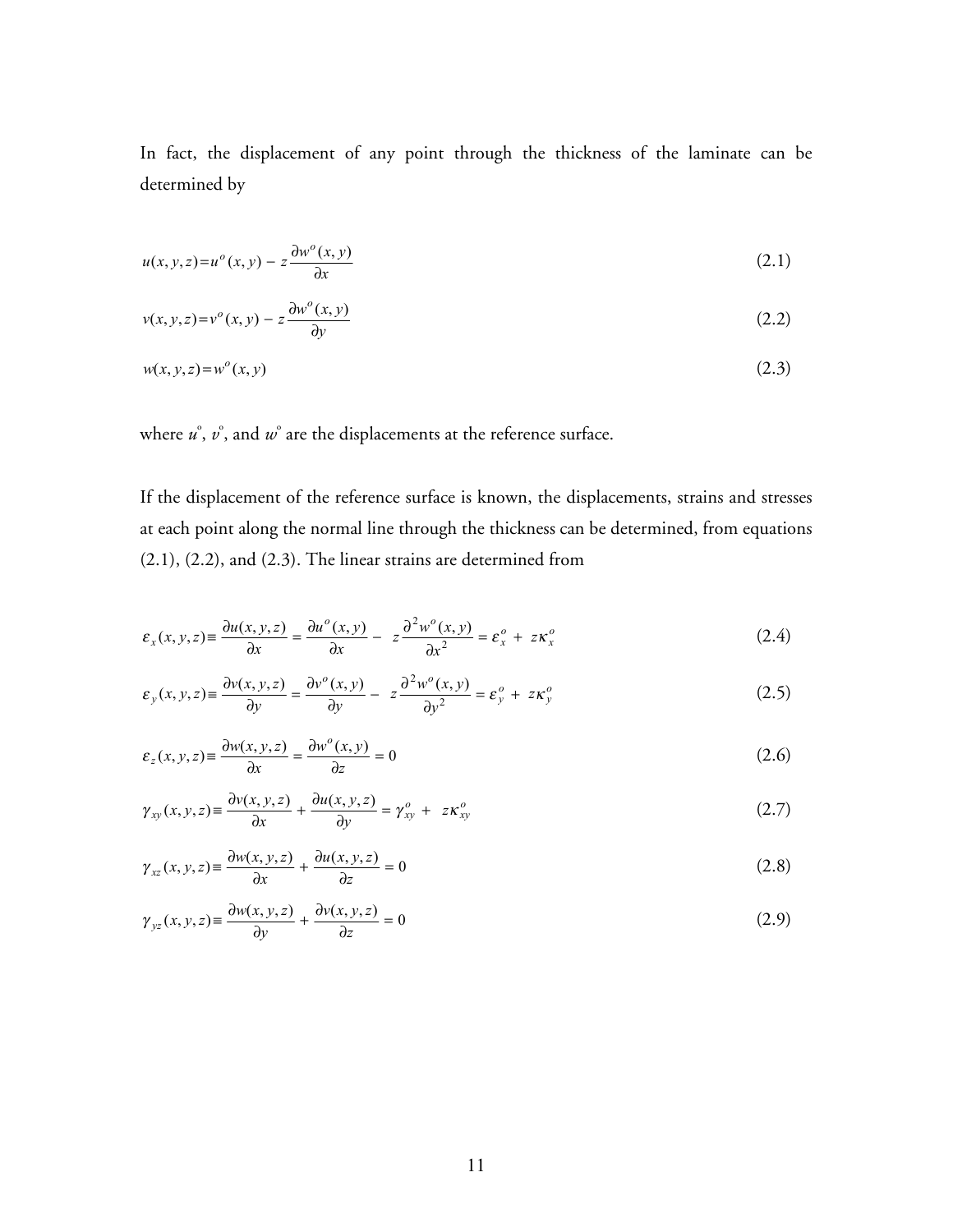The strain components through the thickness of the laminate are zero, based on Kirchhoff's hypothesis, and the resultant strains are

$$
\varepsilon_x(x, y, z) = \varepsilon_x^o(x, y) + z \kappa_x^o(x, y) \tag{2.10}
$$

$$
\varepsilon_y(x, y, z) = \varepsilon_y^o(x, y) + z \kappa_y^o(x, y) \tag{2.11}
$$

$$
\gamma_{xy}(x, y, z) = \gamma_{xy}^o(x, y) + z \kappa_{xy}^o(x, y) \tag{2.12}
$$

where

$$
\varepsilon_x^o(x, y) = \frac{\partial u^o(x, y)}{\partial x} \quad \text{and} \quad \kappa_x^o(x, y) = -\frac{\partial^2 w^o(x, y)}{\partial x^2}
$$
\n
$$
\varepsilon_y^o(x, y) = \frac{\partial v^o(x, y)}{\partial y} \quad \text{and} \quad \kappa_x^o(x, y) = -\frac{\partial^2 w^o(x, y)}{\partial x^2}
$$
\n
$$
\gamma_{xy}^o(x, y) = \frac{\partial u^o(x, y)}{\partial y} + \frac{\partial v^o(x, y)}{\partial x} \quad \text{and} \quad \kappa_{xy}^o(x, y) = -2\frac{\partial^2 w^o(x, y)}{\partial x \partial y}
$$
\n(2.13)

The quantities  $\varepsilon_x^o$ ,  $\varepsilon_y^o$ ,  $\kappa_x^o$ ,  $\kappa_y^o$ ,  $\gamma_{xy}^o$ , and  $\kappa_{xy}^o$  are the reference surface extensional strains, the reference surface curvatures, the reference surface in-plane shear strains, and the reference surface twisting curvatures, respectively.

Applying stress-strain relations (Hooke's Law), the strains can be defined in terms of the compliance matrix, *S*, and the stresses within the laminate are

$$
\begin{bmatrix} \varepsilon_x \\ \varepsilon_y \\ \gamma_{xy} \end{bmatrix} = \begin{bmatrix} S_{11} & S_{12} & 0 \\ S_{21} & S_{22} & 0 \\ 0 & 0 & S_{33} \end{bmatrix} \begin{bmatrix} \sigma_x \\ \sigma_y \\ \tau_{xy} \end{bmatrix} \tag{2.14}
$$

where

$$
S_{11} = \frac{1}{E_1}, S_{22} = \frac{1}{E_2}, S_{12} = S_{21} = \frac{-v_{12}}{E_1} = \frac{-v_{21}}{E_2}, S_{33} = \frac{1}{G_{12}}
$$
\n(2.15)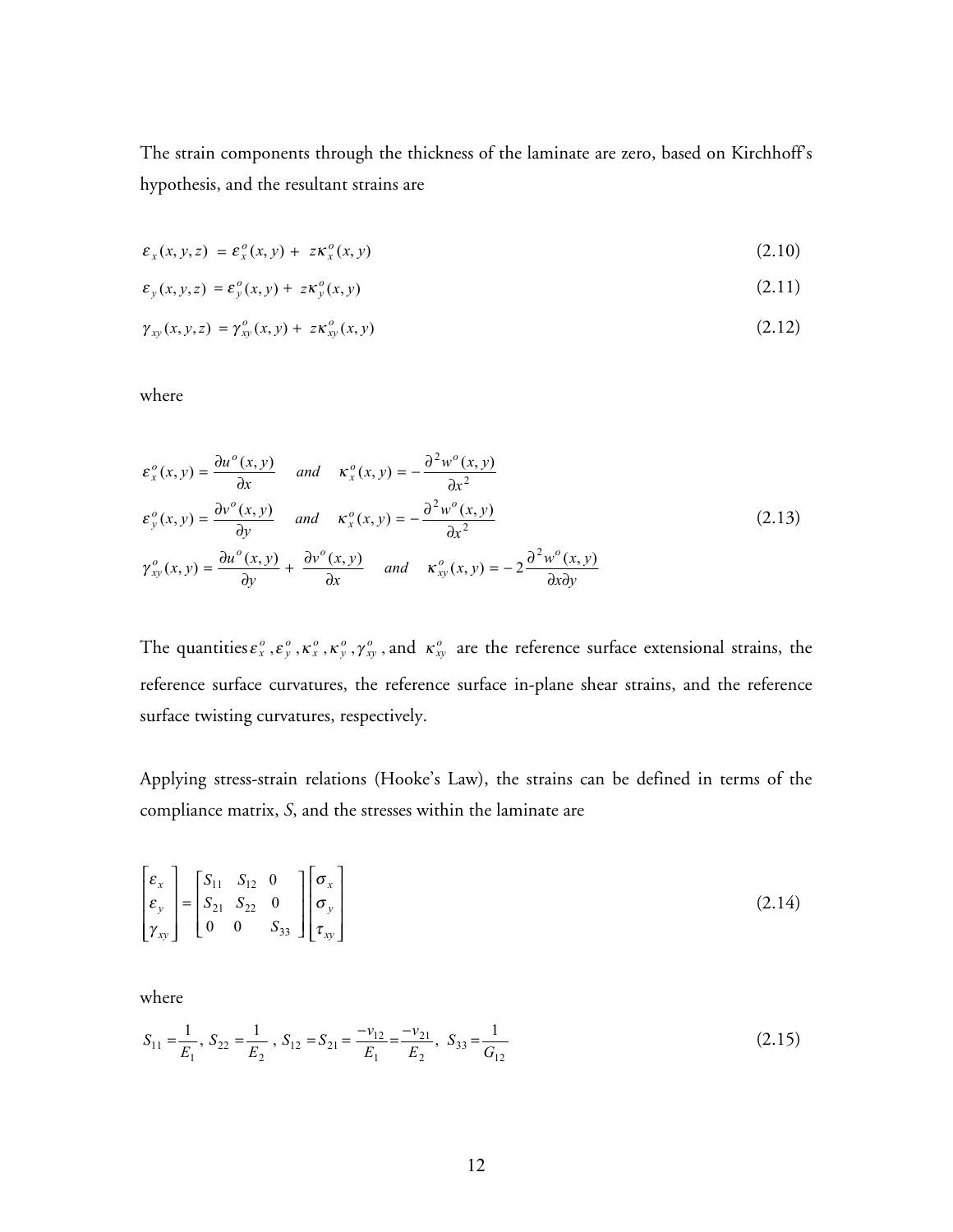The inverse of the compliance matrix is the called the reduce stiffness matrix, in which the stresses are written in term of the strains as

$$
\begin{bmatrix} \sigma_x \\ \sigma_y \\ \tau_{xy} \end{bmatrix} = \begin{bmatrix} Q_{11} & Q_{12} & 0 \\ Q_{21} & Q_{22} & 0 \\ 0 & 0 & Q_{33} \end{bmatrix} \begin{bmatrix} \varepsilon_x \\ \varepsilon_y \\ \gamma_{xy} \end{bmatrix}
$$
 (2.16)

where

$$
Q_{11} = \frac{S_{22}}{S_{11}S_{22} - S_{12}^2} \qquad Q_{22} = \frac{S_{11}}{S_{11}S_{22} - S_{12}^2} \qquad Q_{12} = Q_{21} = -\frac{S_{12}}{S_{11}S_{22} - S_{12}^2} \qquad Q_{33} = \frac{1}{S_{33}}
$$
(2.17)

Substituting the reference surface strains into equation (2.16) yields

$$
\begin{bmatrix} \sigma_x \\ \sigma_y \\ \tau_{xy} \end{bmatrix} = \begin{bmatrix} Q_{11} & Q_{12} & 0 \\ Q_{21} & Q_{22} & 0 \\ 0 & 0 & Q_{33} \end{bmatrix} \begin{bmatrix} \varepsilon_x^o + z \kappa_x^o \\ \varepsilon_y^o + z \kappa_y^o \\ \gamma_{xy}^o + z \kappa_{xy}^o \end{bmatrix}
$$
 (2.18)

Based on the equation (2.18), the stresses are determined by the strains at the reference surface of the laminate. However, the stresses depend on *z* because material properties may vary from one layer to another. From this expression, the stresses and strains in each layer can be determined if the deformations of the reference surface are known.

#### 2.1.1 Lamination Stiffness Matrix: The "*ABD*" Matrix

In the previous section, stress-strain relationships were derived based Kirchhoff's hypothesis. In this section, relationships between forces and moments applied at the reference surface are derived to determine equivalent stiffness matrices. Stress is defined as the force per unit crosssectional area, and the moment is defined as the force times the distance from the reference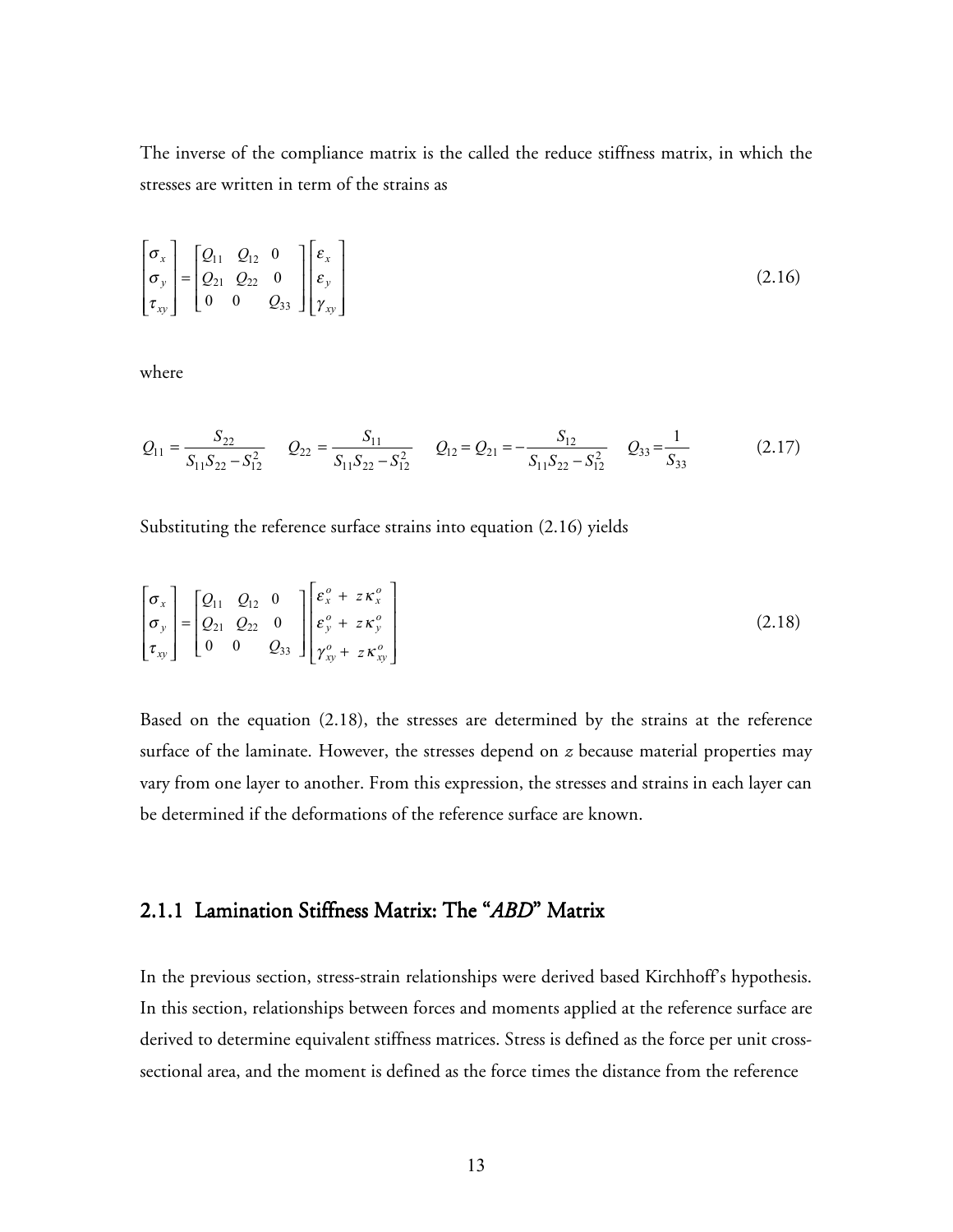surface. Using these relationships the forces and moments applied at the reference surface can be determined.

Consider a laminated plate given in figure 2.1.1.



Figure 2.3 Forces and moments applied to laminated plate

From the figure above the in-plane forces and moments per unit length, due to the stress,  $\sigma_{\!x\!}$ , are defined as

$$
N_x = \int_{-h/2}^{h/2} \sigma_x \, dz \,, \quad M_x = \int_{-h/2}^{h/2} \sigma_x \, z \, dz \tag{2.19}
$$

Substituting the expression in equations (2.18) into (2.19) yields

$$
N_x = \int_{-h/2}^{h/2} \left\{ Q_{11}(\varepsilon_x^o + z \kappa_x^o) + Q_{12}(\varepsilon_y^o + z \kappa_y^o) + Q_{13}(\gamma_{xy}^o + z \kappa_{xy}^o) \right\} dz
$$
 (2.20)

$$
N_x = \left[\int_{-h/2}^{h/2} Q_{11} dz\right] \varepsilon_x^o + \left[\int_{-h/2}^{h/2} Q_{11} z dz\right] \varepsilon_x^o + \left[\int_{-h/2}^{h/2} Q_{12} dz\right] \varepsilon_y^o
$$
  
+ 
$$
\left[\int_{-h/2}^{h/2} Q_{12} z dz\right] \varepsilon_y^o + \left[\int_{-h/2}^{h/2} Q_{13} dz\right] \gamma_{xy}^o + \left[\int_{-h/2}^{h/2} Q_{13} z dz\right] \varepsilon_{xy}^o
$$
 (2.21)

The first, third, and fifth terms ( $z^{\theta}$  terms) in equation (2.21) are defined as

$$
A_{ij} = \int_{-h/2}^{h/2} Q_{ij} \ dz = Q_{ij} \ h_k \tag{2.22}
$$

for i=1,  $j=1,2,3$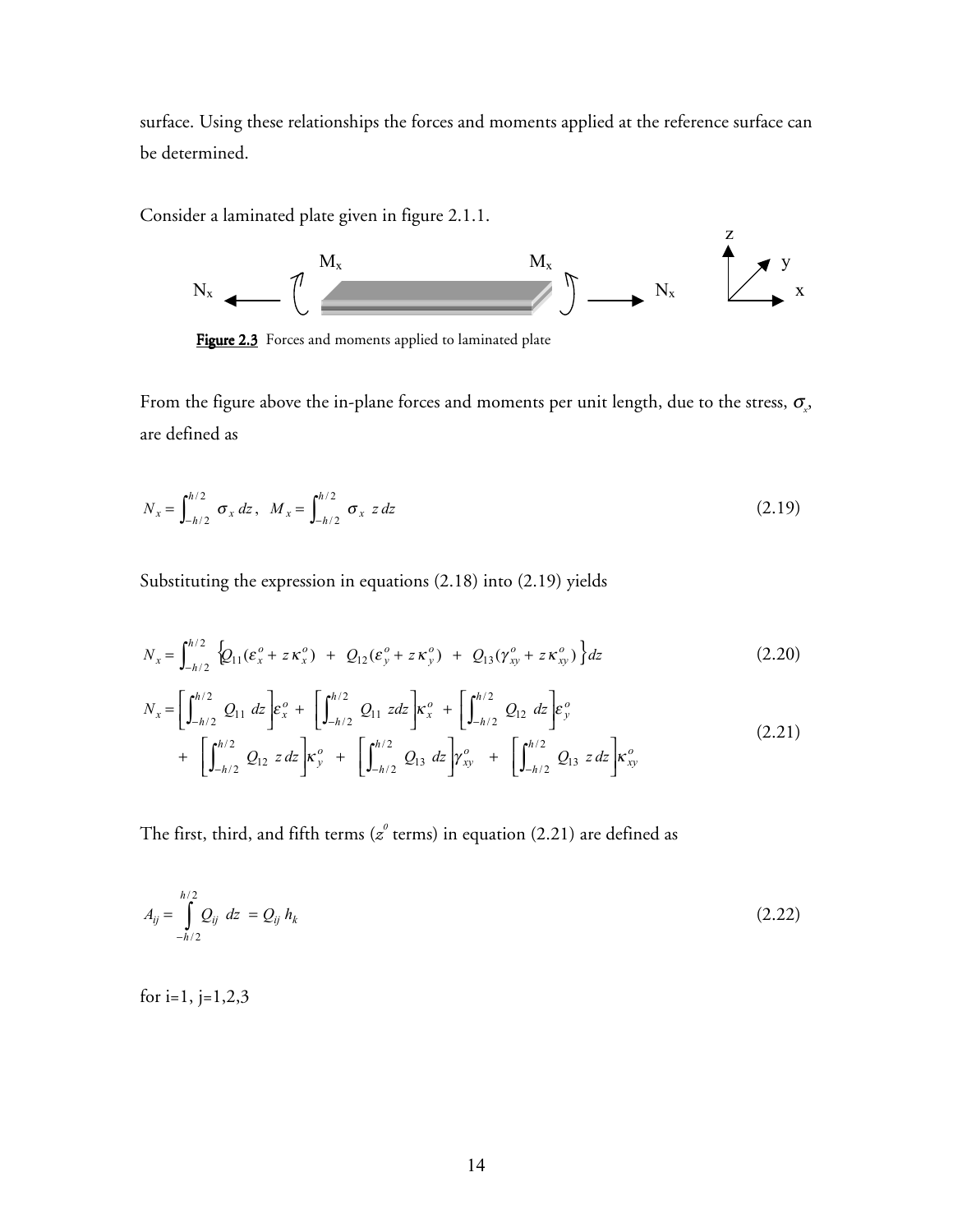The term in the second, fourth, and sixth terms ( $z^{\prime}$  terms) in equation (2.21) are defined as

$$
B_{ij} = \int_{-h/2}^{h/2} Q_{ij} \ z \, dz = \frac{1}{2} \ Q_{ij} (h_k^2 - h_{k-1}^2)
$$
 (2.23)

for i=1,  $j=1,2,3$ 

For multiple layers structures, equations (2.22) and (2.23) become

$$
A_{ij} = \sum_{k=1}^{N} \int_{-h/2}^{h/2} Q_{ij}^k dz = \sum_{k=1}^{N} Q_{ij}^k h_k
$$
 (2.24)

$$
B_{ij} = \sum_{k=1}^{N} \int_{-h/2}^{h/2} Q_{ij}^k \ z \ dz = \frac{1}{2} \sum_{k=1}^{N} Q_{ij}^k \left( h_k^2 - h_{k-1}^2 \right) \tag{2.25}
$$

for N=number of layers

By similar analysis, the strains at the reference surface are substituted for the stresses in the moment equation as follows:

$$
M_x = \int_{-h/2}^{h/2} \left\{ Q_{11}(\varepsilon_x^o + z \kappa_x^o) + Q_{12}(\varepsilon_y^o + z \kappa_y^o) + Q_{13}(\gamma_{xy}^o + z \kappa_{xy}^o) \right\} z \, dz \tag{2.26}
$$

$$
M_{x} = \left[\int_{-h/2}^{h/2} Q_{11} z dz\right] \varepsilon_{x}^{o} + \left[\int_{-h/2}^{h/2} Q_{11} z^{2} dz\right] \varepsilon_{x}^{o} + \left[\int_{-h/2}^{h/2} Q_{12} z dz\right] \varepsilon_{y}^{o} + \left[\int_{-h/2}^{h/2} Q_{13} z dz\right] \varepsilon_{y}^{o} + \left[\int_{-h/2}^{h/2} Q_{13} z^{2} dz\right] \varepsilon_{xy}^{o}
$$
\n(2.27)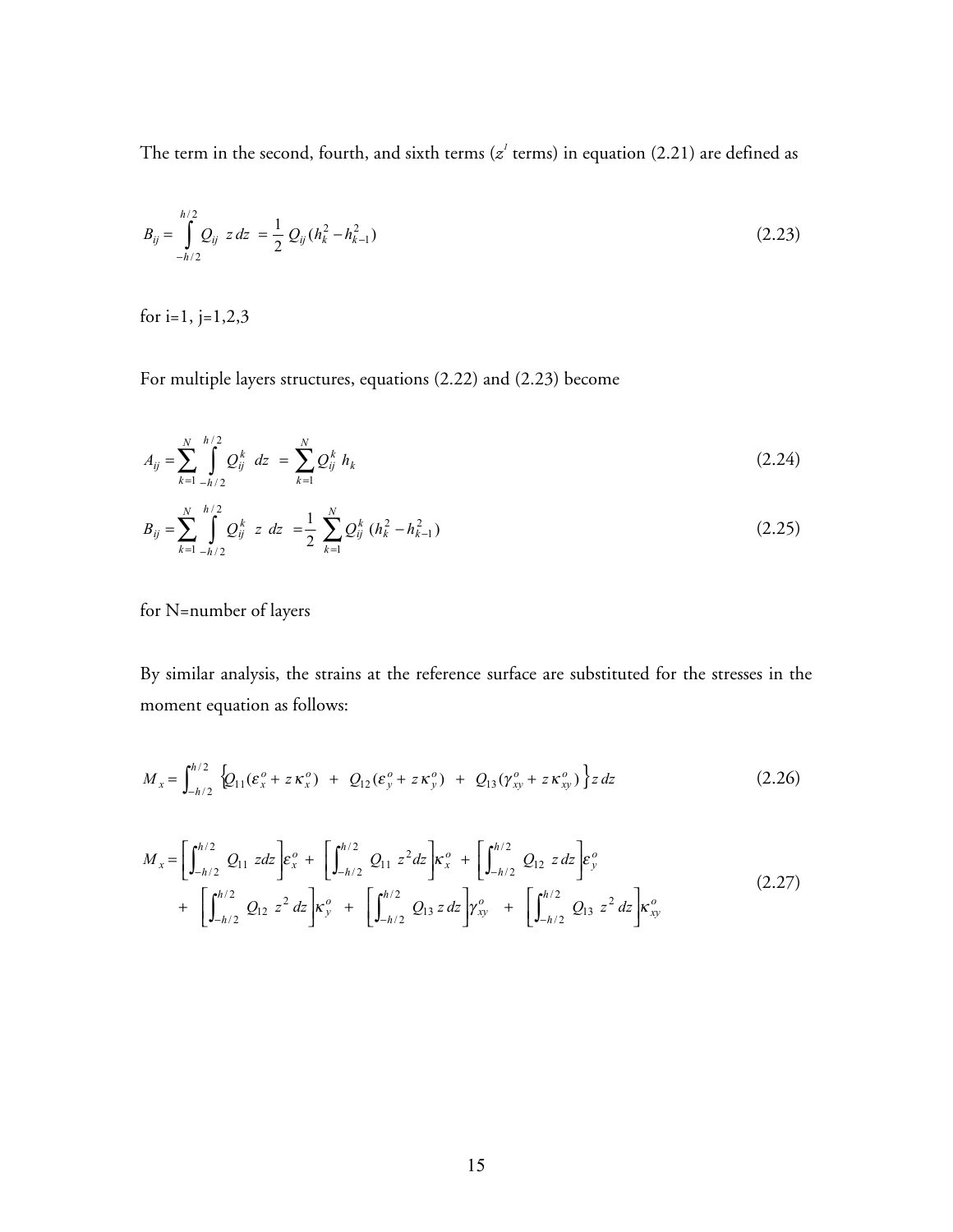The first, third, and fifth terms ( $z<sup>1</sup>$  terms) in equation (2.27) are defined as

$$
B_{ij} = \int_{-h/2}^{h/2} Q_{ij} \ z \, dz = \frac{1}{2} \ Q_{ij} (h_k^2 - h_{k-1}^2)
$$
 (2.28)

for i=1,  $j=1,2,3$ 

The second, fourth, and sixth terms ( $z^2$  terms) in equation (2.27) are defined as

$$
D_{ij} = \int_{-h/2}^{h/2} Q_{ij} z^2 dz = \frac{1}{3} Q_{ij} (h_k^3 - h_{k-1}^3)
$$
 (2.29)

for i=1,  $j=1,2,3$ 

For multiple layers, equations (2.28) and (2.29) become

$$
B_{ij} = \sum_{k=1}^{N} \int_{-h/2}^{h/2} Q_{ij}^k \ z \ dz = \frac{1}{2} \sum_{k=1}^{N} Q_{ij}^k (h_k^2 - h_{k-1}^2)
$$
 (2.30)

$$
D_{ij} = \sum_{k=1}^{N} \int_{-h/2}^{h/2} Q_{ij}^k z^2 dz = \frac{1}{3} \sum_{k=1}^{N} Q_{ij}^k (h_k^3 - h_{k-1}^3)
$$
 (2.31)

The *A*, *B*, and *D* variables make up the laminate, *ABD*, stiffness matrix. With this definition, the reference surface loads are determined by the reference surface strains as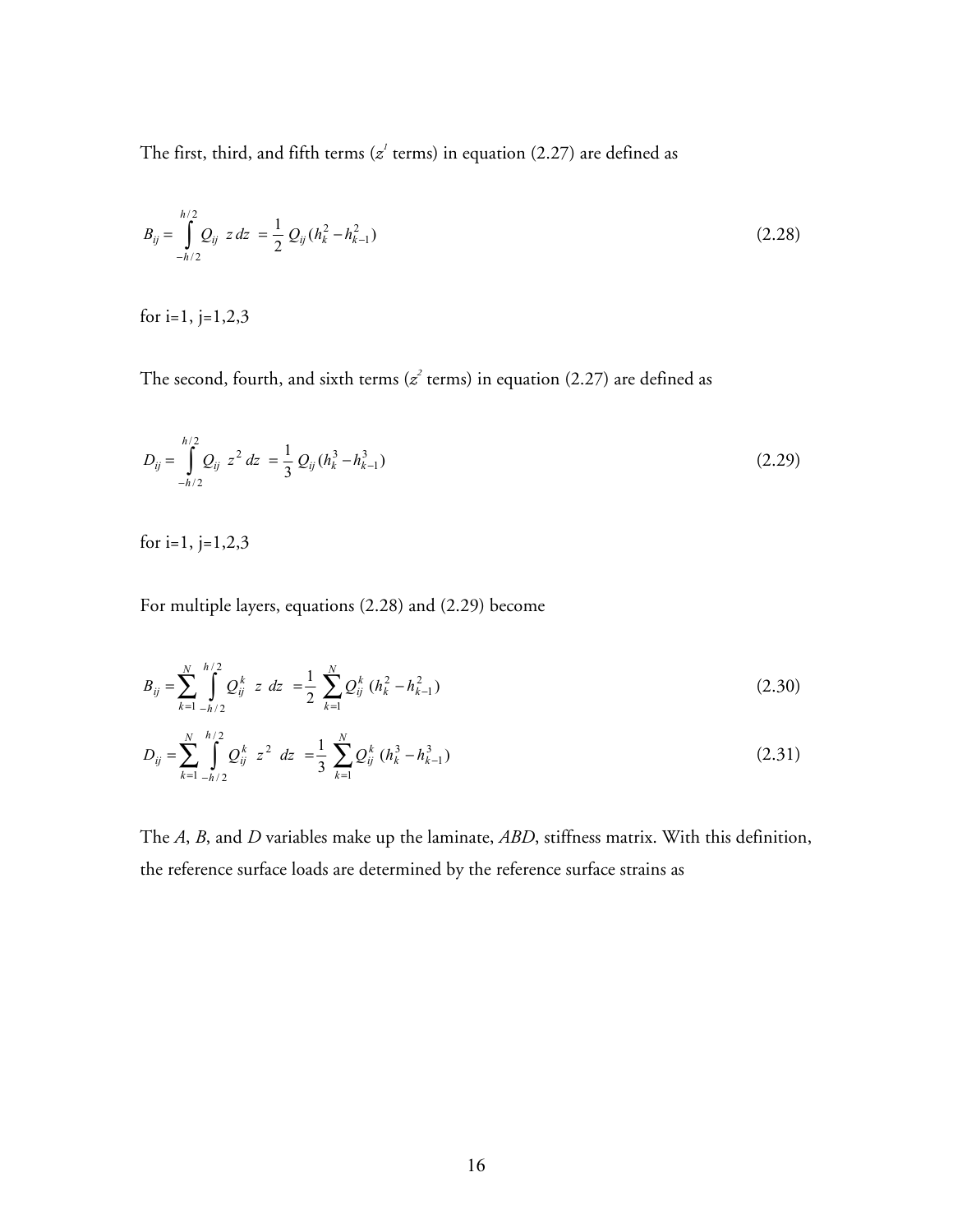$$
\begin{bmatrix}\nN_x \\
N_y \\
N_{xy} \\
M_x \\
M_y \\
M_y \\
M_y \\
M_y \\
M_{xy}\n\end{bmatrix} = \begin{bmatrix}\nA_{11} & A_{12} & A_{13} & B_{11} & B_{12} & B_{13} \\
A_{21} & A_{22} & A_{23} & B_{21} & B_{22} & B_{23} \\
A_{31} & A_{32} & A_{33} & B_{31} & B_{32} & B_{33} \\
B_{11} & B_{12} & B_{13} & D_{11} & D_{12} & D_{13} \\
B_{21} & B_{22} & B_{23} & D_{21} & D_{22} & D_{23} \\
B_{31} & B_{32} & B_{33} & D_{31} & D_{32} & D_{33}\n\end{bmatrix} \begin{bmatrix}\n\varepsilon_x^o \\
\varepsilon_y^o \\
\kappa_x^o \\
\kappa_x^o \\
\kappa_y^o \\
\kappa_x^o \\
\kappa_x^o \\
\kappa_x^o \\
\kappa_x^o\n\end{bmatrix}
$$
\n(2.32)

The *ABD* matrix defines a relationship between stress resultants (i.e., the loads) applied to a laminate and the reference surface strains and curvatures (i.e., the deformations). This form is the direct result of Kirchhoff hypothesis, plane stress assumptions, and the definition of stress resultants [Hyer, 1998].

To reiterate, for multiple layer structures the A, B, and D variables are defined by

$$
A_{ij} = \sum_{k=1}^{N} \int_{-h/2}^{h/2} Q_{ij} \ dz = \sum_{k=1}^{N} Q_{ij} \ h_k \tag{2.33}
$$

$$
B_{ij} = \sum_{k=1}^{N} \int_{-h/2}^{h/2} Q_{ij} \ z \ dz = \frac{1}{2} \sum_{k=1}^{N} Q_{ij} \left( h_k^2 - h_{k-1}^2 \right) \tag{2.34}
$$

$$
D_{ij} = \sum_{k=1}^{N} \int_{-h/2}^{h/2} Q_{ij} z^2 dz = \frac{1}{3} \sum_{k=1}^{N} Q_{ij} (h_k^3 - h_{k-1}^3)
$$
 (2.35)

for N=number of layers

Equation (2.32) can be written in a simplified form as follows:

$$
\begin{Bmatrix} N \\ M \end{Bmatrix} = \begin{Bmatrix} A & B \\ B & D \end{Bmatrix} \begin{Bmatrix} \varepsilon^o \\ \kappa^o \end{Bmatrix}
$$
 (2.36)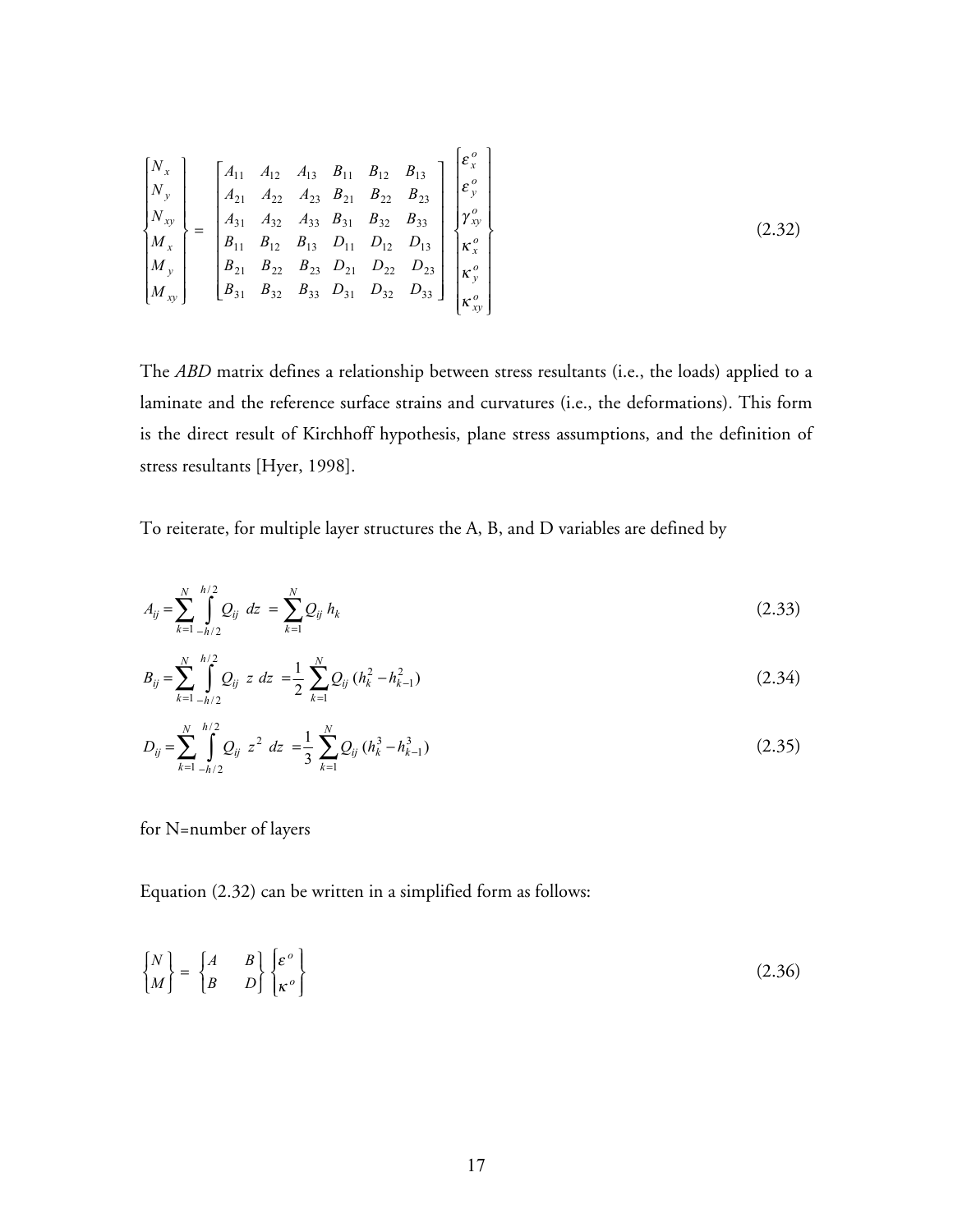## 2.2 Energy Methods and Classical Lamination Theory

In the previous section, classical lamination theory was applied to laminated structures. In this section, classical lamination theory will be integrated into energy methods to serve as a basis for solution techniques by the principle of minimum potential energy. In this section only the strain energy equations will be developed to incorporate techniques discussed in the previous sections for laminated structures.

#### 2.2.1 Laminated Beams

Consider a cross section of a laminated beam as given in figure 2.2.1.



Figure 2.4 Cross-section of deformed laminated beam

From the previous section, the displacements were derived based on Kirchhoff's hypothesis and were given as

$$
u(x, y, z) = u^o(x, y) - z \frac{\partial w^o(x, y)}{\partial x}
$$
\n(2.37)

$$
v(x, y, z) = vo(x, y) - z \frac{\partial wo(x, y)}{\partial y}
$$
 (2.38)

$$
w(x, y, z) = w^o(x, y) \tag{2.39}
$$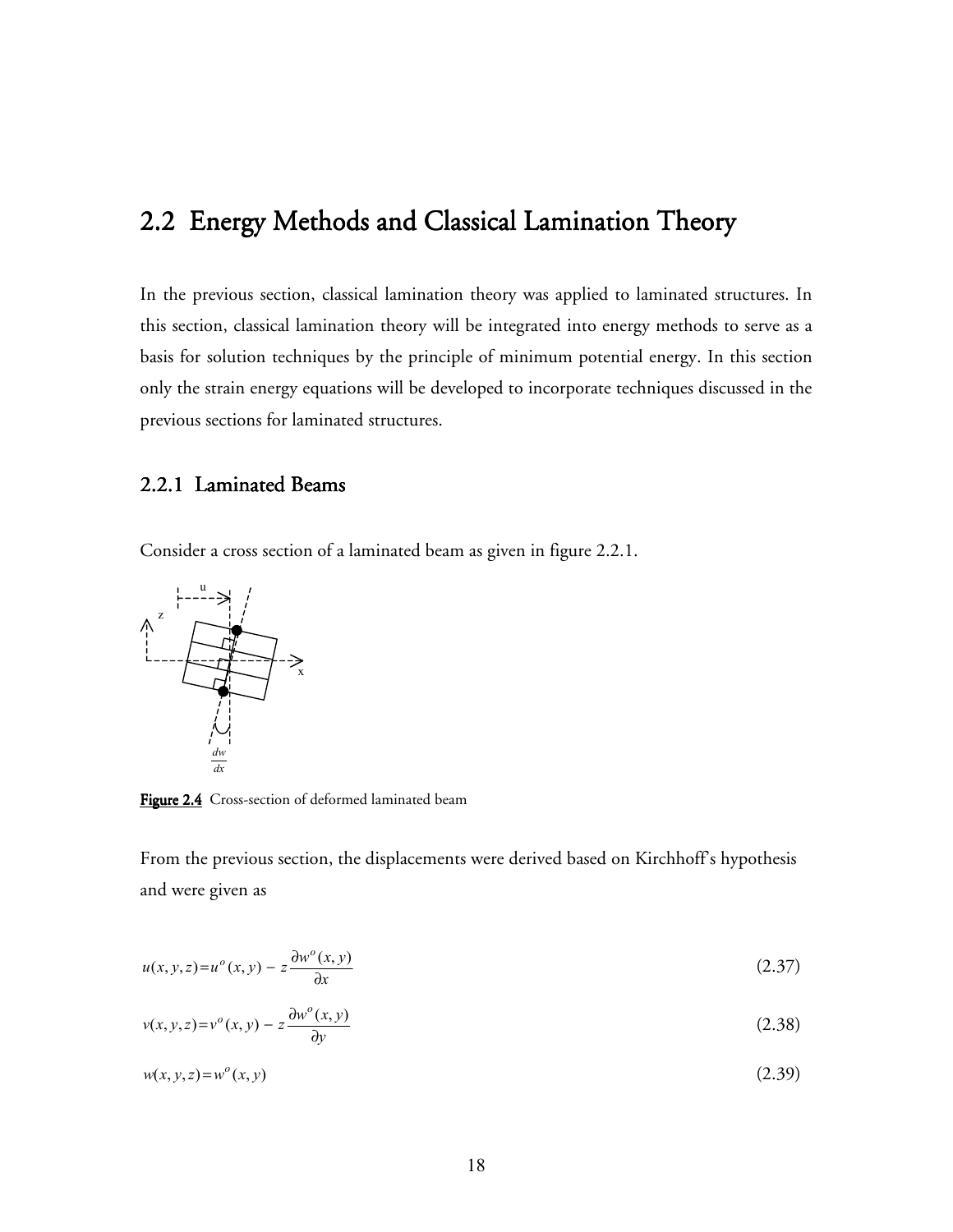Here, Kirchhoff's hypothesis will still apply along with the plane strain assumptions. Applying plane strain, ε*yy=*τ *xy=*τ *yz=0*, along with Kirchhoff's hypothesis, ε*zz=*τ *xz=*τ *yz=0*. The only stress component,  $\mathcal{E}_{\tiny \textsf{\tiny{xx}}}$  will be

$$
\varepsilon_{xx} = \frac{du}{dx} - z \frac{d^2 w}{dx^2} \tag{2.40}
$$

The strain energy for each layer of the beam in figure (2.2.1) is given by

$$
U_i = \frac{1}{2} \sum_{k=1}^{N} \iint_{R} \int_{-h/2}^{h/2} \sigma_{xx}^k \varepsilon_{xx} dz dx dy, \text{ where } \sigma_{xx}^k = E^k \varepsilon_{xx}
$$
 (2.41)

Since the strains in all three layers are equal (i.e., no slip plane), applying Hooke's law yields

$$
U_i = \frac{1}{2} \sum_{k=1}^{N} \iint_{R} \int_{-h/2}^{h/2} E^k \varepsilon_{xx}^2 \, dz \, dx \, dy \tag{2.42}
$$

Substituting the expression from strain in equation (2.38) into equation (2.40)

$$
U_i = \frac{1}{2} \sum_{k=1}^{N} \iint_{R} \int_{-h/2}^{h/2} E^k \left( \frac{du}{dx} - z \frac{d^2 w}{dx^2} \right)^2 dz dx dy
$$
 (2.43)

Expanding equation (2.43) results in

$$
U_i = \frac{1}{2} \sum_{k=1}^{N} \iint_{R} \int_{-h/2}^{h/2} E^k \left( \left( \frac{du}{dx} \right)^2 - 2z \frac{du}{dx} \frac{d^2 w}{dx^2} + \left( z \frac{d^2 w}{dx^2} \right)^2 \right) dz dx dy
$$
 (2.44)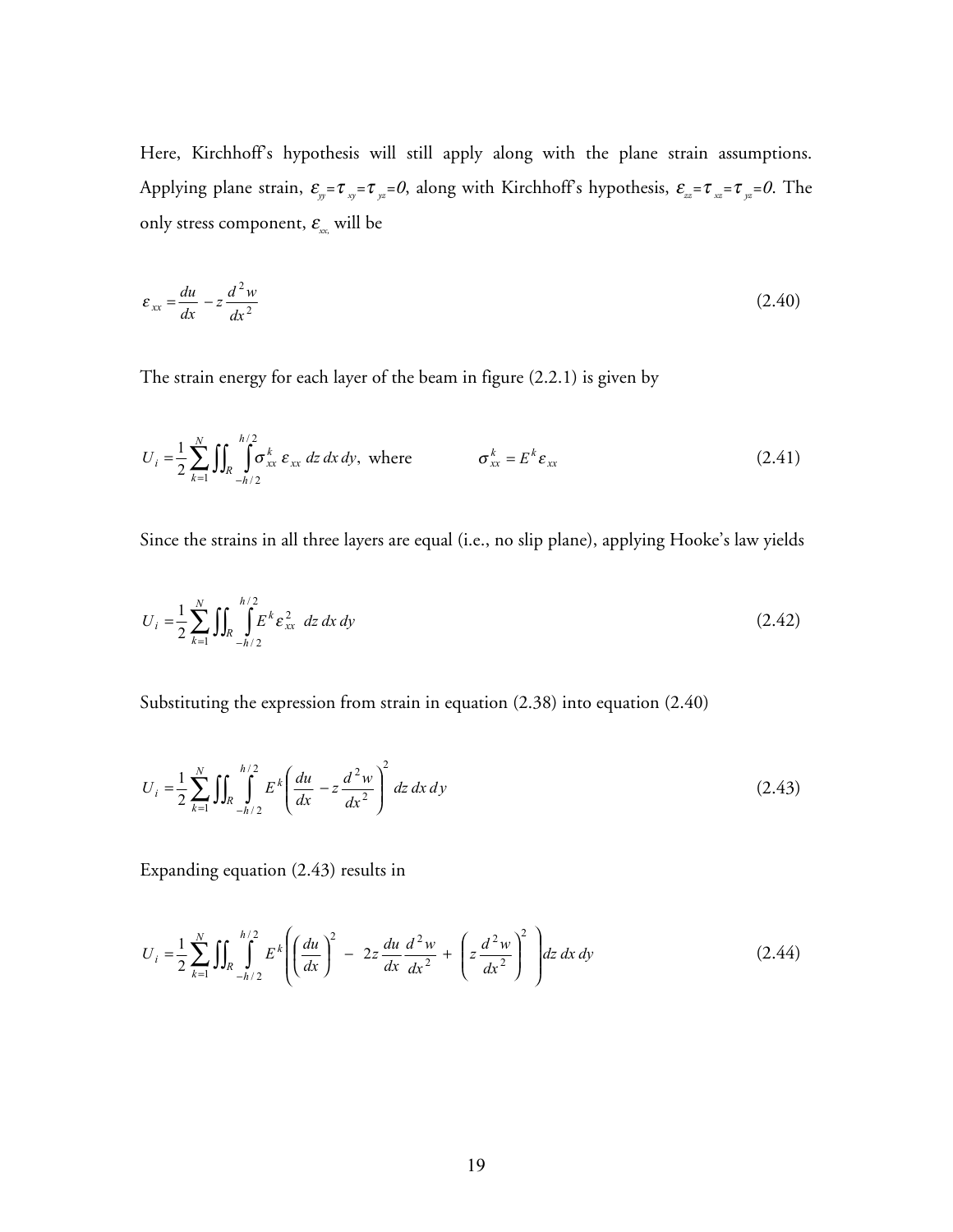Based on classical lamination theory, equation (2.42) can be simplified using *A*, *B*, *D* variables [Hyer, 1998], [Reddy,1997].

$$
A_{ij} = \sum_{k=1}^{N} \int_{-h/2}^{h/2} Q_{ij}^{k} dz = \sum_{k=1}^{N} Q_{ij}^{k} h_{k}
$$
 (2.45)

$$
B_{ij} = \sum_{k=1}^{N} \int_{-h/2}^{h/2} Q_{ij}^k \ z \ dz = \frac{1}{2} \sum_{k=1}^{N} Q_{ij}^k \left( h_k^2 - h_{k-1}^2 \right) \tag{2.46}
$$

$$
D_{ij} = \sum_{k=1}^{N} \int_{-h/2}^{h/2} Q_{ij}^k z^2 dz = \frac{1}{3} \sum_{k=1}^{N} Q_{ij}^k (h_k^3 - h_{k-1}^3)
$$
 (2.47)

The variable *Qij* were defined previously as the reduced stiffness and are given as

$$
Q_{11} = \frac{E_1}{1 - v_{12}v_{21}} \qquad Q_{22} = \frac{E_2}{1 - v_{12}v_{21}} \qquad Q_{12} = \frac{v_{12}E_1}{1 - v_{12}v_{21}} \qquad Q_{66} = G_{12} \qquad (2.48)
$$

With Kirchhoff's hypothesis and plane strain assumptions, the only strain component is  $\varepsilon_{xx}$ . Therefore, the equation for the strain energy is simplified as

$$
U_{total} = \frac{1}{2} \iint_{R} \left[ A_{11} \left( \frac{du}{dx} \right)^{2} - 2B_{11} \frac{du}{dx} \frac{d^{2}w}{dx^{2}} + D_{11} \left( \frac{d^{2}w}{dx^{2}} \right)^{2} \right] dx dy
$$
 (2.49)

The above expression represents strain energy of a laminated beam. For symmetric laminate, note that  $B_{ij}$  =  $\theta$  by the following expression:

$$
\int_{-h/2}^{h/2} \{1, z, z^2\} dz = \left\{ h, 0, \frac{h^3}{12} \right\} \tag{2.50}
$$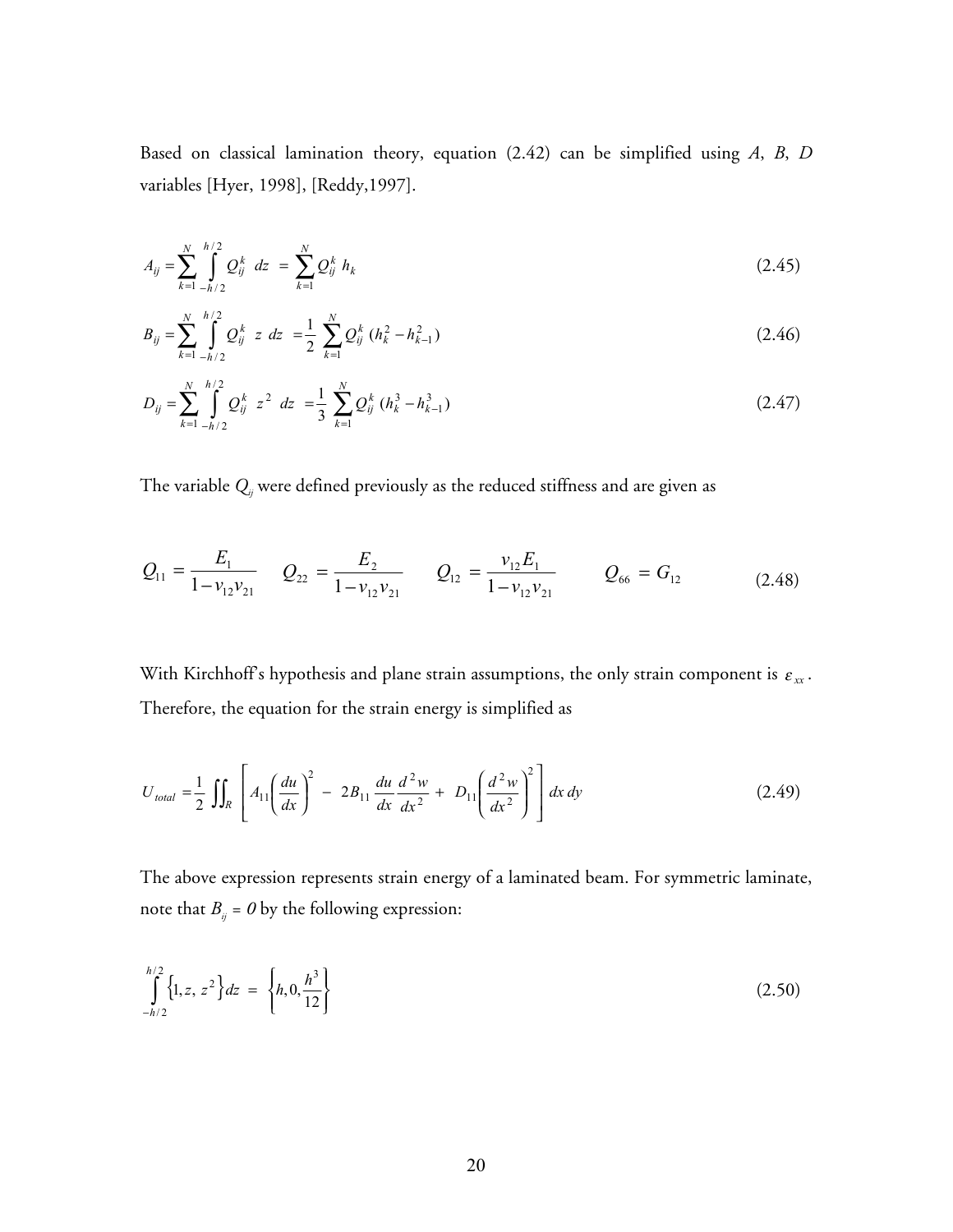Therefore equation (2.49) reduces to

$$
U_{total} = \frac{1}{2} \iint_{R} \left[ A_{11} \left( \frac{du}{dx} \right)^{2} + D_{11} \left( \frac{d^{2}w}{dx^{2}} \right)^{2} \right] dx dy
$$
 (2.51)

### 2.2.2 Laminated Plates

To extend the analysis to laminated plates, the plain strain assumption will no longer be valid. However, Kirchhoff's hypothesis will still apply, hence,  $\varepsilon_{zz} = \tau_{xz} = \tau_{yz} = 0$ . The resultant strains will be given as

$$
\varepsilon_{xx} = \frac{du}{dx} - z \frac{d^2 w}{dx^2}
$$
\n
$$
\varepsilon_{yy} = \frac{dv}{dy} - z \frac{d^2 w}{dy^2}
$$
\n
$$
\varepsilon_{xy} = \left(\frac{du}{dy} + \frac{dv}{dx}\right) - 2z \frac{d^2 w}{dx dy}
$$
\n(2.52)

The strain energy for each layer of the plate is given as

$$
U_i = \frac{1}{2} \sum_{k=1}^{N} \iint_{R} \int_{-h/2}^{h/2} \sigma^k \varepsilon \, dz \, dx \, dy \tag{2.53}
$$

By Hooke's law, the stresses are

$$
\begin{bmatrix} \sigma_{xx} \\ \sigma_{yy} \\ \sigma_{xy} \end{bmatrix} = \begin{bmatrix} Q_{11} & Q_{12} & 0 \\ Q_{21} & Q_{22} & 0 \\ 0 & 0 & Q_{66} \end{bmatrix} \begin{bmatrix} \varepsilon_{xx} \\ \varepsilon_{yy} \\ \varepsilon_{xy} \end{bmatrix} \tag{2.54}
$$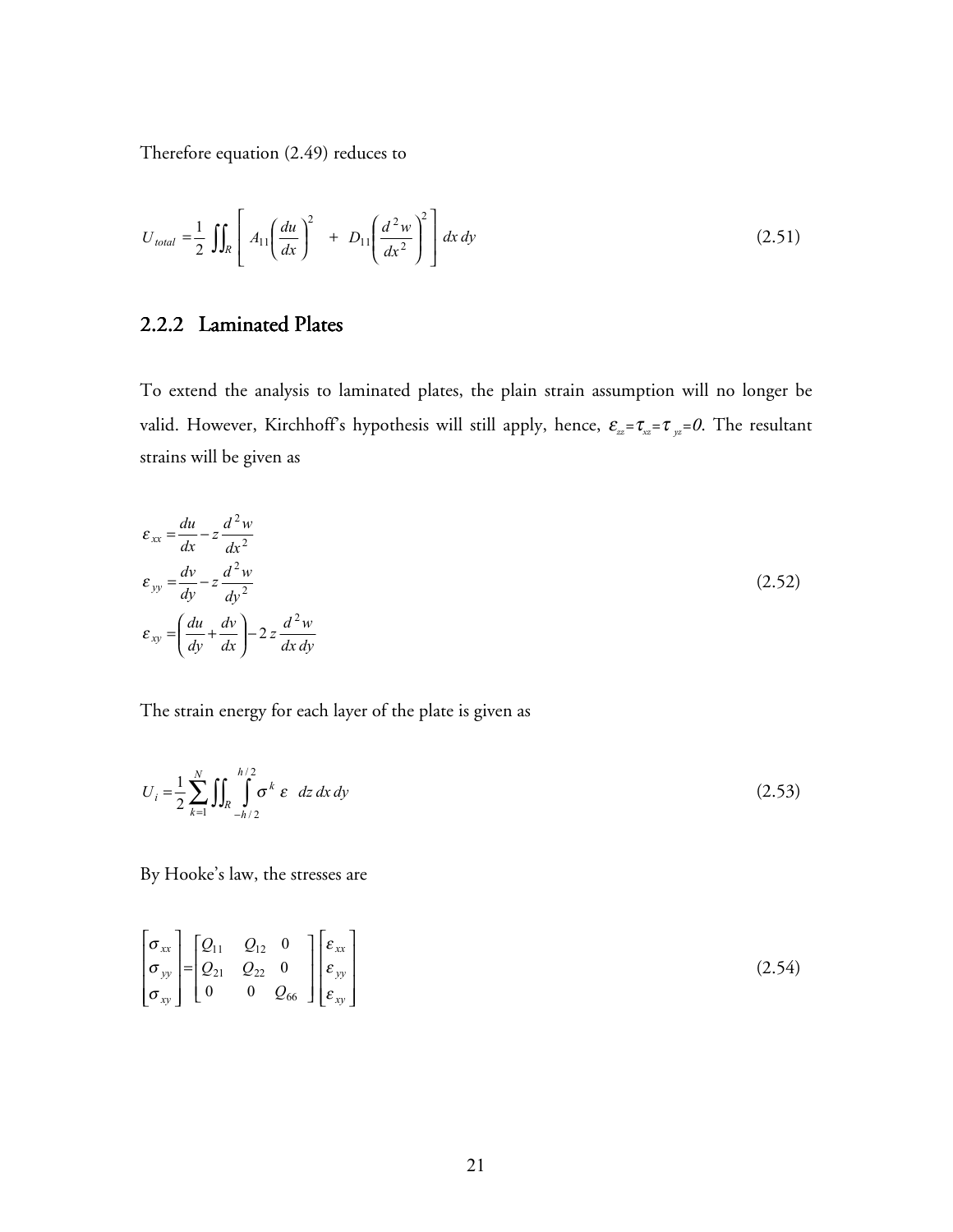Substituting the expression for stress into equation (2.53) yields

$$
U_{i} = \frac{1}{2} \sum_{k=1}^{N} \iint_{R} \int_{-h/2}^{h/2} \left[ Q_{ij}^{k} \varepsilon_{xx}^{2} + 2 Q_{ij}^{k} \varepsilon_{xx} \varepsilon_{yy} + Q_{ij}^{k} \varepsilon_{yy}^{2} + Q_{ij}^{k} \varepsilon_{xy}^{2} \right] dz dx dy
$$
 (2.55)

The above expression in matrix form will be

$$
U_i = \frac{1}{2} \sum_{k=1}^{N} \iint_{R} \int_{-h/2}^{h/2} \varepsilon^T Q^k \varepsilon \, dz \, dx \, dy \tag{2.56}
$$

Substituting the expression for strain in equation (2.52) into equation (2.55) results in

$$
U_i = \frac{1}{2} \sum_{k=1}^{N} \int \int_{\mathbb{R}} \int_{-h/2}^{h/2} \left\{ \frac{du}{dx} - z \frac{d^2w}{dx^2} \middle| \frac{dv}{dy} - z \frac{d^2w}{dy^2} \middle| \frac{du}{dy} + \frac{dv}{dx} \right\} = 2z \frac{d^2w}{dx dy} \left\{ \begin{bmatrix} Q_1^k & Q_2^k & 0 \\ Q_2^k & Q_2^k & 0 \\ 0 & 0 & Q_3^k \end{bmatrix} \right\} \begin{bmatrix} \frac{du}{dx} - z \frac{d^2w}{dx^2} \\ \frac{dv}{dy} - z \frac{d^2w}{dy^2} \\ \frac{du}{dy} + \frac{dv}{dx} \right\} = 2z \frac{d^2w}{dx dy}
$$

$$
(2.57)
$$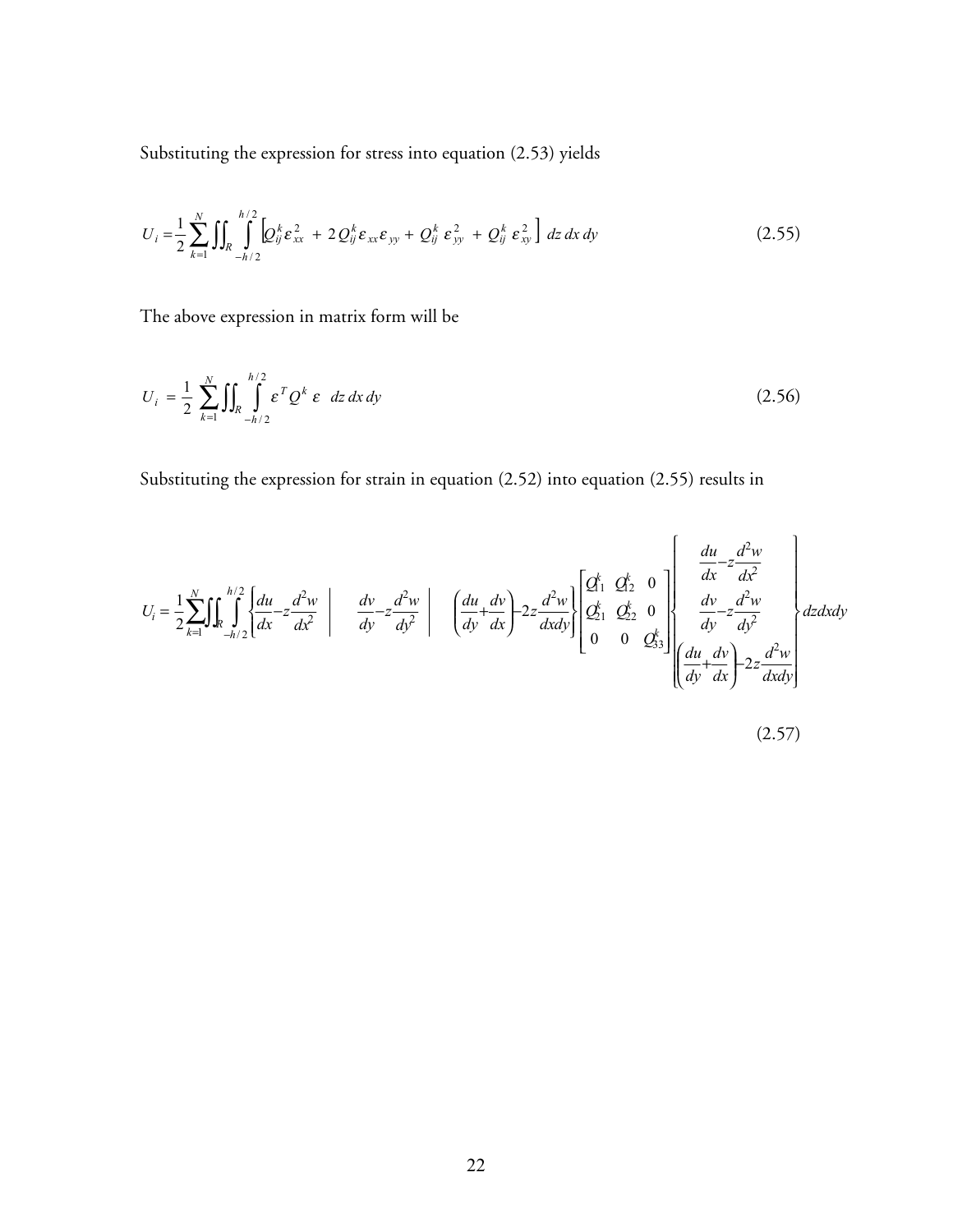Equation (2.57) represents the strain energy for each layer of a laminated plate. The strain energy for a laminated plate, substituting the expressions for *ABD* given in equations (2.45), (2.46), and (2.47), is

$$
U_{total} = \frac{1}{2} \iint_{R} \left\{ \frac{du}{dx} \middle| \frac{dv}{dy} \middle| \left\{ \frac{du}{dy} + \frac{dv}{dx} \right\} \right\} \left\{ \frac{A_{11}}{A_{21}} \frac{A_{12}}{A_{22}} \frac{0}{0} \right\} \left\{ \frac{du}{dy} \right\}
$$

$$
= \frac{du}{dy} \left\{ \frac{du}{dy} \middle| \frac{dv}{dy} \middle| \left\{ \frac{du}{dy} + \frac{dv}{dx} \right\} \right\} \left\{ \frac{B_{11}}{B_{21}} \frac{B_{12}}{B_{22}} \frac{0}{0} \right\} \left\{ \frac{d^2w}{dx^2} \right\}
$$

$$
= \frac{du}{dx} \left\{ \frac{dv}{dx} \middle| \frac{dv}{dy} \middle| \left\{ \frac{du}{dy} + \frac{dv}{dx} \right\} \right\} \left\{ \frac{B_{11}}{B_{21}} \frac{B_{12}}{B_{22}} \frac{0}{0} \right\} \left\{ \frac{d^2w}{dy^2} \right\} + \frac{2 \frac{d^2w}{dx dy}}{2 \frac{d^2w}{dx dy}} \left\{ \frac{D_{11}}{D_{21}} \frac{D_{12}}{D_{22}} \frac{0}{0} \right\} \left\{ \frac{d^2w}{dx^2} \right\}
$$

$$
= \frac{du}{dx^2} \left\{ \frac{d^2w}{dx^2} \right\} \left\{ \frac{d^2w}{dy^2} \right\} \left\{ \frac{d^2w}{dy^2} \right\} \left\{ \frac{d^2w}{dy^2} \right\} \left\{ \frac{d^2w}{dy^2} \right\}
$$

The above expression represents the total strain energy for a laminated plate, where the first terms represent the strain energy due to stretching, the intermediate terms represent the stretching and bending coupling effects, and the last terms represent the strain energy due to bending.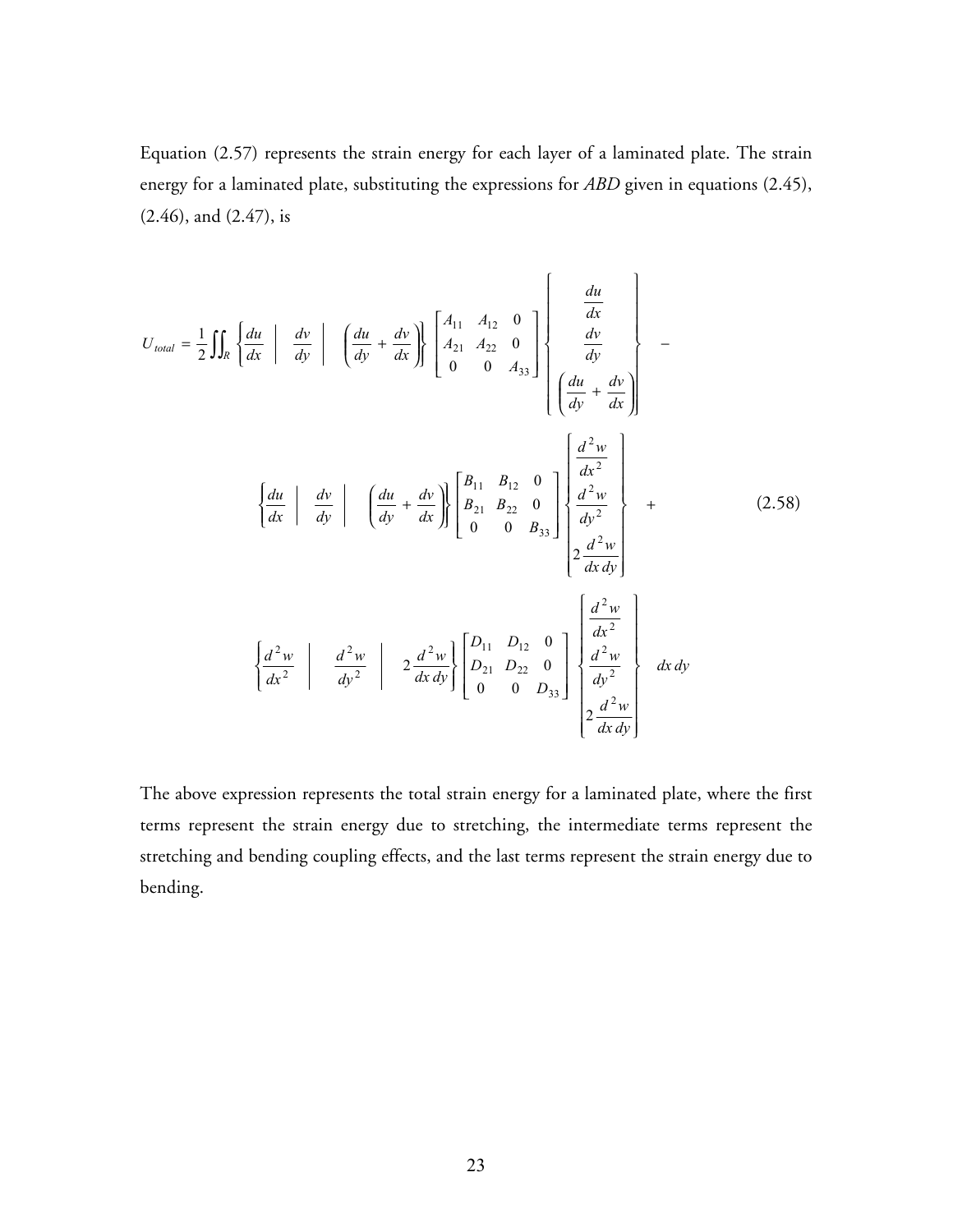The intermediate terms in equation (2.58) are zero for symmetric laminates; therefore, the equation reduces to

$$
U_{total} = \frac{1}{2} \iint_{R} \left\{ \frac{du}{dx} \middle| \frac{dv}{dy} \middle| \frac{du}{dy} + \frac{dv}{dx} \right\} \left[ \frac{A_{11}}{A_{21}} \frac{A_{12}}{A_{22}} \frac{0}{0} \right] \left\{ \frac{\frac{du}{dx}}{\frac{dv}{dy}} \right\} + \frac{dv}{dx} \left\{ \frac{du}{dy} + \frac{dv}{dx} \right\}
$$

$$
= \left\{ \frac{d^2w}{dx^2} \middle| \frac{d^2w}{dy^2} \middle| 2 \frac{d^2w}{dx dy} \right\} \left[ \frac{D_{11}}{D_{21}} \frac{D_{12}}{D_{22}} \frac{0}{0} \right] \left\{ \frac{\frac{d^2w}{dx^2}}{\frac{d^2w}{dy^2}} \right\} dx dy \qquad (2.59)
$$

The derivations of strain energy in this section will serve as a basis for solution techniques by the principle of minimum potential energy.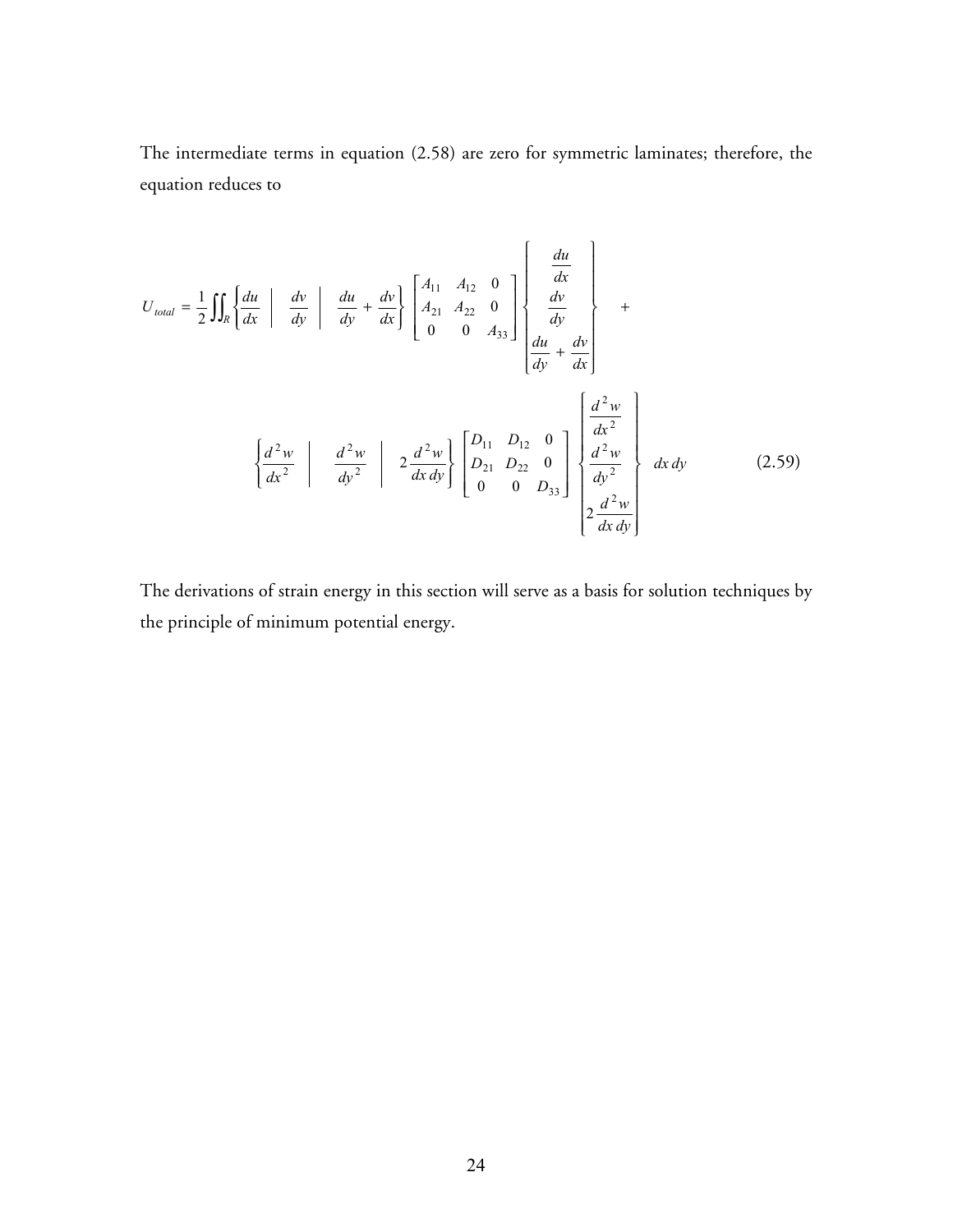## 2.3 Linear Theory of Piezoelectricity

The equations of piezoelectricity have been around since the days of Voigt. However, most of the literature on piezoelectricity was written from different practical viewpoints. One of the earliest authors to systematically model the electromechanical coupling effects of piezoelectric materials was Tiersten [1969]. The constitutive equations for piezoelectricity are derived from the internal strain energy, electric fields, and electric displacements. The internal energy is given by

$$
U = \frac{1}{2} ST + \frac{1}{2} DE \tag{2.60}
$$

$$
U = \frac{1}{2} c_{ijkl} S_{ij} S_{kl} + \frac{1}{2} \varepsilon_{ij} E_i E_j
$$
 (2.61)

where

| $S_{ij} = \frac{1}{2}(u_{i,j} + u_{j,i})$ | mechanical strain                 |
|-------------------------------------------|-----------------------------------|
| $E_k = -\varphi_{k}$                      | electric field                    |
| $\varphi$                                 | electric potential                |
| $\varepsilon_{ii}$                        | dielectric constants              |
| $c_{ijkl}$                                | elastic constants                 |
| $S_{ijkl}$                                | inverse elastic constants         |
| $e_{ijk} = s_{ijkl} d_{ijk}$              | piezoelectric stress coefficients |
| $d_{ijk} = c_{ijkl} d_{ijk}$              | piezoelectric strain coefficients |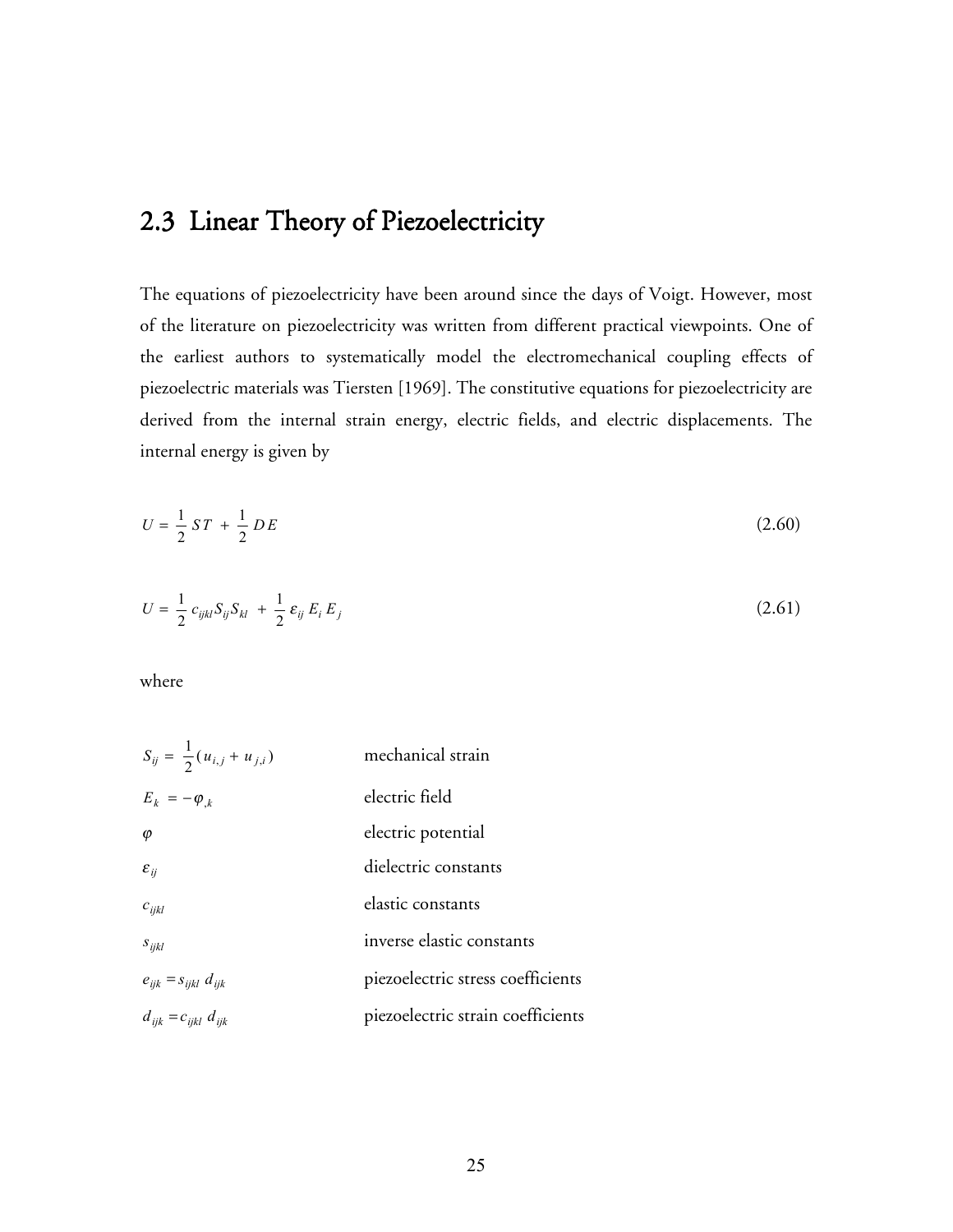The constitutive equations of piezoelectricity are derived from the electric enthalpy, which is defined as

$$
H = U - E_i D_i \tag{2.62}
$$

$$
H = \frac{1}{2} c_{ijkl} S_{ij} S_{kl} - e_{ijk} E_i S_{jk} - \frac{1}{2} \varepsilon_{ij} E_i E_j
$$
 (2.63)

Differentiating the enthalpy with respect to the strain, *S*, and electric field, *E*, defines the constitutive equations of piezoelectricity. The equations are

$$
\tau_{ij} = \frac{\partial H}{\partial S_{ij}} \tag{2.64}
$$

$$
D_i = -\frac{\partial H}{\partial E_i} \tag{2.65}
$$

$$
\tau_{ij} = c_{ijkl} S_{kl} - e_{ijk} E_k
$$
 piezoelectric stress (2.66)  

$$
D_i = e_{ikl} S_{kl} - \varepsilon_{ik} E_k
$$
 electric displacement (2.67)

The equations of motion will be derived by Hamilton's principles for the piezoelectric medium. The Lagrangian equation for the bounded piezoelectric medium is defined as

$$
L = \int_{V} (T + V) dV \tag{2.68}
$$

where *T* is the kinetic energy and *V* is the potential energy.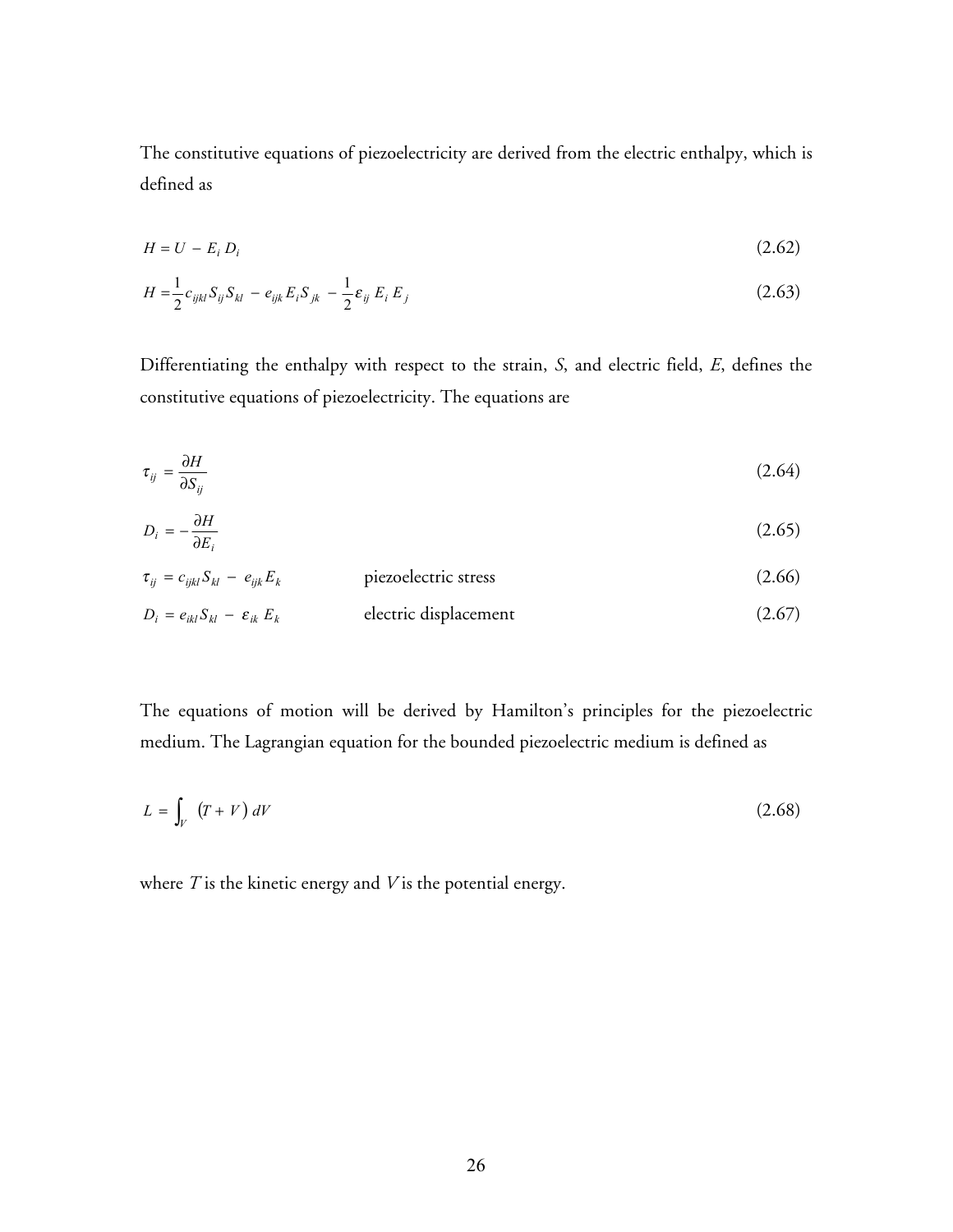For the electromechanical medium, the electric enthalpy takes the place of the internal energy in the Lagrangian density [Tiersten, 1969]. The potential energy is therefore given as

$$
V = -\int_{V} \left[ \frac{1}{2} c_{ijkl} S_{ij} S_{kl} - e_{ijk} E_{i} S_{jk} - \frac{1}{2} \varepsilon_{ij} E_{i} E_{j} \right] dV
$$
 (2.69)

The kinetic energy is defined as the mass per unit volume (density) and is given as

$$
T = \int_{V} \left[ \frac{1}{2} \rho u_j u_j \right] dV \tag{2.70}
$$

The external work terms are defined as the work done by surface tractions less the flux of electric energy outward across the surface and is given as

$$
W = \int_{S} \left[ t u_{j} - \bar{\sigma} \varphi \right] dS
$$
  
(2.71)  
 $t - surface \text{ fractions}, \ \bar{\sigma} - surface \text{ charge}$ 

Applying Hamilton's principle results in the following:

$$
\delta(L - W) = 0 \ , \quad \delta L = \delta W \tag{2.72}
$$
\n
$$
\delta \int_{V} \left[ \frac{1}{2} \rho u_{j} u_{j} - \frac{1}{2} c_{ijkl} S_{ij} S_{kl} + e_{ijk} E_{i} S_{jk} + \frac{1}{2} \varepsilon_{ij} E_{i} E_{j} \right] dV = \delta \int_{S} \left[ t u_{j} - \bar{\sigma} \varphi \right] dS \tag{2.73}
$$

The variation with respect to the displacements and electrical potentials results in the following:

$$
\int_{V} \left( \rho u_{j} u_{j} - \tau_{kl,k} \right) \delta u_{l} dV - \int_{V} D_{k,k} \delta \varphi dV = \int_{S} \left[ (t_{k} - n_{k} \tau_{kl}) \delta u - (\sigma + n_{k} D_{k}) \delta \varphi \right] dS
$$
\n(2.74)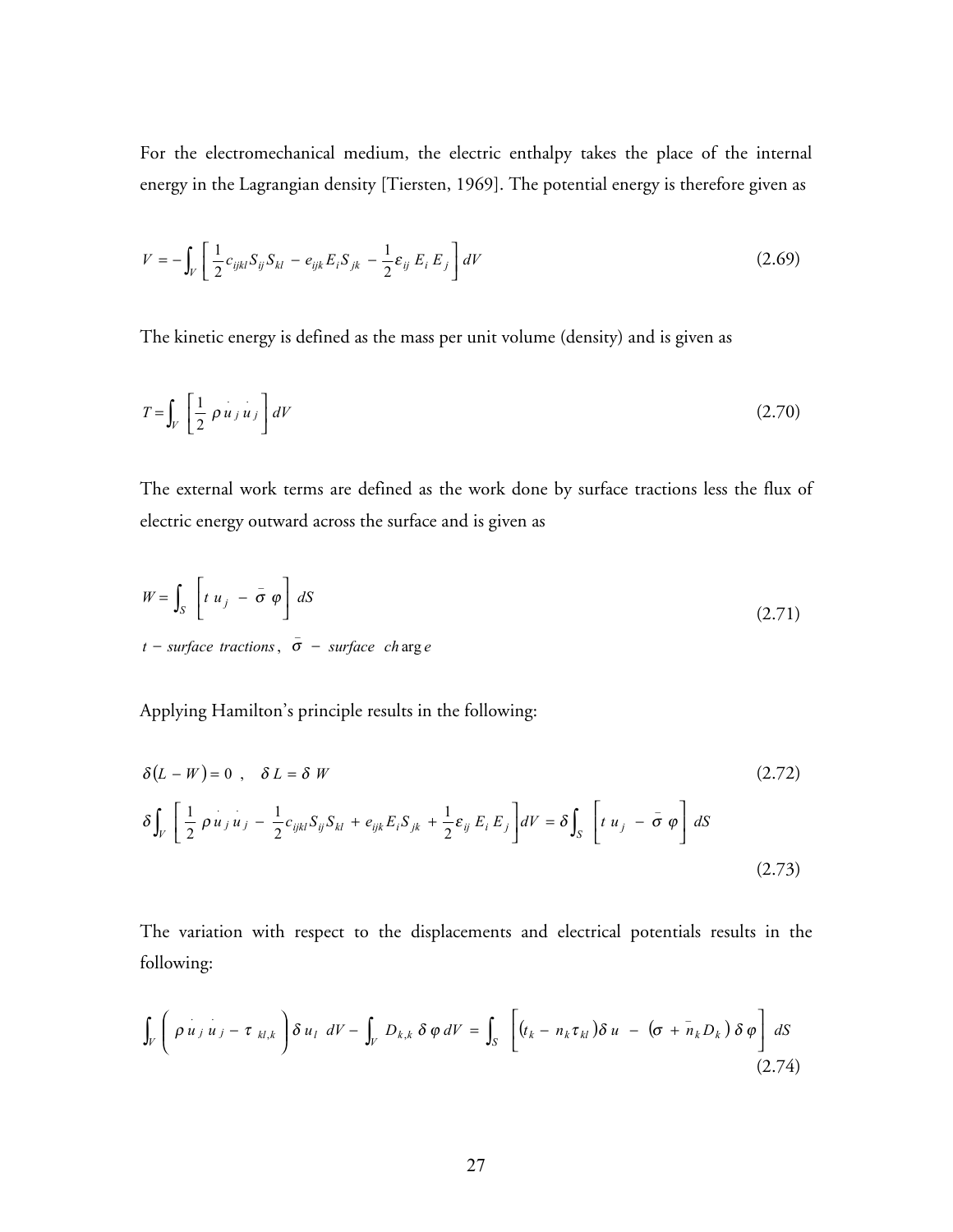In the equation (2.73), the variations in the displacements are arbitrary inside the volume; hence, we define the stress equations of motion as

$$
\rho u_j u_j - \tau_{kl,k} = 0 \tag{2.75}
$$

Also, the variations in the potential are arbitrary inside the volume; hence, we define the charge equation of electrostatics as

$$
D_{k,k} = 0 \tag{2.76}
$$

From equation (2.74) on the surface,

-Since  $\delta u_i$  is arbitrary, either  $t_i - n_k \tau_{kl} = 0$  or  $u_i$  is prescribed. -Since  $\delta \varphi$  is arbitrary either  $\sigma + n_k D_k = 0$  or  $\varphi$  is prescribed.

Using variational principles, the differential equations and the boundary conditions for the piezoelectric medium have been defined.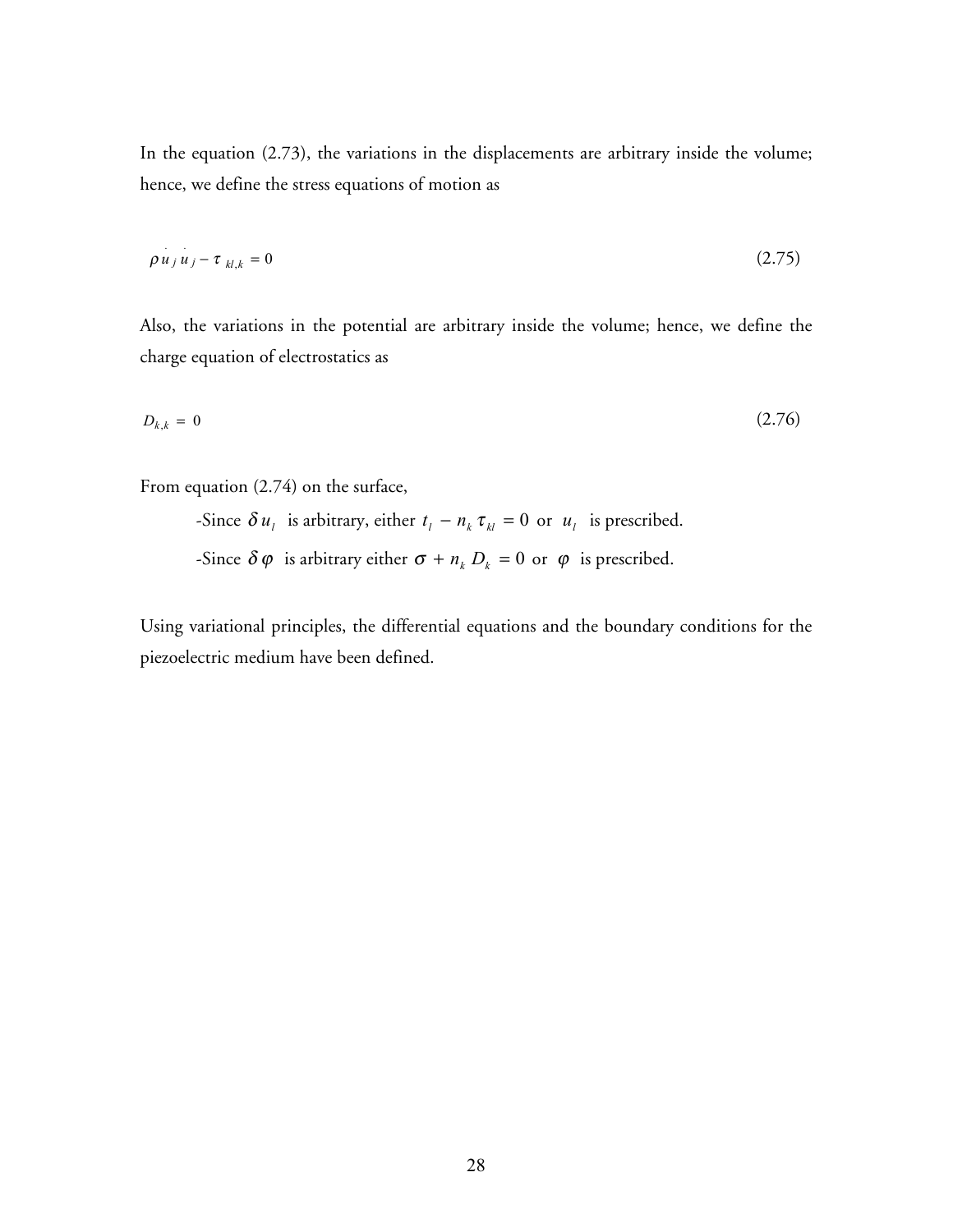# **CHAPTER 3**

# Analytical Modeling

### 3.1 Finite Element Analysis

Finite element method is a powerful computational technique for solutions of differential and integral equations [Reddy,1997]. Exact analytical or variational solutions are difficult to develop when complex geometries, arbitrary boundary conditions, or nonlinearities are involved. Therefore, finite element methods are used to represent the domain as an assemblage of simple geometric shapes for which it is possible to generate approximation functions required in differential equations of variational methods [Reddy, 1997].

Finite element methods are very similar to Rayleigh-Ritz techniques. Although, developed independently, the methods both make use of approximation functions and variational methods to approximate solutions to differential equations. The major difference in the two methods is that finite element methods uses approximations functions over a small subdomain of the structure, whereas Rayleigh-Ritz techniques uses approximation functions over the entire domain of the structure. The approximation functions are practical only if the geometric boundary conditions are satisfied.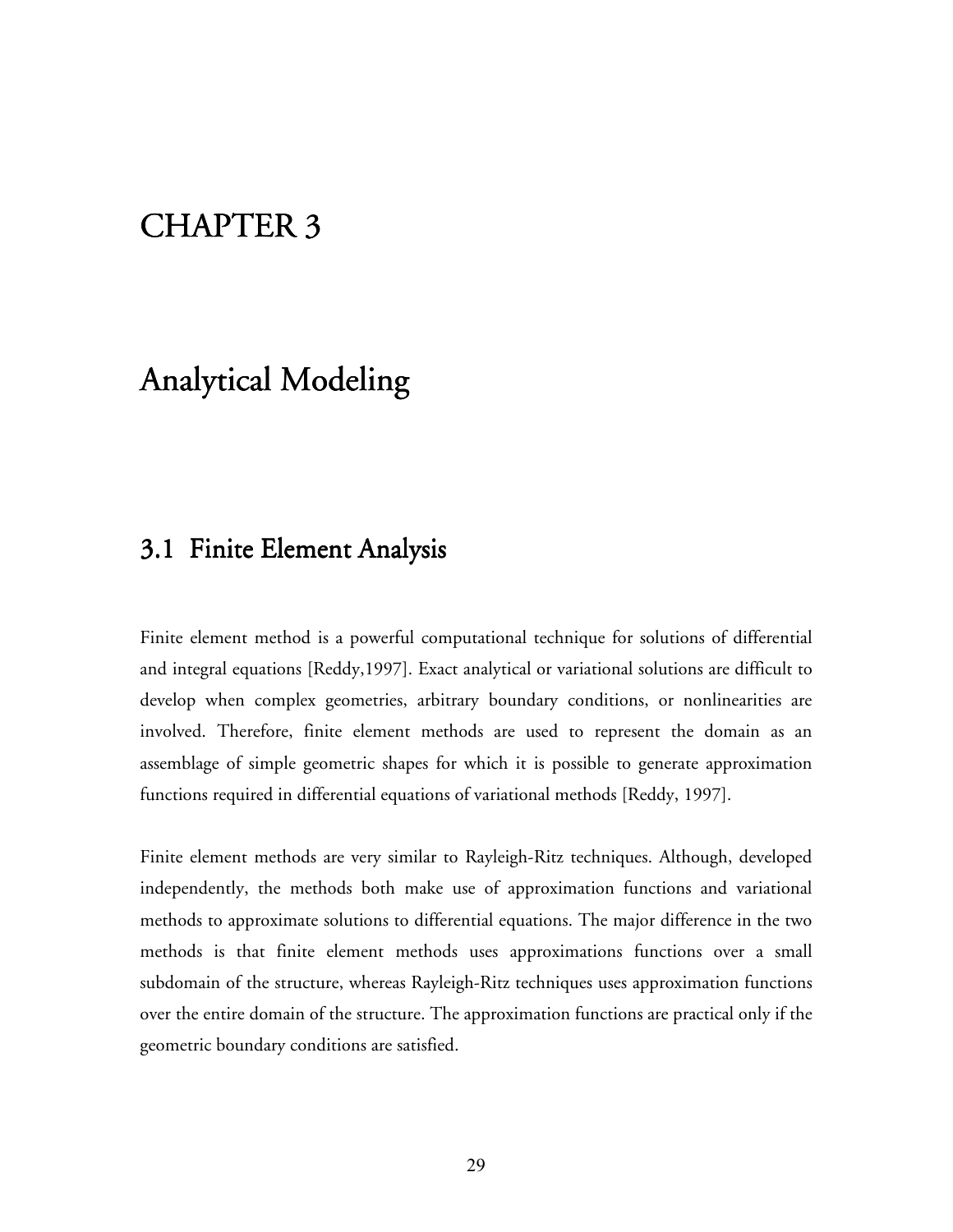The static equilibrium equations for beams/plates are derived using the principle of minimum potential energy and variational calculus. Finite element analysis requires discretization of the domain such that solutions are approximated over a small subdomain, which are assembled to obtain the global system representing the structure. Upon imposition of boundary conditions, the solutions to the system of equations are obtainable.

#### 3.1.1 Interpolation Functions:

The purpose of interpolation functions is to relate the element degrees of freedom to the displacement field. Beams/plates exhibit  $C^o$  continuity in stretching (i.e., axial deformation), and  $C'$  continuity in bending (i.e., transverse deformation).  $C'$  continuity requires that only the displacements be continuous at the element boundaries, while  $C^{\prime}$  continuity requires that the displacements and the slopes be continuous at the element boundaries.

#### 3.1.2 Interpolation Functions for Beams in Stretching

Assuming a linear solution across the element subdomain derives the interpolation functions for *C*<sup>o</sup> elements. The governing equation for beams in stretching is given as

$$
\frac{\partial^2 u}{\partial x^2} = 0\tag{3.1}
$$

where *u* is the axial displacement. The solution to the governing equation is approximated as

$$
u(x) = c_1 + c_2 x = [1 \quad x] \begin{bmatrix} c_1 \\ c_2 \end{bmatrix}
$$
 (3.2)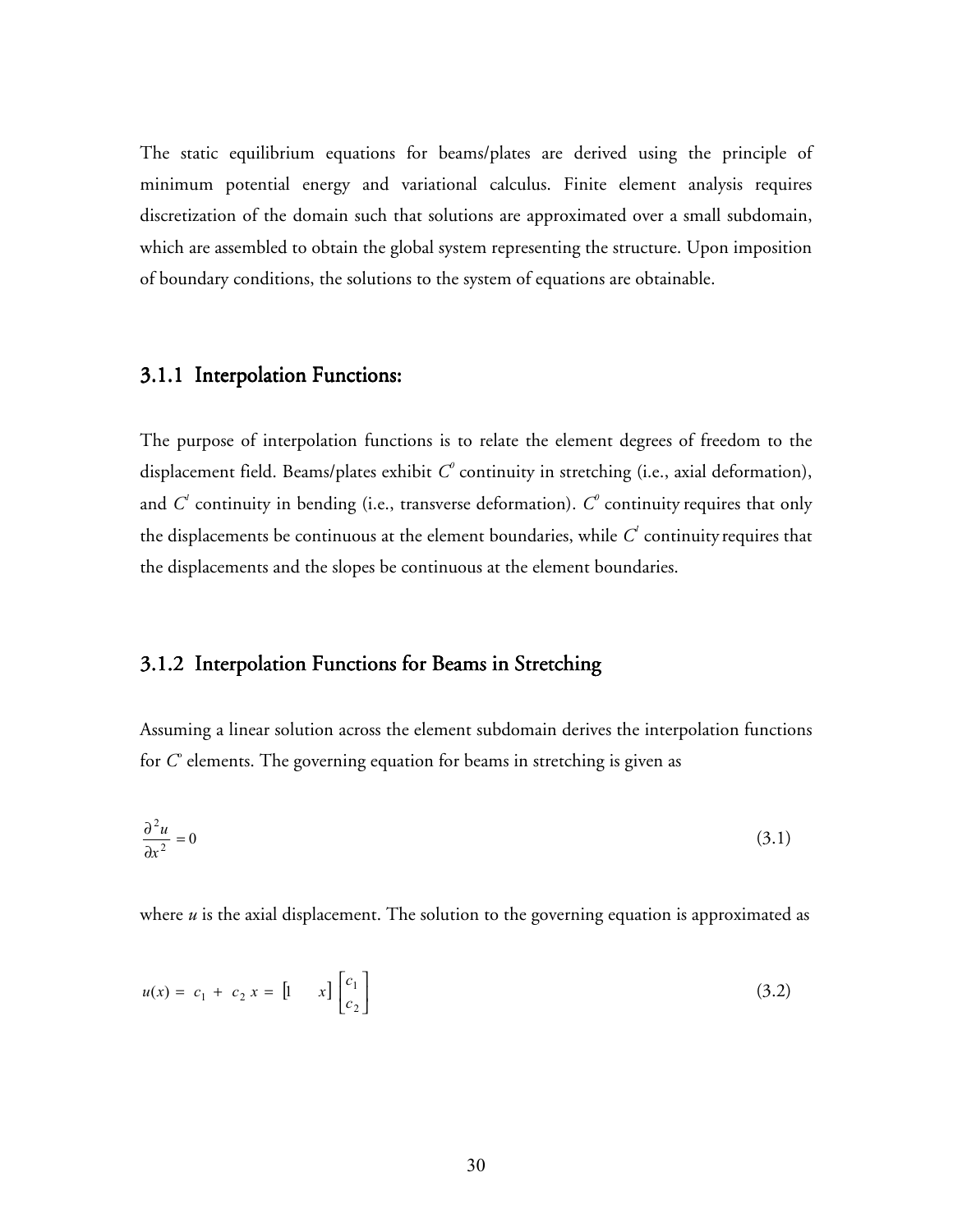Consider a two-node beam, given in figure 3.1.



Figure 3.1 A laminated beam element

Imposition of the boundary conditions in equation (3.2) and solving for  $c_1$  and  $c_2$  results in

$$
\begin{bmatrix} u_1 \\ u_2 \end{bmatrix} = \begin{bmatrix} 1 & 0 \\ 1 & le \end{bmatrix} \begin{bmatrix} c_1 \\ c_2 \end{bmatrix} , \text{ hence } \begin{bmatrix} c_1 \\ c_2 \end{bmatrix} = \begin{bmatrix} 1 & 0 \\ -\frac{1}{le} & \frac{1}{le} \end{bmatrix} \begin{bmatrix} u_1 \\ u_2 \end{bmatrix}
$$
 (3.3)

Substituting the constants into the linear approximations given in equation (3.2) yields

$$
u(x) = \begin{bmatrix} 1 & x \end{bmatrix} \begin{bmatrix} 1 & 0 \\ -\frac{1}{le} & \frac{1}{le} \end{bmatrix} \begin{bmatrix} u_1 \\ u_2 \end{bmatrix}
$$
 (3.4)

The interpolations functions are extracted and the approximation function is given in the following form

$$
u(x) = u_1^e \psi_1^e + u_2^e \psi_2^e = \sum_{j=1}^2 u_j^e \psi_j^e
$$
 (3.5)

where  $u_1$  and  $u_2$  are the displacement at the boundaries of the beam.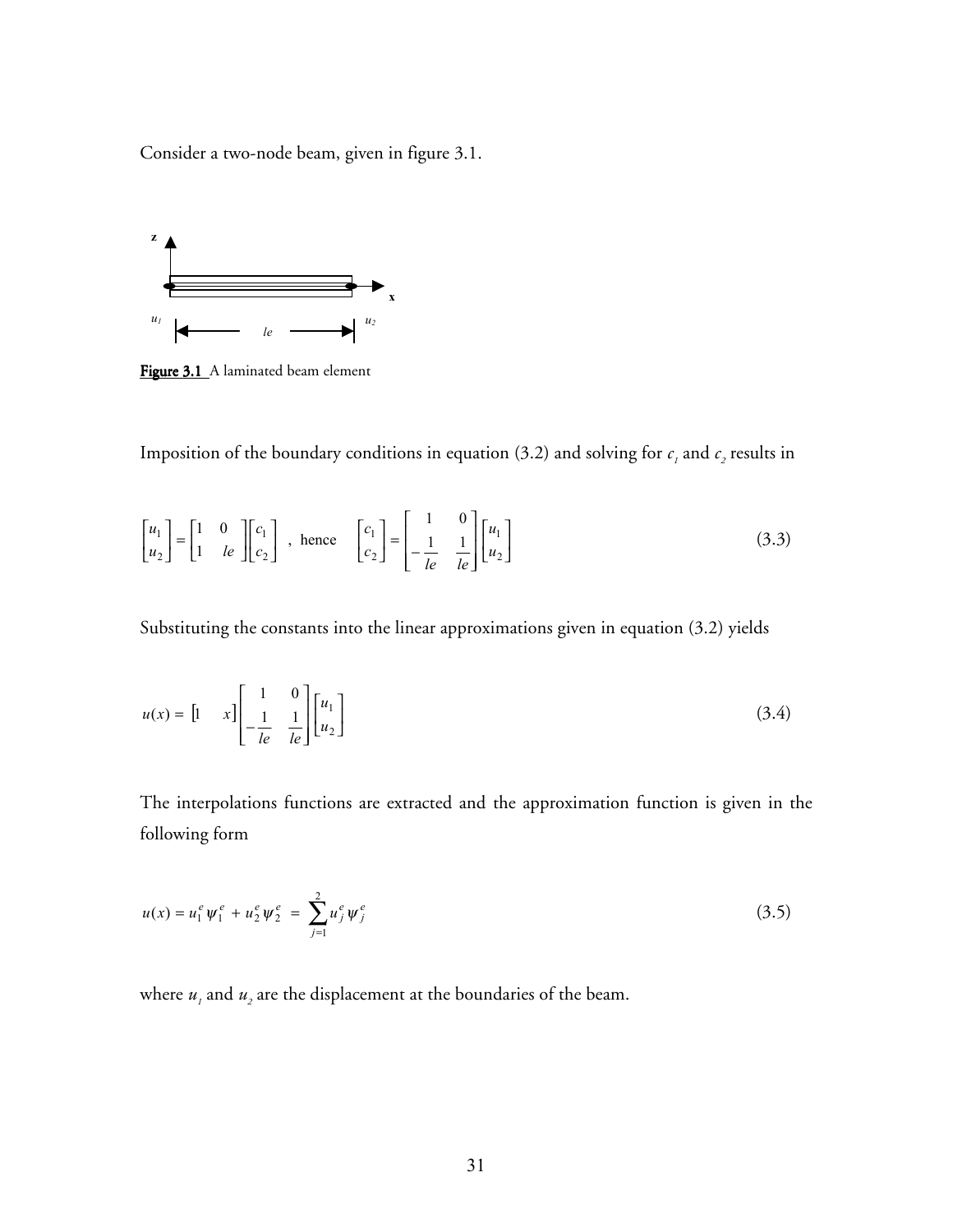Therefore the interpolation functions from equation (3.4) for the element are given as

$$
\{\psi_1, \psi_2\} = \begin{bmatrix} 1 & x \end{bmatrix} \begin{bmatrix} 1 & 0 \\ -\frac{1}{le} & \frac{1}{le} \end{bmatrix} = \begin{Bmatrix} 1 - \frac{x}{le} & \frac{x}{le} \end{Bmatrix}
$$
 (3.6)

$$
\Psi_1 = 1 - \frac{x}{le}, \quad \Psi_2 = \frac{x}{le} \nN_a = {\psi_1, \psi_2}
$$
\n(3.7)

### 3.1.3 Interpolation Functions for Beams in Bending

The interpolation functions for beam in bending are derived similar to the previous interpolation functions; however, the elements now exhibit  $C'$  continuity. The governing equation for beams in bending is

$$
\frac{\partial^4 w}{\partial x^4} = 0 \tag{3.8}
$$

where  $w$  is the transverse displacement. The solution to equation  $(3.8)$  is approximated as

$$
w(x) = c_1 + c_2 x + c_3 x^2 + c_4 x^3 \tag{3.9}
$$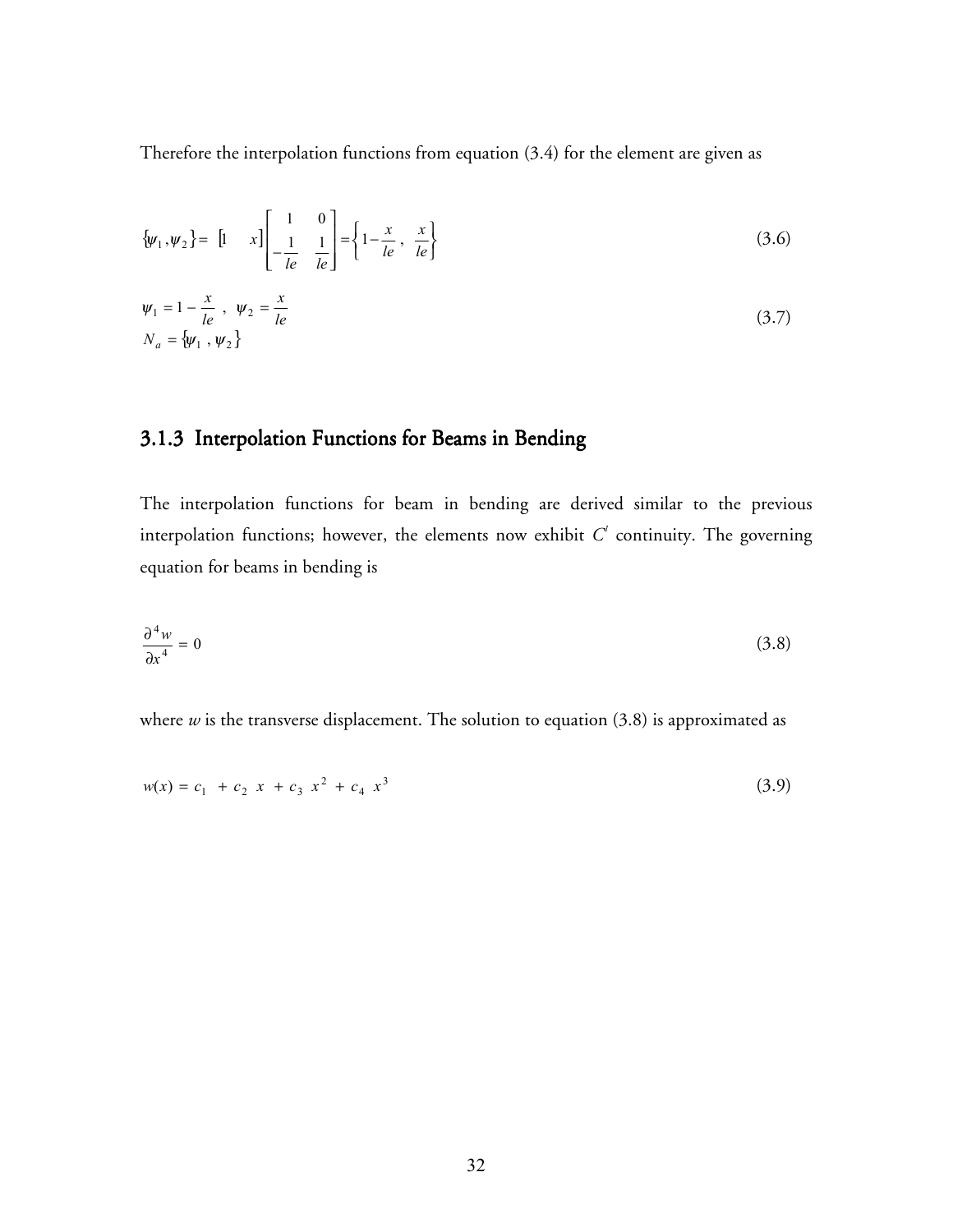To extract the interpolation functions, the approximation will be given the following form:

$$
w(x) = w_1 \phi_1 + w_2 \phi_2 + w_3 \phi_3 + w_4 \phi_4 = \sum_{j=1}^{4} w_j \phi_j
$$
 (3.10)

where  $w_1$  and  $w_3$  are the transverse displacements and  $w_2$  and  $w_4$  are slopes at the boundaries. Imposition of the boundary conditions and solving for the four constants, the interpolations functions will be

$$
\phi_1 = 1 - 3\left(\frac{x}{l_e}\right)^2 + 2\left(\frac{x}{l_e}\right)^3, \quad \phi_2 = -x\left(1 - \frac{x}{l_e}\right)^2,
$$
  
\n
$$
\phi_3 = 3\left(\frac{x}{l_e}\right)^2 - 2\left(\frac{x}{l_e}\right)^3, \quad \phi_4 = -x\left[\left(\frac{x}{l_e}\right)^2 - \frac{x}{l_e}\right]
$$
  
\n
$$
N_t = \{\phi_1, \phi_2, \phi_3, \phi_4\}
$$
\n(3.11)

### 3.1.4 Energy Methods and Lamination Theory

From the previous sections, the strain energy for a symmetrically laminated beam in bending was given as

$$
U_{\text{total}} = \frac{1}{2} \iint_{R} \left[ A_{11} \left( \frac{du}{dx} \right)^{2} - 2B_{11} \frac{du}{dx} \frac{d^{2}w}{dx^{2}} + D_{11} \left( \frac{d^{2}w}{dx^{2}} \right)^{2} \right] dx dy
$$
 (3.12)

Applying the principle of minimum potential energy, such that

$$
\delta(U - W) = 0 \quad \delta U = \delta W \tag{3.13}
$$

where *W* is the work done on the structure, minimizes the functional.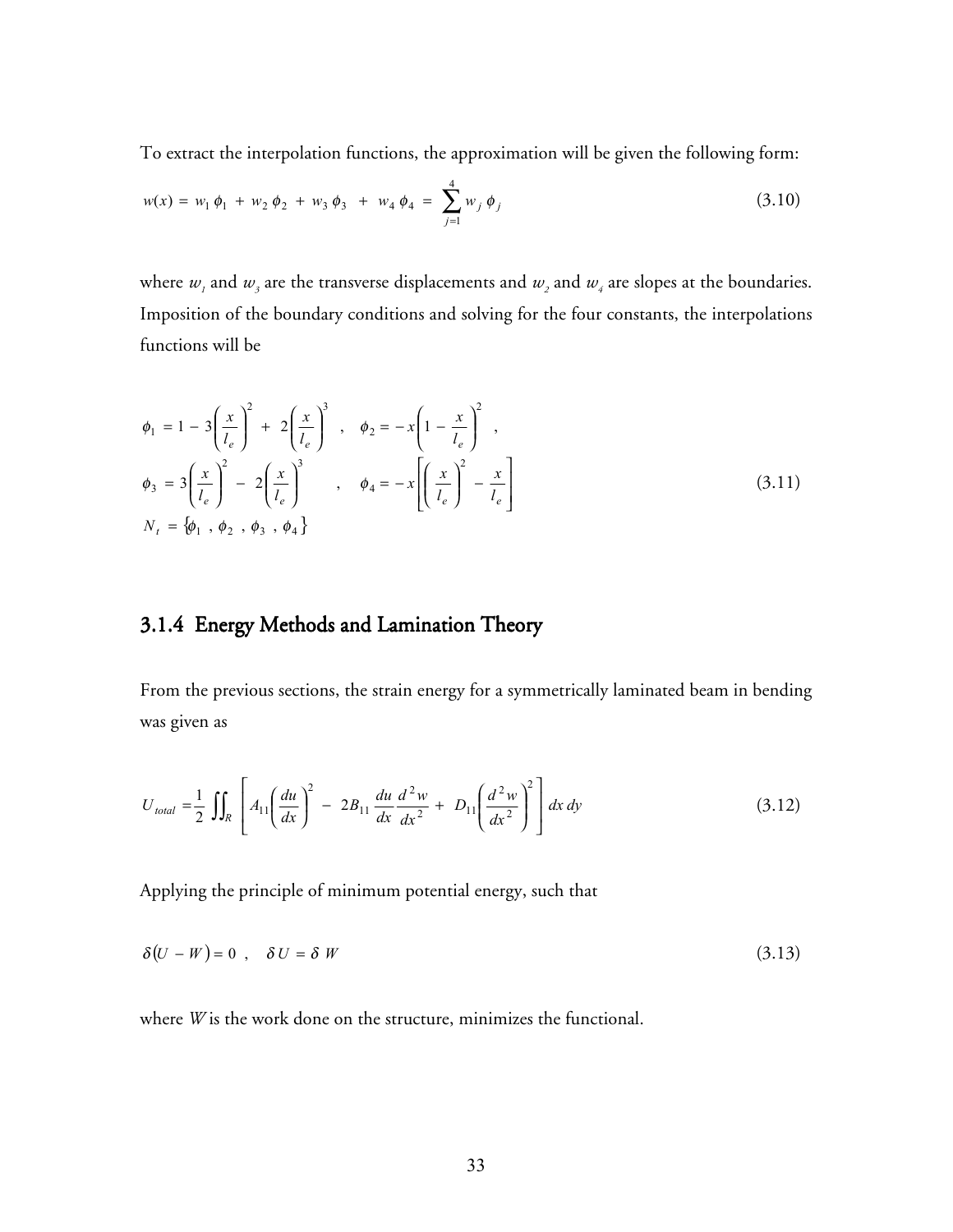Taking the first variation of the strain energy with respect to the axial and transverse displacements result in

$$
\delta U_{total} = \iint_{R} \left[ A_{ij} \left( \frac{d\psi_{j}^{e}}{dx} \frac{d\psi_{i}^{e}}{dx} \right) u_{i} - B_{ij} \left( \frac{d\psi_{j}^{e}}{dx} \frac{d^{2} \phi_{i}^{e}}{dx^{2}} \right) w_{i} \right] \delta u_{i} \right] dxdy
$$
\n
$$
- \left[ B_{ij} \left( \frac{d^{2} \phi_{j}^{e}}{dx^{2}} \frac{d\psi_{i}^{e}}{dx} \right) u_{i} + D_{ij} \left( \frac{d^{2} \phi_{j}^{e}}{dx^{2}} \frac{d^{2} \phi_{i}^{e}}{dx^{2}} \right) \right] \delta w_{i} \right]
$$
\n(3.14)

From the above expression, the element stiffness matrices are defined as

$$
K_{11}^{e} = \iint_{R} A_{ij} \left( \frac{d\psi_{j}^{e}}{dx} \frac{d\psi_{i}^{e}}{dx} \right) dx dy
$$
  
\n
$$
K_{12}^{e} = -\iint_{R} B_{ij} \left( \frac{d\psi_{j}^{e}}{dx} \frac{d^{2} \phi_{i}^{e}}{dx^{2}} \right) dx dy
$$
  
\n
$$
K_{21}^{e} = -\iint_{R} B_{ij} \left( \frac{d^{2} \phi_{j}^{e}}{dx^{2}} \frac{d\psi_{i}^{e}}{dx} \right) dx dy
$$
  
\n
$$
K_{22}^{e} = \iint_{R} D_{ij} \left( \frac{d^{2} \phi_{j}^{e}}{dx^{2}} \frac{d^{2} \phi_{i}^{e}}{dx^{2}} \right) dx dy
$$
  
\n(3.15)

The work done by external loads is

$$
W_{total} = \iint_{R} \left[ t \left( u - z \frac{dw}{dx} \right) + f_{t} w \right] dx dy + \iint_{R} \left[ f_{a} u \right] dy dz \tag{3.16}
$$

where *t* are traction forces across the surface,  $f_{i}$  are transverse forces, and  $f_{a}$  are axial forces.

Taking the first variation with respect to the axial and transverse displacements, the virtual work done on the beam will be given as

$$
\delta W_{total} = \iint_{R} \left[ \psi_{j} t \right] \delta u_{i} dx dy + \iint_{R} \left[ \psi_{j} f_{a} \right] \delta u_{i} dy dz + \iint_{R} \left[ \phi_{j} f_{t} - z \frac{d \phi_{j}}{dx} t \right] \delta w_{i} dx dy \tag{3.17}
$$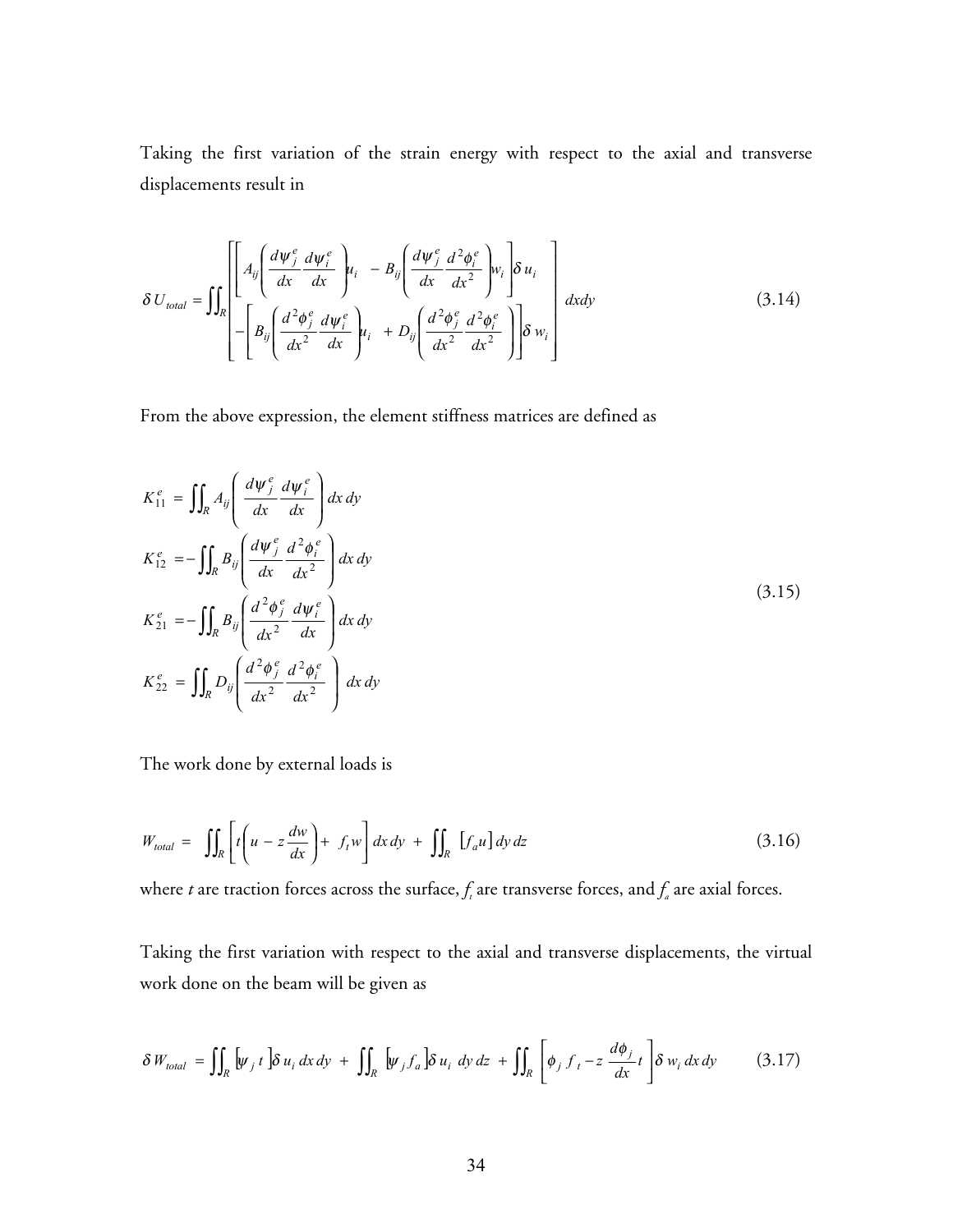The element force vectors will, therefore, be defined as

$$
F_1^e = \iint_R \left[ \psi_j t \right] dx \, dy + \iint_R \left[ \psi_j f_a \right] dy \, dz
$$
\n
$$
F_2^e = \iint_R \left[ \phi_j f_t - z \, \frac{d\phi_j}{dx} t \right] dx \, dy \tag{3.18}
$$

Applying the principle of minimum potential energy, equation (3.13), the static equilibrium equations are defined as

$$
\begin{bmatrix}\nK_{11}^e & K_{12}^e \\
K_{21}^e & K_{22}^e\n\end{bmatrix}\n\begin{bmatrix}\nu \\ w\n\end{bmatrix} =\n\begin{Bmatrix}\nF_1^e \\
F_2^e\n\end{Bmatrix}
$$
\n(3.19)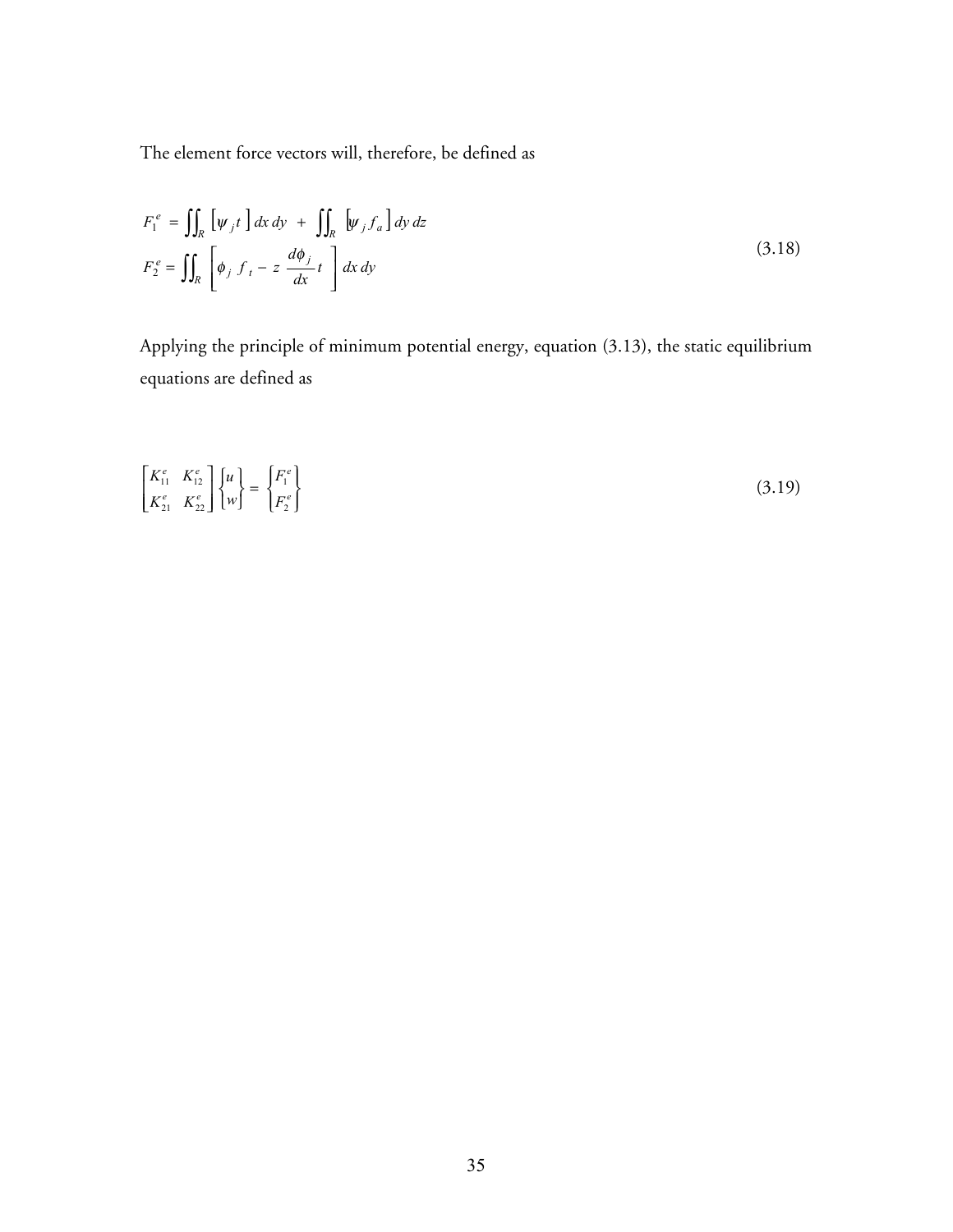### 3.2 Finite Element Analysis for Piezoelectric Beams

The finite element formulations for piezoelectric beams are similar to the formulations for elastic beams. However, since the material is piezoelectric, the beam will have axial, transverse, rotational, and electrical degrees of freedom at the nodal locations. The derivations are not found in many textbooks, but they are based on classical beam theory, the linear theory of piezoelectricity, energy methods and variational principles.

#### 3.2.1 Interpolation Functions

The interpolation functions for the axial, transverse, and rotational degrees of freedom are the same as for elastic beams in equations  $(3.7)$  and  $(3.11)$ 

The electrical degrees of freedom for piezoelectric materials are given by the electric potential, and the electric field, as defined previously, is the gradient of the electrical potential. Consider the piezoelectric beam given in Figure 3.2.



Figure 3.1 A laminated beam element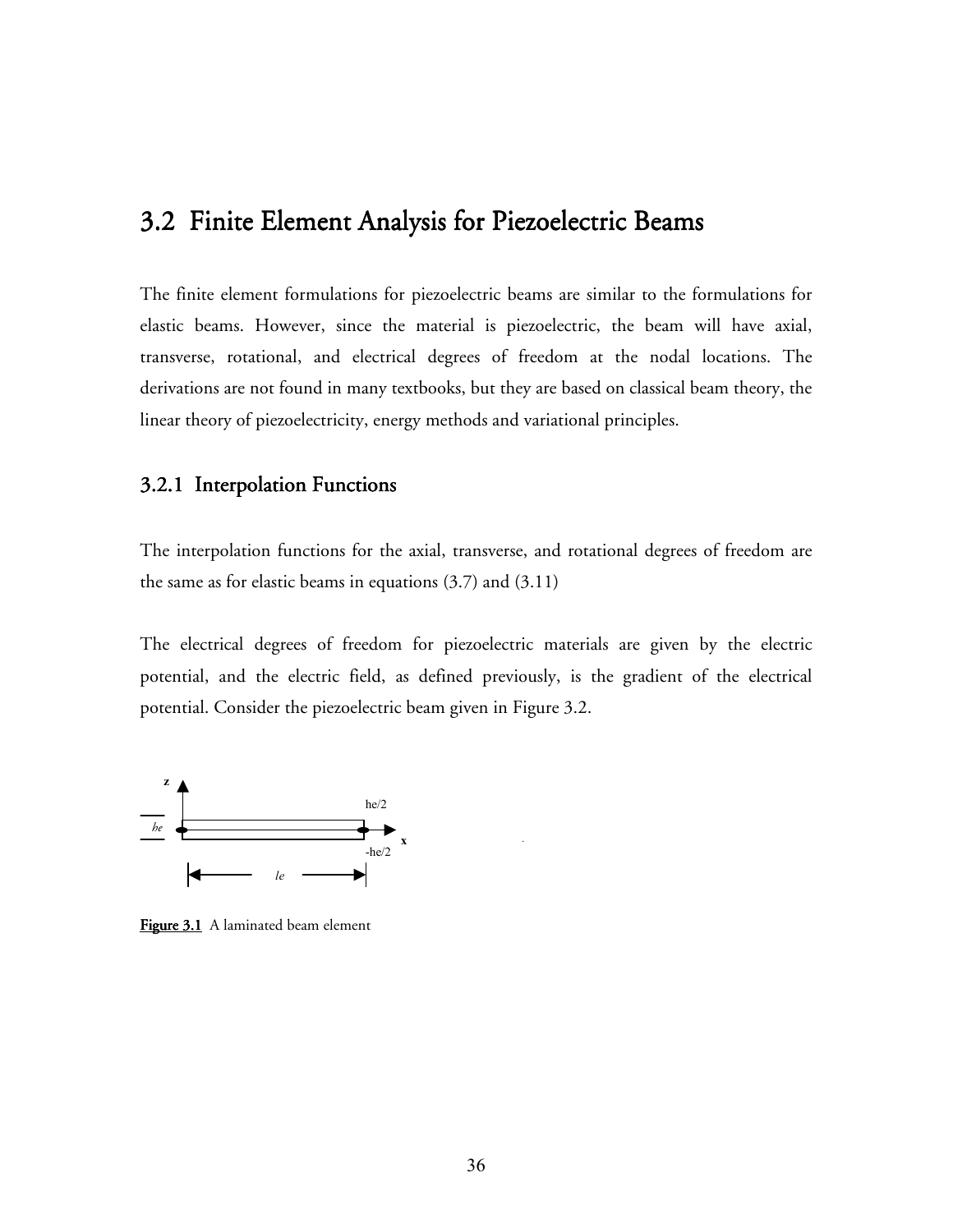The governing equation for the electric potentials is

$$
-\nabla^2 \varphi = 0 \tag{3.20}
$$

Approximating the solution to equation (3.20) results in

$$
\varphi(z) = c_1 + c_2 z = \begin{bmatrix} 1 & z \end{bmatrix} \begin{bmatrix} c_1 \\ c_2 \end{bmatrix} \tag{3.21}
$$

To extract the interpolation functions, the approximation function will be given the following form

$$
\varphi(z) = \varphi_1 \xi_1 + \varphi_2 \xi_2 = \sum_{j=1}^2 \varphi_j \xi_j
$$
\n(3.22)

where  $\varphi$ <sub>*l*</sub> and  $\varphi$ <sub>2</sub> are the electric potentials at the top and bottom surface of the beam.

The electric potentials at the boundary are arbitrary, unless specified [Tiersten, 1969], and may vary along the length of the beam; hence, they will be functions of the thickness and length of the beam.

Upon imposition of the boundary conditions and solving for the unknown constants the interpolation functions through the thickness of the beam are

$$
\xi_{1_1}^* = \frac{1}{2} + \frac{z}{he}, \quad \xi_{2_2}^* = \frac{1}{2} - \frac{z}{he}
$$
\n
$$
N_{e_e}^* = \{\xi_1^*, \xi_{2_2}^*\}
$$
\n(3.23)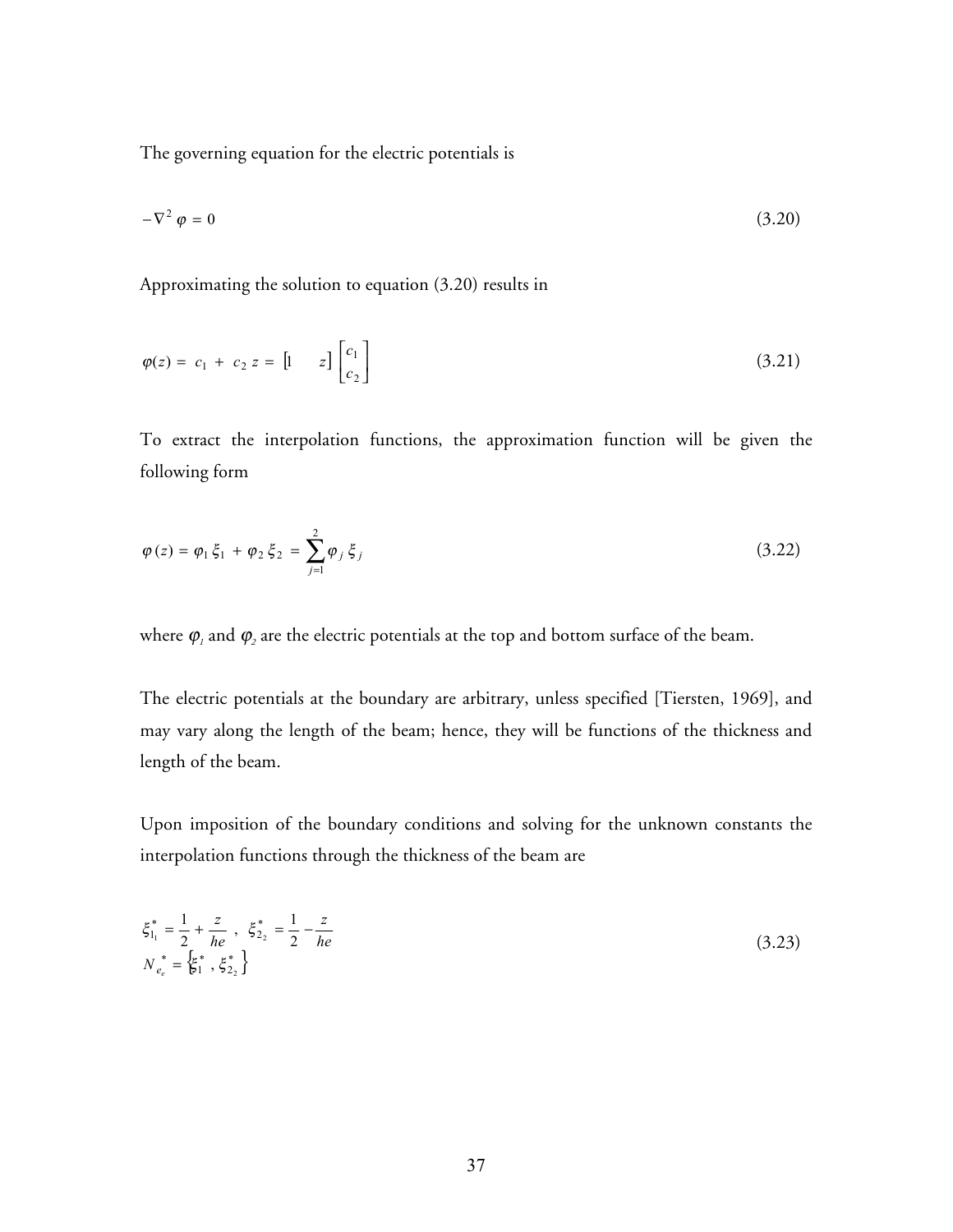The interpolation function will also be a function of the length of the beam, therefore, the product of the axial and through the thickness interpolation functions relate the electrical degrees of freedom to the nodes and is given as

$$
N_e = N_a N_e^* = \left\{ 1 - \frac{x}{le} , \frac{x}{le} \right\} \left\{ \frac{1}{2} + \frac{z}{he} , \frac{1}{2} - \frac{z}{he} \right\}
$$
(3.24)

Homogenous boundary conditions for the electric potentials will be imposed on the bottom surface to eliminate rigid body modes. Therefore, the interpolation functions are

$$
N_e = N_a N_e^* = \left\{ 1 - \frac{x}{le} , \frac{x}{le} \right\} \left\{ \frac{1}{2} + \frac{z}{he} \right\}
$$
  
\n
$$
\xi_1 = \left( \frac{1}{2} + \frac{z}{he} \right) \left( 1 - \frac{x}{le} \right), \xi_2 = \left( \frac{1}{2} + \frac{z}{he} \right) \left( \frac{x}{le} \right)
$$
  
\n
$$
N_e = \left\{ \xi_1, \xi_2 \right\}
$$
\n(3.25)

#### 3.2.2 Energy Methods and Variational Principles

Finite element formulations for piezoelectric beams are derived similar to the derivations for elastic beams. The electric enthalpy for a piezoelectric medium is defined as

$$
H = U - E_i D_i \tag{3.26}
$$

$$
H = \frac{1}{2} c_{ijkl} S_{ij} S_{kl} - e_{ijk} E_i S_{jk} - \frac{1}{2} \varepsilon_{ij} E_i E_j
$$
\n(3.27)

For electromechanical medium, the electric enthalpy takes the place of the internal energy in the Lagrangian density [Tiersten, 1969]. Therefore, the potential energy is given by

$$
V = -\int_{V} \left[ \frac{1}{2} c_{ijkl} S_{ij} S_{kl} - e_{ijk} E_{i} S_{jk} - \frac{1}{2} \varepsilon_{ij} E_{i} E_{j} \right] dV
$$
 (3.28)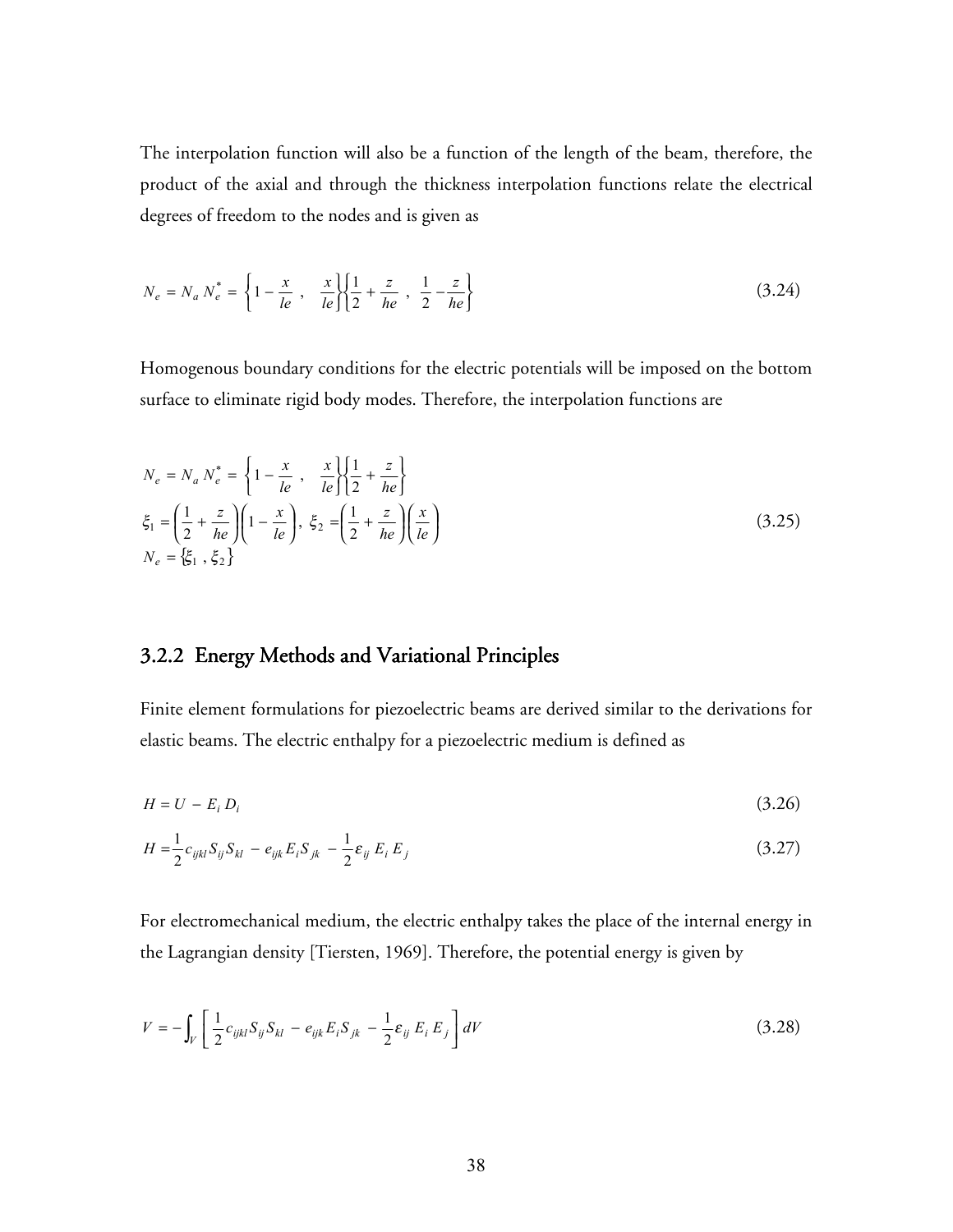Consider the piezoelectric beam given in Figure 3.2, applying plane stress and plane strain assumptions, the displacement field and strains are

$$
u(x, y, z) = u(x) - z \frac{\partial w(x)}{\partial x}
$$
\n(3.29)

$$
S_{ij} = \frac{\partial u}{\partial x} - z \frac{\partial^2 w}{\partial x^2} \tag{3.30}
$$

The electric field is defined as the gradient of the electric potential, which is given as

$$
E_i = -\varphi_{k,k} = -\frac{\partial \varphi}{\partial z} \tag{3.31}
$$

Upon substitution of the stress and electric field into equation (3.28) yield

$$
V = -\int_{V} \left[ \frac{1}{2} c_{ijkl} \left( \frac{\partial u}{\partial x} - z \frac{\partial^2 w}{\partial x^2} \right)^2 - e_{ijk} \left( -\frac{\partial \varphi}{\partial z} \right) \left( \frac{\partial u}{\partial x} - z \frac{\partial^2 w}{\partial x^2} \right) - \frac{1}{2} \varepsilon_{ij} \left( -\frac{\partial \varphi}{\partial z} \right)^2 \right] dV
$$
(3.32)

The approximation functions were previously defined as

$$
u(x) = \sum_{i=1}^{2} \psi_i u_i \tag{3.33}
$$

$$
w(x) = \sum_{i=1}^{4} \phi_i w_i \tag{3.34}
$$

$$
\varphi(x,z) = \sum_{i=1}^{2} \xi_i \varphi_i \tag{3.35}
$$

To minimize the potential energy, the first variation is evaluated with respect to the axial and transverse displacements, and the electric potentials.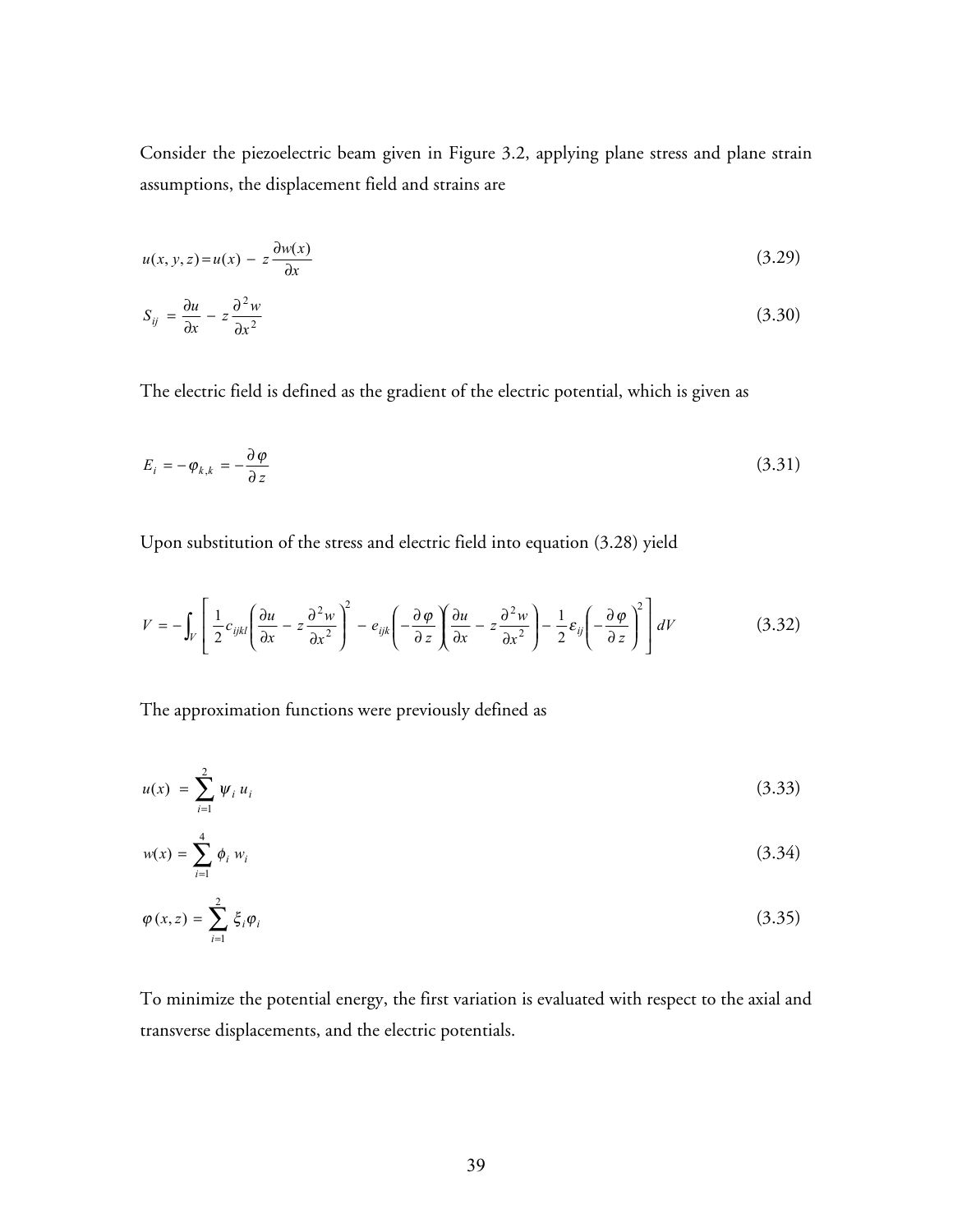Upon taking the variation, and substituting the approximation functions into equation (3.32) yields

$$
\delta V = \int_{V} \left[ c_{ijkl} \left( \frac{\partial \psi_{j}}{\partial x} \frac{\partial \psi_{i}}{\partial x} \right) u_{i} - c_{ijkl} z \left( \frac{\partial \psi_{j}}{\partial x} \frac{\partial^{2} \phi_{i}}{\partial x^{2}} \right) w_{i} + e_{ijk} \left( \frac{\partial \psi_{j}}{\partial x} \frac{\partial \xi_{i}}{\partial z} \right) \rho_{i} \right] \delta u_{i} \ dV - \int_{V} \left[ c_{ijkl} z \left( \frac{\partial^{2} \phi_{j}}{\partial x^{2}} \frac{\partial \psi_{i}}{\partial x} \right) u_{i} - c_{ijkl} z^{2} \left( \frac{\partial^{2} \phi_{j}}{\partial x^{2}} \frac{\partial^{2} \phi_{i}}{\partial x^{2}} \right) w_{i} + e_{ijk} z \left( \frac{\partial^{2} \phi_{j}}{\partial x^{2}} \frac{\partial \xi_{i}}{\partial z} \right) \phi_{i} \right] \delta w_{i} \ dV + \int_{V} \left[ c_{ijkl} \left( \frac{\partial \xi_{j}}{\partial z} \frac{\partial \psi_{i}}{\partial x} \right) u_{i} - c_{ijkl} z \left( \frac{\partial \xi_{j}}{\partial z} \frac{\partial^{2} \phi_{i}}{\partial x^{2}} \right) w_{i} - \varepsilon_{ij} \left( \frac{\partial \xi_{j}}{\partial z} \frac{\partial \xi_{i}}{\partial z} \right) \phi_{i} \right] \delta \phi_{i} \ dV \right]
$$
\n(3.36)

Applying methods from classical lamination theory (i.e., *ABD*), where *c* represents the reduced stiffness, *Q*, the element stiffness is

$$
K_{11}^{e} = \iint_{R} A_{ij} \left( \frac{d\psi_{j}^{e}}{dx} \frac{d\psi_{i}^{e}}{dx} \right) dx dy
$$
  
\n
$$
K_{12}^{e} = -\iint_{R} B_{ij} \left( \frac{d\psi_{j}^{e}}{dx} \frac{d^{2} \phi_{i}^{e}}{dx^{2}} \right) dx dy
$$
  
\n
$$
K_{13}^{e} = \iint_{R} e_{ijk} \left( \frac{d\psi_{j}^{e}}{dx} \frac{d \xi_{i}^{e}}{dz} \right) dx dy dz
$$
  
\n
$$
K_{21}^{e} = -\iint_{R} B_{ij} \left( \frac{d^{2} \phi_{j}^{e}}{dx^{2}} \frac{d\psi_{i}^{e}}{dx} \right) dx dy
$$
  
\n
$$
K_{22}^{e} = \iint_{R} D_{ij} \left( \frac{d^{2} \phi_{j}^{e}}{dx^{2}} \frac{d^{2} \phi_{i}^{e}}{dx^{2}} \right) dx dy
$$
  
\n
$$
K_{23}^{e} = -\iint_{R} \int e_{ijk} z \left( \frac{d^{2} \phi_{j}^{e}}{dx^{2}} \frac{d \xi_{i}^{e}}{dx} \right) dx dy dz
$$
  
\n
$$
K_{31}^{e} = \iint_{R} \int e_{ijk} \left( \frac{d \xi_{j}^{e}}{dz} \frac{d \psi_{i}^{e}}{dx} \right) dx dy dz
$$
  
\n
$$
K_{32}^{e} = -\iint_{R} \int e_{ijk} z \left( \frac{d \xi_{j}^{e}}{dz} \frac{d^{2} \phi_{i}^{e}}{dx^{2}} \right) dx dy dz
$$
  
\n
$$
K_{33}^{e} = -\iint_{R} \int e_{ij} \left( \frac{d \xi_{j}^{e}}{dz} \frac{d \xi_{i}^{e}}{dx} \right) dx dy dz
$$

(3.37)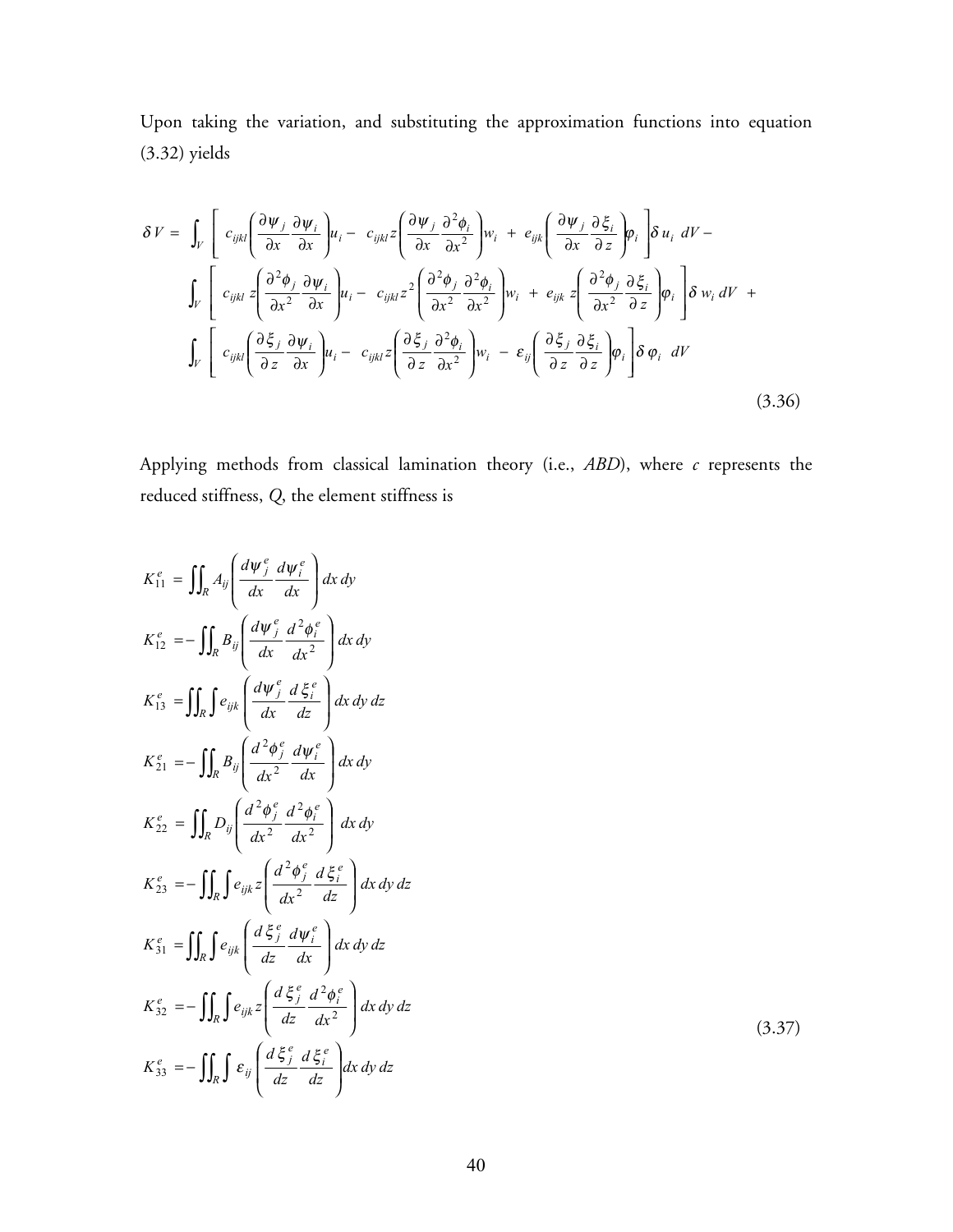The work done by external loads is defined as

$$
W_{total} = \iint_{R} \left[ t \left( u - z \frac{dw}{dx} \right) + f_t w - \sigma \varphi \right] dx dy + \iint_{R} \left[ f_a u \right] dy dz \tag{3.38}
$$

where *t* are traction forces across the surface,  $f_{\scriptscriptstyle{t}}$  are transverse forces,  $f_{\scriptscriptstyle{a}}$  are axial forces, and  $\sigma$ are the surface charges.

The first variation of the virtual work, after substitution of the approximation functions, is

$$
\delta W_{total} = \iint_{R} \left[ \psi_{j} t \right] \delta u_{i} dx dy + \iint_{R} \left[ \psi_{j} f_{a} \right] \delta u_{i} dy dz -
$$
\n
$$
\iint_{R} \left[ \xi_{j} \sigma \right] \delta \varphi_{i} dx dy + \iint_{R} \left[ \phi_{j} f_{t} - z \frac{d\phi_{j}}{dx} t \right] \delta w_{i} dx dy \tag{3.39}
$$

The element load vectors will, therefore, be given as

$$
F_1^e = \iint_R \left[ \psi_j t \right] dx dy + \iint_R \left[ \psi_j f_a \right] dy dz
$$
  
\n
$$
F_2^e = \iint_R \left[ \phi_j f_t - z \frac{d\phi_j}{dx} t \right] dx dy
$$
  
\n
$$
F_3^e = - \iint_R \left[ \xi_j \sigma \right] dx dy
$$
\n(3.40)

The equilibrium equations are now obtainable by the principle of minimum potential energy as

$$
\begin{bmatrix}\nK_{11}^e & K_{12}^e & K_{13}^e \\
K_{21}^e & K_{22}^e & K_{23}^e \\
K_{31}^e & K_{32}^e & K_{33}^e\n\end{bmatrix}\n\begin{bmatrix}\nu \\ w \\ \varphi \end{bmatrix} = \n\begin{bmatrix}\nF_1^e \\
F_2^e \\
F_3^e\n\end{bmatrix}
$$
\n(3.41)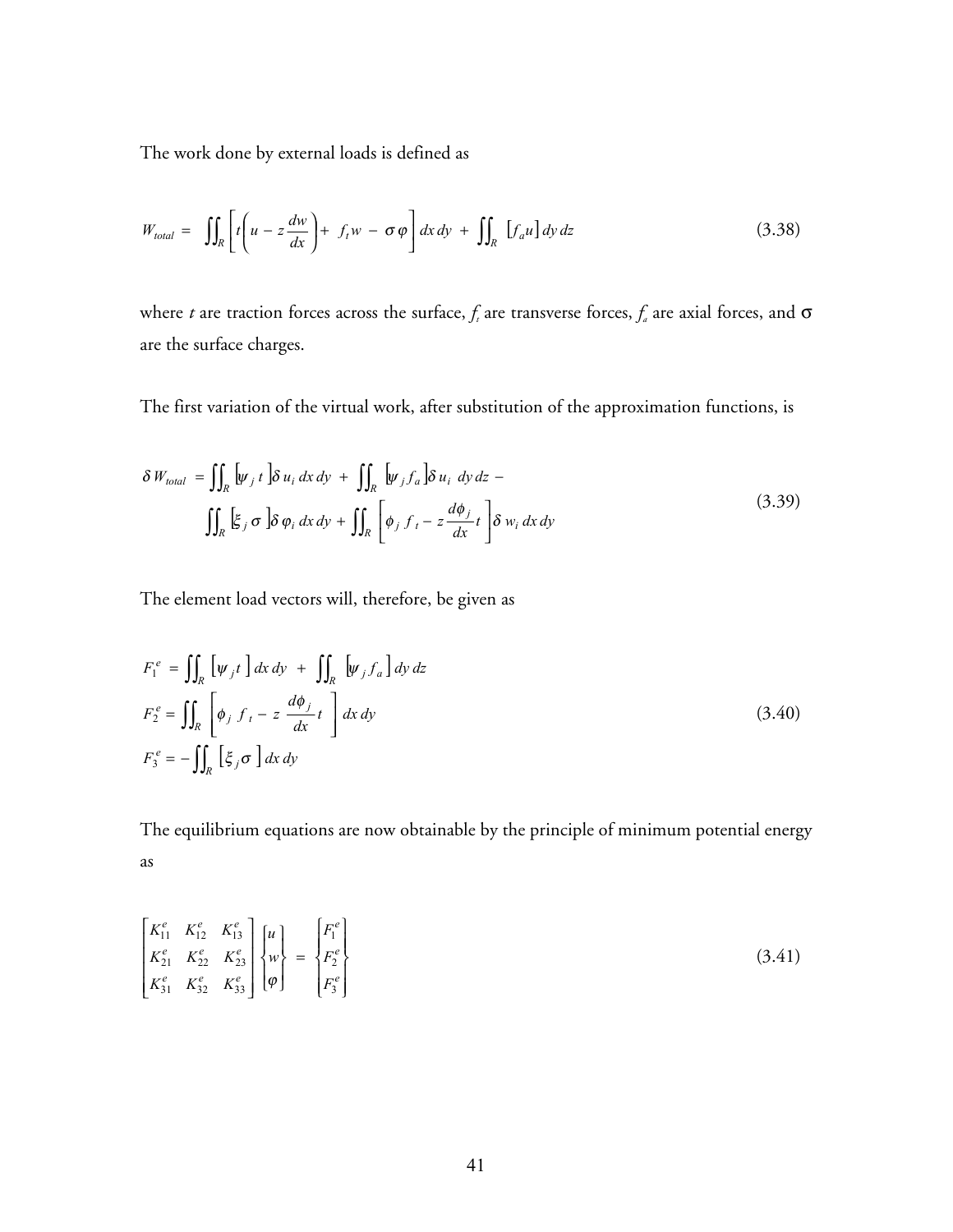## 3.3 Equivalent Electromechanical Loading Techniques

Much research has been conducted on modeling the electromechanical effects of laminated piezoelectric structures [1, 3, 6, 9, 12, 16, 30, 31, 41]. Many authors have developed finite element methods for modeling piezoelectric structures [3, 5, 10, 12, 30, 31, 34], and many software packages support piezoelectric modeling to some extent. However, ABAQUS does not support piezoelectric elements for dynamic analysis, and only continuum and one dimensional truss elements are supported for piezoelectric static modeling.

In this section, we introduce equivalent mechanical loading techniques for modeling piezoelectric materials subjected to electrical actuating forces. Two methods will be introduced to serve as equivalent loading techniques for modeling piezoelectric structures. The first method will be developed based on matrix manipulations and techniques similar to "static condensation," which has been introduced in a number of publications [10,31]. A second technique will be developed based on a engineering mechanics and the linear theory of piezoelectricity.

#### 3.3.1 Equivalent Loading and Static Condensation

Many recent publications have introduced matrix manipulation techniques for deriving equivalent mechanical models to capture the electromechanical coupling effects of piezoelectric materials. These models can very well serve as equivalent mechanical models of coupled electromechanical systems. However, they do not distinctly represent an equivalent uncoupled purely elastic system. The motivation for developing such a model is to determine equivalent effects, due to electrical and mechanical loading. Several authors conduct what is called "static condensation of the electric potentials," in which equations are manipulated such that electric potentials are written in terms of the material properties and electrical loads.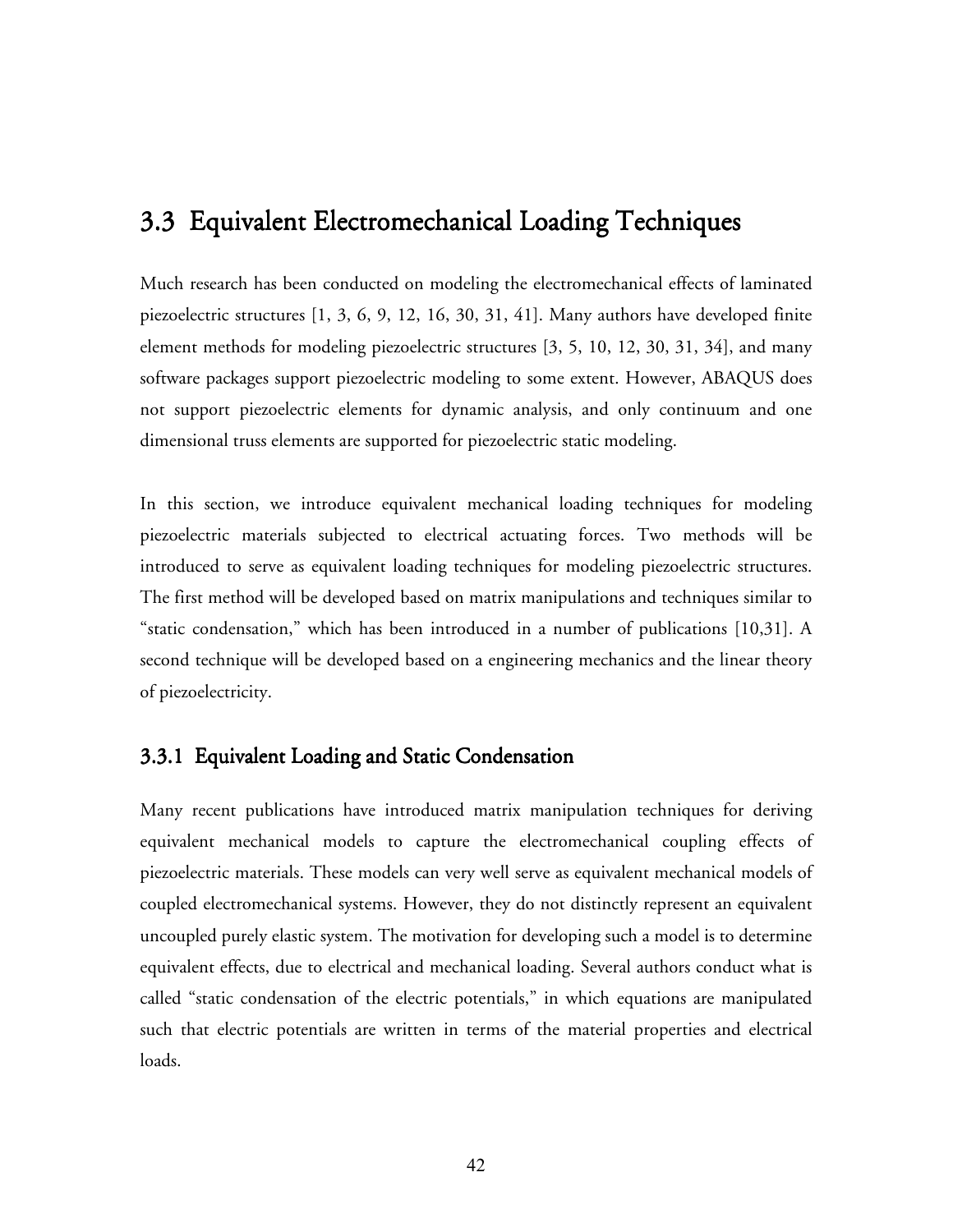The static equilibrium equations are

$$
\begin{bmatrix} K_{mm} & K_{m\varphi} \\ K_{\varphi m} & K_{\varphi\varphi} \end{bmatrix} \begin{bmatrix} u_m \\ u_{\varphi} \end{bmatrix} = \begin{bmatrix} F_m \\ F_{\varphi} \end{bmatrix}
$$
 (3.42)

The electric potential are then written in terms of the stiffness matrices, mechanical displacement, and electrical loads vectors as

$$
\left[u_{\varphi}\right] = \left[K_{\varphi\varphi}^{-1}\left(F_{\varphi} - K_{\varphi m}u_{m}\right)\right]
$$
\n
$$
(3.43)
$$

The expression in equation (3.43) is substituted in to the equilibrium equations and the equivalent mechanical system is given as

$$
\left[K_{mm} - K_{m\varphi} K_{\varphi\varphi}^{-1} \left(K_{\varphi m}\right)\right] \left[u_m\right] = \left[F_m - K_{\varphi\varphi}^{-1} F_{\varphi}\right] \tag{3.44}
$$

An equivalent system is derived from equation (3.44) but the system is still coupled. This leads to the derivation of an equivalent uncoupled system.

Equation (3.42) is rewritten in term of the displacements and electric potentials, which yield

$$
\begin{bmatrix} u_m \\ u_\varphi \end{bmatrix} = \begin{bmatrix} K_{mm} & K_{m\varphi} \\ K_{\varphi m} & K_{\varphi\varphi} \end{bmatrix}^{-1} \begin{bmatrix} F_m \\ F_\varphi \end{bmatrix} \tag{3.45}
$$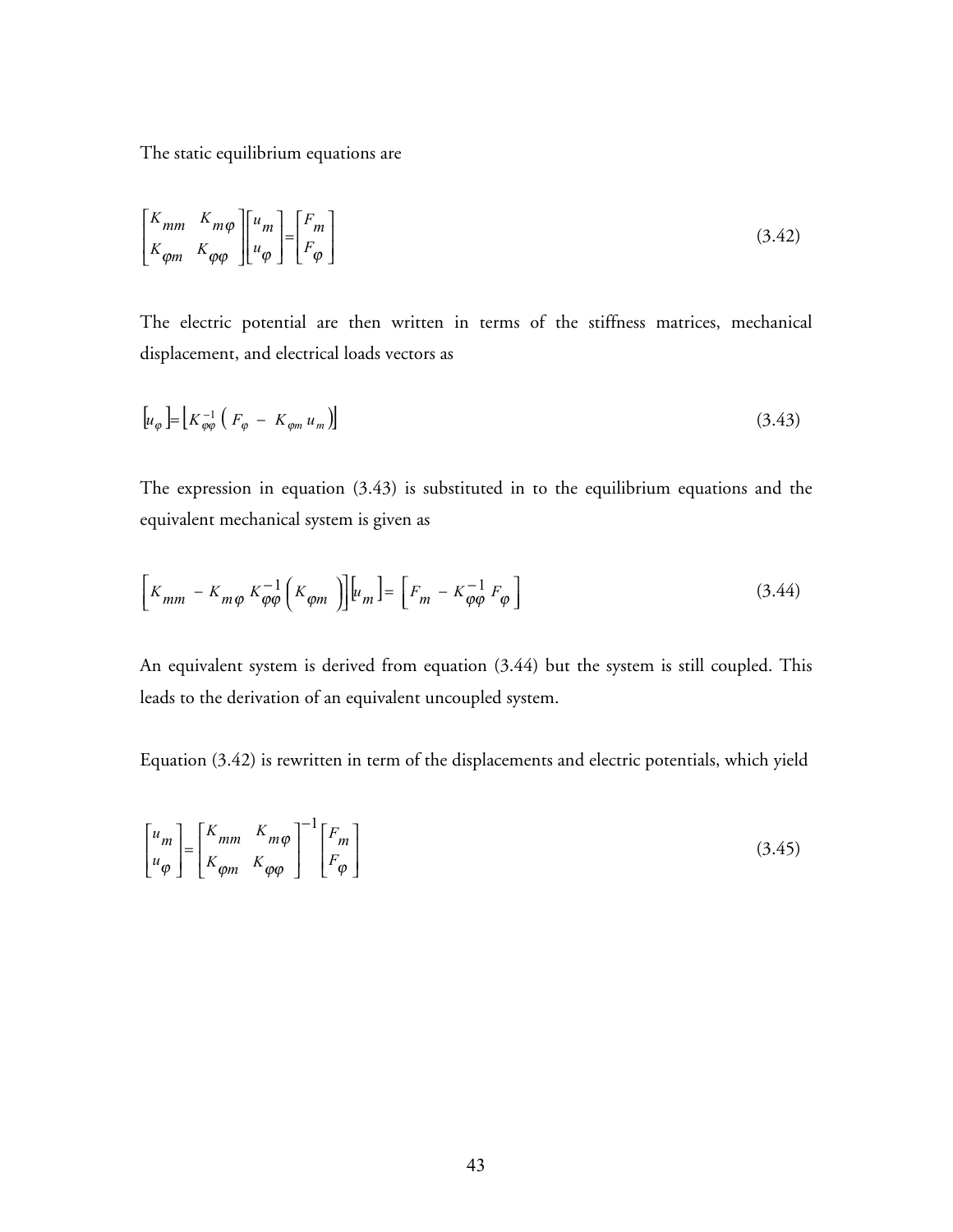For simplicity, we will let

$$
\begin{bmatrix} K_{mm} & K_{m\varphi} \\ K_{\varphi m} & K_{\varphi\varphi} \end{bmatrix}^{-1} = \begin{bmatrix} K_{mm}^* & K_{m\varphi}^* \\ K_{\varphi m}^* & K_{\varphi\varphi}^* \end{bmatrix}
$$
(3.46)

such that

$$
\begin{bmatrix} u_m \\ u_\varphi \end{bmatrix} = \begin{bmatrix} K_{mm}^* & K_{m\varphi}^* \\ K_{\varphi m}^* & K_{\varphi\varphi}^* \end{bmatrix} \begin{bmatrix} F_m \\ F_\varphi \end{bmatrix}
$$
 (3.47)

Now the assumption is that the loading condition is purely electrical; hence the mechanical loads are zero. This allows us to solve for the mechanical displacements in terms of the stiffness and electric loads, which results in

$$
\left[ u_m \right] = \left[ K_m^* \varphi \right] \left[ F_{\varphi} \right] \tag{3.48}
$$

Now that we know the mechanical displacements for any given electrical load, we can substitute the expression into a purely elastic model and determine an equivalent mechanical load as

$$
[F_m] = [K_{mm}][u_m]
$$
  

$$
[F_m] = [K_{mm}][K_{m\varphi}^*][F_{\varphi}]
$$
 (3.49)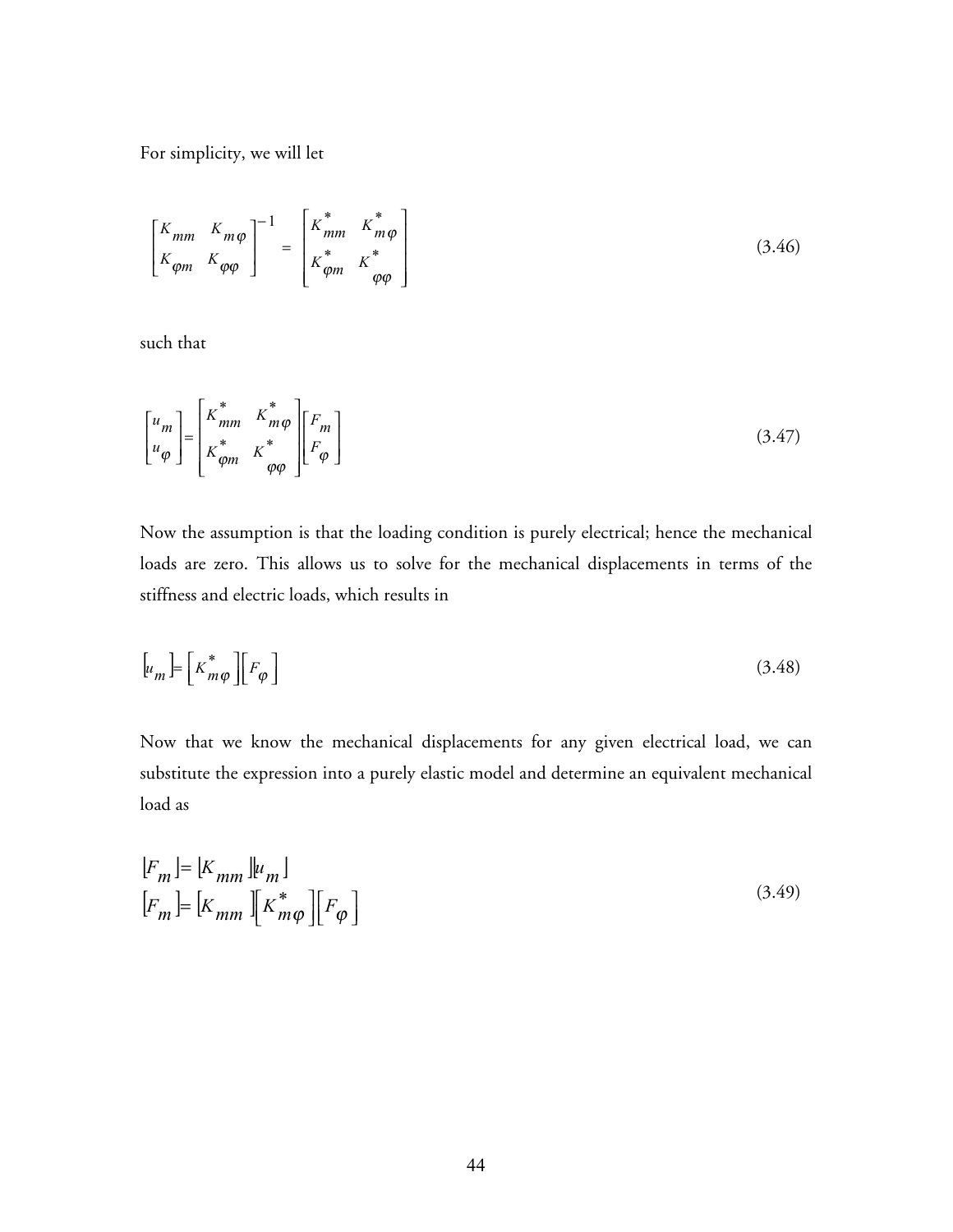From equation (3.49), the mechanical force vector can be used to determine the equivalent mechanical displacements of a purely elastic model. The advantage of this method is that we can model the static response of an electromechanically coupled system using a purely elastic representation.

### 3.3.2 Constitutive Equations of Piezoelectricity

The second method of developing equivalent representations of electromechanical-coupled systems is based on the linear theory of piezoelectricity. The constitutive equation for a piezoelectric beam is given as

$$
\sigma = c \, S - e \, E \tag{3.50}
$$

where *S* is the strain, *c* is modulus of elasticity, *e* is the piezoelectric stress coefficient, and *E* is the electric field. The beam subjected to a distributed surface charge will induce a strain without causing a stress within the material, as depicted in Figure 3.3.



Figure 3.3 Surface charge applied to piezoelectric beam element

To determine the axial loads, required to restore the beam to its original configuration, the beam is blocked at both ends as shown in Figure 3.4.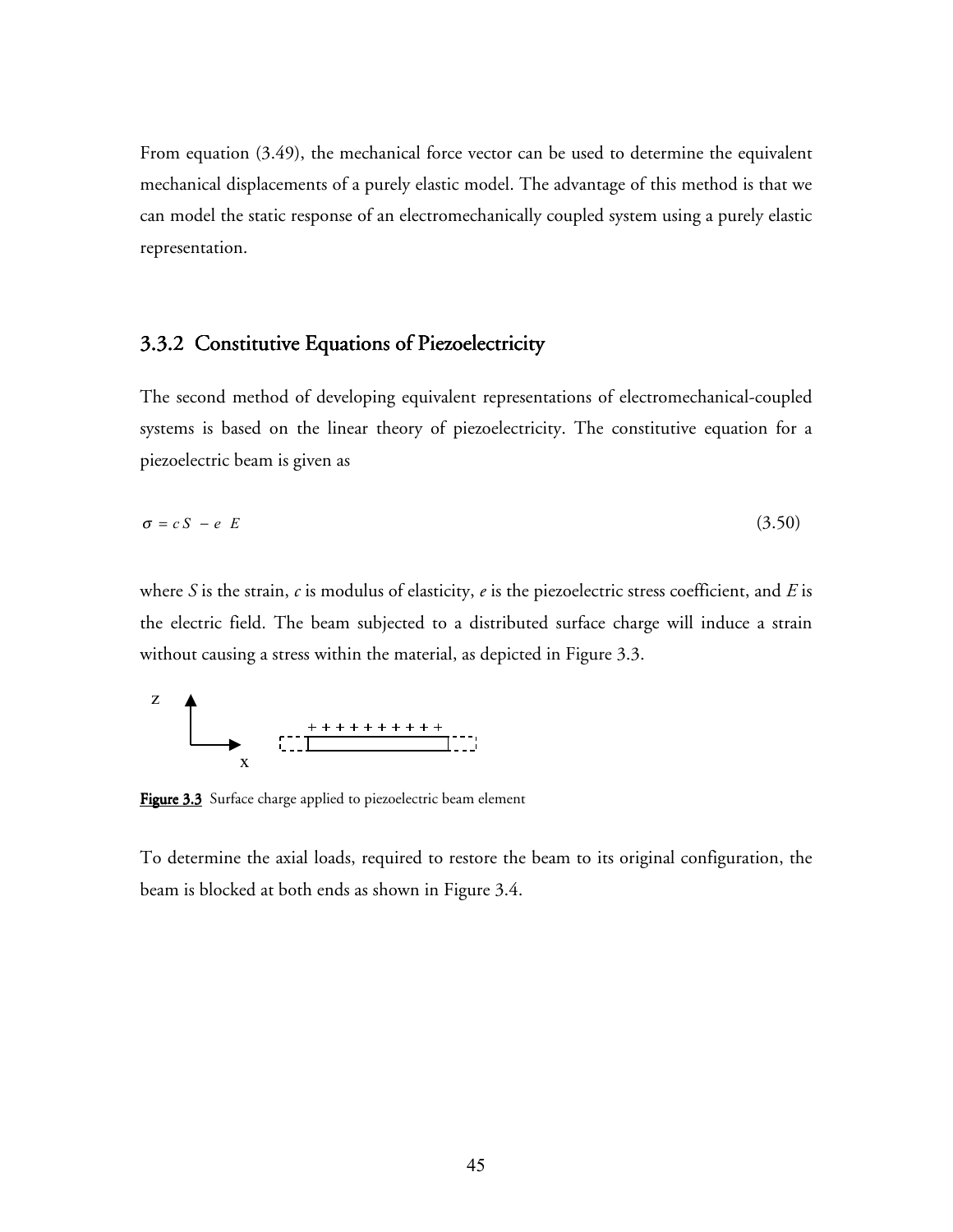

Figure 3.4 Blocked piezoelectric beam with applied electrical loading

The electrical surface charge now induces a stress within the material without resulting in any strain, so constitutive equation reduces to

$$
\sigma_x = -e_{31}E_3 \tag{3.51}
$$

Replacing the stress in equation (3.51) with force per unit area results in

$$
\frac{F_b}{A_{zy}} = -e_{31} E_3 \tag{3.52}
$$

The force generated within the material is termed the "blocking force," and the area is the cross sectional area of the beam. Solving equation (3.52), the blocking force is

$$
F_b = -e_{31} E_3 A_{zy} \tag{3.53}
$$

The relationship between charge and electric field for two parallel plates with a dielectric material occupying the space between is

$$
E = \frac{Q}{\kappa_o A_{xy}}
$$
 (3.54)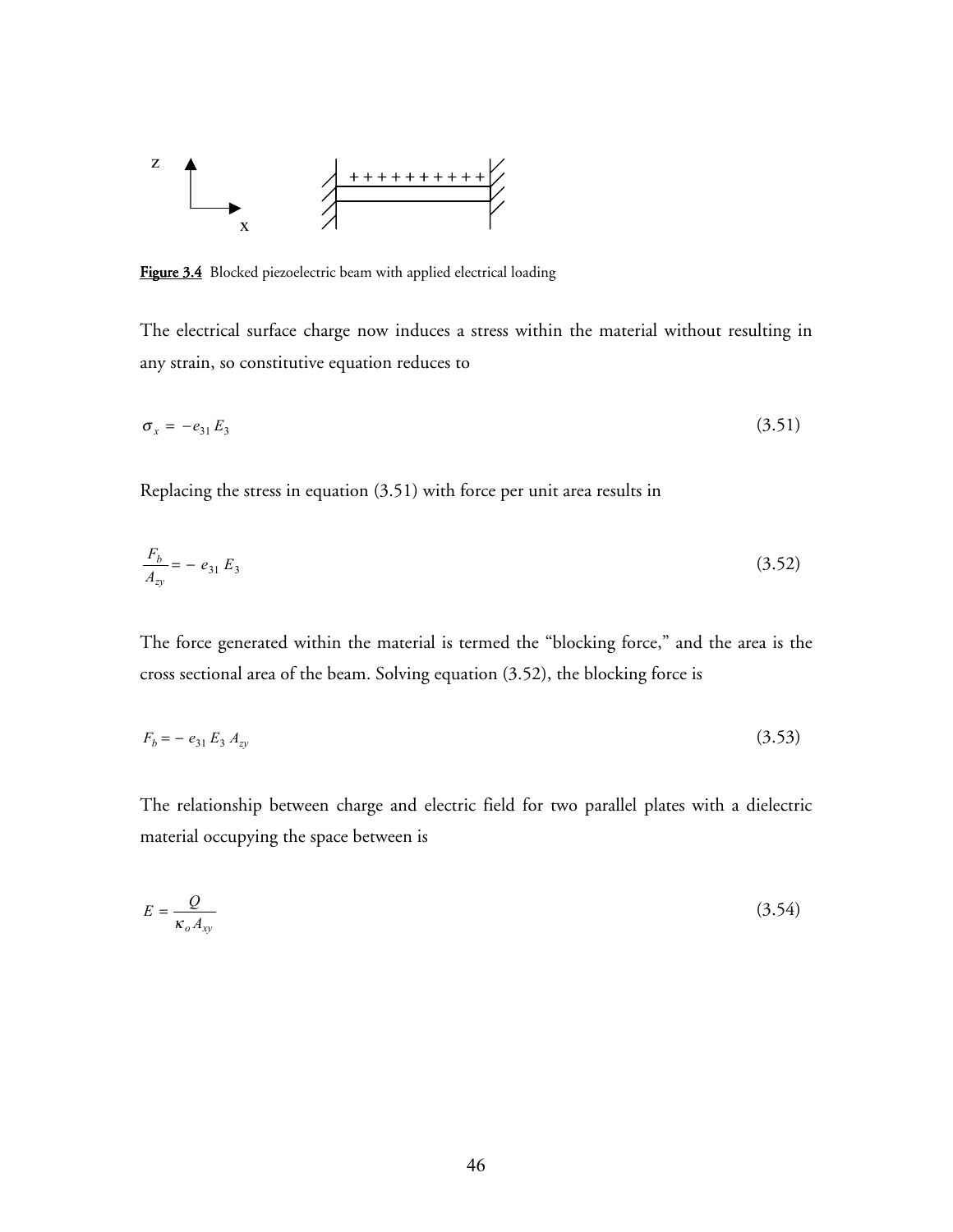where  $k_{\rho}$  is the dielectric constant and  $A_{xy}$  is the surface area of the plate. Substitution of the above expression into equation (3.53) yields

$$
F_b = -\left(\frac{A_{zy}e_{31}}{\kappa_o A_{xy}}\right)Q\tag{3.55}
$$

The blocking force given in equation (3.55) represents the equivalent loading condition for the piezoelectric beam.

A surface-mounted piezoelectric material produces both axial forces and moments, the latter being a function of the distance the piezoelectric layer and the geometric mid-plane. For a symmetric bimorph configuration, the axial loads cancel resulting in only equivalent moments about the geometric mid-plane.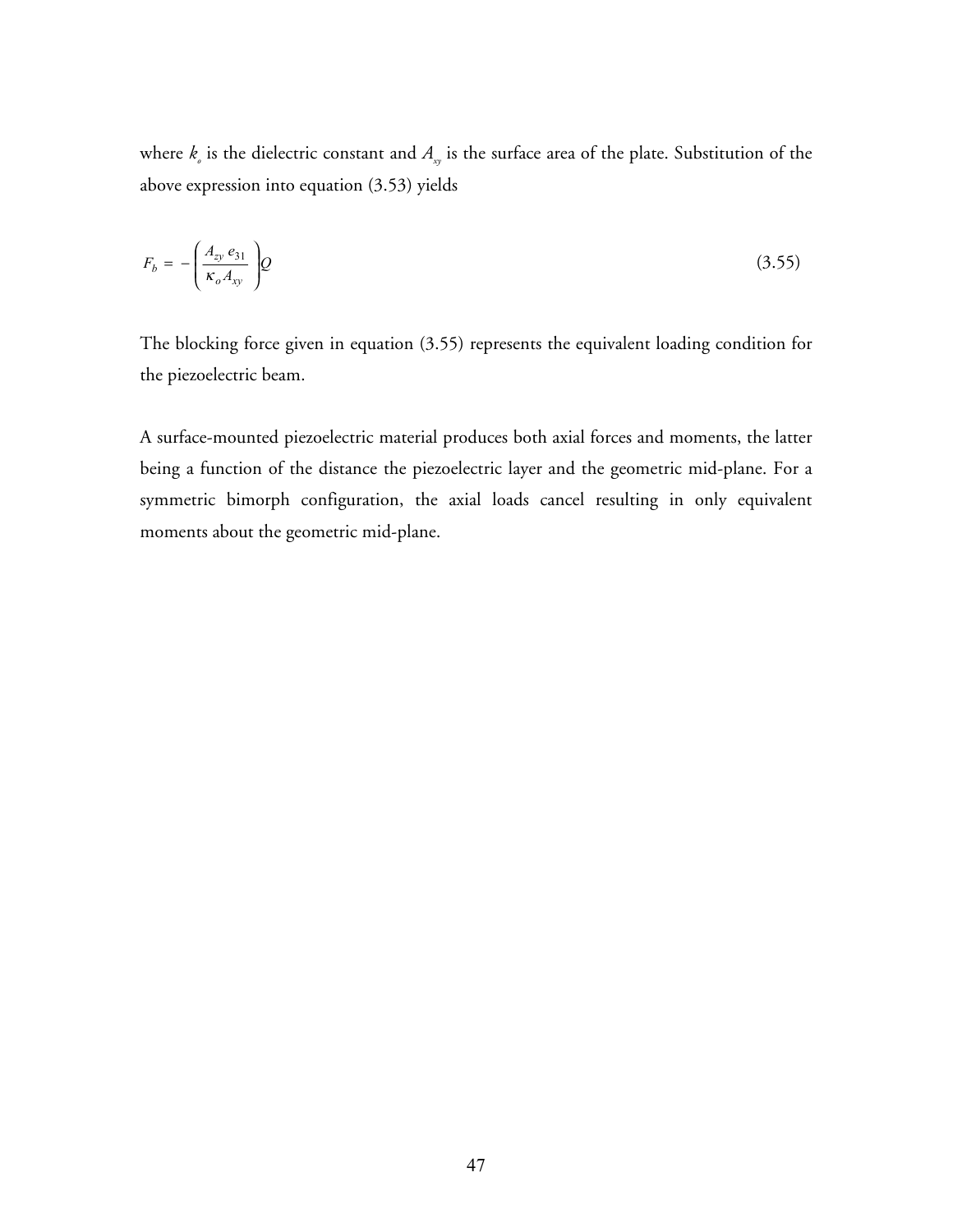## CHAPTER 4

# Quantifications with ABAQUS Results

### 4.1 Multiple Layer vs. Single Layer Modeling

Multiple layer structures can be model as a single layer with equivalent material properties based on classical lamination theory. In this section, classical lamination theories were quantified by comparisons of multiple layers versus equivalent single layer modeling. The purpose of the analysis was to compare the static response of the modeling to determine the error in the assumptions made by Kirchhoff and to validate modeling multiple layer structures with single layer equivalent structures.

The analysis began with three models of a beam subject to identical boundary and loading conditions. One of the models was composed of two layers of polyvinylidene fluoride (PVDF) in a bimorph configuration and a single layer of shape memory alloy (SMA), Nitinol. The other models were single layer models of equivalent material properties. The laminated structure was developed using ABAQUS. The element types used for modeling the piezoelectric layers of the laminated structure were twenty-node, three-dimensional continuum piezoelectric elements (C3D20RE); for the shape memory alloy layer, twentynode, three-dimensional continuum elements (C3D20R) were used. An equivalent model was developed in ABAQUS using two dimensional beam elements (B23) with equivalent material properties based on classical lamination theory. A similar model was also developed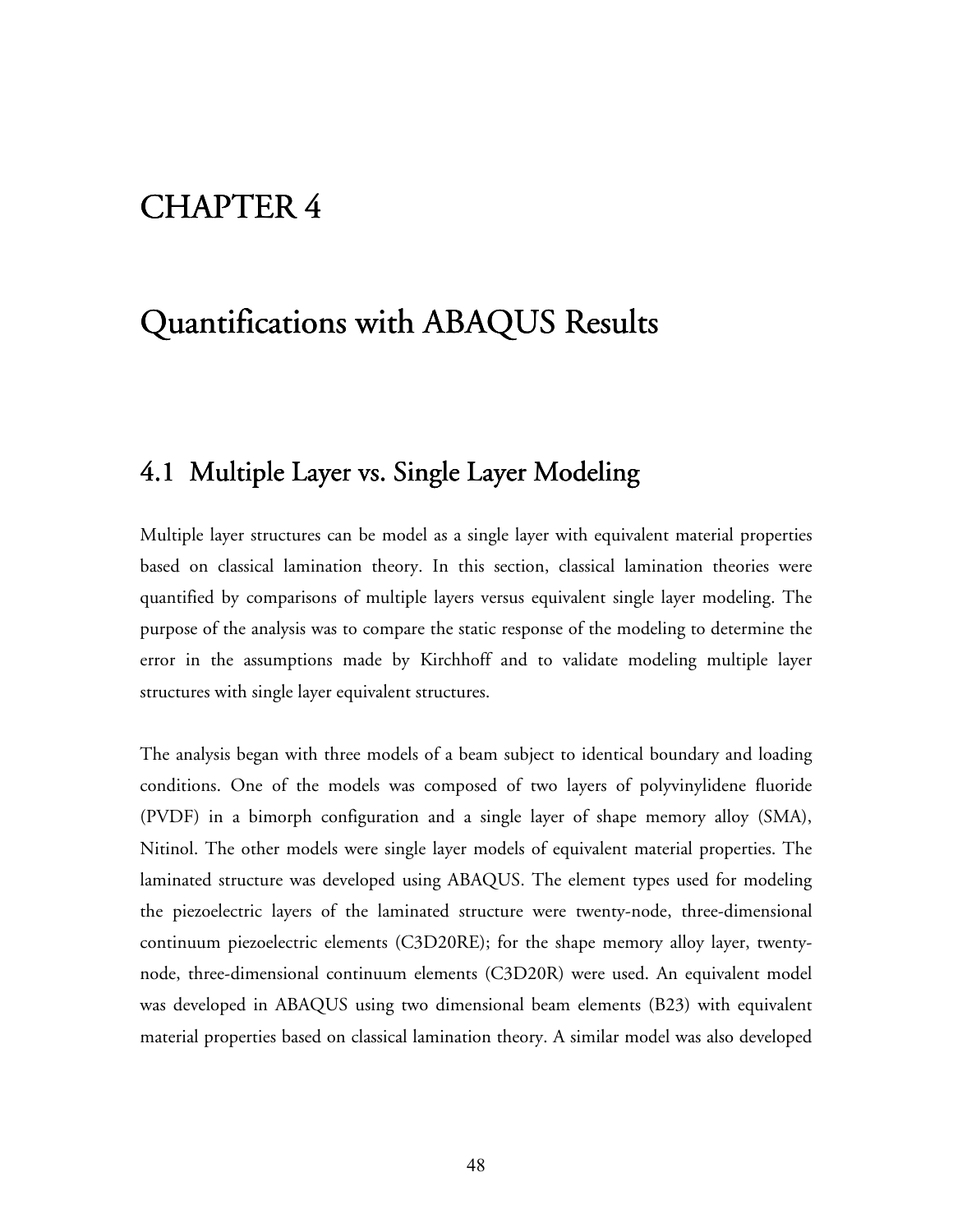in Matlab using beam elements of equivalent material properties that were derived based on beam theory, the principle of minimum potential energy, and classical lamination theory. The beam models were all generated using twenty elements for comparison of the nodal displacements. The geometric and material properties of the models are given in the following tables:

Length 10 cm Width 1 cm PVDF thickness 0.05 cm (x2) SMA thickness 0.05 cm Total thickness 0.15 cm

Table 4.1 Geometric properties of a piezoelectric laminated beam

Table 4.2 Material properties of a piezoelectric laminated beam

| PVDF Elastic Modulus: (E)                           | 2 GPa                    |
|-----------------------------------------------------|--------------------------|
| Piezoelectric stress coefficient: $(e_{2})$         | $-0.14$ C/m <sup>2</sup> |
| Dielectric constant: $(\epsilon_{12}/\epsilon_{0})$ | 11.98                    |
| <b>SMA Elastic Modulus (E)</b>                      | 6.95 GPa                 |

Table 4.3 Equivalent geometric and material properties for a piezoelectric laminated beam

| <b>PVDF/SMA/PVDF Elastic Modulus: (E)</b>         | $\frac{1}{2.183}$ GPa    |
|---------------------------------------------------|--------------------------|
| Piezoelectric stress coefficient: $(e_{i})$       | $-0.14$ C/m <sup>2</sup> |
| Dielectric constant: $(\epsilon_{33}/\epsilon_0)$ | 11.98                    |

A simply supported beam was subjected to a distributed mechanical load of 1 N/m is shown in Figure 4.1.



Figure 4.1 Multiple and single layer structure with applied distributed loads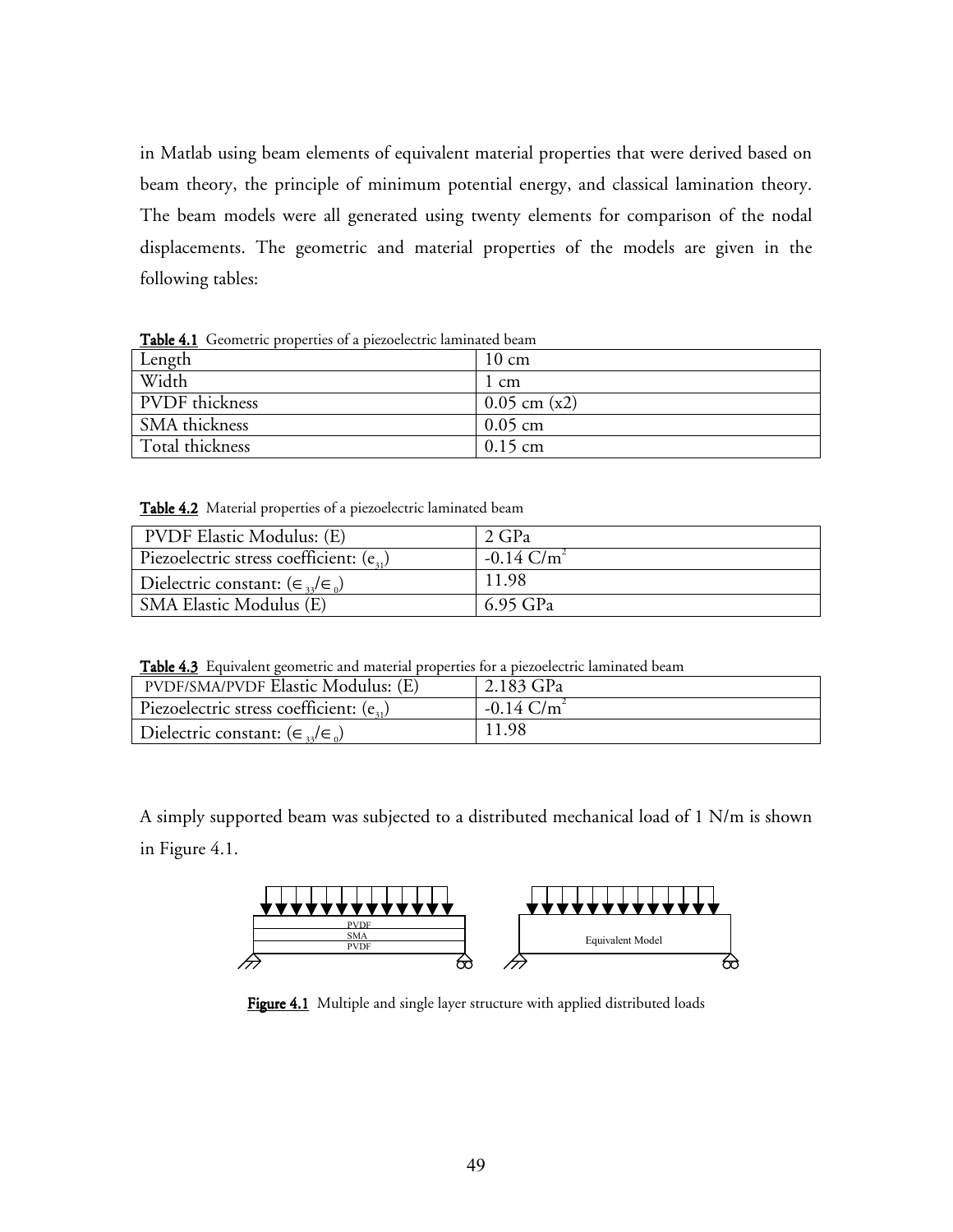An overlay of the solutions for the multiple layer and single layer equivalent beam models is shown in Figure 4.2,



Figure 4.2 Comparisons of multiple and single layer modeling

The solutions for the multiple layer and single layer modeling coincide to the third decimal digit, with a difference of much less than 1%.

A second test case was conducted on the beam with the distributed load applied over a small patch, as shown schematically in figure 4.3.



Figure 4.3 Multiple and single layer structure with applied distributed loads over a small patch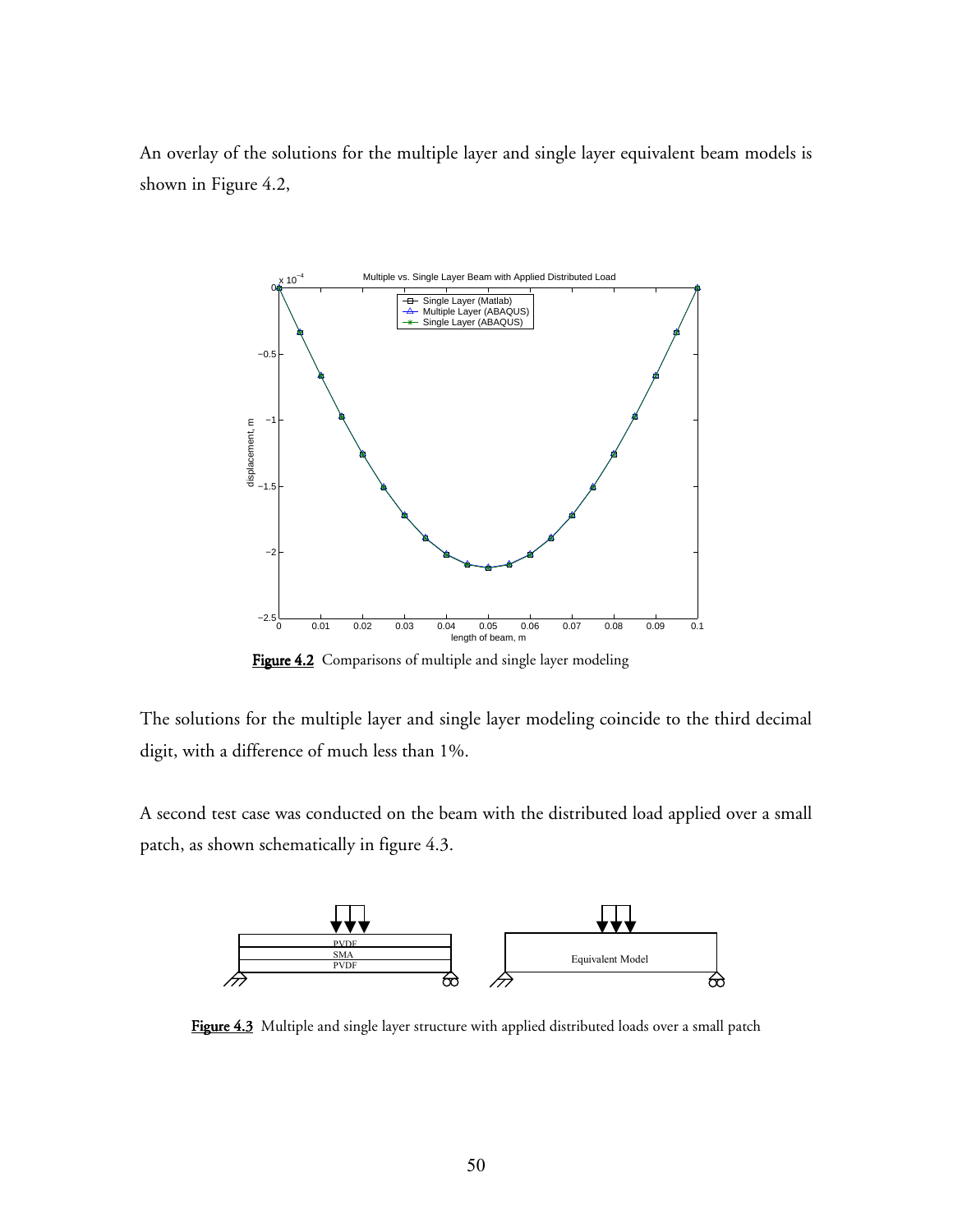Numerical comparisons of the multiple layer modeling and single layer models are given in the following table, and an overlay of the displaced shapes shown in Figure 4.4.

|                | w(x)           |                |                |
|----------------|----------------|----------------|----------------|
|                | Multiple       | Single         | Single         |
| x(m)           | Layer          | Layer          | Layer          |
|                | <b>ABAQUS</b>  | <b>ABAQUS</b>  | <b>MATLAB</b>  |
|                | $x1e-1$ (mm)   | $x1e-1$ (mm)   | $x1e-1$ (mm)   |
| $\overline{0}$ | 0              | ∩              | $\Omega$       |
| 0.0050         | $-0.0506$      | $-0.0504$      | $-0.0506$      |
| 0.0100         | $-0.1001$      | $-0.0999$      | $-0.1001$      |
| 0.0150         | $-0.1476$      | $-0.1473$      | $-0.1476$      |
| 0.0200         | $-0.1920$      | $-0.1916$      | $-0.1920$      |
| 0.0250         | $-0.2324$      | $-0.2319$      | $-0.2324$      |
| 0.0300         | $-0.2676$      | $-0.2671$      | $-0.2677$      |
| 0.0350         | $-0.2967$      | $-0.2961$      | $-0.2969$      |
| 0.0400         | $-0.3187$      | $-0.3181$      | $-0.3189$      |
| 0.0450         | $-0.3326$      | $-0.3319$      | $-0.3328$      |
| 0.0500         | $-0.3374$      | $-0.3366$      | $-0.3376$      |
| 0.0550         | $-0.3326$      | $-0.3319$      | $-0.3328$      |
| 0.0600         | $-0.3188$      | $-0.3181$      | $-0.3189$      |
| 0.0650         | $-0.2968$      | $-0.2961$      | $-0.2969$      |
| 0.0700         | $-0.2676$      | $-0.2671$      | $-0.2677$      |
| 0.0750         | $-0.2324$      | $-0.2319$      | $-0.2324$      |
| 0.0800         | $-0.1921$      | $-0.1916$      | $-0.1920$      |
| 0.0850         | $-0.1477$      | $-0.1473$      | $-0.1476$      |
| 0.0900         | $-0.1002$      | $-0.0999$      | $-0.1001$      |
| 0.0950         | $-0.0507$      | $-0.0504$      | $-0.0506$      |
| 0.1000         | $\overline{0}$ | $\overline{0}$ | $\overline{0}$ |

Table 4.4 Numerical comparisons for multiple and single layer modeling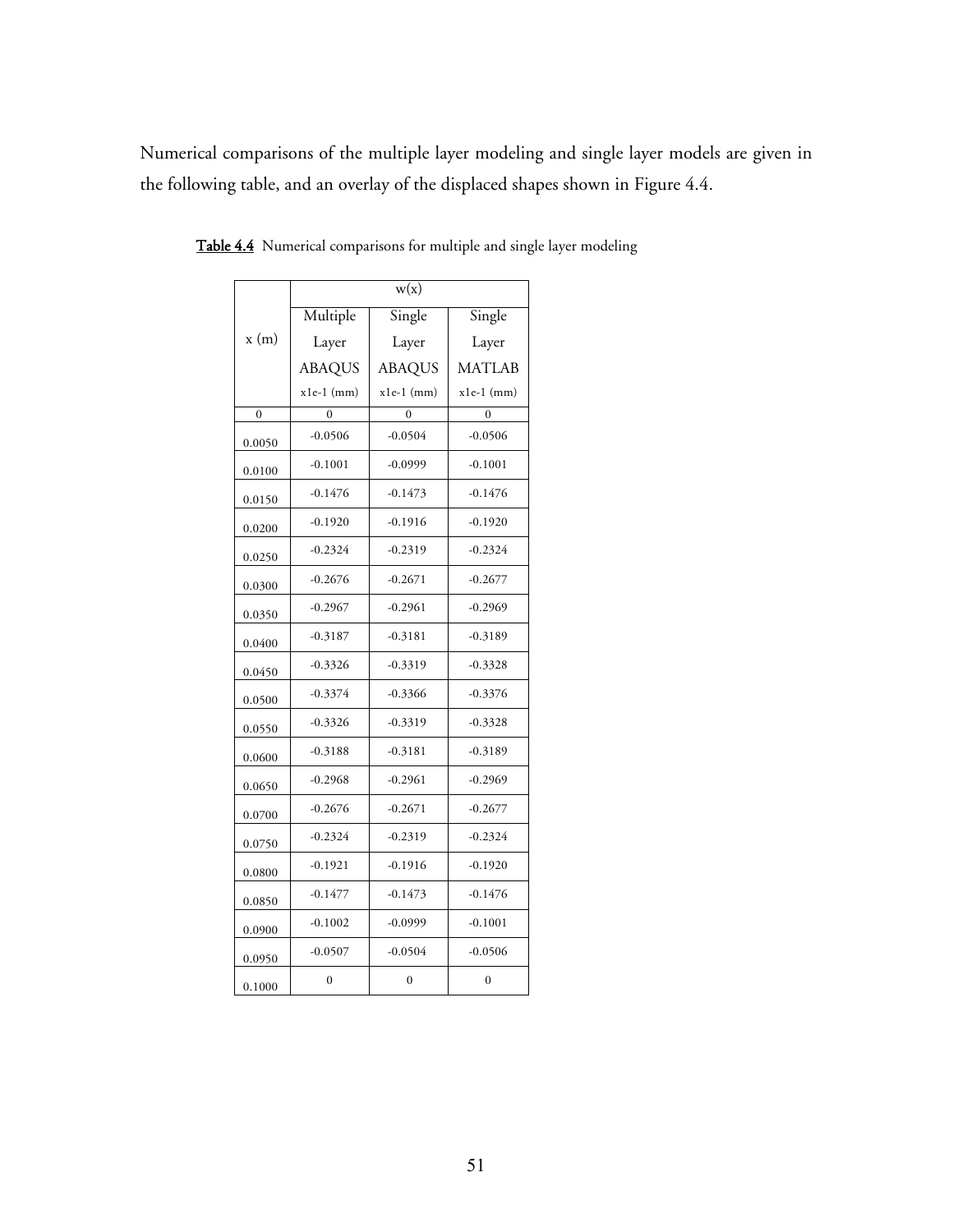

Figure 4.4 Comparisons of multiple and single layer modeling

From the results given in the analysis, it is concluded that Kirchhoff's assumptions are valid and classical lamination theory serves as an accurate modeling technique for simplifying the analysis of multiple layer structures.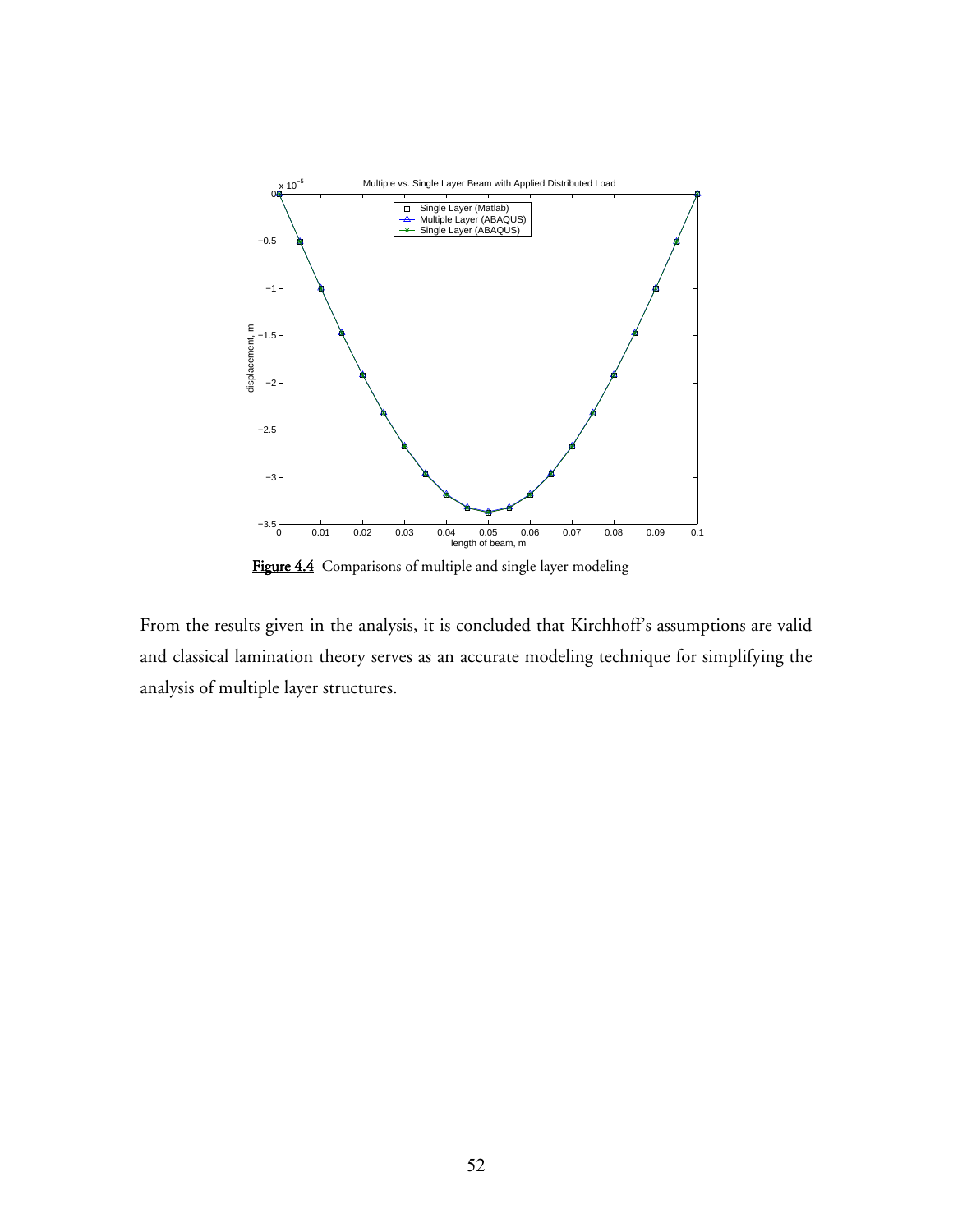## 4.2 Piezoelectric Modeling

Finite element methods were developed for piezoelectric beams based on the linear theory of piezoelectricity. The piezoelectric elements derived include axial, transverse, rotational, and electrical degrees of freedom. The purpose of deriving such an element was to capture the mechanical and electrical characteristics of the piezoelectric structure. In this section, finite element formulations were tested by comparison to models generated using ABAQUS. The purpose of the analysis was to compare theoretical results to ABAQUS results and to analyze the errors made in the assumptions used to generate mathematical models.

The analysis began with two finite element models of a piezoelectric beam subject to identical boundary and electrical loading conditions. One of the models was generated using the piezoelectric modeling capabilities of ABAQUS, with twenty-node, three-dimensional continuum piezoelectric elements (C3D20RE). The other model was generated in Matlab, based on beam theory, the principle of minimum potential energy and the linear theory of piezoelectricity. Both beam models were generated using twenty elements for comparisons of the nodal displacements. The material properties of the structures are given in the following tables.

| <b>Twore H</b> <sub>2</sub> deciments properties for a presentence beam |                 |
|-------------------------------------------------------------------------|-----------------|
| Length                                                                  | $10 \text{ cm}$ |
| Width                                                                   | l cm            |
| <b>PVDF</b> thickness                                                   | $0.15$ cm       |
| Total thickness                                                         | $0.15$ cm       |

Table 4.5. Geometric properties for a piezoelectric beam

Table 4.6 Material properties for a piezoelectric beam

| PVDF Elastic Modulus: (E)                         | $2 \text{ GPa}$          |
|---------------------------------------------------|--------------------------|
| Piezoelectric stress coefficient: $(e_{31})$      | $-0.14$ C/m <sup>2</sup> |
| Dielectric constant: $(\epsilon_{33}/\epsilon_0)$ | 11.98                    |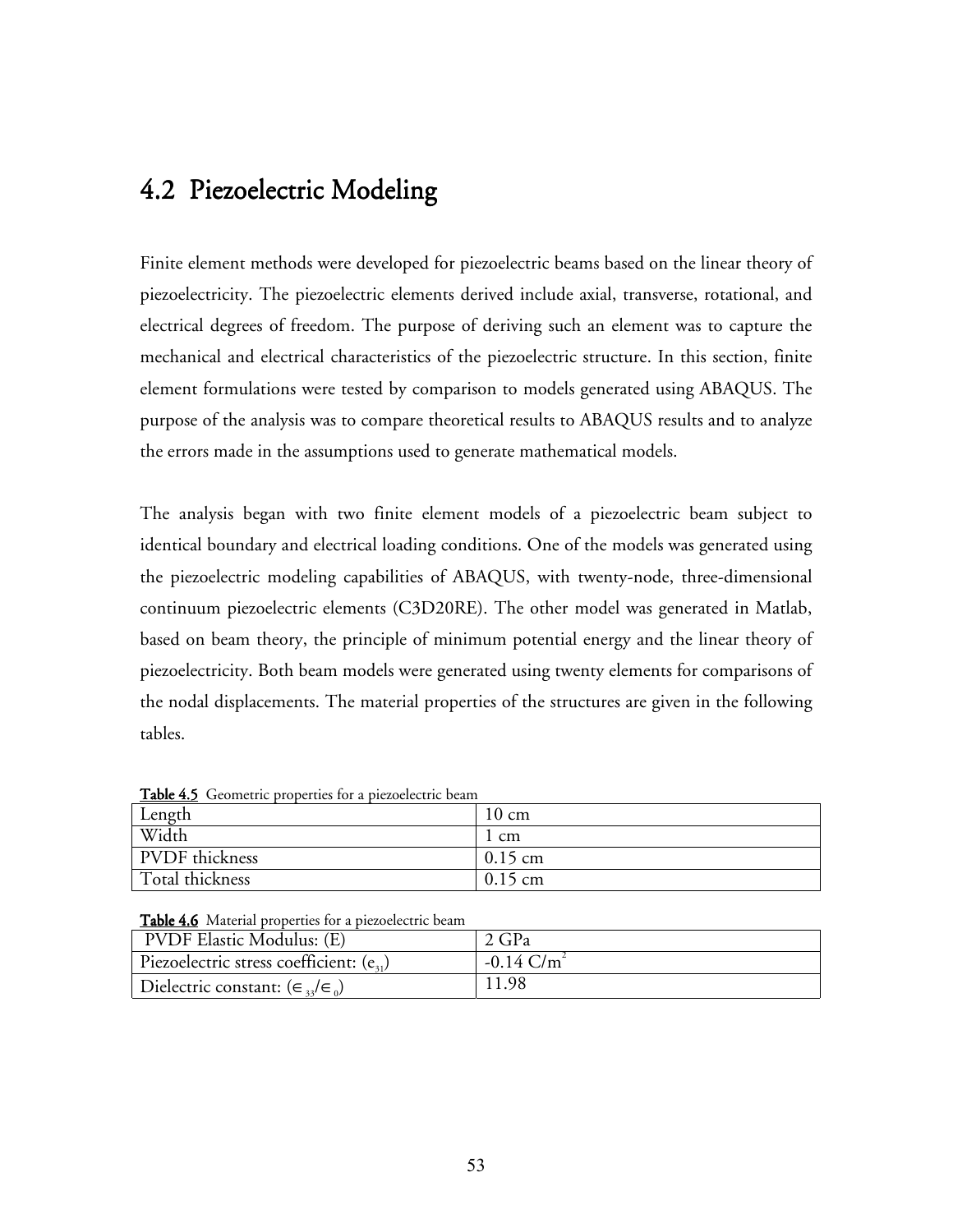A simply supported beam was subjected to a distributed electrical load of 1e6 C/m, as shown in Figure 4.5 an overlay of the ABAQUS and Matlab results are shown in Figure 4.6.



Figure 4.5 Distributed electrical load applied to a piezoelectric beam



Figure 4.6 Comparisons of Matlab and ABAQUS results for piezoelectric beam modeling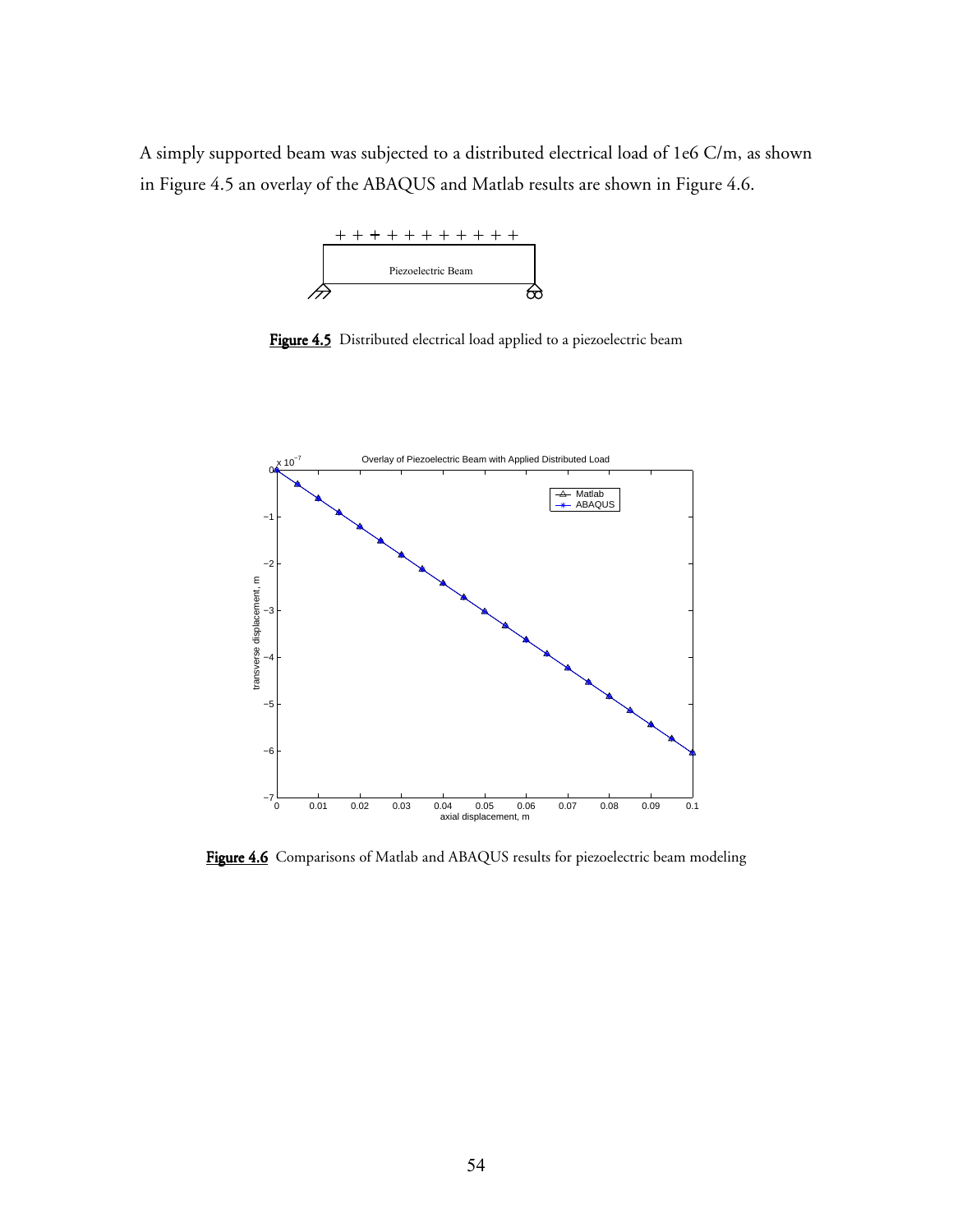Numerical comparisons of the two models are given in the following table,

|                 | Axial Displacements |               |
|-----------------|---------------------|---------------|
| Node Location   | u(x)                |               |
|                 | <b>ABAQUS</b>       | <b>MATLAB</b> |
|                 | results             | results       |
| $\mathbf{1}$    | $\theta$            | 0             |
| $\overline{2}$  | $-0.0302$           | $-0.0302$     |
| $\overline{3}$  | $-0.0604$           | $-0.0604$     |
| $\overline{4}$  | $-0.0907$           | $-0.0907$     |
| 5               | $-0.1209$           | $-0.1209$     |
| $\overline{6}$  | $-0.1511$           | $-0.1511$     |
| $\overline{7}$  | $-0.1814$           | $-0.1813$     |
| 8               | $-0.2116$           | $-0.2116$     |
| $\overline{9}$  | $-0.2418$           | $-0.2418$     |
| 10              | $-0.2720$           | $-0.2720$     |
| 11              | $-0.3023$           | $-0.3022$     |
| $\overline{12}$ | $-0.3325$           | $-0.3325$     |
| 13              | $-0.3627$           | $-0.3627$     |
| 14              | $-0.3929$           | $-0.3929$     |
| $\overline{15}$ | $-0.4231$           | $-0.4231$     |
| 16              | $-0.4534$           | $-0.4534$     |
| $\overline{17}$ | $-0.4836$           | $-0.4836$     |
| 18              | $-0.5138$           | $-0.5138$     |
| $\overline{19}$ | $-0.5440$           | $-0.5440$     |
| 20              | $-0.5743$           | $-0.5743$     |
| 21              | $-0.6045$           | $-0.6045$     |

Table 4.7 Numerical comparisons for Matlab and ABAQUS models

Based on the results given in Table 4.7, the computational and theoretical solutions agree to four decimal digits, a difference much less than 1%.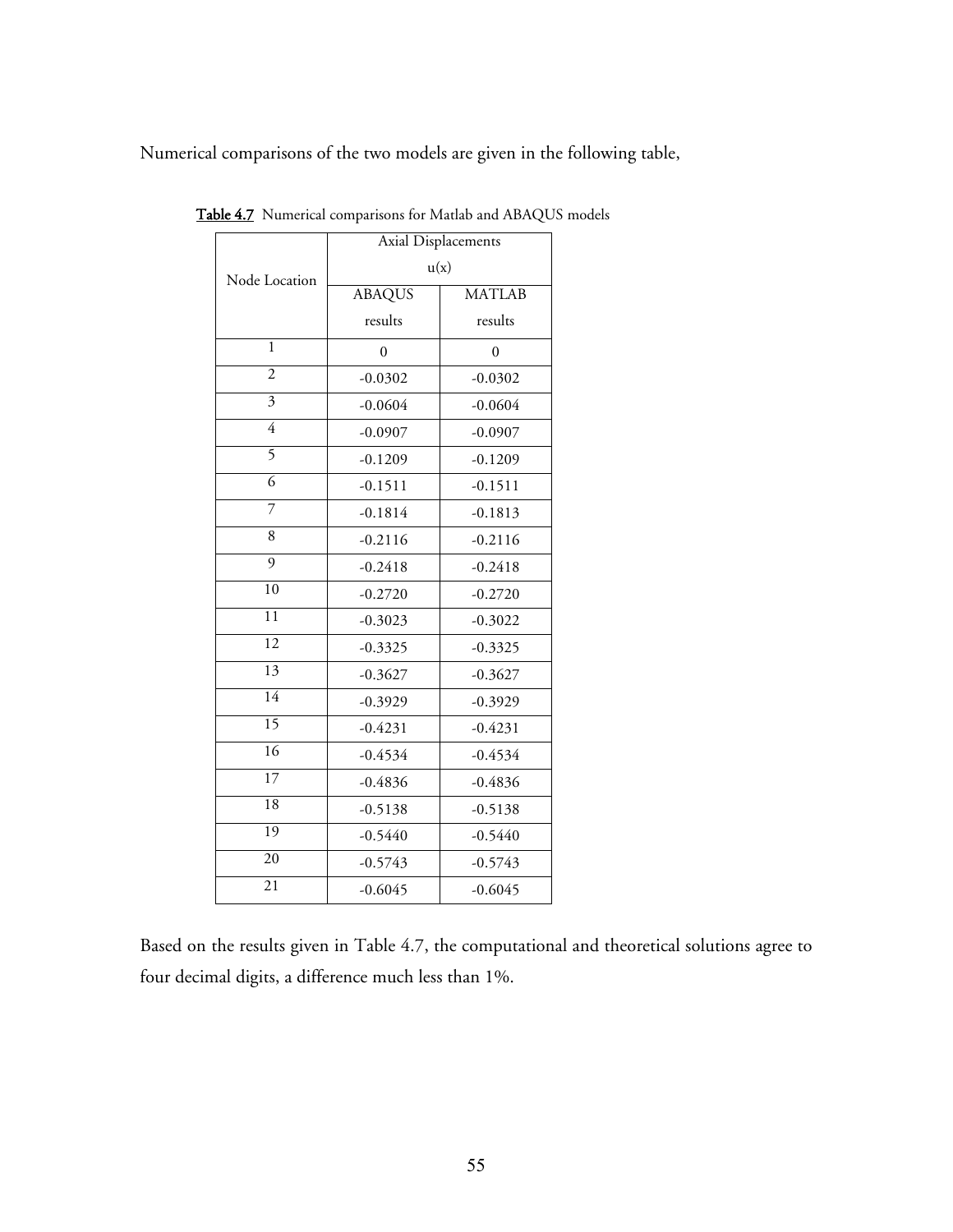## 4.3 Piezoelectric Laminated Modeling

The analysis of piezoelectric beams in the previous section resulted in excellent agreement between theoretical and ABAQUS solutions. In this section, classical lamination theory was applied to modeling piezoelectric laminated structures. Results generated in ABAQUS were compared with results from theoretical models based on beam theory, classical lamination theory, the principle of minimum potential energy, and the linear theory of piezoelectricity. The purpose of the analysis was to simplify the analysis of piezoelectric laminated structures.

The analysis began with two finite element models of a piezoelectric beam subject to identical boundary and electrical loading conditions. One of the models was composed of two layers of polyvinylidene fluoride (PVDF) in a bimorph configuration and one layer of shape memory alloy (SMA), Nitinol. The piezoelectric layers of the laminated model were generated using the piezoelectric capabilities of ABAQUS. The elements used for the PVDF layers were twenty-node, three-dimensional continuum piezoelectric elements (C3D20RE); the elements used for the SMA layer were twenty node, three-dimensional continuum elements (C3D20R). The theoretical model was generated in Matlab, based on beam theory, classical lamination theory, the principle of minimum potential energy, and the linear theory of piezoelectricity. Both beam models were generated using twenty elements for comparisons of the nodal displacements. The material and geometric properties of the beams are given in the following tables.

| $\sim$ ago and $\sim$ countering properties of a pressure attribution centri- |                 |  |
|-------------------------------------------------------------------------------|-----------------|--|
| Length                                                                        | $10 \text{ cm}$ |  |
| Width                                                                         | 1 cm            |  |
| <b>PVDF</b> thickness                                                         | $0.05$ cm (x2)  |  |
| SMA thickness                                                                 | $0.05$ cm       |  |
| Total thickness                                                               | $0.15$ cm       |  |

Table 4.8 Geometric properties of a piezoelectric laminated beam: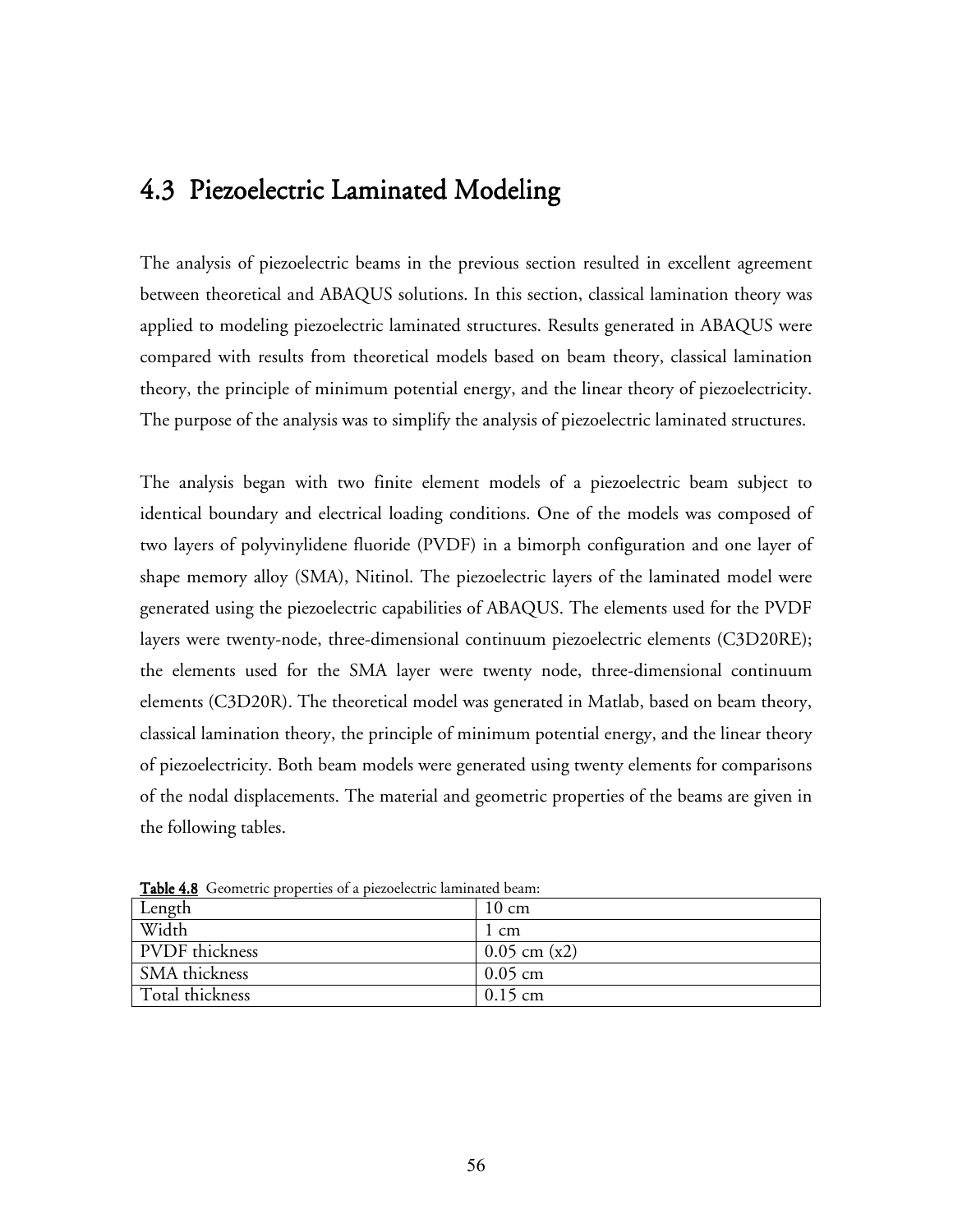| <b>Table 4.9</b> INTERTAL properties of a piezoelectric laminated beam |                          |  |
|------------------------------------------------------------------------|--------------------------|--|
| <b>PVDF Elastic Modulus: (E)</b>                                       | 2 GPa                    |  |
| Piezoelectric stress coefficient: $(e_{3})$                            | $-0.14$ C/m <sup>2</sup> |  |
| Dielectric constant: $(\epsilon_{33}/\epsilon_0)$                      | 11.98                    |  |
| SMA Elastic Modulus (E)                                                | 6.95 GPa                 |  |

 $T$  il 4.9 Material properties of a piezoelectric laminated beam  $\mathcal{L}$ 

A simply supported beam was subjected to a distributed electrical load of 1e6 C/m, as shown in Figure 4.7.



Figure 4.7 Distributed electrical load applied to a piezoelectric laminated beam

A laminated structure generated in ABAQUS was compared to Matlab solutions. Overlays of the results are shown in the following figure.



Figure 4.8 Comparisons of Matlab and ABAQUS results for laminated piezoelectric beam modeling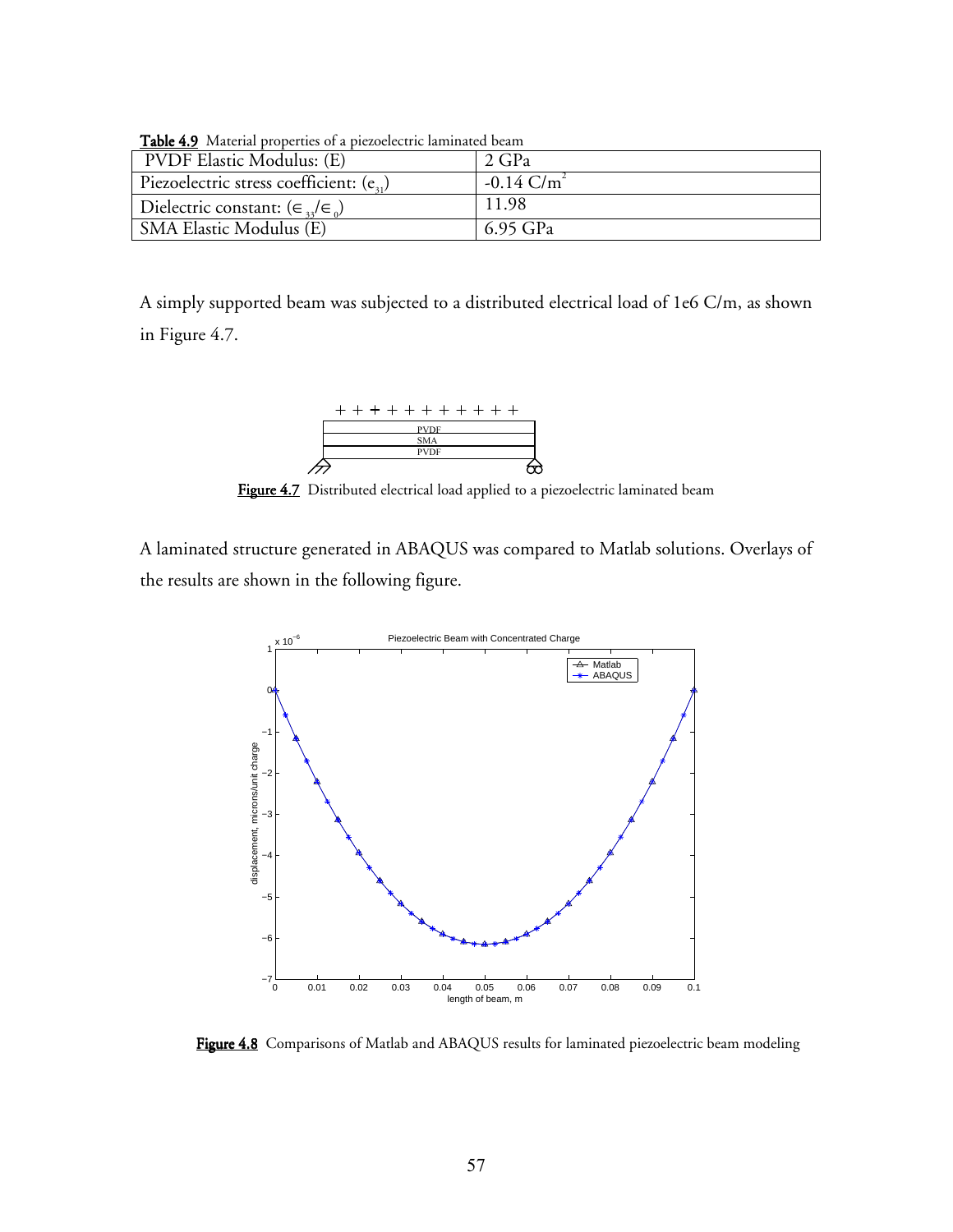The Matlab and ABAQUS results in figure (4.8) coincide to three decimal digits. The difference in the two solutions was much less than 1%.

A second analysis of the laminated structure was conducted to determine the response due to distributed loads applied over an element. A schematic is shown in Figure 4.9, and an overlay of the results is shown in Figure 4.10.



Figure 4.9 Distributed electrical load applied over a small patch of a laminated piezoelectric beam



Figure 4.10 Comparisons of Matlab and ABAQUS results for laminated piezoelectric beam modeling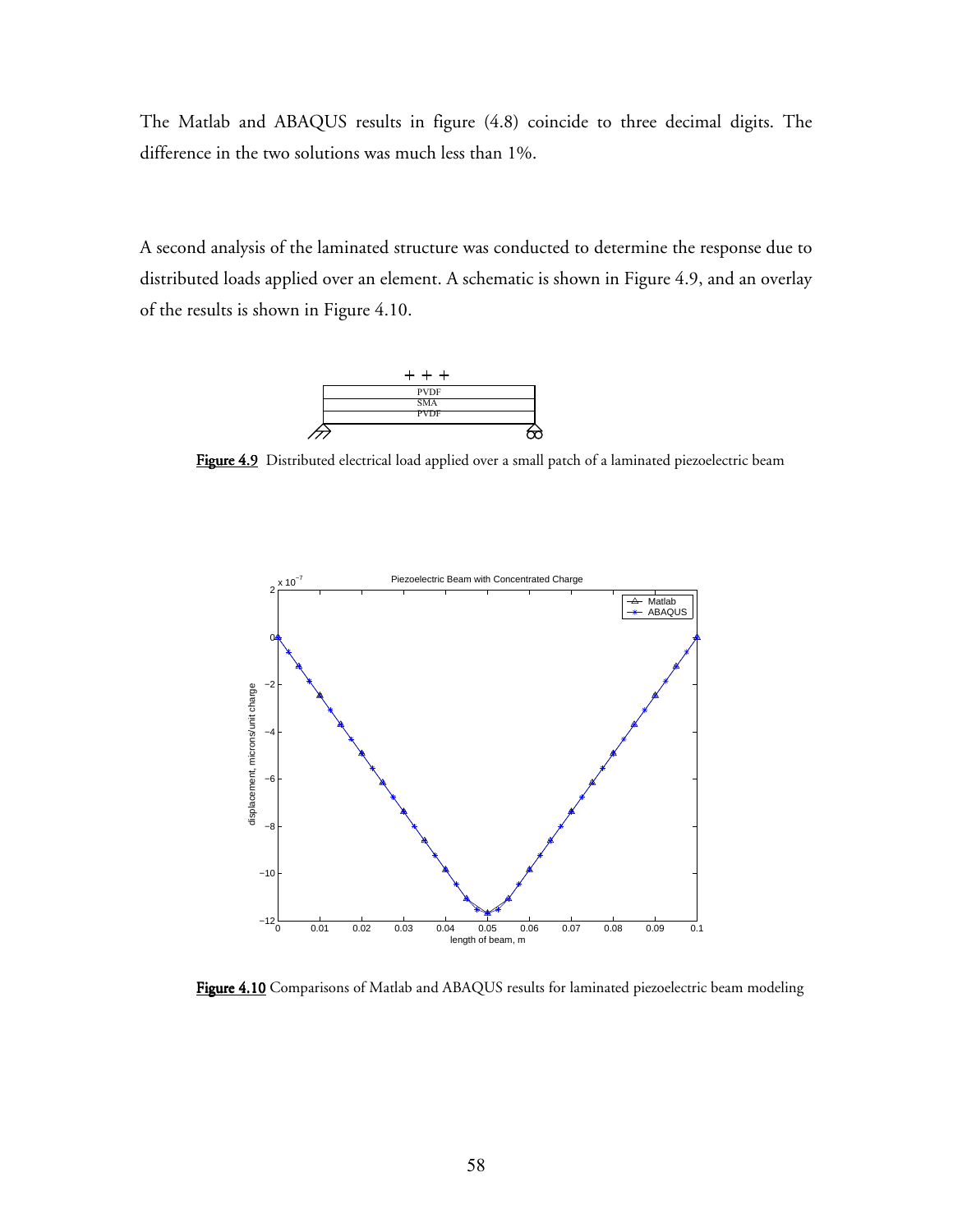The numerical results are given in the Table 4.10.

|          | w(x)          |               |
|----------|---------------|---------------|
| x(m)     | <b>ABAQUS</b> | <b>MATLAB</b> |
|          | $x1e-2$ (mm)  | $x1e-2$ (mm)  |
| $\Omega$ | O             | O             |
| 0.0050   | $-0.0123$     | $-0.0123$     |
| 0.0100   | $-0.0246$     | $-0.0246$     |
| 0.0150   | $-0.0369$     | $-0.0369$     |
| 0.0200   | $-0.0492$     | $-0.0492$     |
| 0.0250   | $-0.0615$     | $-0.0615$     |
| 0.0300   | $-0.0738$     | $-0.0738$     |
| 0.0350   | $-0.0861$     | $-0.0861$     |
| 0.0400   | $-0.0984$     | $-0.0984$     |
| 0.0450   | $-0.1107$     | $-0.1107$     |
| 0.0500   | $-0.1169$     | $-0.1169$     |
| 0.0550   | $-0.1107$     | $-0.1107$     |
| 0.0600   | $-0.0984$     | $-0.0984$     |
| 0.0650   | $-0.0861$     | $-0.0861$     |
| 0.0700   | $-0.0738$     | $-0.0738$     |
| 0.0750   | $-0.0615$     | $-0.0615$     |
| 0.0800   | $-0.0492$     | $-0.0492$     |
| 0.0850   | $-0.0369$     | $-0.0369$     |
| 0.0900   | $-0.0246$     | $-0.0246$     |
| 0.0950   | $-0.0123$     | $-0.0123$     |
| 0.1000   | 0.0000        | $\theta$      |

Table 4.10 Numerical comparisons for Matlab and ABAQUS models

Based on the numerical results given in Table 4.10, the Matlab and ABAQUS results agree to four decimal digits, a difference less than 1%. From the analysis in this section, theoretical models (Matlab) produce very accurate approximations.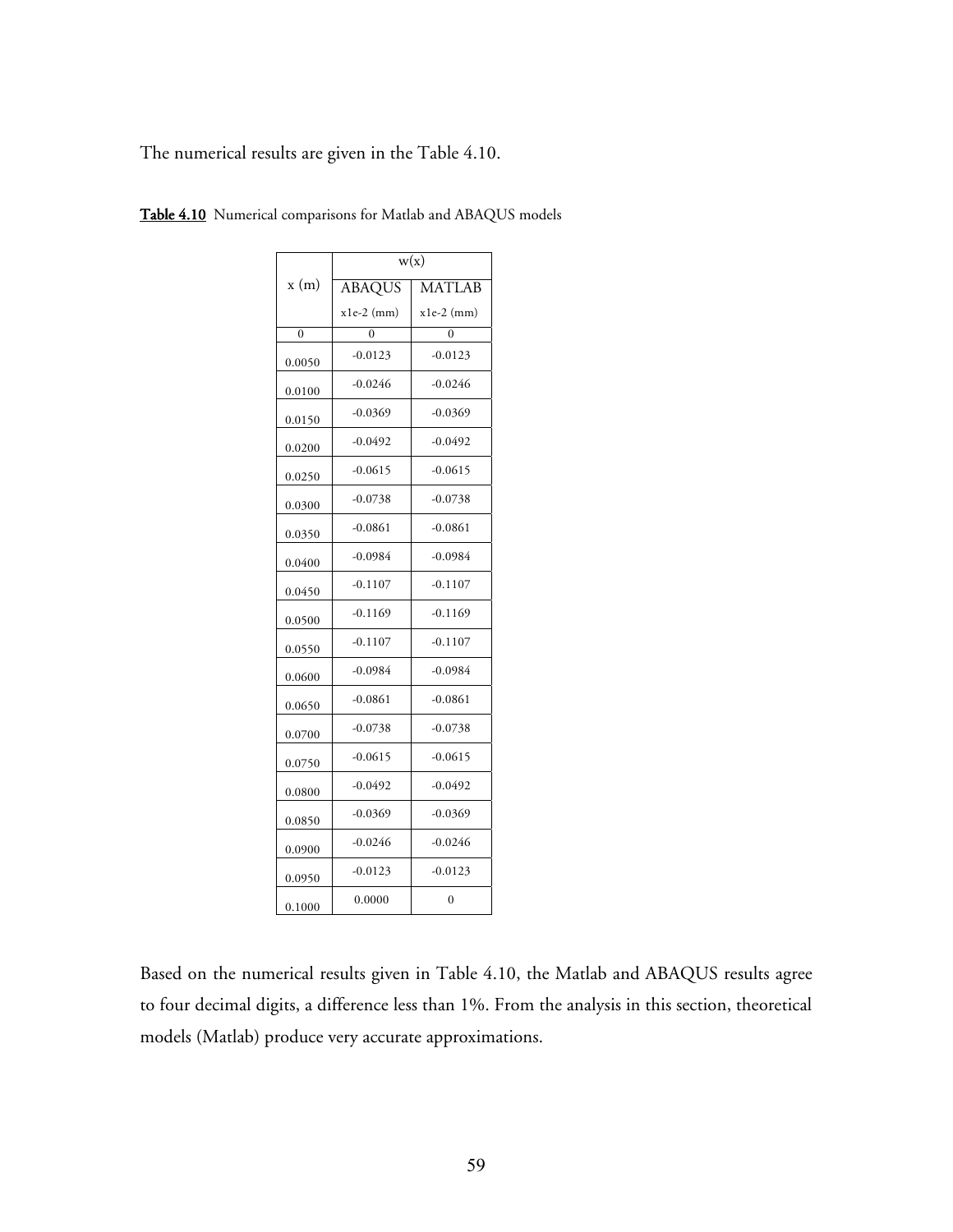### 4.4 Equivalent Loading vs. Deposition of Surface Charges

Equivalent electromechanical loading techniques were derived, in the previous chapter, to simulate electrical surface charge actuations of piezoelectric materials. In this section, the equivalent loading techniques were quantified by comparisons with ABAQUS models of laminated structures subjected to electrical loading conditions. The purpose of the analysis in this section was to simplify the analysis of piezoelectric laminated structures subjected to electrical loads. The goal was to model an equivalent structure with equivalent material properties that capture the electrical and mechanical characteristics of the structure.

The analysis began with two models of a beam subject to identical boundary and loading conditions. One of the models was a laminated structure composed of two layers of polyvinylidene fluoride (PVDF) in a bimorph configuration and a single layer of shape memory alloy (SMA), Nitinol. The piezoelectric modeling capabilities of ABAQUS were used to model the piezoelectric layers. The piezoelectric layers were modeled using twentynode, three-dimensional continuum piezoelectric elements (C3D20RE); and the shape memory alloy layer was modeled using twenty-node, three dimension continuum elements (C3D20R). The equivalent model was generated in ABAQUS using two dimensional beam elements (B23) with equivalent material properties of the laminated structure. Both models were generated with twenty elements for comparisons of the nodal displacements. The geometric and material properties of the beam are given in the following table.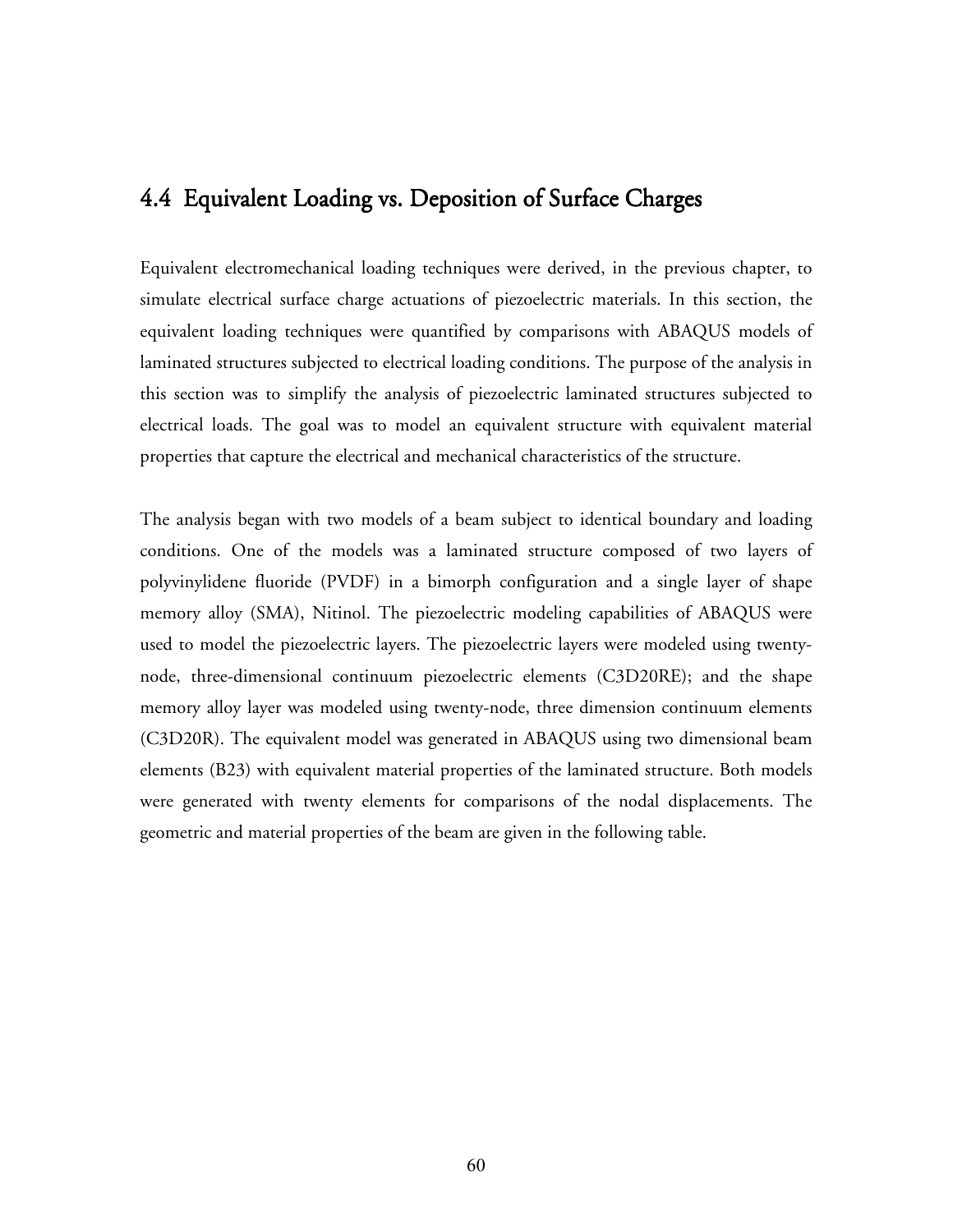| <b>Table T.II</b> Creditetile properties of a piczociectile familiated beam |                  |
|-----------------------------------------------------------------------------|------------------|
| Length                                                                      | $10 \text{ cm}$  |
| Width                                                                       | 1 cm             |
| PVDF thickness                                                              | $0.05$ cm $(x2)$ |
| SMA thickness                                                               | $0.05$ cm        |
| Total thickness                                                             | $0.15$ cm        |

Table 4.11 Geometric properties of a piezoelectric laminated beam

Table 4.12 Material properties of a piezoelectric laminated beam

| <b>PVDF Elastic Modulus: (E)</b>                  | 2 GPa                    |
|---------------------------------------------------|--------------------------|
| Piezoelectric stress coefficient: $(e_{i})$       | $-0.14$ C/m <sup>2</sup> |
| Dielectric constant: $(\epsilon_{33}/\epsilon_0)$ | 11.98                    |
| SMA Elastic Modulus (E)                           | 6.95 GPa                 |

Table 4.13 Material properties for equivalent beam model

| <b>PVDF/SMA/PVDF Elastic Modulus: (E)</b>           | $2.183$ GPa              |  |
|-----------------------------------------------------|--------------------------|--|
| Piezoelectric stress coefficient: $(e_{31})$        | $-0.14$ C/m <sup>2</sup> |  |
| Dielectric constant: $(\epsilon_{12}/\epsilon_{0})$ | 11.98                    |  |

A simply supported beam subjected to a distributed electrical surface charge of 1e6 C/m, and the equivalent model with equivalent electromechanical loading conditions are shown in Figure 4.11.



Figure 4.11 Piezoelectric laminated beam with distributed electrical loading and equivalent beam with equivalent loading

The equivalent mechanical loading conditions were calculated based on methods discussed in the previous chapter. Two methods for determining the loading conditions were discussed, and both methods produced identical solutions.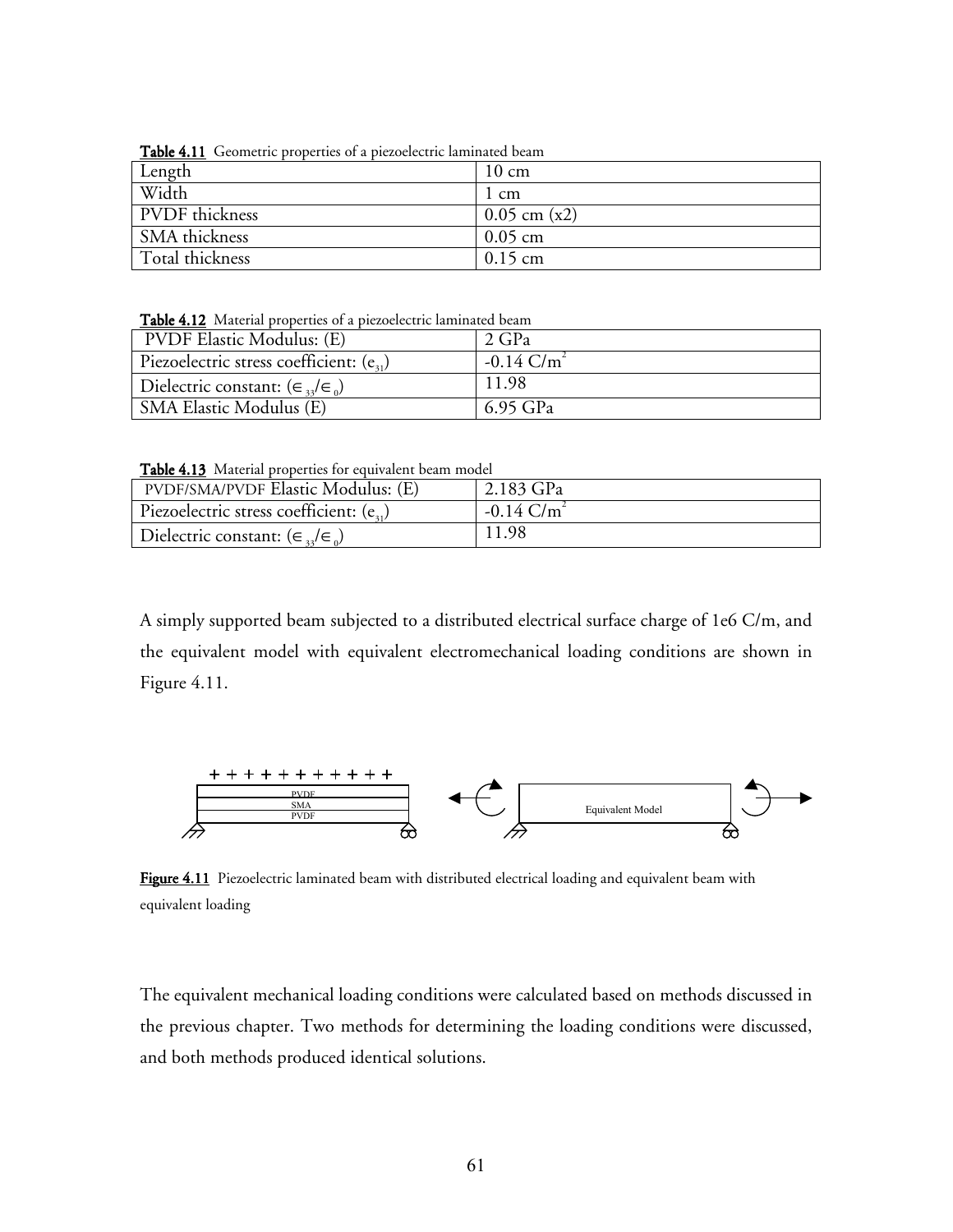An overlay of the results using the equivalent loading techniques versus the piezoelectric laminated model is shown in Figure 4.12.



Figure 4.12 Comparison of laminated piezoelectric beam and equivalent model

A second analysis was conducted to compare the response of the beam when subjected to a distributed load over a small patch, shown schematically in Figure 4.13.



Figure 4.13 Piezoelectric laminated beam with electrical loading and equivalent beam with equivalent loading

Equivalent moment and axial forces calculated in the previous chapter were applied to simulate the surface charge shown in Figure 4.13.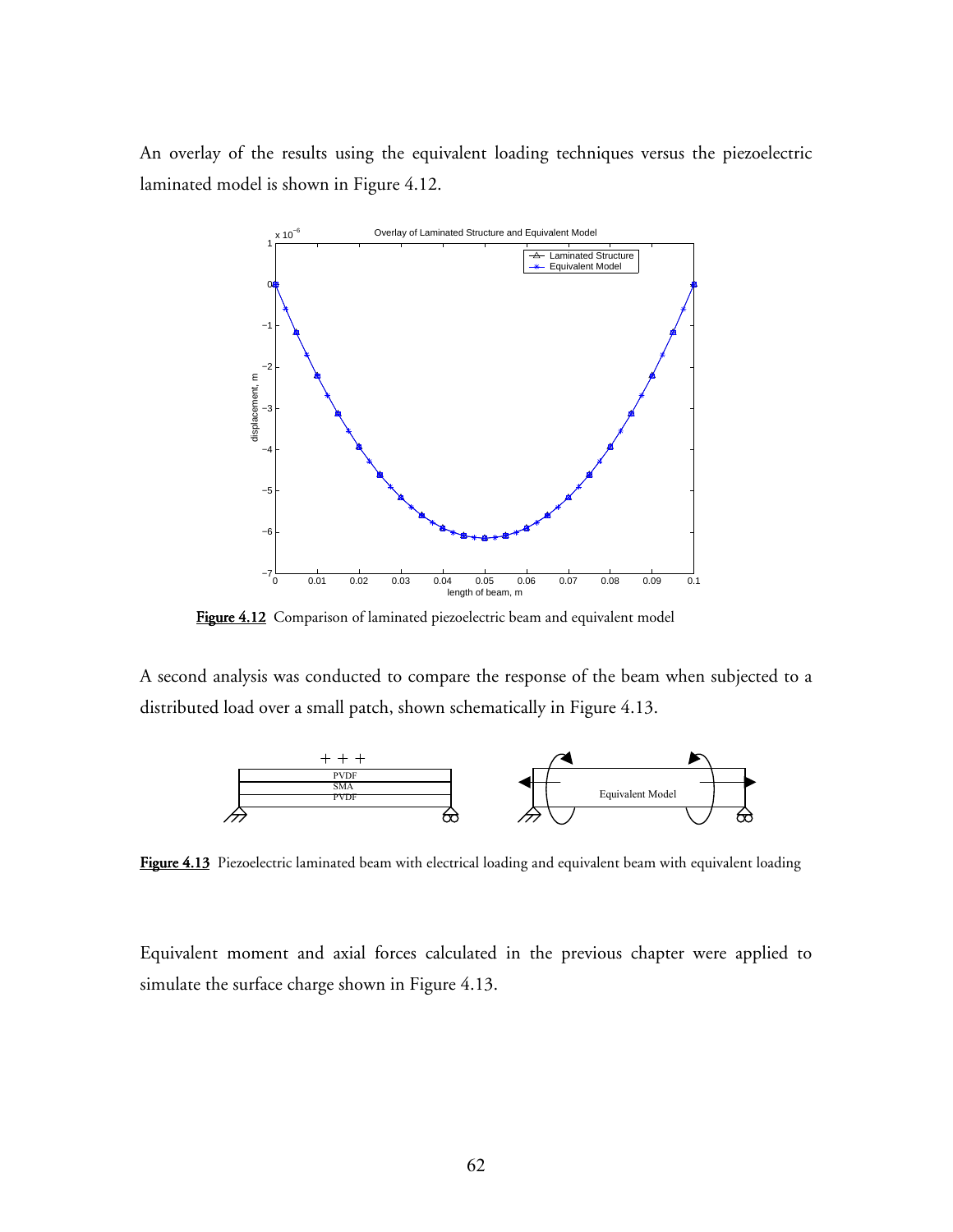|                | w(x)          |                |               |
|----------------|---------------|----------------|---------------|
|                | <b>ABAQUS</b> | <b>MATLAB</b>  | <b>ABAQUS</b> |
| x(m)           | Electrical    | Electrical     | Equivalent    |
|                | Loading       | Loading        | Loading       |
|                | $x1e-2$ (mm)  | $x1e-2$ (mm)   | $x1e-2$ (mm)  |
| $\overline{0}$ | $\theta$      | $\Omega$       | $\Omega$      |
| 0.0050         | $-0.0123$     | $-0.0123$      | $-0.0123$     |
| 0.0100         | $-0.0246$     | $-0.0246$      | $-0.0246$     |
| 0.0150         | $-0.0369$     | $-0.0369$      | $-0.0369$     |
| 0.0200         | $-0.0492$     | $-0.0492$      | $-0.0492$     |
| 0.0250         | $-0.0615$     | $-0.0615$      | $-0.0615$     |
| 0.0300         | $-0.0738$     | $-0.0738$      | $-0.0738$     |
| 0.0350         | $-0.0861$     | $-0.0861$      | $-0.0861$     |
| 0.0400         | $-0.0984$     | $-0.0984$      | $-0.0984$     |
| 0.0450         | $-0.1107$     | $-0.1107$      | $-0.1107$     |
| 0.0500         | $-0.1169$     | $-0.1169$      | $-0.1168$     |
| 0.0550         | $-0.1107$     | $-0.1107$      | $-0.1107$     |
| 0.0600         | $-0.0984$     | $-0.0984$      | $-0.0984$     |
| 0.0650         | $-0.0861$     | $-0.0861$      | $-0.0861$     |
| 0.0700         | $-0.0738$     | $-0.0738$      | $-0.0738$     |
| 0.0750         | $-0.0615$     | $-0.0615$      | $-0.0615$     |
| 0.0800         | $-0.0492$     | $-0.0492$      | $-0.0492$     |
| 0.0850         | $-0.0369$     | $-0.0369$      | $-0.0369$     |
| 0.0900         | $-0.0246$     | $-0.0246$      | $-0.0246$     |
| 0.0950         | $-0.0123$     | $-0.0123$      | $-0.0123$     |
| 0.1000         | 0.0000        | $\overline{0}$ | $\mathbf{0}$  |

Table 4.14 Numerical comparisons for laminated piezoelectric modeling and equivalent modeling

The numerical results from the analysis are shown in Table 4.14, and an overlay of the

solutions is shown in Figure 4.14.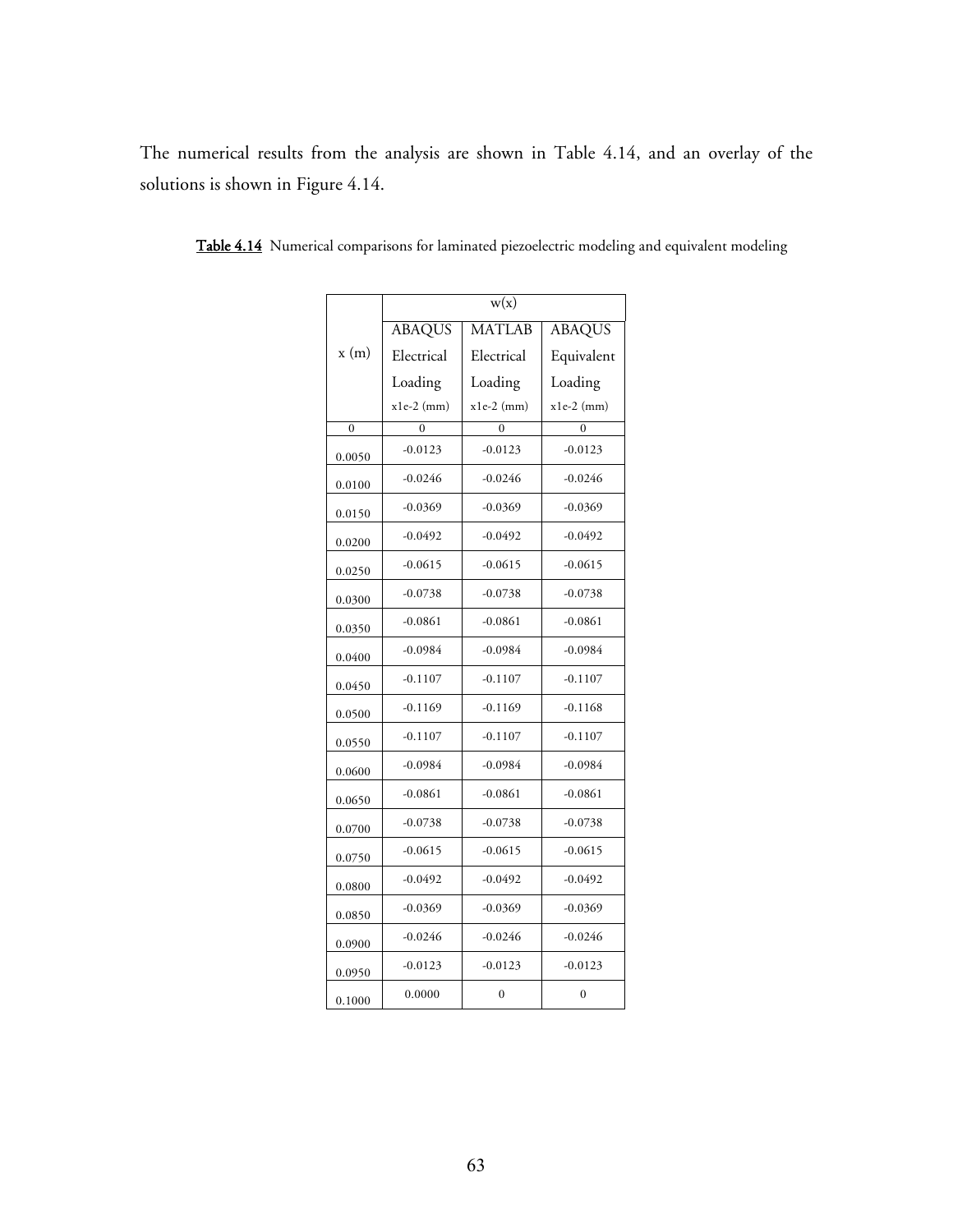

Figure 4.14 Comparisons of laminated piezoelectric beam and equivalent model

The results given in Table 4.14, show that the two approaches agree within 1%.

From the analysis in this section, modeling laminated piezoelectric structures with electrical loading conditions have been greatly simplified with equivalent models with equivalent loading conditions. Equivalent models of laminated piezoelectric beams and plates can now be accomplished, and deriving theoretical models, based on classical lamination theory, beam/plate theory, the principle of minimum potential energy, and the linear theory of piezoelectricity, has validated them.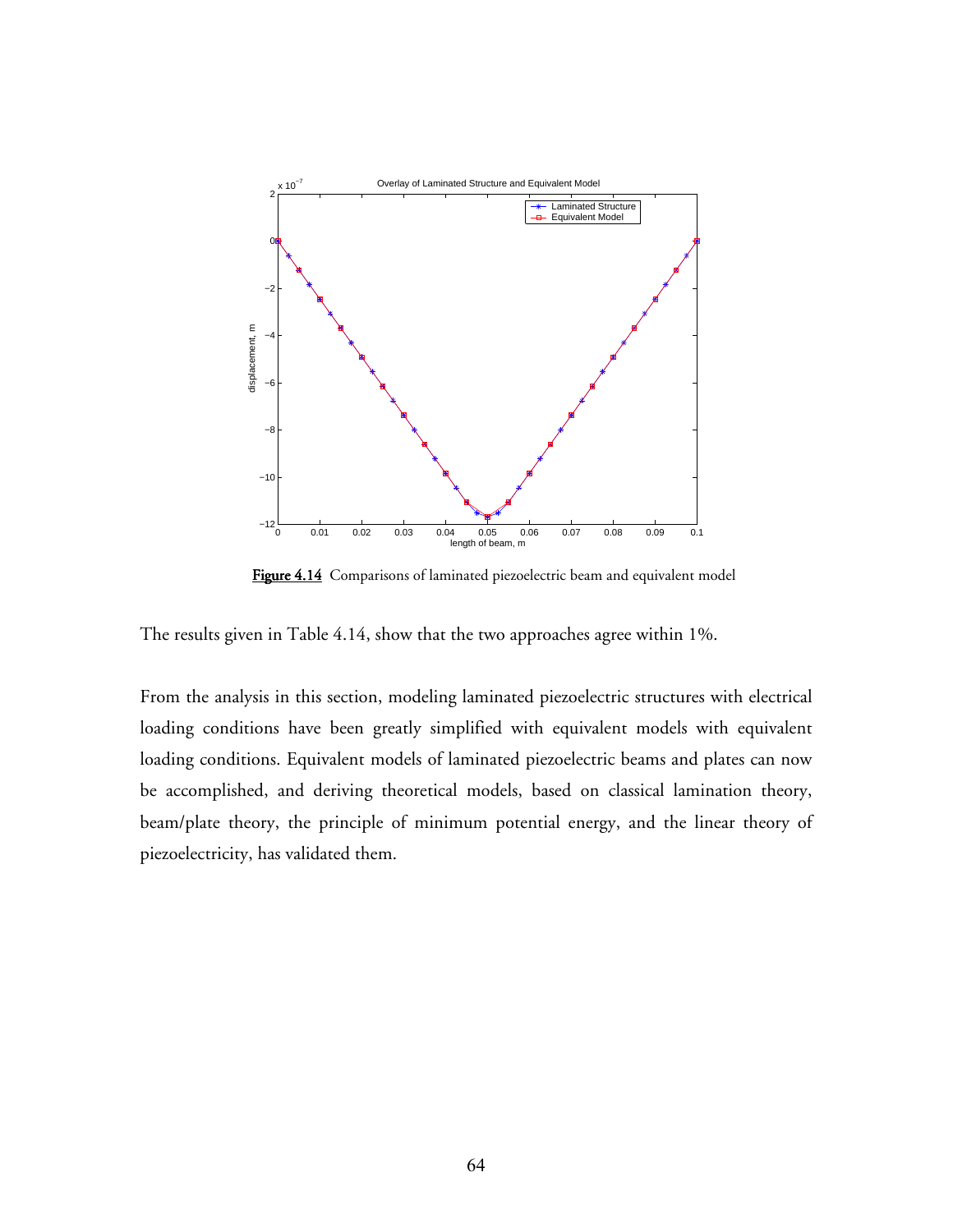### 4.5 Plate Modeling

Finally, the analysis was extended to plates. Finite element models were developed for equivalent single layer plate, piezoelectric plate, piezoelectric laminated plates, and equivalent plate with equivalent loading techniques. Classical lamination theory of plates was used to derive mathematical solutions for the laminated plate. The plate theory is very similar to beam theory, only now, the plane strain theory is no longer valid. Plate analysis, therefore, involves two additional degrees of freedom, one axial, one rotational. The derivations for piezoelectric laminated plates are included in Appendix A. Comparisons of single versus multiple layer modeling, single layer piezoelectric modeling (mathematical versus. ABAQUS), piezoelectric laminated structures (mathematical versus ABAQUS), and equivalent loading versus deposition of surface charges were all conducted on a plate, as was done in the previous section on beams. For brevity, in this section only the results for the laminated structure will be shown.

The analysis began with three models of a plate subject to identical boundary conditions. One of the models was a laminated structure, generated in ABAQUS, composed of two layers of PVDF, and one layer of shape memory alloy. The piezoelectric models were generated in ABAQUS using twenty-node, three-dimensional continuum piezoelectric elements (C3D20RE), and the shape memory alloy layer was modeled using twenty-node, three-dimensional continuum elements (C3D20R). The second model was developed based on theoretical solutions in Matlab using a single-layer equivalent plate elements. The purpose of this model was to verify equivalent layer modeling techniques and theoretical piezoelectric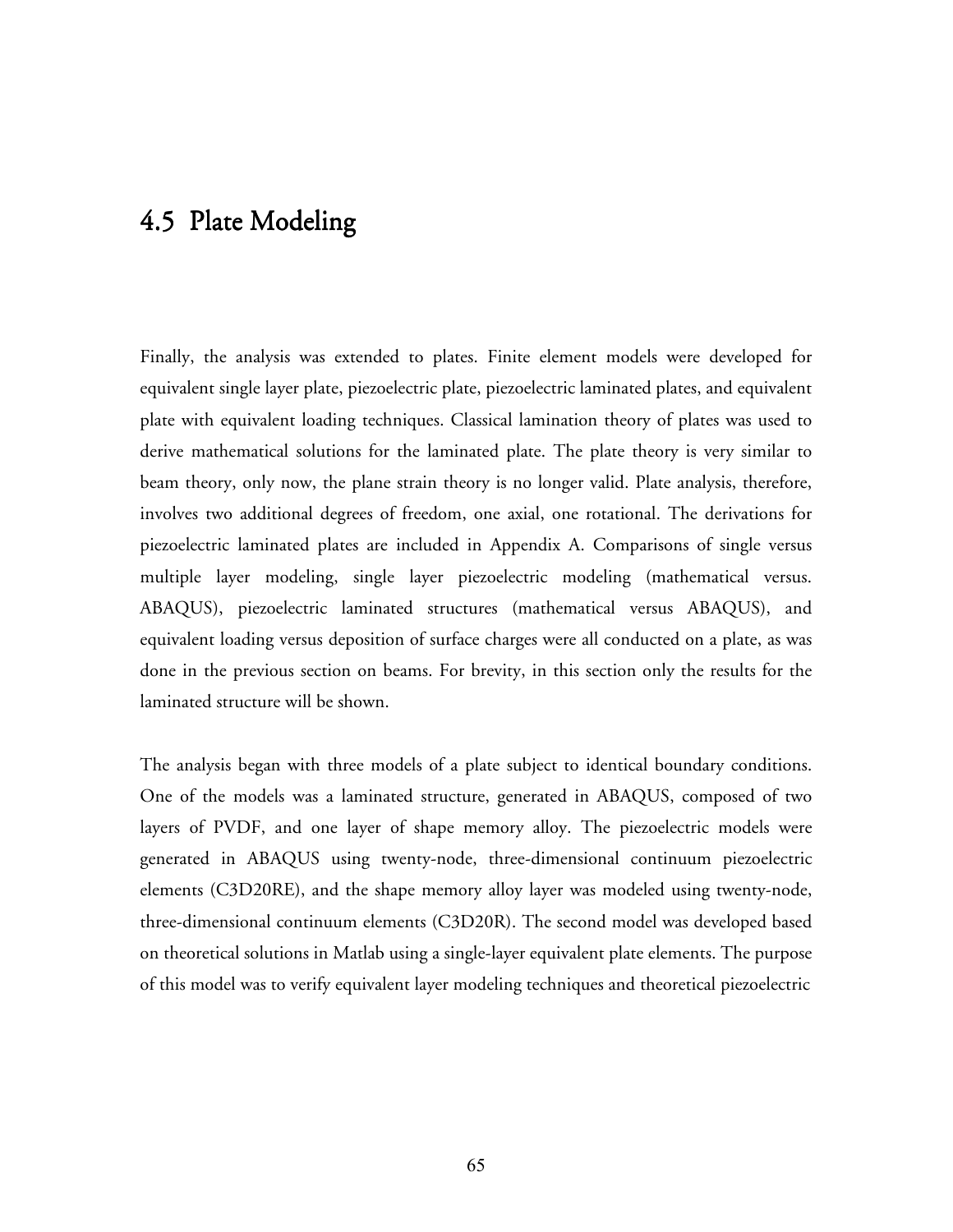modeling. The third model was developed in ABAQUS, using equivalent, eight-node, twodimensional shell elements (S8R5) with equivalent loading conditions. The geometric and material properties are given in the following tables.

| <b>lable 4.15</b> Geometric properties of a piezoelectric laminated plate |                  |  |
|---------------------------------------------------------------------------|------------------|--|
| Length                                                                    | $10 \text{ cm}$  |  |
| Width                                                                     | $10 \text{ cm}$  |  |
| PVDF thickness                                                            | $0.05$ cm $(x2)$ |  |
| SMA thickness                                                             | $0.05$ cm        |  |
| Total thickness                                                           | $0.15$ cm        |  |

Table 4.15 Geometric properties of a piezoelectric laminated plate

Table 4.16 Material properties of a piezoelectric laminated plate

| <b>PVDF Elastic Modulus: (E)</b>                     | 2 Gpa (isotropic)    |  |
|------------------------------------------------------|----------------------|--|
| Piezoelectric stress coefficient: $(e_{31}, e_{32})$ | $-0.14$ C/m          |  |
| Dielectric constant: $(\epsilon_{33}/\epsilon_0)$    | 11.98                |  |
| SMA Elastic Modulus (E)                              | 6.95 Gpa (isotropic) |  |

The simply supported plate was subjected to a distributed electrical surface charge of 1e6 C/m and the equivalent model with equivalent loading conditions. A plot of the results are shown in the following



Figure 4.15 Results for a piezoelectric laminated plate subject to distributed surface charge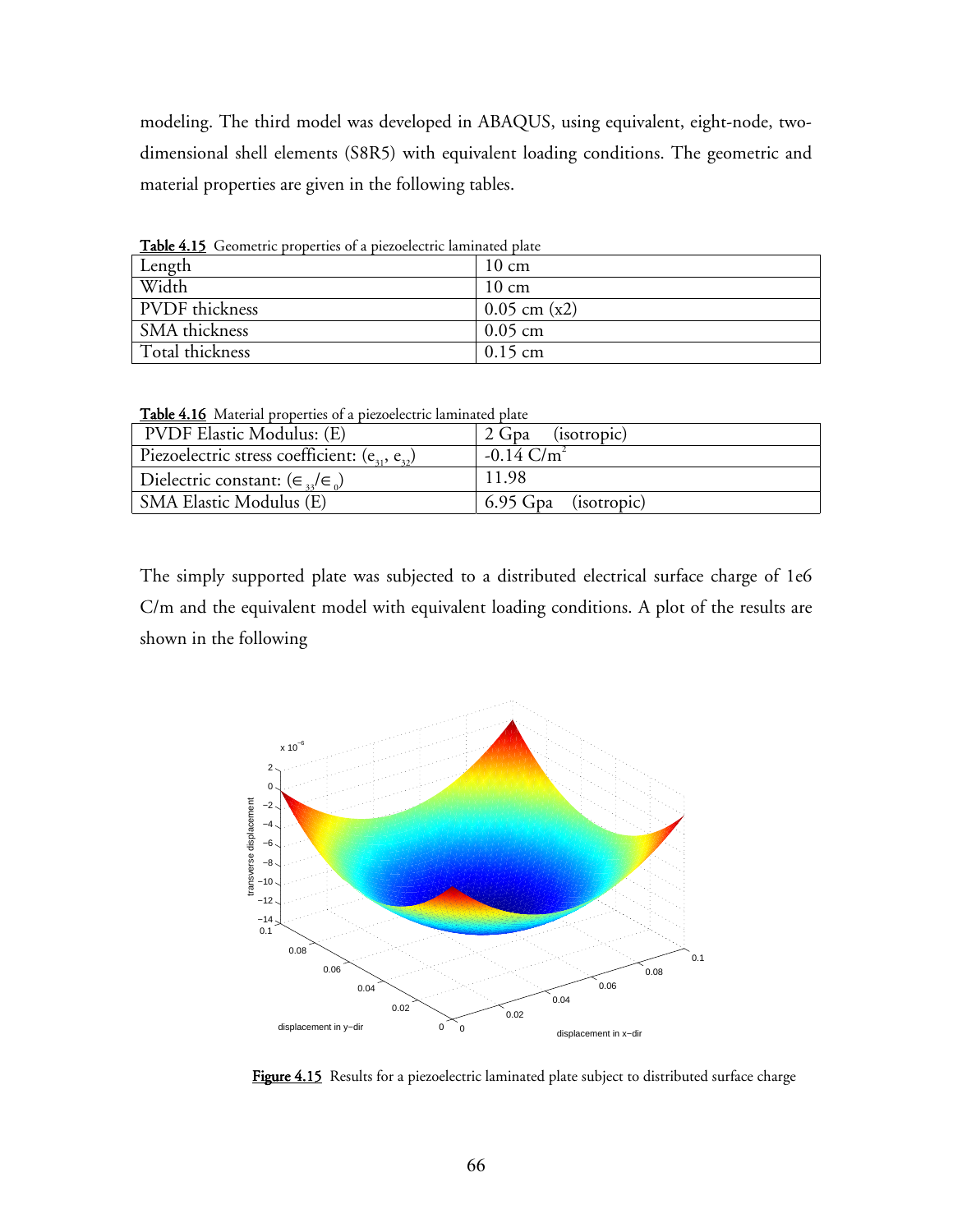For clarity, the plot shown in figure 4.15, does not depict an overlay. The surface mesh was generated using the interpolations functions to include rotational degrees of freedom.

The results from the analysis were very similar to the beam analysis results. Numerical comparisons were made with the nodal displacements. The displacements coincide to four decimal digits with much less than 1% error.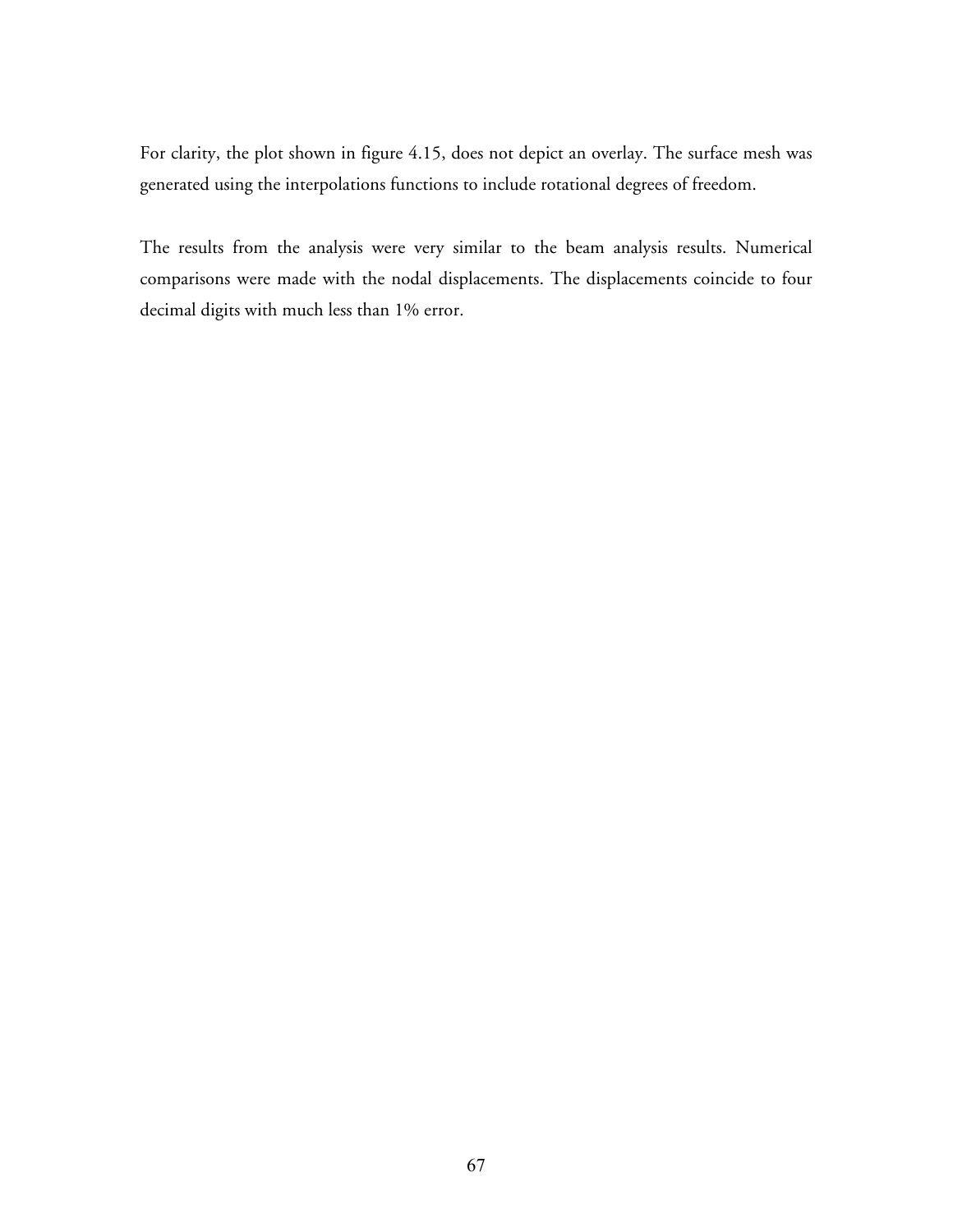## CHAPTER 5

# Summary, Conclusions, Contributions and Future Work

### 5.1 Summary and Conclusions

In summary, there were four major objectives of this thesis.

- 1.) Derive analytical solutions for laminated beams and plates and compare results to ABAQUS.
- 2.) Derive analytical solutions for piezoelectric beams and plates and compare results to ABAQUS.
- 3.) Derive analytical solutions for piezoelectric laminated beams and plates and compare results to ABAQUS.
- 4.) Determine equivalent electromechanical loading conditions to simulate electrical actuation and compare results to a equivalent models subjected to equivalent loading conditions.

All of the items have been addressed and are summarized as follows: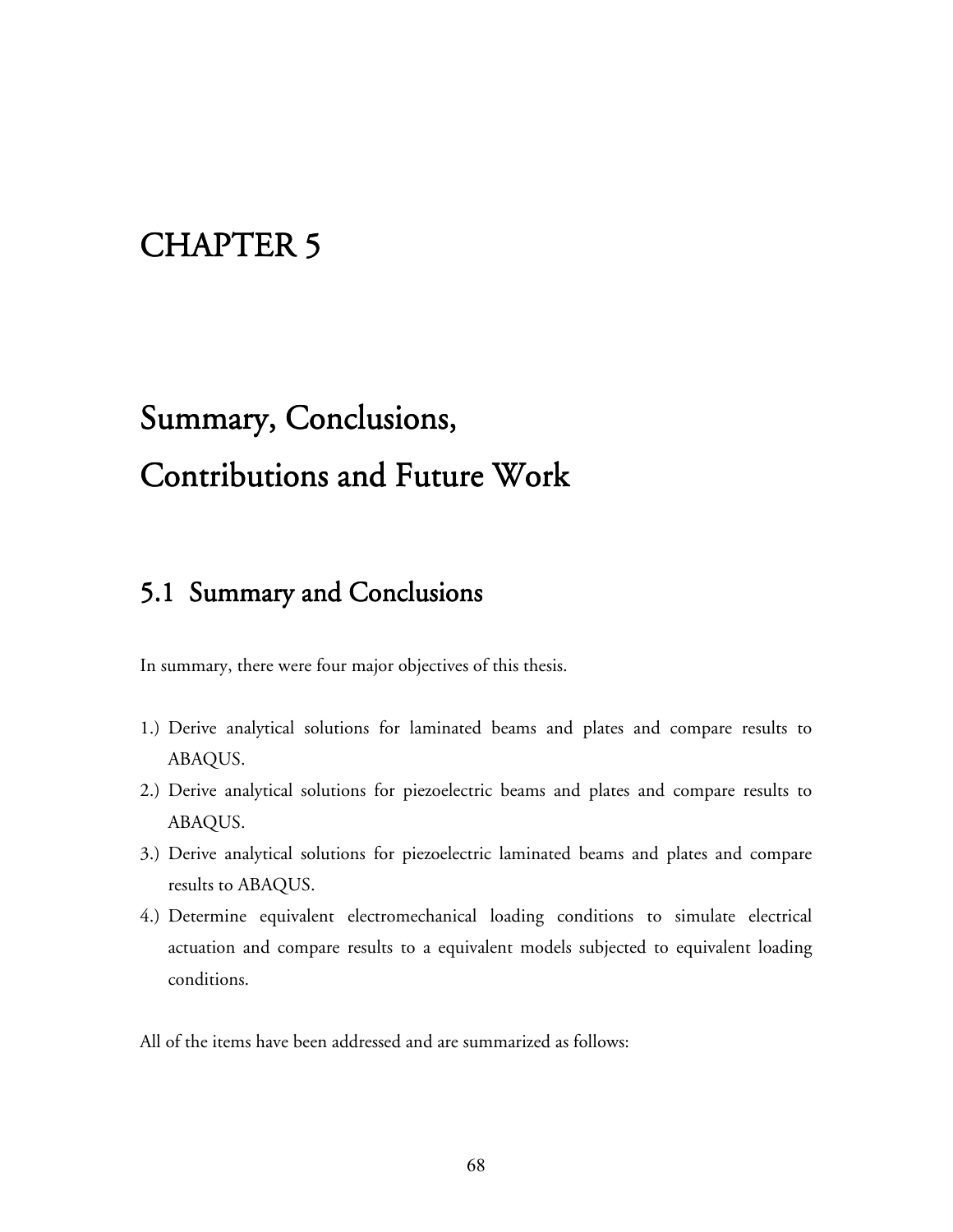#### Item 1

Analytical solutions were derived for both beam and plate analysis based Kirchhoff's hypothesis and classical lamination theory. The equilibrium equations were derived by the principle of minimum potential energy. Finite element models were generated by deriving approximation functions that satisfy the geometric boundary conditions.

Multiple-layer models were developed in ABAQUS to compare single-layer theoretical solutions to the computational solutions. The analysis results in less than 1% difference in the solutions using single-layer modeling techniques to represent a multiple-layer structure. The results serve as justifications for modeling laminate structures as single layer equivalent structures.

#### Item 2

Analytical solutions that capture the electrical characteristics of the structure were derived for piezoelectric beams. The derivations were based on classical beam/plate theories, the principle of minimum potential energy, and the linear theory of piezoelectricity. Finite element models were developed, by deriving approximations functions on both mechanical and electrical degrees of freedom that satisfy the conditions at the boundaries.

A comparison of theoretical solutions with ABAQUS solutions using piezoelectric modeling capabilities resulted in a difference of less than 1%. The analysis provided a clear understanding of the electrical and mechanical characteristics of piezoelectric materials. The results provide justification for assumptions made by beam/plate theory and theory of piezoelectricity. The analysis also serves as the basis for modeling laminated structures and deriving equivalent loading techniques.

#### Item 3

Analytical solutions were derived for laminated piezoelectric beam and plates. The solutions were based on beam/plate theory, classical lamination theory, the principle of minimum potential energy, and the linear theory of piezoelectricity. Finite element models were developed, by deriving approximation functions for mechanical and electrical degrees of freedom such that the electrical degrees of freedom only exist within the piezoelectric layers.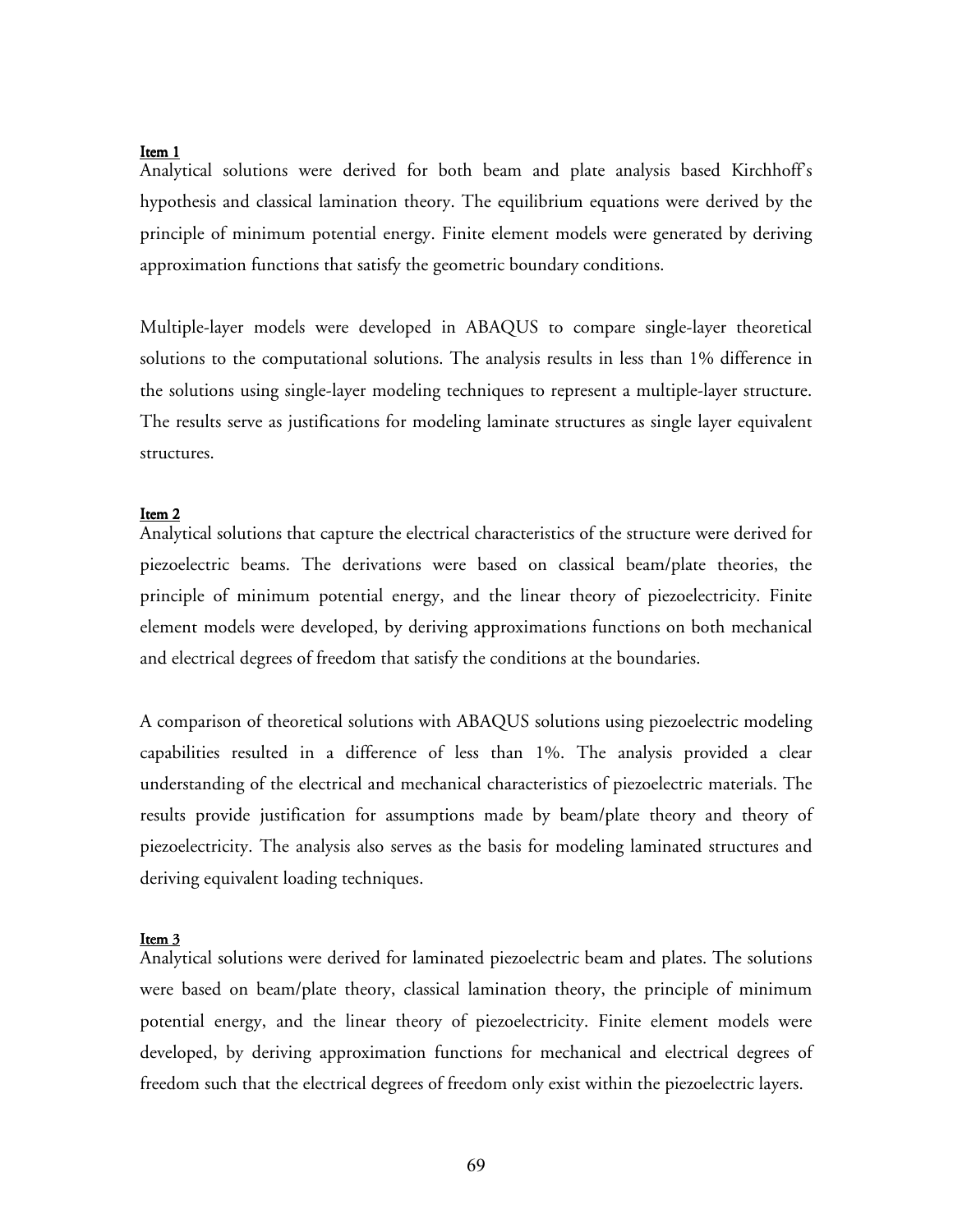A comparison the solutions with laminated piezoelectric structures using the piezoelectric modeling capabilities in ABAQUS resulted in less than 1% difference. The techniques greatly simplify the analysis of laminated beams and plates such that laminated piezoelectric structures can be modeled as single layer structures, which account for the electric and mechanical characteristics of the piezoelectric material. The analysis also serves as a basis for deriving equivalent electromechanical loading techniques to simulate electrical actuation within the piezoelectric layers.

#### Item 4

Equivalent mechanical loads were determined based on the theoretical solutions previously discussed and the linear theory of piezoelectricity. Through static condensation, piezoelectric models were used to calculate a displacement fields for a given electrical load, and the displacement fields were used to determine the required load to produce an identical response. Equivalent electromechanical loading techniques were also derived based on the constitutive equations of piezoelectricity. The method makes use of blocking forces due to piezoelectric actuation to calculate equivalent loading conditions based on the material and geometric properties of the structure.

Comparisons of equivalent single-layer models with equivalent loading conditions to laminated piezoelectric models generated using piezoelectric modeling capabilities in ABAQUS results in less than 1% difference. This techniques simplifies the analysis of piezoelectric beams and plates, so that the laminated structure can be modeled as a single layer, but it can be modeled with equivalent mechanical loads to simulate electrical actuation within the piezoelectric layers.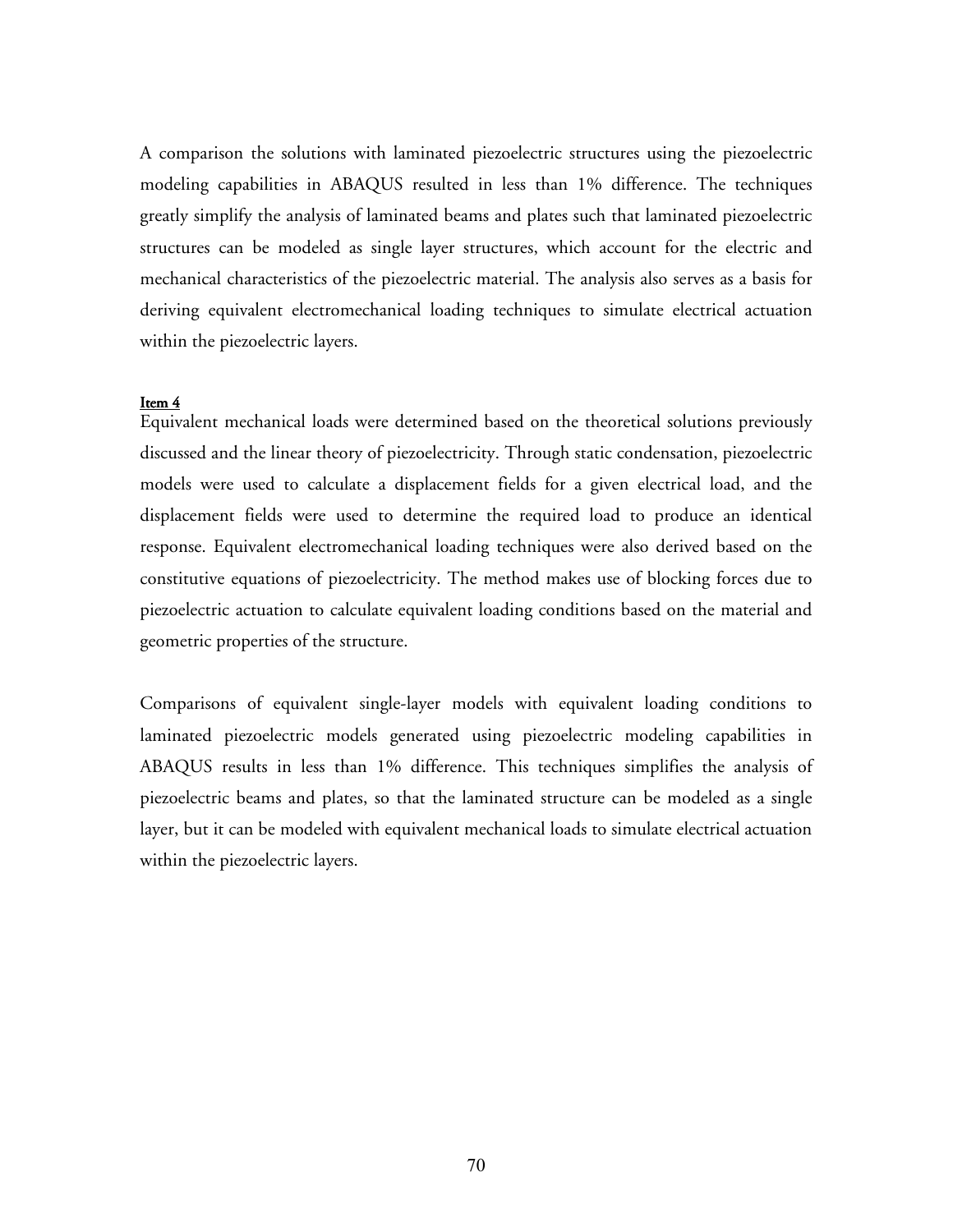### 5.2 Contributions

- Demonstrated that multiple layer modeling is achievable by single layer equivalent modeling using equivalent material properties.
- Derived finite element methods for modeling piezoelectric structures, which account for mechanical and electrical characteristics of the structure.
- Validated the linear theory of piezoelectricity with ABAQUS models using piezoelectric elements.
- Demonstrated equivalent single layer techniques for modeling piezoelectric laminated structures.
- Determined equivalent loading techniques for modeling piezoelectric structures and piezoelectric laminated structures subject to electrical loading conditions.
- Simplified the analysis of piezoelectric laminated structures such that computational models can be developed to investigate the static and dynamic response using equivalent representations of the structure.

### 5.3 Future Work

The future works pertinent to the topic of this thesis may include

- Conducting an experiment to compare the results to theoretical and computational results.
- Deriving solutions that account for geometric and material nonlinearities.
- Extending the derivations to dynamic analysis for piezoelectric structures and piezoelectric laminated structures.
- Deriving solutions for time varying loads to simulate charge dissipation in the piezoelectric material.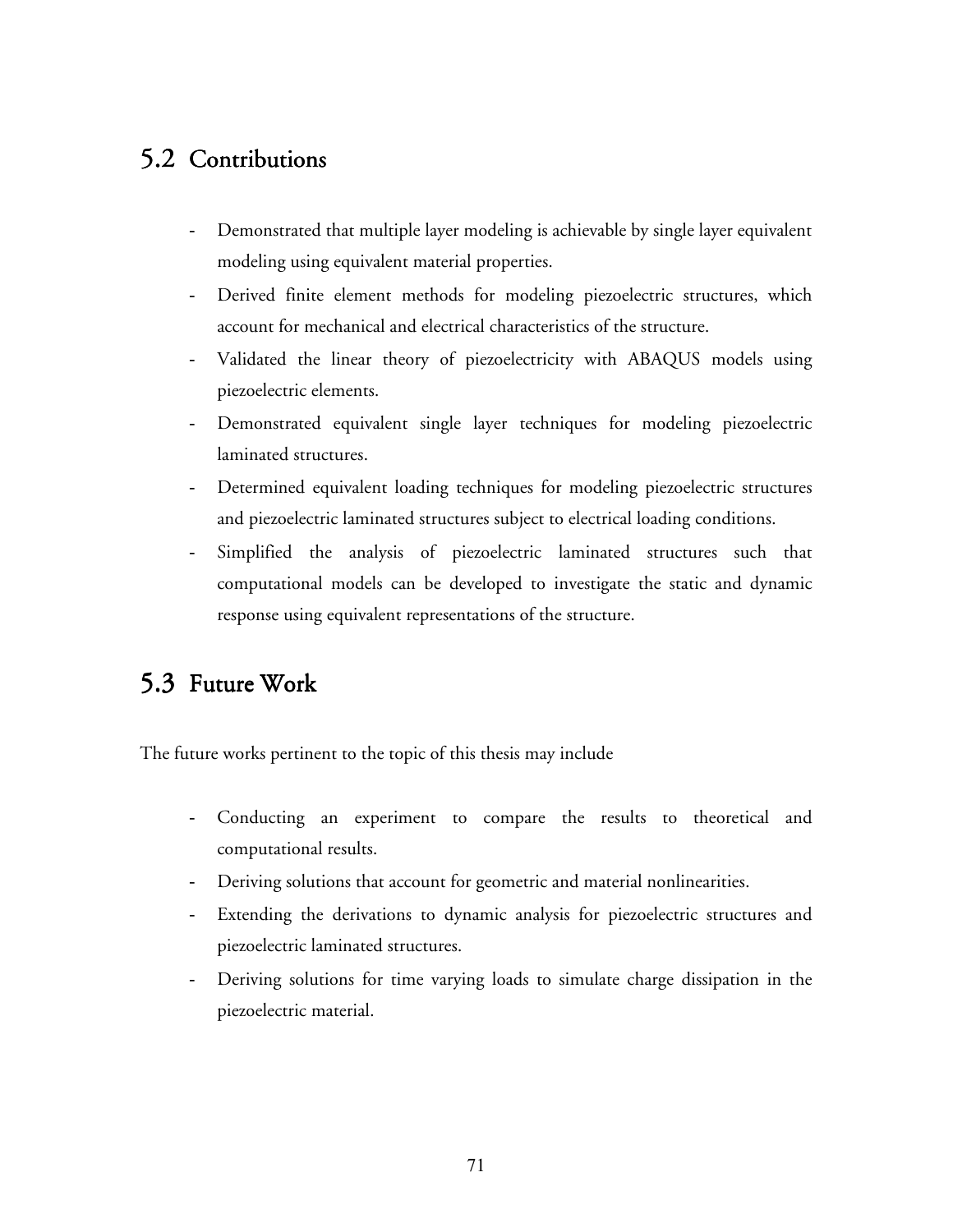## Appendix A

## A.1 Finite Element Formulations for Piezoelectric Plates

The finite element formulations for piezoelectric plates are derived based on energy methods, classical lamination theory, and the linear theory of piezoelectricity. The derivations are similar to the analysis of beams except additional degrees of freedom are introduced. The plane strain assumptions are no longer valid; hence, there are two additional degrees of per node. The interpolation functions are derived in a similar manner in which the functions were derived for the beam. The plate element is shown in Figure A.1.



Figure A.1 Four node rectangular plate element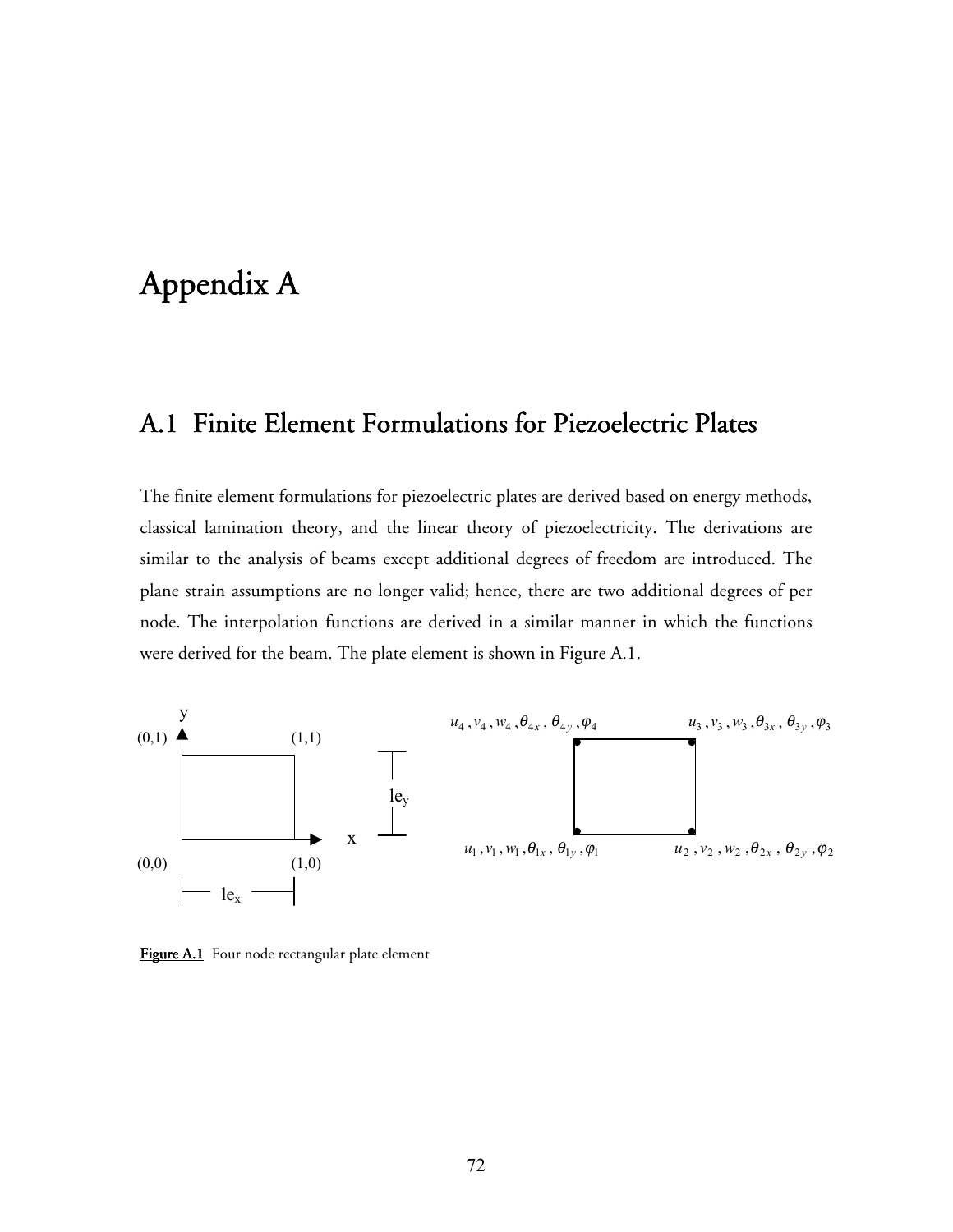For axial displacements, we assume a bilinear polynomial of the following form,

$$
\psi_i(x, y) = c_1 + c_2 x + c_3 y + c_4 x y \tag{A.1}
$$

Solving the polynomial for the unknown constants given the boundary conditions derives the axial interpolations functions.

The interpolation functions are:

$$
\psi_1 = (1 - \eta)(1 - \zeta), \ \psi_2 = (\eta)(1 - \zeta), \n\psi_3 = (\zeta)(1 - \eta), \ \psi_4 = (\eta)(\zeta) \nfor \ \eta = \frac{x}{le_x}, \ \zeta = \frac{y}{le_y} \nNa = {\psi_1, \psi_2, \psi_3, \psi_4}
$$
\n(A.2)

For transverse and rotational degree of freedom the polynomial approximation is given as follows,

$$
\phi_i(x, y) = c_1 + c_2 x + c_3 y + c_4 x^2 + c_5 xy + c_6 y^2 + c_7 x^3 + c_8 x^2 y + c_9 xy^2 + c_{10} y^3 + c_{11} x^3 y + c_{12} xy^3
$$
\n(A.3)

Solving the above equation for the unknown variable derives the interpolation functions for transverse and rotational degree of freedom which are given as,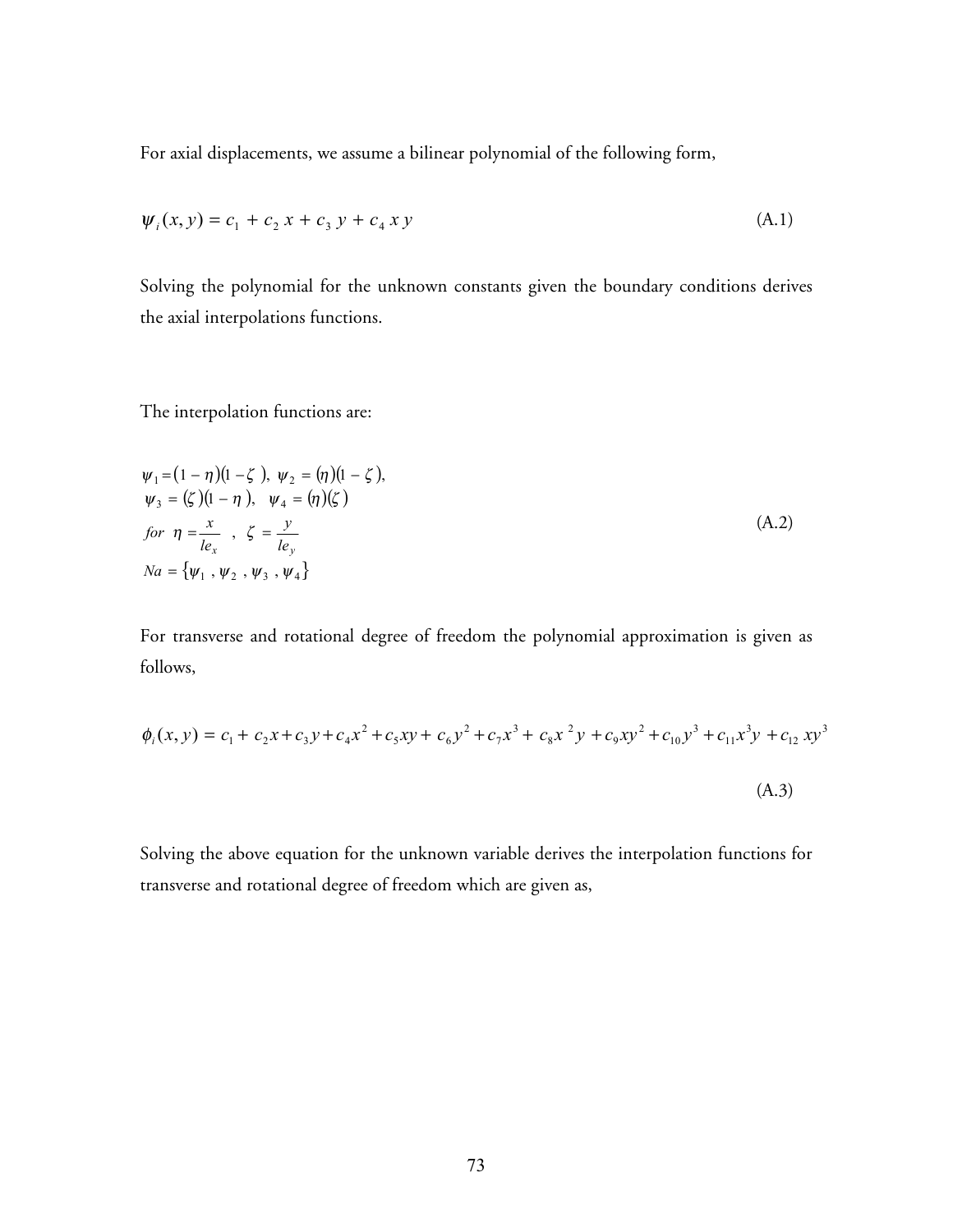Transverse and rotational interpolation functions:

$$
\phi_1 = 1 - 3(\eta)^2 - (\eta)(\zeta) - 3(\zeta)^2 + 2(\eta)^3 + 3(\eta)^2(\zeta) + 3(\eta)(\zeta)^2 + 2(\zeta)^3 - 2(\eta)^3(\zeta) - 2(\zeta)^3(\eta)
$$
  
\n
$$
\phi_2 = (\zeta) - 2(\eta)(\zeta) - 2(\zeta)^2 + 2(\eta)(\zeta)^2 + (\zeta)^3 - (\zeta)^3(\eta)
$$
  
\n
$$
\phi_3 = -(\eta) + 2(\eta)^2 + (\eta)(\zeta) - (\eta)^3 - 2(\eta)^2(\zeta) + (\eta)^3(\zeta)
$$
  
\n
$$
\phi_4 = 3(\eta)^2 + (\eta)(\zeta) - 2(\eta)^3 - 3(\eta)^2(\zeta) - 3(\eta)(\zeta)^2 + 2(\eta)^3(\zeta) + 2(\zeta)^3(\eta)
$$
  
\n
$$
\phi_5 = (\eta)(\zeta) - 2(\eta)(\zeta)^2 + (\zeta)^3(\eta)
$$
  
\n
$$
\phi_6 = (\eta)^2 - (\eta)^3 - (\eta)^2(\zeta) + (\eta)^3(\zeta)
$$
  
\n
$$
\phi_7 = (\eta)(\zeta) + 3(\zeta)^2 - 3(\eta)^2(\zeta) - 3(\eta)(\zeta)^2 - 2(\zeta)^3 + 2(\eta)^3(\zeta) + 2(\zeta)^3(\eta)
$$
  
\n
$$
\phi_8 = -(\zeta)^2 + (\eta)(\zeta)^2 + (\zeta)^3 - (\zeta)^3(\eta)
$$
  
\n
$$
\phi_9 = -(\eta)(\zeta) + 3(\eta)^2(\zeta) - 3(\eta)(\zeta)^2 - 2(\eta)^3(\zeta) - 2(\zeta)^3(\eta)
$$
  
\n
$$
\phi_{11} = -(\eta)(\zeta)^2 + (\zeta)^3(\eta)
$$
  
\n
$$
\phi_{12} = (\eta)^2(\zeta) - (\eta)^3(\zeta)
$$
  
\n
$$
\int \phi_{12} = (\eta)^2(\zeta) - (\eta)^3(\zeta)
$$
  
\n
$$
\int \phi_{12} = (\eta)^2(\zeta) - (\eta)^3(\zeta)
$$
  
\n
$$
\int \phi_{12} = (\eta)^2(\zeta) - (\eta)^3(\zeta)
$$
  
\n
$$
\int \phi
$$

The interpolations functions for electric potential through the thickness are given as follows,

$$
\xi_{1_1}^* = \frac{1}{2} + \beta , \quad \xi_{2_2}^* = \frac{1}{2} - \beta
$$
  
\nfor  $\beta = \frac{z}{he}$   
\n
$$
N_{e_e}^* = \{\xi_1^*, \xi_{2_2}^*\}
$$
\n(A.5)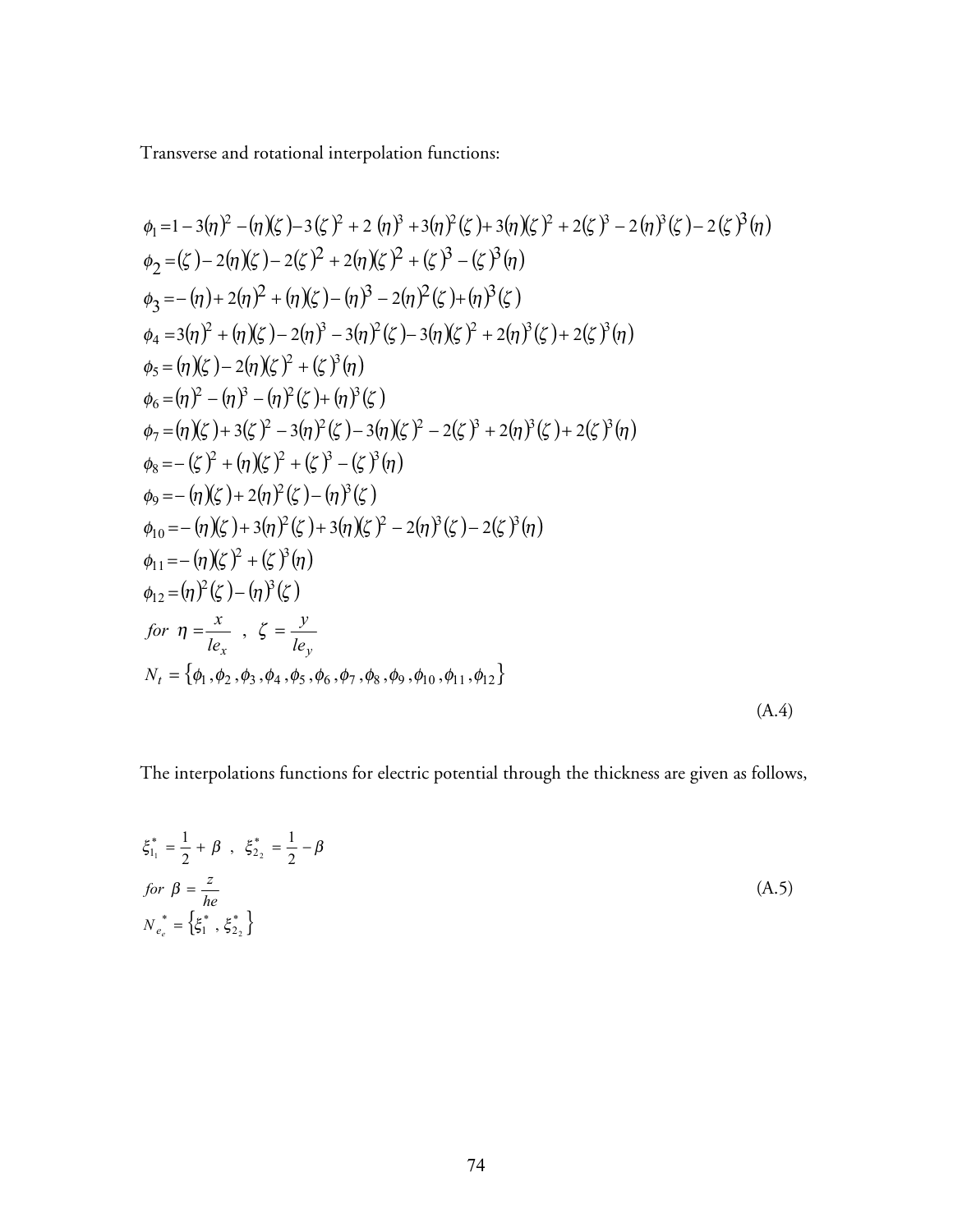Zero electrical potential boundary conditions are imposed on the bottom surface. The electric potential may vary across the element boundaries, as well as through the thickness, therefore the will be functions of the three dimensions of the plate. The product of axial and through the thickness interpolation functions produces the interpolation function for the electric potentials as follows,

$$
N_e = N_a N_e^* = \left\{ (1 - \eta)(1 - \zeta), (\eta)(1 - \zeta), \zeta (1 - \eta), (\eta)(\zeta) \right\} \left\{ \frac{1}{2} + \beta \right\}
$$
  
\n
$$
\xi_1 = \left( \frac{1}{2} + \beta \right) (1 - \eta)(1 - \zeta), \xi_2 = \left( \frac{1}{2} + \beta \right) (\eta)(1 - \zeta)
$$
  
\n
$$
\xi_3 = \left( \frac{1}{2} + \beta \right) (\zeta)(1 - \eta), \qquad \xi_4 = \left( \frac{1}{2} + \beta \right) (\eta)(\zeta)
$$
  
\nfor  $\beta = \frac{z}{he}, \eta = \frac{x}{le_x}, \zeta = \frac{y}{le_y}$   
\n
$$
N_e = \left\{ \xi_1, \xi_2, \xi_3, \xi_4 \right\}
$$
\n(A.6)

For plate analysis the plane strain assumption is not valid; hence the displacement field and stress will be as follows:

Displacement field:

$$
u(x, y, z) = uo(x, y) - z \frac{\partial wo(x, y)}{\partial x}
$$
 (A.7)

$$
v(x, y, z) = vo(x, y) - z \frac{\partial wo(x, y)}{\partial y}
$$
 (A.8)

$$
w(x, y, z) = wo(x, y)
$$
\n
$$
(A.9)
$$

Strain:

$$
\varepsilon_x(x, y, z) \equiv \frac{\partial u(x, y, z)}{\partial x} = \frac{\partial u^o(x, y)}{\partial x} - z \frac{\partial^2 w^o(x, y)}{\partial x^2}
$$
 (A.10)

$$
\varepsilon_y(x, y, z) = \frac{\partial v(x, y, z)}{\partial y} = \frac{\partial v^o(x, y)}{\partial y} - z \frac{\partial^2 w^o(x, y)}{\partial y^2}
$$
 (A.11)

$$
\gamma_{xy}(x, y, z) \equiv \frac{\partial u^{\circ}(x, y)}{\partial x} + \frac{\partial v^{\circ}(x, y)}{\partial y} - 2z \frac{\partial^2 w^{\circ}(x, y)}{\partial x \partial y}
$$
(A.12)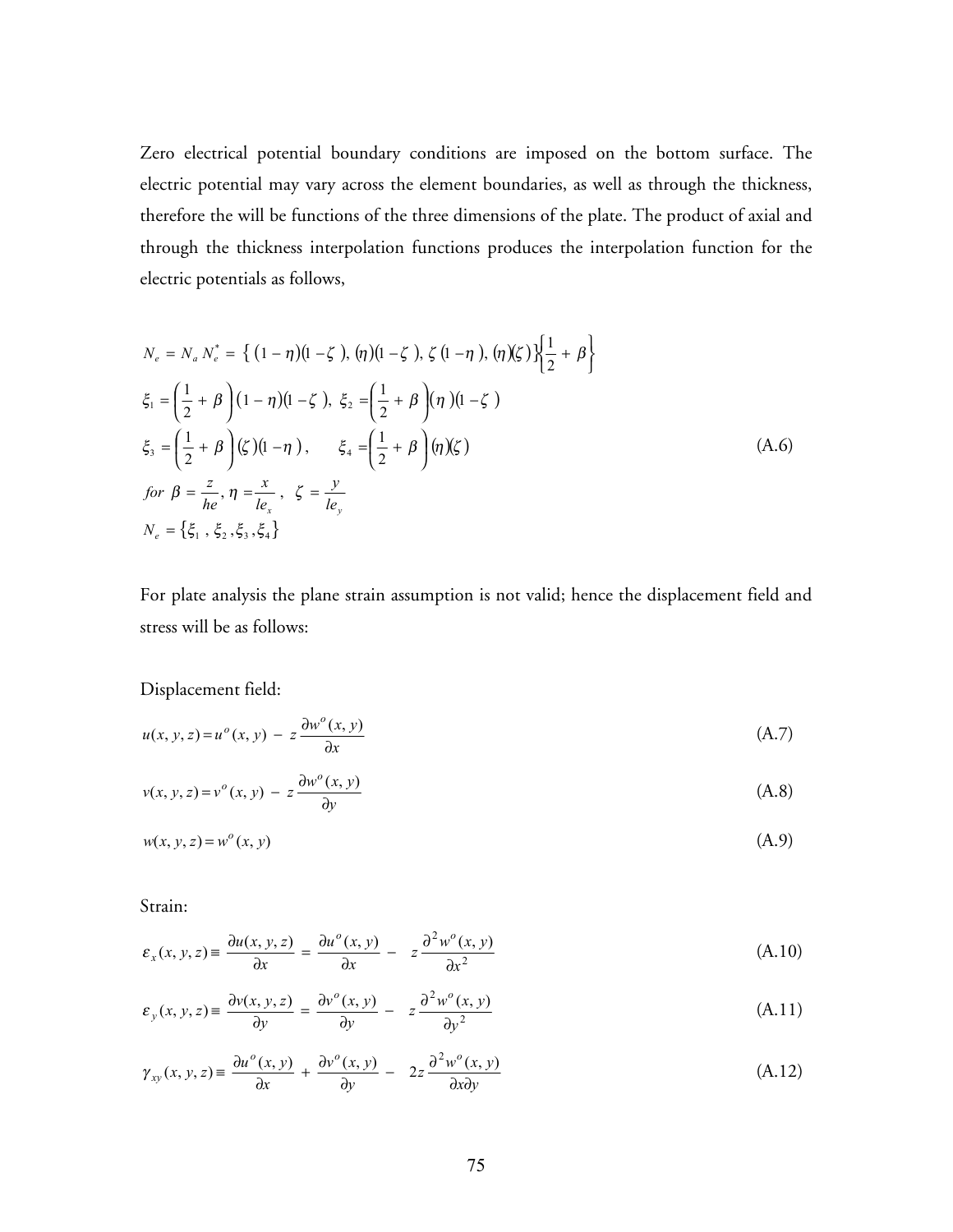The derivations are based on energy methods and variational principle, the stain energy for the piezoelectric plate is given as,

$$
V = -\int_{V} \left[ \frac{1}{2} c_{ijkl} S_{ij} S_{kl} - e_{ijk} E_{i} S_{jk} - \frac{1}{2} \varepsilon_{ij} E_{i} E_{j} \right] dV
$$
 (A.13)

Substituting the expressions for the strains in the above equation and taking the first variation, with respect to the axial, transverse, and electric potential results in the following:

$$
\delta V = \int_{V} \left[ Q_{11} \left( \frac{\partial u}{\partial x} - z \frac{\partial^{2} w}{\partial x^{2}} \right) + Q_{12} \left( \frac{\partial v}{\partial y} - z \frac{\partial^{2} w}{\partial y^{2}} \right) - e_{31} \left( -\frac{\partial \varphi}{\partial z} \right) \right] \delta \left( \frac{\partial u}{\partial x} - z \frac{\partial^{2} w}{\partial x^{2}} \right) dV +
$$
\n
$$
\int_{V} \left[ Q_{21} \left( \frac{\partial u}{\partial x} - z \frac{\partial^{2} w}{\partial x^{2}} \right) + Q_{22} \left( \frac{\partial v}{\partial y} - z \frac{\partial^{2} w}{\partial y^{2}} \right) - e_{32} \left( -\frac{\partial \varphi}{\partial z} \right) \right] \delta \left( \frac{\partial v}{\partial y} - z \frac{\partial^{2} w}{\partial y^{2}} \right) dV +
$$
\n
$$
\int_{V} \left[ Q_{66} \left( \frac{\partial u}{\partial x} + \frac{\partial v}{\partial y} - 2z \frac{\partial^{2} w}{\partial x \partial y} \right) - e_{36} \left( -\frac{\partial \varphi}{\partial z} \right) \right] \delta \left( \frac{\partial u}{\partial x} + \frac{\partial v}{\partial y} - 2z \frac{\partial^{2} w}{\partial x \partial y} \right) dV -
$$
\n
$$
\int_{V} \left[ e_{31} \left( \frac{\partial u}{\partial x} - z \frac{\partial^{2} w}{\partial x^{2}} \right) + e_{32} \left( \frac{\partial v}{\partial y} - z \frac{\partial^{2} w}{\partial y^{2}} \right) - e_{36} \left( \frac{\partial u}{\partial x} + \frac{\partial v}{\partial y} - 2z \frac{\partial^{2} w}{\partial x \partial y} \right) + \kappa_{0} \left( -\frac{\partial \varphi}{\partial z} \right) \right] \delta \left( -\frac{\partial \varphi}{\partial z} \right) dV
$$
\n(A.14)

The approximation functions are given as,

$$
u(x) = \sum_{i=1}^{4} \psi_i u_i
$$
  
\n
$$
v(y) = \sum_{i=1}^{4} \psi_i v_i
$$
  
\n
$$
w(x) = \sum_{i=1}^{12} \phi_i w_i
$$
  
\n
$$
\varphi(x, y, z) = \sum_{i=1}^{2} \xi_i \varphi_i
$$
\n(A.15)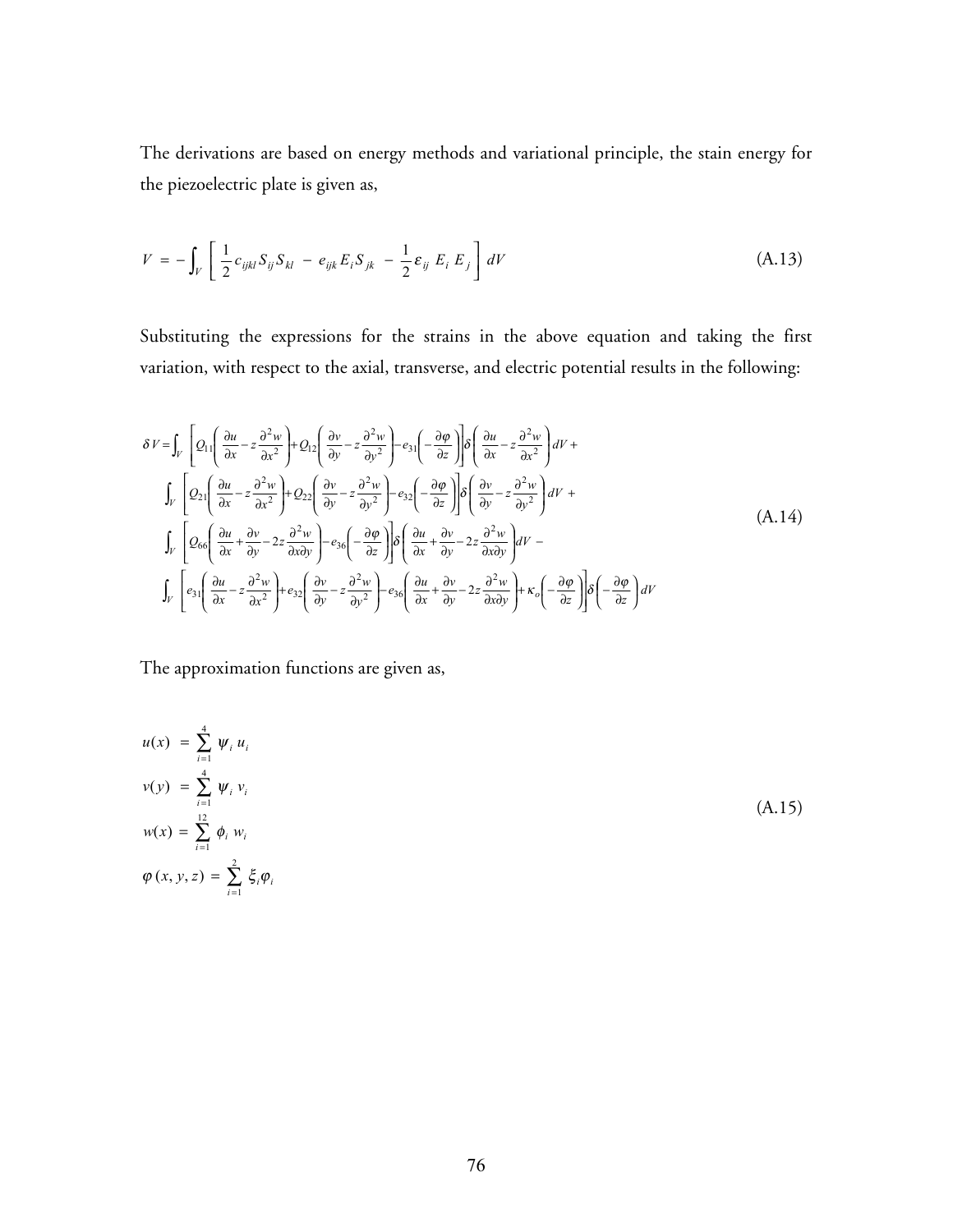Upon substitution of the approximation functions, the element stiffness matrix is defined as

$$
K_{ij}^{11} = \int_{V} \left[ Q_{11} \left( \frac{\partial w_{j}^{x}}{\partial x} \frac{\partial w_{i}^{x}}{\partial x} \right) + Q_{66} \left( \frac{\partial w_{j}^{x}}{\partial y} \frac{\partial w_{i}^{x}}{\partial y} \right) \right] dV
$$
  
\n
$$
K_{ij}^{12} = \int_{V} \left[ Q_{12} \left( \frac{\partial w_{j}^{x}}{\partial x} \frac{\partial w_{i}^{x}}{\partial y} \right) + Q_{66} \left( \frac{\partial w_{j}^{x}}{\partial y} \frac{\partial w_{i}^{x}}{\partial x} \right) \right] dV
$$
  
\n
$$
K_{ij}^{13} = -\int_{V} \left[ Q_{11} \left( \frac{\partial w_{j}^{x}}{\partial x} \frac{\partial z_{j}^{x}}{\partial x} \right) + Q_{22} \left( \frac{\partial w_{j}^{x}}{\partial x} \frac{\partial z_{j}^{x}}{\partial y} \right) + 2Q_{66} \left( \frac{\partial w_{j}^{x}}{\partial y} \frac{\partial z_{j}^{x}}{\partial y} \right) \right] dV
$$
  
\n
$$
K_{ij}^{14} = \int_{V} \left[ e_{11} \left( \frac{\partial w_{j}^{x}}{\partial x} \frac{\partial z_{j}^{x}}{\partial x} \right) + e_{36} \left( \frac{\partial w_{j}^{x}}{\partial x} \frac{\partial z_{j}^{x}}{\partial y} \right) \right] dV
$$
  
\n
$$
K_{ij}^{21} = \int_{V} \left[ Q_{21} \left( \frac{\partial w_{j}^{x}}{\partial y} \frac{\partial w_{j}^{x}}{\partial x} \right) + Q_{66} \left( \frac{\partial w_{j}^{x}}{\partial x} \frac{\partial w_{j}^{x}}{\partial y} \right) \right] dV
$$
  
\n
$$
K_{ij}^{22} = -\int_{V} \left[ Q_{22} \left( \frac{\partial w_{j}^{x}}{\partial y} \frac{\partial w_{j}^{x}}{\partial x} \right) + Q_{66} \left( \frac{\partial w_{j}^{x}}{\partial x} \frac{\partial w_{j}^{x}}{\partial x} \right) \right] dV
$$
  
\n
$$
K_{ij}^{23} = -\
$$

(A.16)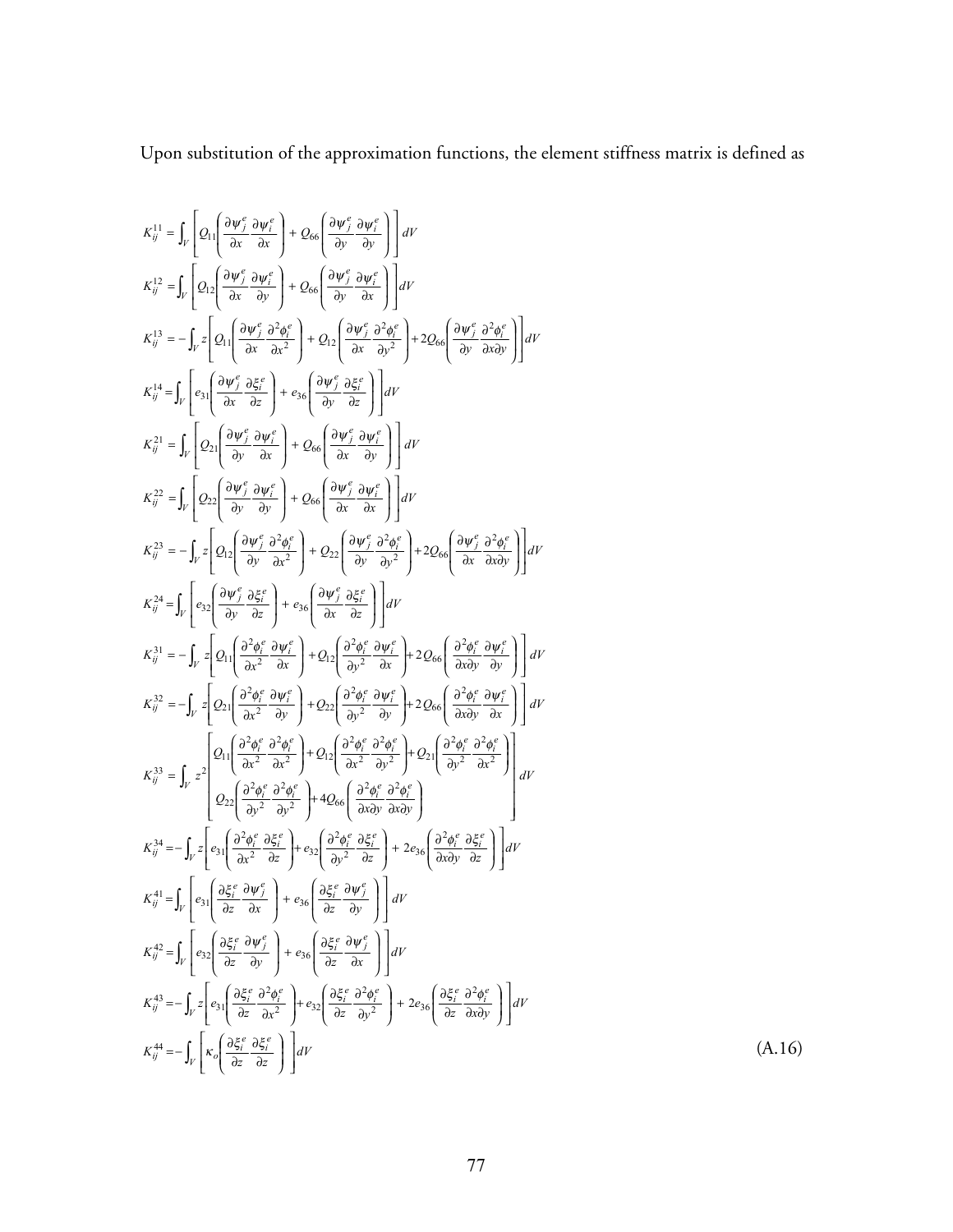The external work is given as,

$$
W_{total} = \iint_{R} \left[ t_x \left( u - z \frac{dw}{dx} \right) + t_y \left( v - z \frac{dw}{dy} \right) + f_t w - \sigma \varphi \right] dx dy + \iint_{R} \left[ f_{a_x} u \right] dy dz + \iint_{R} \left[ f_{a_y} v \right] dx dz \tag{A.17}
$$

Taking the first variation with respect to the axial and transverse displacements, and the electric potential, the virtual work is,

$$
\delta W_{total} = \iint_{R} \psi_j t_x \delta u_i dx dy + \iint_{R} \psi_j f_{a_x} \delta u_i dy dz + \iint_{R} \psi_j t_y \delta v_i dx dy + \iint_{R} \psi_j f_{a_y} \delta v_i dx dz - \iint_{R} \xi_j \sigma \delta v_i dx dy + \iint_{R} \left[ \phi_j f_t - z \frac{d\phi_j}{dx} t_x - z \frac{d\phi_j}{dy} t_y \right] \delta w_i dx dy
$$
\n(A.18)

The resultant force vector is defined as follows,

$$
F_{ij}^1 = \iint_R \left[ \psi_j t_x \right] dx \, dy + \iint_R \psi_j f_{a_x} \right] dy \, dz
$$
  
\n
$$
F_{ij}^2 = \iint_R \left[ \psi_j t_y \right] dx \, dy + \iint_R \psi_j f_{a_y} \right] dx \, dz
$$
  
\n
$$
F_{ij}^3 = \iint_R \left[ \phi_j f_t - z \frac{d\phi_j}{dx} t_x - z \frac{d\phi_j}{dy} t_y \right] dx \, dy
$$
  
\n
$$
F_{ij}^4 = - \iint_R \left[ \xi_j \sigma \right] dx \, dy
$$
\n(A.19)

Based on minimum energy principles the static equilibrium equations are given as,

$$
\begin{bmatrix}\nK_{11}^e & K_{12}^e & K_{13}^e & K_{14}^e \\
K_{21}^e & K_{22}^e & K_{23}^e & K_{24}^e \\
K_{31}^e & K_{32}^e & K_{33}^e & K_{34}^e \\
K_{41}^e & K_{42}^e & K_{43}^e & K_{44}^e\n\end{bmatrix}\n\begin{bmatrix}\nu \\ v \\ w \\ \varphi\end{bmatrix} = \n\begin{bmatrix}\nF_1^e \\
F_2^e \\
F_3^e \\
F_4^e\n\end{bmatrix}
$$
\n(A.20)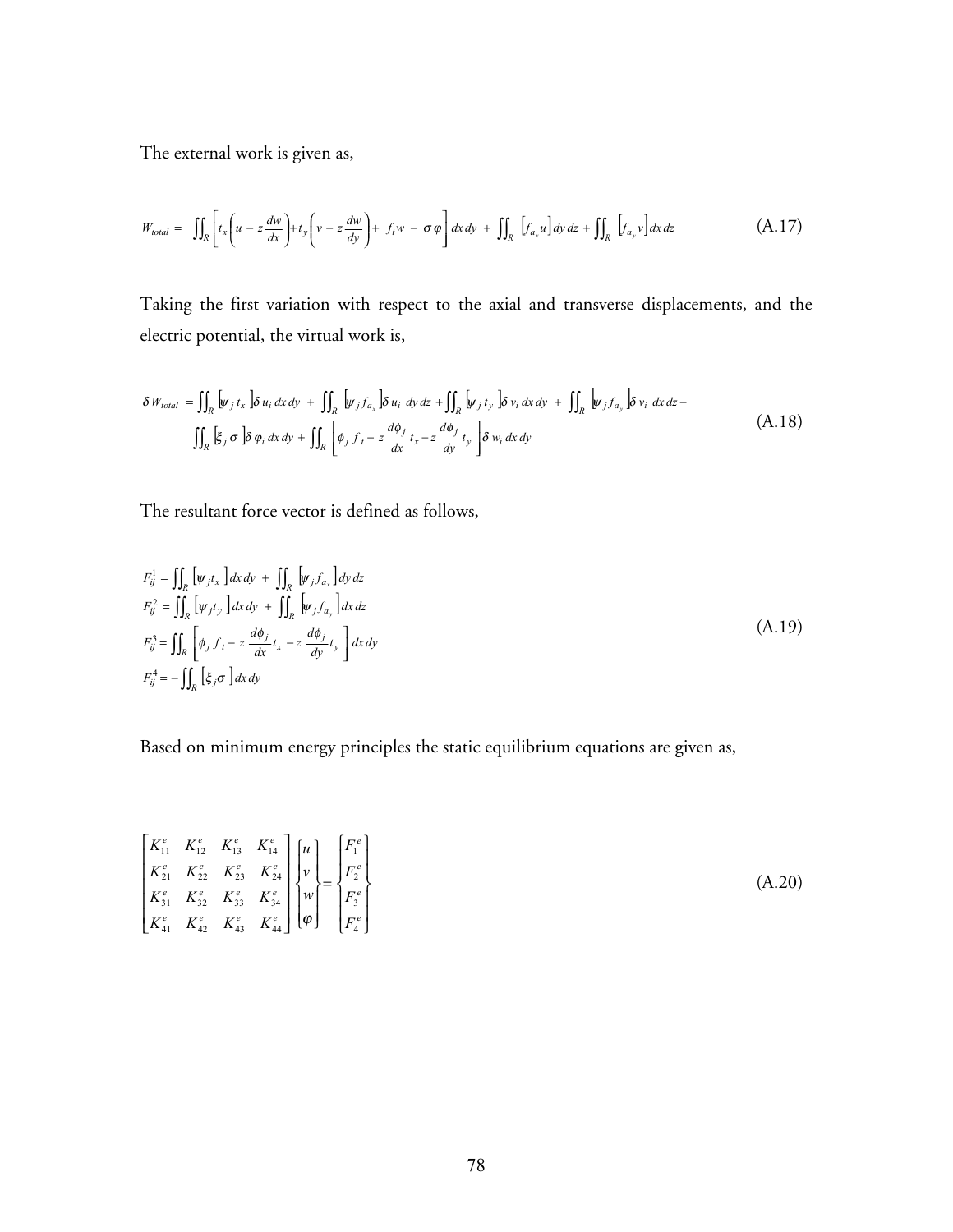## Bibliography Bibliography

- [1] Almeida, Sergio Franscino Muller de. Shape Control of Laminated Plates with Piezoelectric Actuators Including Stress-Stiffening Effects*. AIAA Journal*, Vol. 37, No. 8, March 1999
- [2] Bakish, Robert. *Electron Beam Technology.* John Wiley & Sons, Inc., 1962.
- [3] Bhattacharya, P., Suhail, H., and Sinha, P.K., Finite Element Free Vibration Analysis of Smart Laminated Composite Beams and Plates. *Journal of Intelligent Material Systems and Structures*, Vol. 9, January 1998.
- [4] Budynas, Richard G. *Advanced Strength and Applied Stress Analysis.* McGraw-Hill, 1977.
- [5] Che, Su-Huan, Guo-Feng, Yao, and Cheng Huang. A New Intelligent Thin-shell Element. *Smart Material Structures,* 9 (2000) 10-18.
- [6] Cheng, Zhen-Qiang; Lim, C.W.; and Kitipornchai, S. Three-Dimensional Asymptotic Approach to Inhomogeneous and Laminated Piezoelectric Plates. *International Journal of Solids and Structures,* 37 (2000), pp. 3153-3175.
- [7] Donnell, Lloyd Hamilton. *Beams, Plates, and Shells.* McGraw-Hill, Inc., 1973.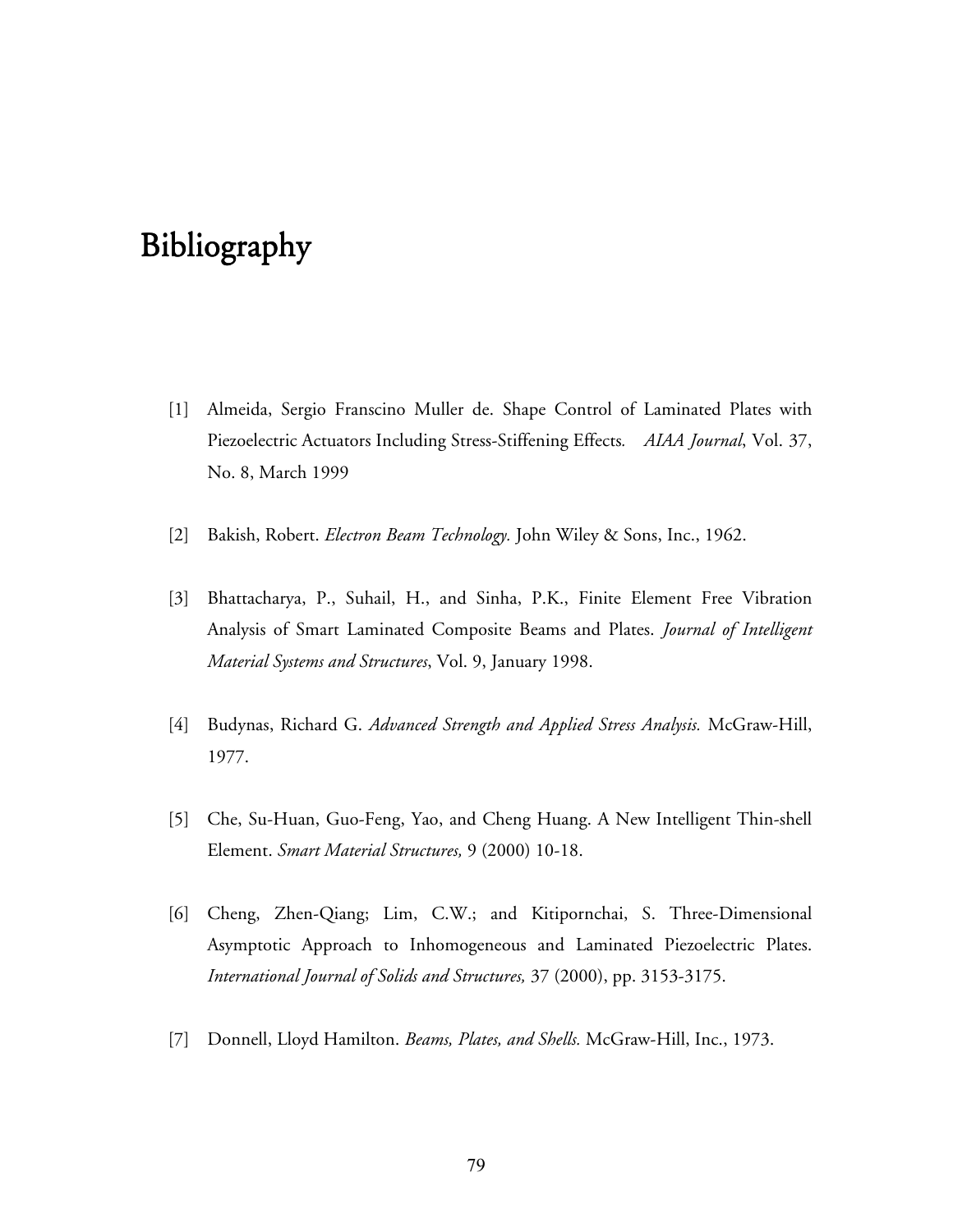- [8] Dyn, Clive L., and Shames, Irving H. *Solid Mechanics: A Variational Approach.* McGraw-Hill, Inc., 1973.
- [9] Gopinathan, Senthil V., Vasundra V. A Review and Critique of Theories for Piezoelectric Laminates. *Smart Material Structures* 9 (2000) 24-48.
- [10] Henno, Allik and Huges, Thomas J.R. Finite Element Method for Piezoelectric Vibration. *International Journal for Numerical Methods in Engineering*, Vol. 2, pp. 151-157, 1970.
- [11] Heyliger, P. and Brooks, S. Exact Solutions for Laminated Piezoelectric Plates in Cylindrical Bending*. ASME Jornal of Applied Mechanics,* December 1996, Vol. 63. Pp. 903-910.
- [12] Huang, Y-Q, Liu, M., and Wu, C-C. Bimaterial Interface Hybrid Element for Piezoelectric Laminated Analysis. *Journal of Strain Analysis*, Vol. 34, No. 2. January 1999.
- [13] Hyer, Michael W. *Stress Analysis of Fiber-Reinforced Composite Materials*. McGraw-Hill, Inc., 1998.
- [14] Jones, Robert M. *Mechanics of Composite Materials.* Hemisphere Publishing Corporation, 1975.
- [15] Lam, K.Y., and Ng T.Y. Active Control of Composite Plates with Intelligent Piezoelectric Sensors and Actuators under Various Dynamics Loading Conditions. *Smart Material Structures*, Vol. 8, 1999, pp. 223-237.
- [16] Low, T.S. and Guo, W. Modeling of a Three-Layer Piezoelectric Bimorph Beam with Hysteresis*. Journal of Microelectromechanical Systems*, Vol. 4, No. 4, December 1995.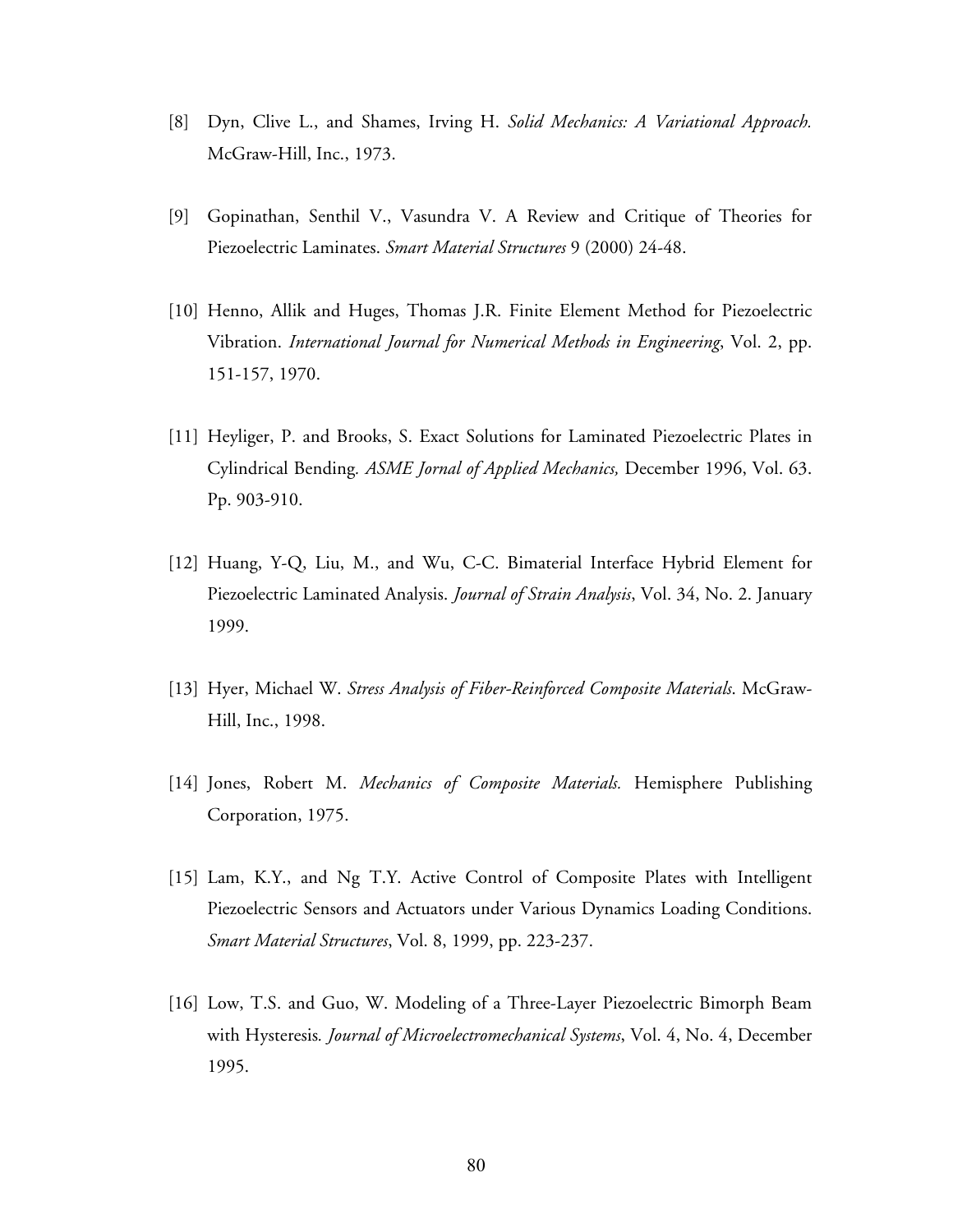- [17] Main, John A., Nelson, George, and Martin, Jeffrey. Electron Gun Control of Smart Materials. *SPIE Conference on Smart Structures and Integrated Systems*. SPIE Vol. 3329, pp. 688-693.
- [18] Main, John A., Nelson, George, and Martin, Jeffrey. Maintenance of Inflated Structure Shape Using Electron Gun Controlled Piezoelectric Materials. *The American Institute of Aeronautics and Astronautics*, 1998, pp. 2294-2301. AIAA-98- 1982.
- [19] Main, John A., Nelson, George, and Martin, Jeffrey. Noncontact Shape Control of Membrane Mirrors. *Ultralightweight Space Optics Challenge Workshop*. March 24- 25, 1999. Napa, California.
- [20] Main, John A., Nelson, George, and Martin, Jeffrey. Shape Control of Deployable Membrane Mirrors. *International Mechanical Engineering Congress and Exposition,*  November 15-10, 1998, Anaheim, California. AD Vol 57/MD-Vol. 83. Adaptive Structures and Material Systems, pp. 217-223.
- [21] Meirovitch, Leonard. *Analytical Methods in Vibrations.* Macmillan Company, 1967.
- [22] Meitovitch, Leonard. *Principles and Techniques of Vibrations*. Prentice-Hall, Inc., 1997.
- [23] Morgan Electo Ceramics. Cantilever Mounted PZT 5A Bimorphs*. Technical Publication TP-245*, Morgan Electro Ceramics Web Site, URL: www.morganelectoceramics.com
- [24] Morgan Electro Ceramics. C.P. Germano. Piezoelectricity: On the Meaning of "g" and "d" Constant as Applied to Simple Piezoelectric Modes of Vibration. *Technical Publication TP-222*, Morgan Electro Ceramics Web Site, URL: www.morganelectoceramics.com, Engineering Memorandum No. 61-15.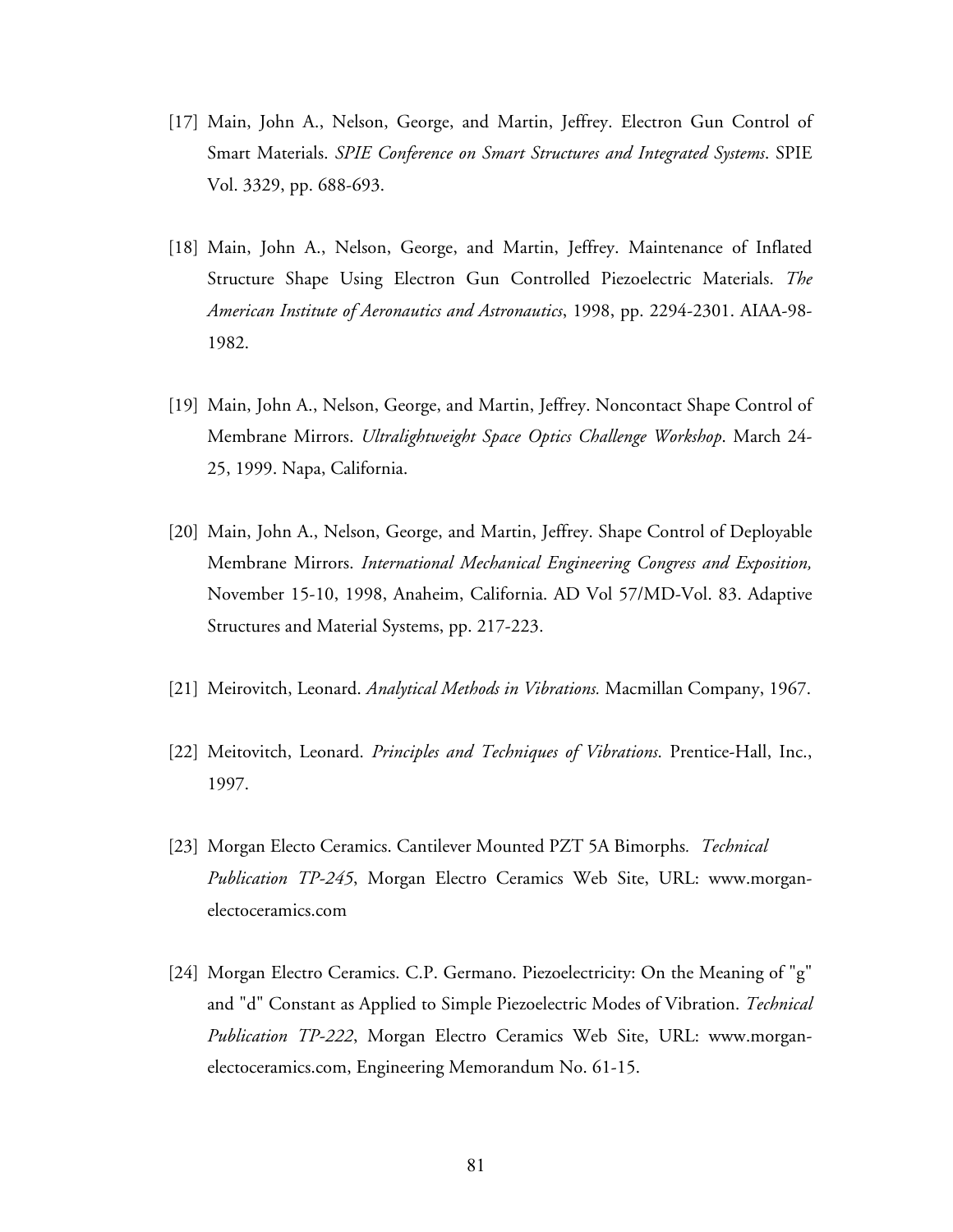- [25] Morgan Electro Ceramics. Ceramic Bender Bimorphs. Useful Relationships for Ceramic Bender Bimorphs. *Technical Publication TP-223*, Morgan Electro Ceramics Web Site, URL: www.morgan-electoceramics.com
- [26] Morgan Electro Ceramics. Robert Gerson. Piezoelectric Coupling. On the Meaning of Piezoelectric Coupling. *Technical Publication TP-224*, Morgan Electro Ceramics Web Site, URL: www.morgan-electoceramics.com
- [27] Reddy, J.N. *Mechanics of Laminated Composite Plates*. CRC Press, 1997.
- [28] Reddy, J.N. *An Introduction to the Finite Element Method.* McGraw-Hill, Inc., 1993.
- [29] Richards, T. H. *Energy Methods in Stress Analysis.* Ellis Horwood, 1977.
- [30] Saravanos, Dimitris A. Mixed Laminate Theory and Finite Element for Smart Piezoelectric Composite Shell Structures. *AIAA Journal*, Vol. 35, No. 8, August 1997.
- [31] Savravanos, Dimitris A., Heyliger, Paul R., and Hopkins, Dale A. Layerwise Mechanics and Finite Element for the Dynamic Analysis of Piezoelectric Composite Plates. *International Journal of Solid Structures*, Vol 34, No. 3, pp. 359- 378, 1997.
- [32] Sessler, G.M. Piezoelectricity in Polyvinylidene Fluoride. *J. Acoust. Soc. Am.* 70(6), Dec. 1981, pp. 1598-1608.
- [33] Shames, Irving H. and Dym, Clive L. *Energy and Finite Element Methods in Structural Mechanics.* Hemisphere Publishing Corporation, 1985.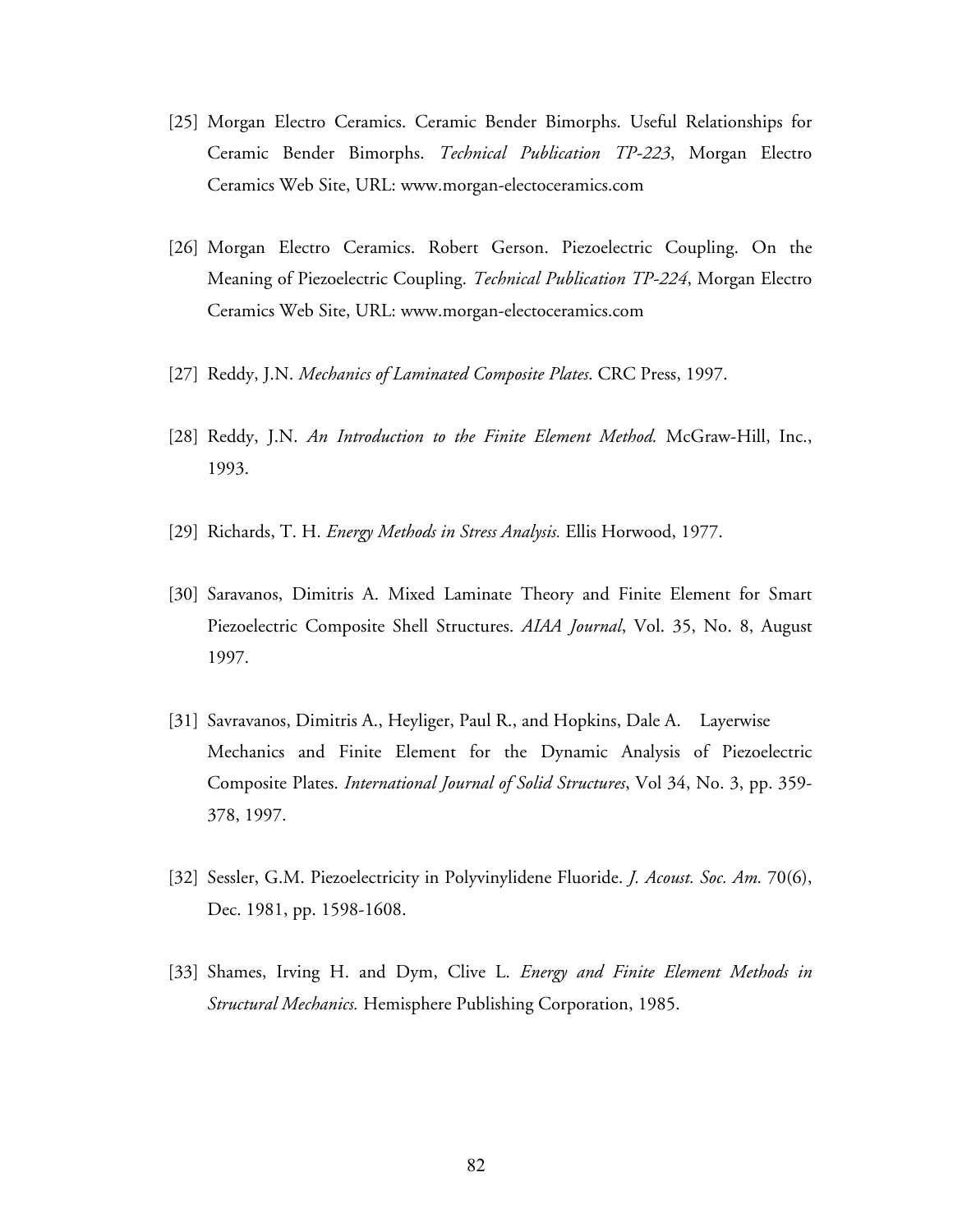- [34] Suleman, A. and Venkayya, V.B. A Simple Finite Element Formulation for a Laminated Composite Plate with Piezoelectric Layers. *Journal of Intelligent Material Systems and Structures,* Vol 6, November 1995.
- [35] Sun, Dongchang, Wang, Dajun, Xu, Z.L., and Hongxin, Wu. Distributed Piezoelectric Element Method for Vibration Control of Smart Plates. *AIAA Journal*, Vol. 37, No. 11, November 1999.
- [36] Tiersten, H.F*.* Electroelastic equations for Electroded thin Plates subjected to Large Driving Voltages. *Journal of Applied Physics*, Vol. 74, No. 5, September 1993.
- [37] Tiersten, H.F. *Linear Piezoelectric Plate Vibrations.* Plenum Publishing Corporation, 1969.
- [38] Tzou, H.S. and J.P Zhong. Electromechanics and Vibrations of Piezoelectric Shell Distributed Systems. *Jornal of Dynamic Systems, Measurement and Control*, Vol 115, pp. 506-516. Sept 1993.
- [39] Weinberg, Marc S. Working Equations for Piezoelectric Actuators and Sensors*. Journal of Microelectromechanical Systems*, Vol. 8, No. 4, December 1999, pp. 529- 533.
- [40] Weinberg, Marc S. Working Equations for Piezoelectric Actuators and Sensors*. Journal of Microelectromechanical Systems*, Vol. 8, No. 4, December 1999.
- [41] Zhou, Y.S. and Tiersten, H.F. An Elastic Analysis of Laminated Composite Plates in Cylindrical Bending due to Piezoelectric Actuators. *Smart Material Structures* 3, 225-265.